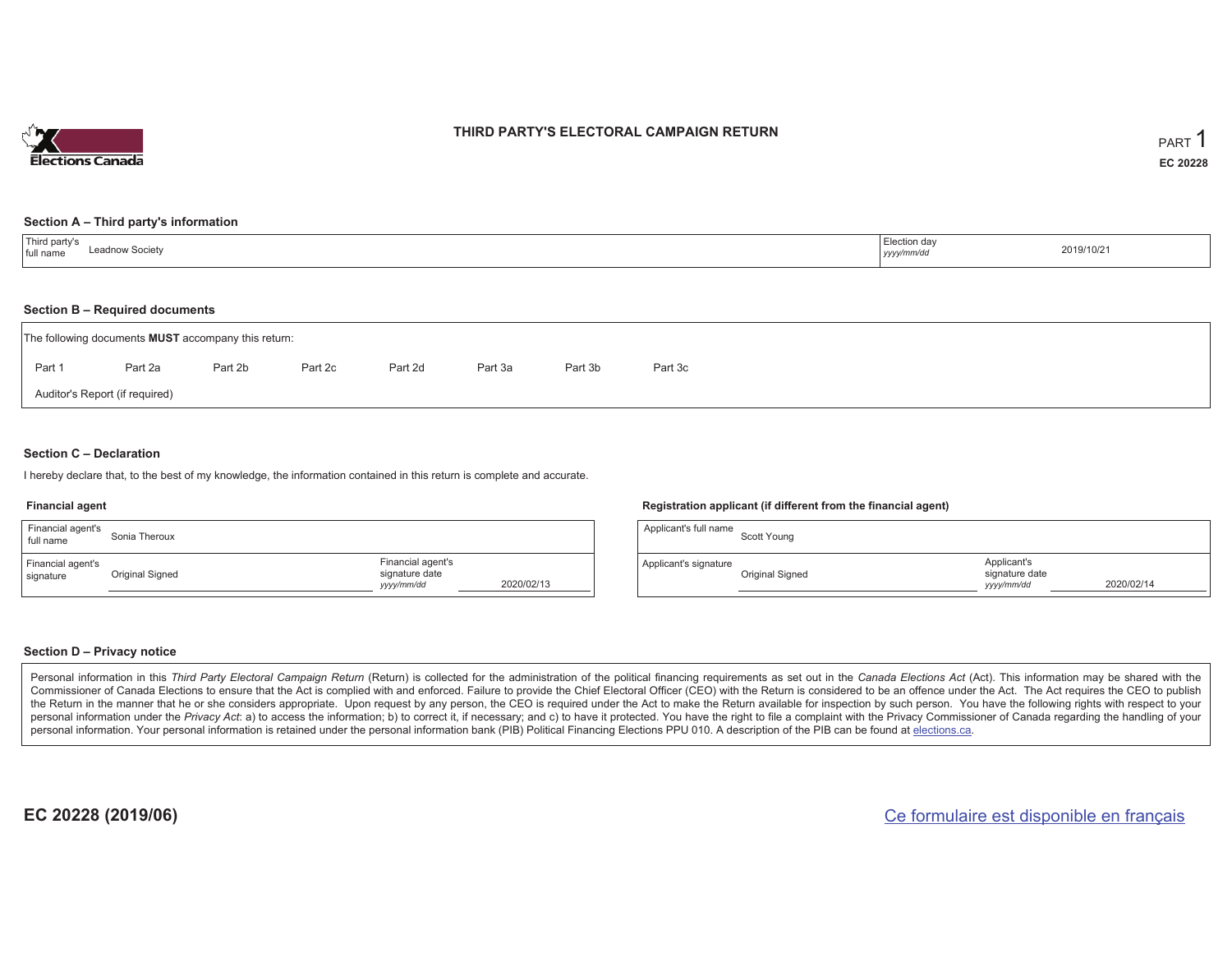

| No.             | Full name              | <b>Street</b><br>no.                                                              | <b>Street</b> | Apt. | City               | Prov./<br>Terr. | Postal<br>code | Date<br>received                                                               | Individual | Business /<br>Commercial<br>organization | Government | <b>Trade union</b> | Corporation<br>without share<br>capital | Unincorporated<br>organization or<br>association |
|-----------------|------------------------|-----------------------------------------------------------------------------------|---------------|------|--------------------|-----------------|----------------|--------------------------------------------------------------------------------|------------|------------------------------------------|------------|--------------------|-----------------------------------------|--------------------------------------------------|
|                 |                        |                                                                                   |               |      |                    |                 |                | yyyy/mm/dd                                                                     | \$         | \$                                       | \$         | -S                 | \$                                      | s.                                               |
| $\mathbf{1}$    | Barry Hyland           |                                                                                   |               |      | Berra Head         | <b>NS</b>       | B0E3D0         | 2019/06/12                                                                     | 200.00     |                                          |            |                    |                                         |                                                  |
| $\overline{2}$  | Danny Sonke            |                                                                                   |               |      | <b>Hamilton</b>    | ON              | <b>L8S1R2</b>  | 2019/06/12                                                                     | 100.00     |                                          |            |                    |                                         |                                                  |
| $\mathbf{3}$    | Eileen Wttewaall       |                                                                                   |               |      | Salt Spring Island | BC              | <b>V8K2C7</b>  | 2019/06/12                                                                     | 50.00      |                                          |            |                    |                                         |                                                  |
| $\overline{4}$  | Edward Lafleur         |                                                                                   |               |      | Courtenay          | BC              | V9N9A6         | 2019/06/12                                                                     | 100.00     |                                          |            |                    |                                         |                                                  |
| $5\overline{)}$ | David Steele           |                                                                                   |               |      | Wolfville          | <b>NS</b>       | B4P2K5         | 2019/06/13                                                                     | 50.00      |                                          |            |                    |                                         |                                                  |
| 6               | James Bredin           |                                                                                   |               |      | Toronto            | ON              | M5P1R2         | 2019/06/13                                                                     | 50.00      |                                          |            |                    |                                         |                                                  |
| $\overline{7}$  | Jan Carwardine         |                                                                                   |               |      | New Hamburg        | ON              | <b>N3A4P5</b>  | 2019/06/13                                                                     | 200.00     |                                          |            |                    |                                         |                                                  |
| 8               | Peggy Rieger           |                                                                                   |               |      | Guelph             | ON              | N1G2N7         | 2019/06/13                                                                     | 50.00      |                                          |            |                    |                                         |                                                  |
| 9               | Steven Whitaker        |                                                                                   |               |      | Toronto            | ON              | M6A2K4         | 2019/06/13                                                                     | 20.00      |                                          |            |                    |                                         |                                                  |
|                 | 10 Walter Hossli       |                                                                                   |               |      | Calgary            | AB              | <b>T2T2T8</b>  | 2019/06/13                                                                     | 200.00     |                                          |            |                    |                                         |                                                  |
|                 | 11 Christopher McNally |                                                                                   |               |      | Milgrove           | ON              | L0R1V0         | 2019/06/14                                                                     | 200.00     |                                          |            |                    |                                         |                                                  |
|                 | 12 Andrew Hurst        |                                                                                   |               |      | Port Williams      | <b>NS</b>       | B0P1T0         | 2019/06/15                                                                     | 100.00     |                                          |            |                    |                                         |                                                  |
|                 | 13 Geoffrey Battersby  |                                                                                   |               |      | Revelstoke         | BC              | <b>V0E2S0</b>  | 2019/06/15                                                                     | 100.00     |                                          |            |                    |                                         |                                                  |
|                 | 14 Karin Wiens         |                                                                                   |               |      | Toronto            | ON              | M5N2P9         | 2019/06/15                                                                     | 50.00      |                                          |            |                    |                                         |                                                  |
|                 |                        |                                                                                   |               |      |                    |                 |                | Totals carried forward from previous page \$                                   |            |                                          |            |                    |                                         |                                                  |
|                 |                        |                                                                                   |               |      |                    |                 |                | Total amount of monetary contributions by contributors who gave over \$200 (A) |            |                                          |            |                    |                                         |                                                  |
|                 |                        | Number of contributors who gave over \$200                                        |               |      |                    |                 |                |                                                                                |            |                                          |            |                    |                                         |                                                  |
|                 |                        | Total amount of monetary contributions by contributors who gave \$200 or less (B) |               |      |                    |                 |                |                                                                                |            |                                          |            |                    |                                         |                                                  |
|                 |                        | Number of contributors who gave \$200 or less                                     |               |      |                    |                 |                |                                                                                |            |                                          |            |                    |                                         |                                                  |
|                 |                        |                                                                                   |               |      |                    |                 |                | Total amount of all monetary contributions (A+B)                               |            |                                          |            |                    |                                         |                                                  |
|                 |                        |                                                                                   |               |      |                    |                 |                | Number of contributors who gave monetary contributions                         |            |                                          |            |                    |                                         |                                                  |

| <b>Third</b><br>2019/10/2<br>party<br>ישושע<br>the contract of the contract of the contract of the contract of the contract of<br>,,,,, | $\sim$ $\sim$<br>Page<br>ΩΙ<br>w<br>- - |
|-----------------------------------------------------------------------------------------------------------------------------------------|-----------------------------------------|
|-----------------------------------------------------------------------------------------------------------------------------------------|-----------------------------------------|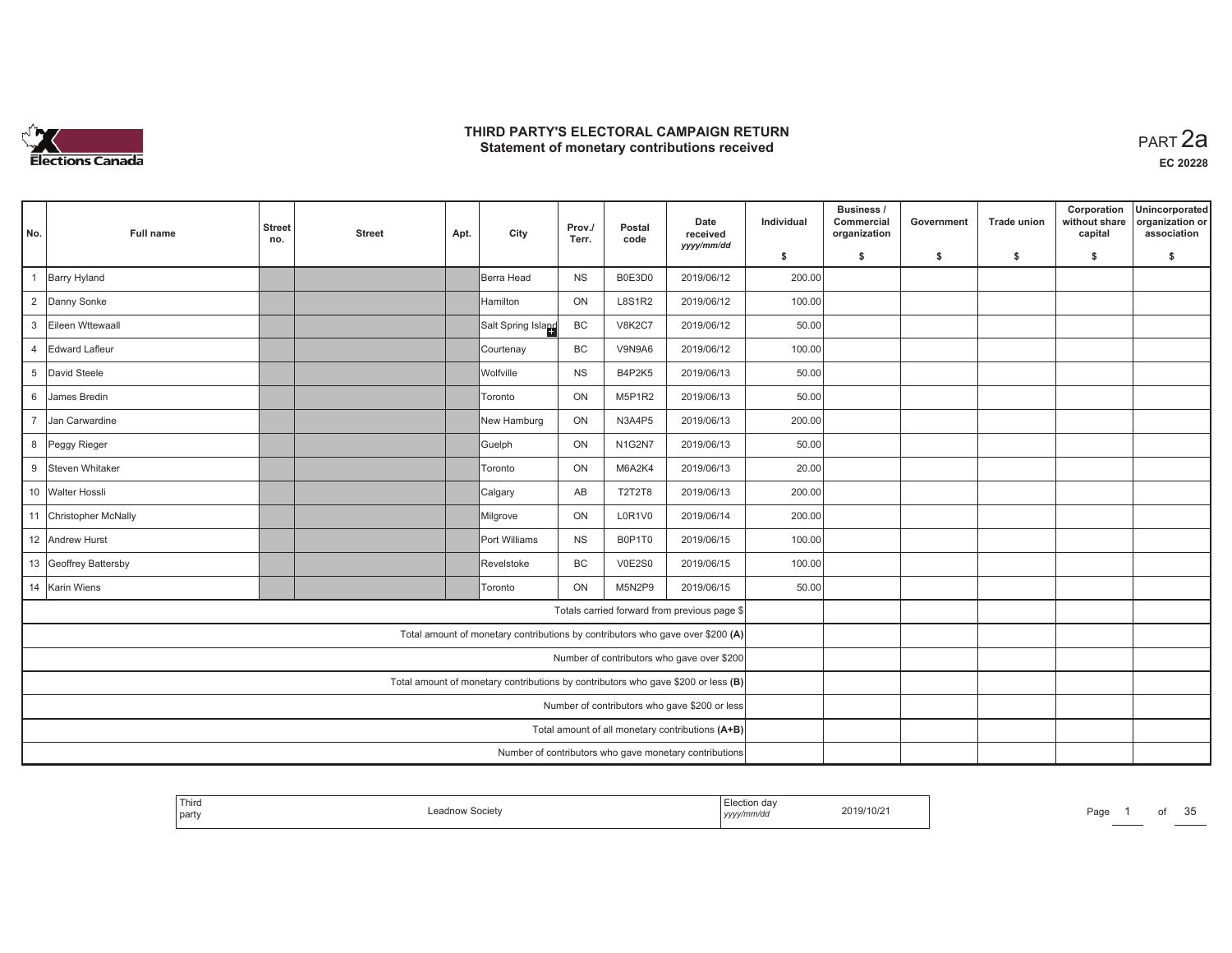

| No. | Full name                  | <b>Street</b><br>no.                       | <b>Street</b> | Apt. | City               | Prov./<br>Terr. | Postal<br>code | Date<br>received<br>yyyy/mm/dd                                                    | Individual | Business /<br>Commercial<br>organization | Government | <b>Trade union</b> | Corporation<br>without share<br>capital | Unincorporated<br>organization or<br>association |
|-----|----------------------------|--------------------------------------------|---------------|------|--------------------|-----------------|----------------|-----------------------------------------------------------------------------------|------------|------------------------------------------|------------|--------------------|-----------------------------------------|--------------------------------------------------|
|     |                            |                                            |               |      |                    |                 |                |                                                                                   | \$         | s.                                       | -\$        | -\$                | \$                                      | \$                                               |
|     | 15 Angela Macri            |                                            |               |      | Tamworth           | ON              | K0K3G0         | 2019/06/24                                                                        | 100.00     |                                          |            |                    |                                         |                                                  |
|     | 16 Peggi Rieger            |                                            |               |      | Guelph             | ON              | N1G2N7         | 2019/06/24                                                                        | 100.00     |                                          |            |                    |                                         |                                                  |
|     | 17 Steven Whitaker         |                                            |               |      | Toronto            | ON              | M6A2K4         | 2019/06/24                                                                        | 30.00      |                                          |            |                    |                                         |                                                  |
|     | 18 Ananda Lynn Fitzsimmons |                                            |               |      | Frelighsburg       | QC              | J0J1C0         | 2019/06/25                                                                        | 50.00      |                                          |            |                    |                                         |                                                  |
|     | 19 Christopher O'Brien     |                                            |               |      | Toronto            | ON              | M4V1B5         | 2019/06/25                                                                        | 50.00      |                                          |            |                    |                                         |                                                  |
|     | 20 Donald Worthington      |                                            |               |      | New Hamburg        | ON              | <b>N3A1Y2</b>  | 2019/06/25                                                                        | 100.00     |                                          |            |                    |                                         |                                                  |
|     | 21 David Cranmer           |                                            |               |      | Guelph             | ON              | N1H5C8         | 2019/06/25                                                                        | 50.00      |                                          |            |                    |                                         |                                                  |
|     | 22 Edward Lafleur          |                                            |               |      | Courtenay          | BC              | V9N9A6         | 2019/06/25                                                                        | 100.00     |                                          |            |                    |                                         |                                                  |
|     | 23 Erica Grimm             |                                            |               |      | Abbotsford         | <b>BC</b>       | <b>V2S7L5</b>  | 2019/06/25                                                                        | 200.00     |                                          |            |                    |                                         |                                                  |
| 24  | Gwen L'Hirondelle          |                                            |               |      | Garibaldi Highlan  | BC              | V0N1T0         | 2019/06/25                                                                        | 100.00     |                                          |            |                    |                                         |                                                  |
| 25  | Jeremy Theal               |                                            |               |      | Toronto            | ON              | M2K2V2         | 2019/06/25                                                                        | 100.00     |                                          |            |                    |                                         |                                                  |
| 26  | Jan Teevan                 |                                            |               |      | <b>Ottawa</b>      | ON              | <b>K1R6S9</b>  | 2019/06/25                                                                        | 50.00      |                                          |            |                    |                                         |                                                  |
|     | 27 Kathleen O,ÄôHara       |                                            |               |      | Kingston           | ON              | K7L2Z8         | 2019/06/25                                                                        | 50.00      |                                          |            |                    |                                         |                                                  |
|     | 28 Lee Taylor              |                                            |               |      | <b>Blind River</b> | <b>ON</b>       | P0R1B0         | 2019/06/25                                                                        | 100.00     |                                          |            |                    |                                         |                                                  |
|     |                            |                                            |               |      |                    |                 |                | Totals carried forward from previous page \$                                      |            |                                          |            |                    |                                         |                                                  |
|     |                            |                                            |               |      |                    |                 |                | Total amount of monetary contributions by contributors who gave over \$200 (A)    |            |                                          |            |                    |                                         |                                                  |
|     |                            | Number of contributors who gave over \$200 |               |      |                    |                 |                |                                                                                   |            |                                          |            |                    |                                         |                                                  |
|     |                            |                                            |               |      |                    |                 |                | Total amount of monetary contributions by contributors who gave \$200 or less (B) |            |                                          |            |                    |                                         |                                                  |
|     |                            |                                            |               |      |                    |                 |                | Number of contributors who gave \$200 or less                                     |            |                                          |            |                    |                                         |                                                  |
|     |                            |                                            |               |      |                    |                 |                | Total amount of all monetary contributions (A+B)                                  |            |                                          |            |                    |                                         |                                                  |
|     |                            |                                            |               |      |                    |                 |                | Number of contributors who gave monetary contributions                            |            |                                          |            |                    |                                         |                                                  |

| Third<br>the contract of the contract of<br>  party<br>са<br>,,,,,,<br>  ソソソソ | ı dav<br>2019/10/2<br>the contract of the contract of the contract of the contract of the contract of | Page<br>. | ОТ | $\sim$ $\sim$<br>w |
|-------------------------------------------------------------------------------|-------------------------------------------------------------------------------------------------------|-----------|----|--------------------|
|-------------------------------------------------------------------------------|-------------------------------------------------------------------------------------------------------|-----------|----|--------------------|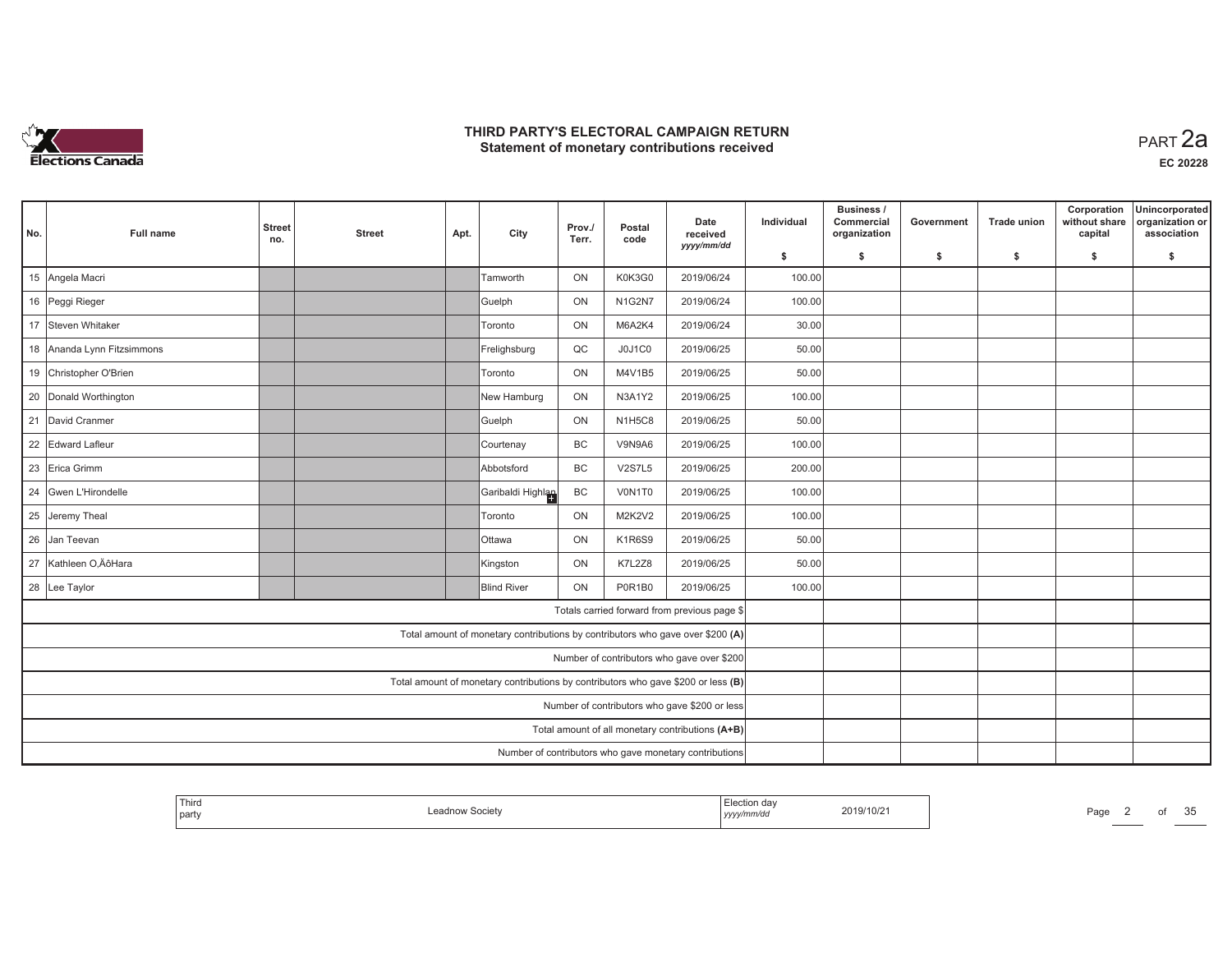

| No. | <b>Full name</b>             | <b>Street</b><br>no.                       | <b>Street</b> | Apt. | City                                                                              | Prov./<br>Terr. | Postal<br>code | Date<br>received<br>yyyy/mm/dd                         | Individual | Business /<br>Commercial<br>organization | Government | Trade union | Corporation<br>without share<br>capital | Unincorporated<br>organization or<br>association |
|-----|------------------------------|--------------------------------------------|---------------|------|-----------------------------------------------------------------------------------|-----------------|----------------|--------------------------------------------------------|------------|------------------------------------------|------------|-------------|-----------------------------------------|--------------------------------------------------|
|     |                              |                                            |               |      |                                                                                   |                 |                |                                                        | \$         | s.                                       | -\$        | -\$         | \$                                      | \$                                               |
| 29  | Margaret Slaght              |                                            |               |      | Toronto                                                                           | ON              | M4V2M3         | 2019/06/25                                             | 100.00     |                                          |            |             |                                         |                                                  |
|     | 30 Patricia Hamitlon         |                                            |               |      | Guelph                                                                            | ON              | N1E3P4         | 2019/06/25                                             | 100.00     |                                          |            |             |                                         |                                                  |
|     | 31 Richard I Enns            |                                            |               |      | Calgary                                                                           | AB              | T2J2K1         | 2019/06/25                                             | 200.00     |                                          |            |             |                                         |                                                  |
|     | 32 Sandra Jack               |                                            |               |      | New Hamburg                                                                       | ON              | N3A2E6         | 2019/06/25                                             | 200.00     |                                          |            |             |                                         |                                                  |
|     | 33 Cory Gordon               |                                            |               |      | <b>Whitehorse</b>                                                                 | YT              | Y1A6L3         | 2019/06/25                                             | 15.00      |                                          |            |             |                                         |                                                  |
|     | 34 Andrew Hurst              |                                            |               |      | Port Williams                                                                     | <b>NS</b>       | B0P1T0         | 2019/06/26                                             | 50.00      |                                          |            |             |                                         |                                                  |
|     | 35  Brenda Gallie Jewett     |                                            |               |      | <b>Toronto</b>                                                                    | ON              | M4X1N6         | 2019/06/26                                             | 100.00     |                                          |            |             |                                         |                                                  |
|     | 36 Brian Ostrow              |                                            |               |      | Guelph                                                                            | ON              | N1H2H8         | 2019/06/26                                             | 200.00     |                                          |            |             |                                         |                                                  |
|     | 37 Marie-Laure Collet        |                                            |               |      | <b>Orleans</b>                                                                    | ON              | K1C1H6         | 2019/06/26                                             | 500.00     |                                          |            |             |                                         |                                                  |
|     | 38 Pat Valentine             |                                            |               |      | Claremont                                                                         | ON              | L1Y1B5         | 2019/06/26                                             | 100.00     |                                          |            |             |                                         |                                                  |
|     | 39 Charles Stewart-Robertson |                                            |               |      | Saint John                                                                        | <b>NB</b>       | <b>E2K1E5</b>  | 2019/06/26                                             | 20.00      |                                          |            |             |                                         |                                                  |
|     | 40 Richard Coburn            |                                            |               |      | Montréal                                                                          | QC              | H4C3A4         | 2019/06/26                                             | 50.00      |                                          |            |             |                                         |                                                  |
|     | 41 Anthony Pearse            |                                            |               |      | Mayne Island                                                                      | BC              | V0N2J1         | 2019/06/26                                             | 50.00      |                                          |            |             |                                         |                                                  |
|     | 42 Anne Macklin              |                                            |               |      | <b>Sundre</b>                                                                     | AB              | T0M1X0         | 2019/06/28                                             | 15.00      |                                          |            |             |                                         |                                                  |
|     |                              |                                            |               |      |                                                                                   |                 |                | Totals carried forward from previous page \$           |            |                                          |            |             |                                         |                                                  |
|     |                              |                                            |               |      | Total amount of monetary contributions by contributors who gave over \$200 (A)    |                 |                |                                                        |            |                                          |            |             |                                         |                                                  |
|     |                              | Number of contributors who gave over \$200 |               |      |                                                                                   |                 |                |                                                        |            |                                          |            |             |                                         |                                                  |
|     |                              |                                            |               |      | Total amount of monetary contributions by contributors who gave \$200 or less (B) |                 |                |                                                        |            |                                          |            |             |                                         |                                                  |
|     |                              |                                            |               |      |                                                                                   |                 |                | Number of contributors who gave \$200 or less          |            |                                          |            |             |                                         |                                                  |
|     |                              |                                            |               |      |                                                                                   |                 |                | Total amount of all monetary contributions (A+B)       |            |                                          |            |             |                                         |                                                  |
|     |                              |                                            |               |      |                                                                                   |                 |                | Number of contributors who gave monetary contributions |            |                                          |            |             |                                         |                                                  |

| <sup>I</sup> Third<br>2019/10/2<br>Societ<br>Page<br>party<br>yyyymmvaa<br>- - | ОТ | $\sim$ $\sim$<br>. |
|--------------------------------------------------------------------------------|----|--------------------|
|--------------------------------------------------------------------------------|----|--------------------|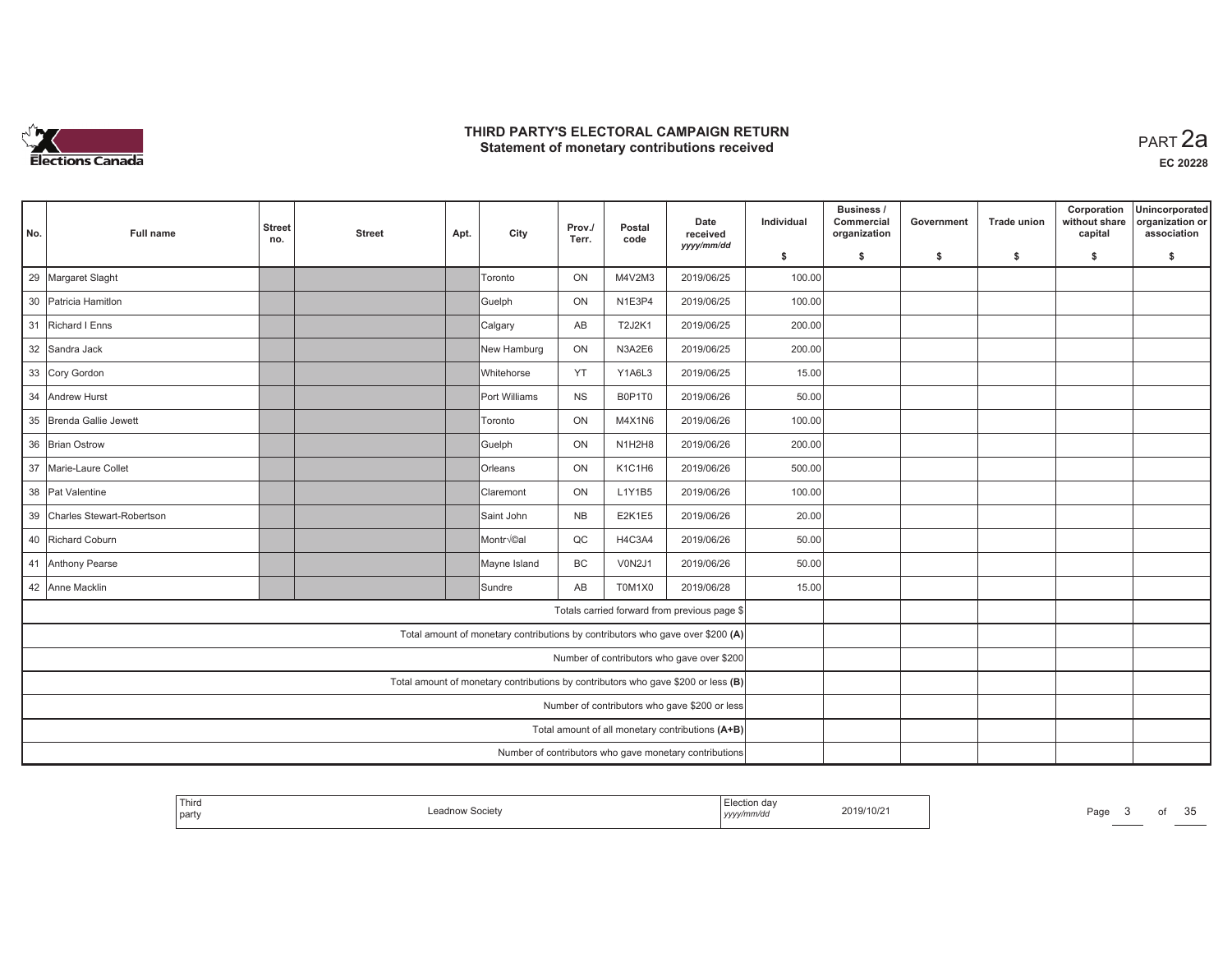

| No. | Full name             | <b>Street</b><br>no.                       | <b>Street</b> | Apt. | City               | Prov./<br>Terr. | Postal<br>code | Date<br>received<br>yyyy/mm/dd                                                    | Individual | Business /<br>Commercial<br>organization | Government | <b>Trade union</b> | Corporation<br>without share<br>capital | Unincorporated<br>organization or<br>association |
|-----|-----------------------|--------------------------------------------|---------------|------|--------------------|-----------------|----------------|-----------------------------------------------------------------------------------|------------|------------------------------------------|------------|--------------------|-----------------------------------------|--------------------------------------------------|
|     |                       |                                            |               |      |                    |                 |                |                                                                                   | \$         | s.                                       | -\$        | -\$                | \$                                      | \$                                               |
| 43  | Chris Abraham         |                                            |               |      | kingston           | ON              | K7L4B4         | 2019/06/28                                                                        | 100.00     |                                          |            |                    |                                         |                                                  |
|     | 44 Angela Macri       |                                            |               |      | Tamworth           | ON              | K0K3G0         | 2019/06/28                                                                        | 100.00     |                                          |            |                    |                                         |                                                  |
|     | 45 Bryant Thompson    |                                            |               |      | Toronto            | ON              | M5M4N1         | 2019/06/28                                                                        | 25.00      |                                          |            |                    |                                         |                                                  |
|     | 46 David Ellwood      |                                            |               |      | Kingston           | ON              | K7M9G8         | 2019/06/28                                                                        | 100.00     |                                          |            |                    |                                         |                                                  |
|     | 47 David Steele       |                                            |               |      | Wolfville          | <b>NS</b>       | B4P2K5         | 2019/06/28                                                                        | 50.00      |                                          |            |                    |                                         |                                                  |
|     | 48 Flora Macdonald    |                                            |               |      | Toronto            | ON              | M2J2J3         | 2019/06/28                                                                        | 50.00      |                                          |            |                    |                                         |                                                  |
|     | 49 Geoffrey Battersby |                                            |               |      | Revelstoke         | BC              | <b>V0E2S0</b>  | 2019/06/28                                                                        | 50.00      |                                          |            |                    |                                         |                                                  |
|     | 50 Lee Taylor         |                                            |               |      | <b>Blind River</b> | ON              | P0R1B0         | 2019/06/28                                                                        | 50.00      |                                          |            |                    |                                         |                                                  |
| 51  | Linn Voa Rowlatt      |                                            |               |      | <b>Ottawa</b>      | ON              | K1Y0M3         | 2019/06/28                                                                        | 100.00     |                                          |            |                    |                                         |                                                  |
| 52  | Louise Grummitt       |                                            |               |      | Scarborough        | ON              | M1M1E8         | 2019/06/28                                                                        | 100.00     |                                          |            |                    |                                         |                                                  |
| 53  | <b>Matthew Leson</b>  |                                            |               |      | Saskatoon          | SK              | S7K6P7         | 2019/06/28                                                                        | 50.00      |                                          |            |                    |                                         |                                                  |
| 54  | Melody Mason          |                                            |               |      | Vancouver          | BC              | <b>V6K1Y6</b>  | 2019/06/28                                                                        | 50.00      |                                          |            |                    |                                         |                                                  |
|     | 55 Peter Cooper       |                                            |               |      | Hamilton           | ON              | K0X1T0         | 2019/06/28                                                                        | 50.00      |                                          |            |                    |                                         |                                                  |
|     | 56 Ray Wiss           |                                            |               |      | Sudbury            | <b>ON</b>       | P3E6L2         | 2019/06/28                                                                        | 20.00      |                                          |            |                    |                                         |                                                  |
|     |                       |                                            |               |      |                    |                 |                | Totals carried forward from previous page \$                                      |            |                                          |            |                    |                                         |                                                  |
|     |                       |                                            |               |      |                    |                 |                | Total amount of monetary contributions by contributors who gave over \$200 (A)    |            |                                          |            |                    |                                         |                                                  |
|     |                       | Number of contributors who gave over \$200 |               |      |                    |                 |                |                                                                                   |            |                                          |            |                    |                                         |                                                  |
|     |                       |                                            |               |      |                    |                 |                | Total amount of monetary contributions by contributors who gave \$200 or less (B) |            |                                          |            |                    |                                         |                                                  |
|     |                       |                                            |               |      |                    |                 |                | Number of contributors who gave \$200 or less                                     |            |                                          |            |                    |                                         |                                                  |
|     |                       |                                            |               |      |                    |                 |                | Total amount of all monetary contributions (A+B)                                  |            |                                          |            |                    |                                         |                                                  |
|     |                       |                                            |               |      |                    |                 |                | Number of contributors who gave monetary contributions                            |            |                                          |            |                    |                                         |                                                  |

| Third<br>Society<br>_eag<br>party | ----<br>2019/10/2<br>.<br>  yyyy/mm/aa | OE<br>Page<br>o<br>. |
|-----------------------------------|----------------------------------------|----------------------|
|-----------------------------------|----------------------------------------|----------------------|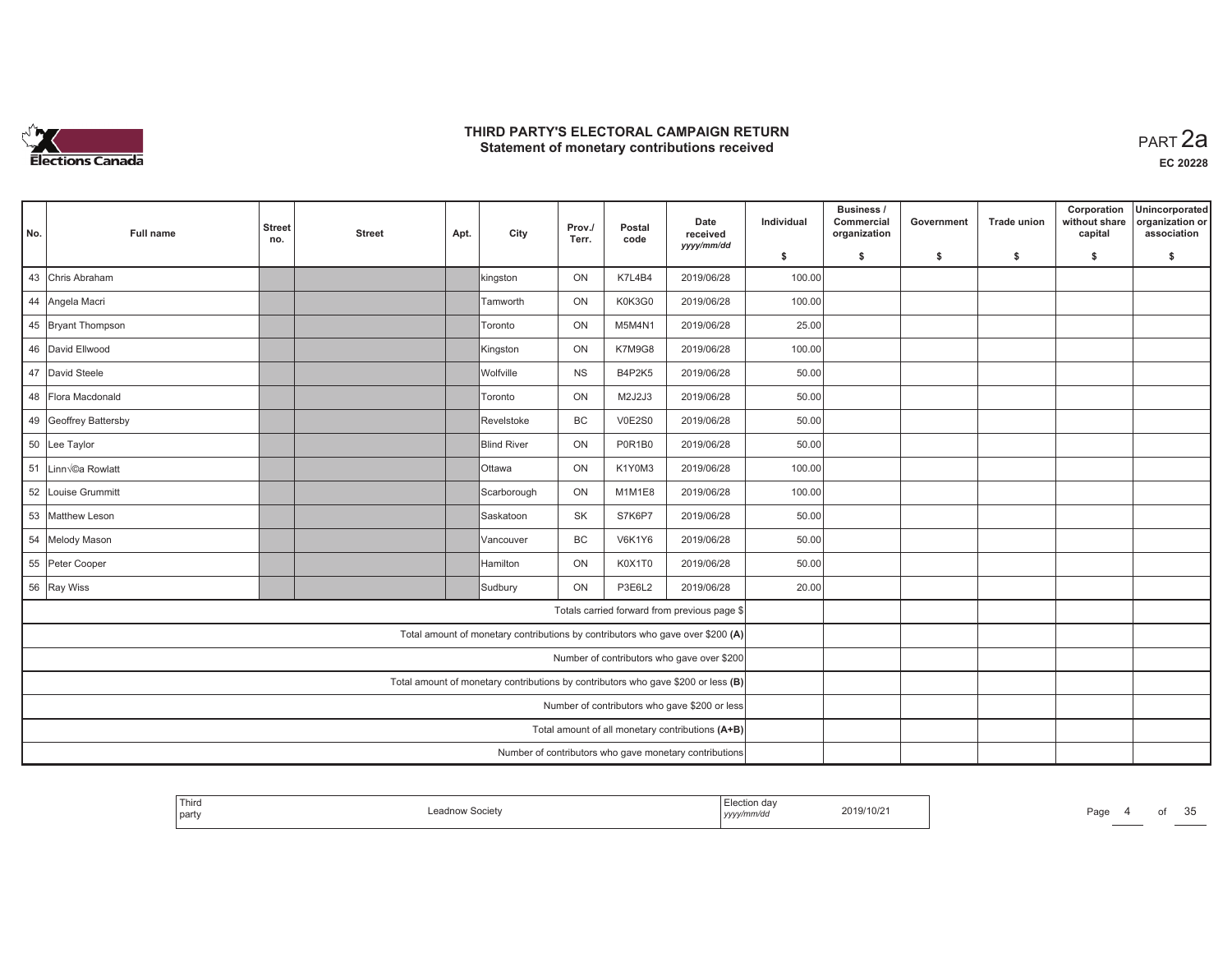

| No.                                                                               | <b>Full name</b>                                                   | <b>Street</b><br>no. | <b>Street</b> | Apt. | City                                                                           | Prov./<br>Terr. | Postal<br>code | Date<br>received<br>yyyy/mm/dd               | Individual | Business /<br>Commercial<br>organization | Government | <b>Trade union</b> | Corporation<br>without share<br>capital | Unincorporated<br>organization or<br>association |
|-----------------------------------------------------------------------------------|--------------------------------------------------------------------|----------------------|---------------|------|--------------------------------------------------------------------------------|-----------------|----------------|----------------------------------------------|------------|------------------------------------------|------------|--------------------|-----------------------------------------|--------------------------------------------------|
|                                                                                   |                                                                    |                      |               |      |                                                                                |                 |                |                                              | \$         | \$                                       | -\$        | -\$                | \$                                      | \$                                               |
|                                                                                   | 57 Philip Resnick                                                  |                      |               |      | Vancouver                                                                      | <b>BC</b>       | <b>V6R3B2</b>  | 2019/06/28                                   | 250.00     |                                          |            |                    |                                         |                                                  |
|                                                                                   | 58 Syd Lucas                                                       |                      |               |      | Belle Ewart                                                                    | ON              | L0L1C0         | 2019/06/28                                   | 40.00      |                                          |            |                    |                                         |                                                  |
|                                                                                   | 59 Walter Hossli                                                   |                      |               |      | Calgary                                                                        | AB              | <b>T2T2T8</b>  | 2019/06/28                                   | 50.00      |                                          |            |                    |                                         |                                                  |
|                                                                                   | 60 Judith Phillips                                                 |                      |               |      | Victoria                                                                       | BC              | <b>V9A5C3</b>  | 2019/06/29                                   | 100.00     |                                          |            |                    |                                         |                                                  |
|                                                                                   | 61 Brian O'Dwyer                                                   |                      |               |      | New Westminster                                                                | BC              | V3M1Z9         | 2019/06/29                                   | 20.00      |                                          |            |                    |                                         |                                                  |
| 62                                                                                | Jeanette Funke Furber                                              |                      |               |      | Victoria                                                                       | BC              | <b>V8N5X7</b>  | 2019/06/29                                   | 50.00      |                                          |            |                    |                                         |                                                  |
| 63                                                                                | Jack Hurd                                                          |                      |               |      | Perth                                                                          | ON              | K7H3C6         | 2019/06/29                                   | 100.00     |                                          |            |                    |                                         |                                                  |
| 64 Katja Hoehn<br>AB<br><b>T3A1S7</b><br>2019/06/29<br>Calgary                    |                                                                    |                      |               |      |                                                                                |                 |                |                                              | 100.00     |                                          |            |                    |                                         |                                                  |
|                                                                                   | 65 Robert Southey<br>Bois-Des-Filion<br>QC<br>J6Z2L5<br>2019/06/29 |                      |               |      |                                                                                |                 |                |                                              | 50.00      |                                          |            |                    |                                         |                                                  |
|                                                                                   | 66 Alan Torok                                                      |                      |               |      | <b>Toronto</b>                                                                 | ON              | M4J1Y4         | 2019/06/30                                   | 100.00     |                                          |            |                    |                                         |                                                  |
|                                                                                   | 67 Andrew Gillespie                                                |                      |               |      | <b>Toronto</b>                                                                 | ON              | M5B2M3         | 2019/06/30                                   | 20.00      |                                          |            |                    |                                         |                                                  |
|                                                                                   | 68 Andrew Hurst                                                    |                      |               |      | Port Williams                                                                  | <b>NS</b>       | B0P1T0         | 2019/06/30                                   | 100.00     |                                          |            |                    |                                         |                                                  |
|                                                                                   | 69 Donald Worthington                                              |                      |               |      | New Hamburg                                                                    | ON              | N3A1Y2         | 2019/06/30                                   | 50.00      |                                          |            |                    |                                         |                                                  |
|                                                                                   | 70 Gillian Arsenault                                               |                      |               |      | <b>Vancouver</b>                                                               | <b>BC</b>       | <b>V6R2E7</b>  | 2019/06/30                                   | 100.00     |                                          |            |                    |                                         |                                                  |
|                                                                                   |                                                                    |                      |               |      |                                                                                |                 |                | Totals carried forward from previous page \$ |            |                                          |            |                    |                                         |                                                  |
|                                                                                   |                                                                    |                      |               |      | Total amount of monetary contributions by contributors who gave over \$200 (A) |                 |                |                                              |            |                                          |            |                    |                                         |                                                  |
|                                                                                   |                                                                    |                      |               |      |                                                                                |                 |                | Number of contributors who gave over \$200   |            |                                          |            |                    |                                         |                                                  |
| Total amount of monetary contributions by contributors who gave \$200 or less (B) |                                                                    |                      |               |      |                                                                                |                 |                |                                              |            |                                          |            |                    |                                         |                                                  |
| Number of contributors who gave \$200 or less                                     |                                                                    |                      |               |      |                                                                                |                 |                |                                              |            |                                          |            |                    |                                         |                                                  |
| Total amount of all monetary contributions (A+B)                                  |                                                                    |                      |               |      |                                                                                |                 |                |                                              |            |                                          |            |                    |                                         |                                                  |
| Number of contributors who gave monetary contributions                            |                                                                    |                      |               |      |                                                                                |                 |                |                                              |            |                                          |            |                    |                                         |                                                  |

| <sup>1</sup> Thirc<br>  party | סוטט | , yyyyıı,<br>,,,,,,,, | 019/10/2<br>. | Page | . | $\sim$ $\sim$<br>. |
|-------------------------------|------|-----------------------|---------------|------|---|--------------------|
|                               |      |                       |               |      |   |                    |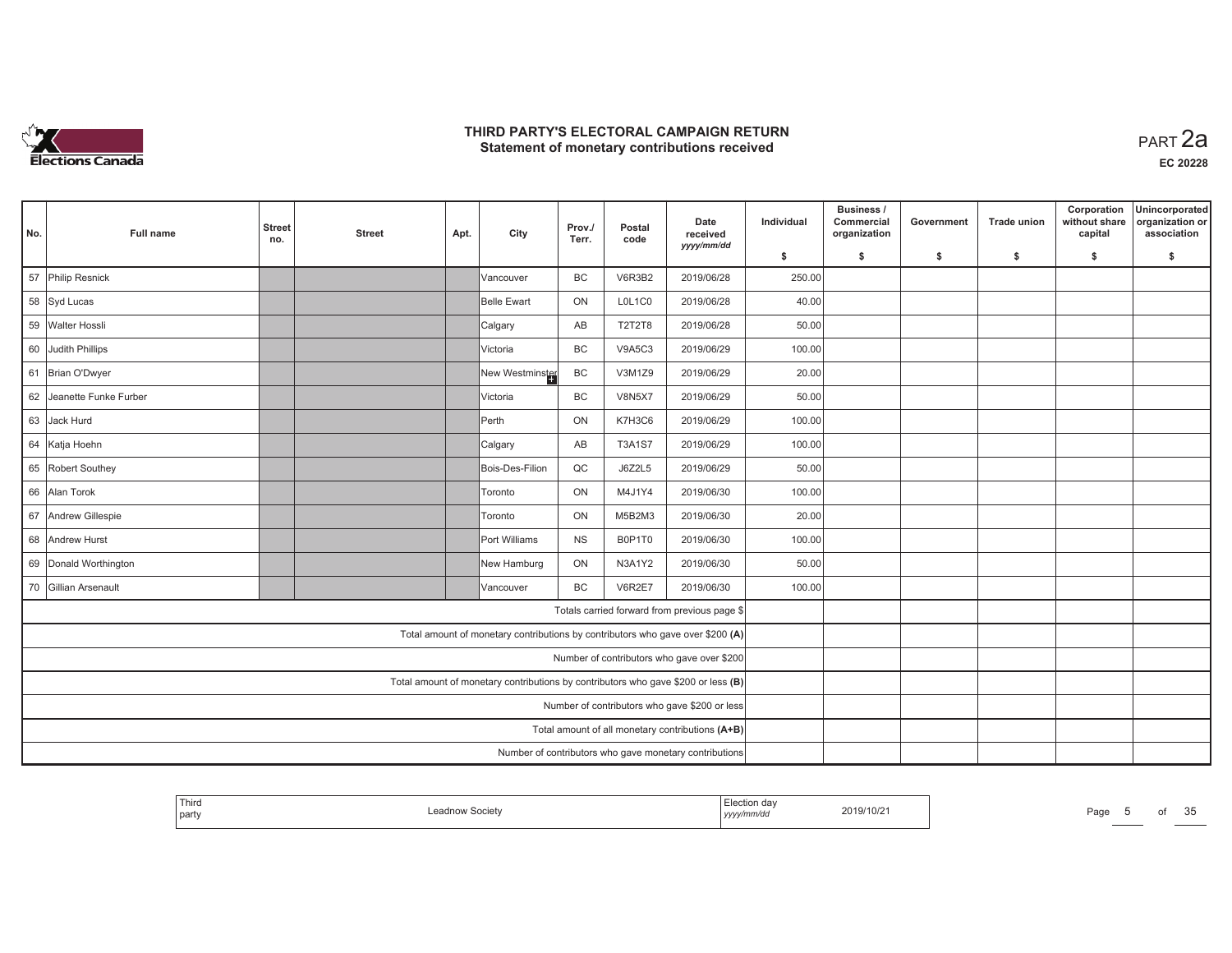

| No.                                                                               | <b>Full name</b>                                                             | <b>Street</b><br>no. | <b>Street</b> | Apt. | City                                                                           | Prov./<br>Terr. | Postal<br>code | Date<br>received<br>yyyy/mm/dd               | Individual | Business /<br>Commercial<br>organization | Government | <b>Trade union</b> | Corporation<br>without share<br>capital | Unincorporated<br>organization or<br>association |
|-----------------------------------------------------------------------------------|------------------------------------------------------------------------------|----------------------|---------------|------|--------------------------------------------------------------------------------|-----------------|----------------|----------------------------------------------|------------|------------------------------------------|------------|--------------------|-----------------------------------------|--------------------------------------------------|
|                                                                                   |                                                                              |                      |               |      |                                                                                |                 |                |                                              | \$         | S.                                       | -\$        | -S                 | \$                                      | s.                                               |
| 71                                                                                | Alfred & Leona Schultz                                                       |                      |               |      | Vancouver                                                                      | <b>BC</b>       | <b>V6E1T7</b>  | 2019/06/30                                   | 250.00     |                                          |            |                    |                                         |                                                  |
|                                                                                   | 72 Leena Hasan                                                               |                      |               |      | Burnaby                                                                        | BC              | <b>V5B1R6</b>  | 2019/06/30                                   | 50.00      |                                          |            |                    |                                         |                                                  |
|                                                                                   | 73 Lorraine Sharpsteen                                                       |                      |               |      | Vancouver                                                                      | <b>BC</b>       | V5Z3L2         | 2019/06/30                                   | 200.00     |                                          |            |                    |                                         |                                                  |
|                                                                                   | 74 Pamela Wiggin                                                             |                      |               |      | <b>Ottawa</b>                                                                  | ON              | <b>K1S0R5</b>  | 2019/06/30                                   | 50.00      |                                          |            |                    |                                         |                                                  |
|                                                                                   | 75 Khalid El Mously                                                          |                      |               |      | <b>Ottawa</b>                                                                  | ON              | K2B5W6         | 2019/06/30                                   | 100.00     |                                          |            |                    |                                         |                                                  |
| 76                                                                                | Charles Stewart-Robertson                                                    |                      |               |      | Saint John                                                                     | <b>NB</b>       | <b>E2K1E5</b>  | 2019/06/30                                   | 50.00      |                                          |            |                    |                                         |                                                  |
|                                                                                   | 77 Robert Kroeger                                                            |                      |               |      | Kitchener                                                                      | ON              | N2G3H8         | 2019/06/30                                   | 200.00     |                                          |            |                    |                                         |                                                  |
|                                                                                   | 78 Margaret A. Sachs<br><b>BC</b><br>Victoria<br><b>V8V5A8</b><br>2019/06/30 |                      |               |      |                                                                                |                 |                |                                              |            |                                          |            |                    |                                         |                                                  |
|                                                                                   | 79 Steven Whitaker<br>ON<br>M6A2K4<br>2019/06/30<br><b>Toronto</b>           |                      |               |      |                                                                                |                 |                |                                              | 20.00      |                                          |            |                    |                                         |                                                  |
|                                                                                   | 80 Susan Girvan                                                              |                      |               |      | <b>Toronto</b>                                                                 | ON              | M4Y2P3         | 2019/06/30                                   | 200.00     |                                          |            |                    |                                         |                                                  |
| 81                                                                                | Teresa Bezanson-Byatt                                                        |                      |               |      | Fort Simpson                                                                   | <b>NT</b>       | X0E0N0         | 2019/06/30                                   | 100.00     |                                          |            |                    |                                         |                                                  |
|                                                                                   | 82 Anthony Bider-Hall                                                        |                      |               |      | Toronto                                                                        | ON              | M4V2B6         | 2019/07/01                                   | 50.00      |                                          |            |                    |                                         |                                                  |
|                                                                                   | 83 Gail Molloy                                                               |                      |               |      | <b>Ottawa</b>                                                                  | ON              | K2B7Y8         | 2019/07/01                                   | 55.00      |                                          |            |                    |                                         |                                                  |
|                                                                                   | 84 Kelly Graham                                                              |                      |               |      | Toronto                                                                        | ON              | M4V3E1         | 2019/07/01                                   | 1,000.00   |                                          |            |                    |                                         |                                                  |
|                                                                                   |                                                                              |                      |               |      |                                                                                |                 |                | Totals carried forward from previous page \$ |            |                                          |            |                    |                                         |                                                  |
|                                                                                   |                                                                              |                      |               |      | Total amount of monetary contributions by contributors who gave over \$200 (A) |                 |                |                                              |            |                                          |            |                    |                                         |                                                  |
|                                                                                   |                                                                              |                      |               |      |                                                                                |                 |                | Number of contributors who gave over \$200   |            |                                          |            |                    |                                         |                                                  |
| Total amount of monetary contributions by contributors who gave \$200 or less (B) |                                                                              |                      |               |      |                                                                                |                 |                |                                              |            |                                          |            |                    |                                         |                                                  |
| Number of contributors who gave \$200 or less                                     |                                                                              |                      |               |      |                                                                                |                 |                |                                              |            |                                          |            |                    |                                         |                                                  |
| Total amount of all monetary contributions (A+B)                                  |                                                                              |                      |               |      |                                                                                |                 |                |                                              |            |                                          |            |                    |                                         |                                                  |
| Number of contributors who gave monetary contributions                            |                                                                              |                      |               |      |                                                                                |                 |                |                                              |            |                                          |            |                    |                                         |                                                  |

| Third<br>' party | ow Society | _iection<br>aa<br>2019/10/2<br>.<br>  yyyymmua | Page | ОT | $\sim$ $\sim$<br>em<br>u |
|------------------|------------|------------------------------------------------|------|----|--------------------------|
|------------------|------------|------------------------------------------------|------|----|--------------------------|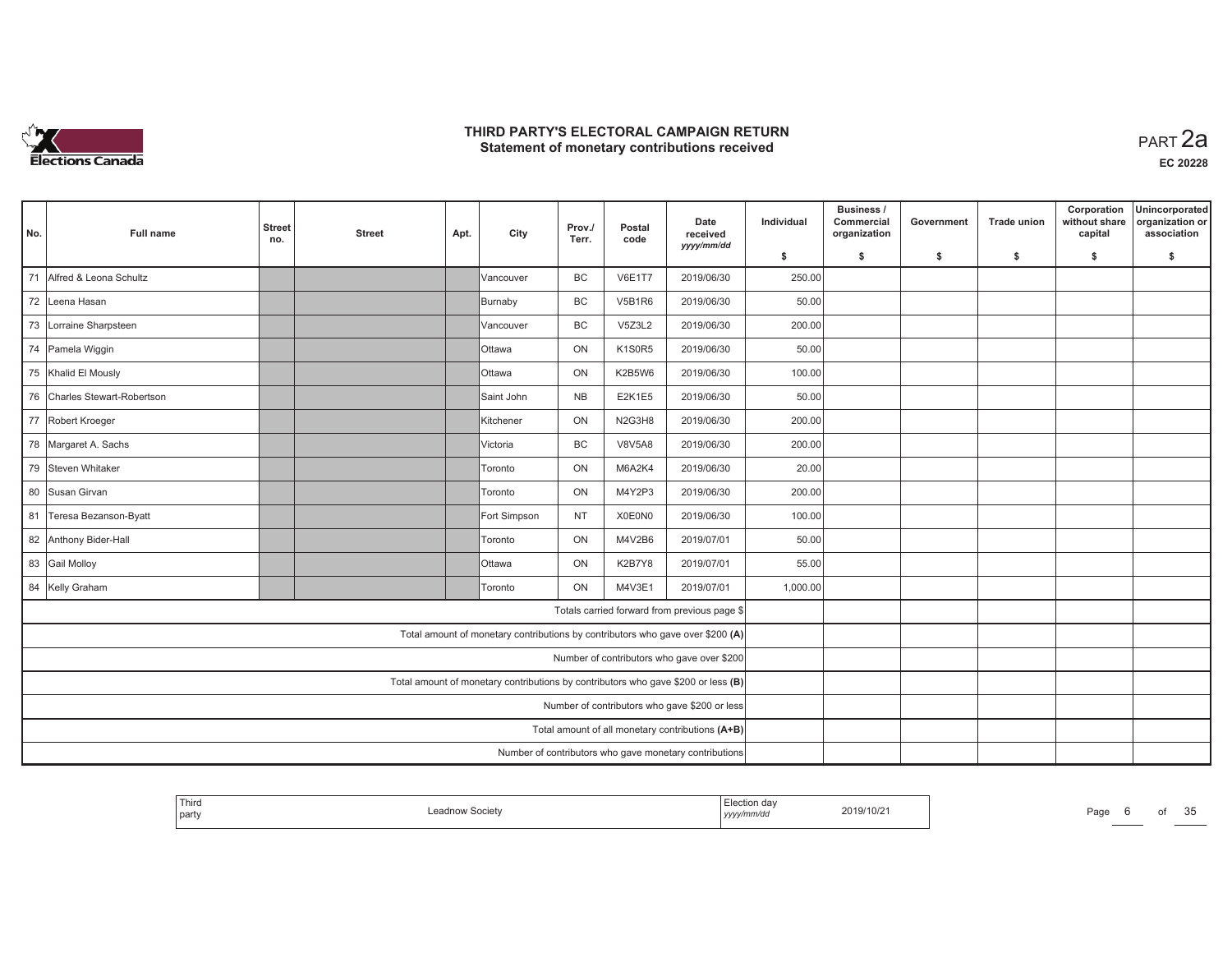

| No.                                                                               | <b>Full name</b>                                               | <b>Street</b><br>no.                                   | <b>Street</b> | Apt. | City                                                                           | Prov./<br>Terr. | Postal<br>code | Date<br>received<br>yyyy/mm/dd               | Individual | Business /<br>Commercial<br>organization | Government | <b>Trade union</b> | Corporation<br>without share<br>capital | Unincorporated<br>organization or<br>association |
|-----------------------------------------------------------------------------------|----------------------------------------------------------------|--------------------------------------------------------|---------------|------|--------------------------------------------------------------------------------|-----------------|----------------|----------------------------------------------|------------|------------------------------------------|------------|--------------------|-----------------------------------------|--------------------------------------------------|
|                                                                                   |                                                                |                                                        |               |      |                                                                                |                 |                |                                              | \$         | s.                                       | -\$        | -\$                | \$                                      | \$                                               |
| 85                                                                                | Ann Russell                                                    |                                                        |               |      | Toronto                                                                        | ON              | M5R2X3         | 2019/07/01                                   | 20.00      |                                          |            |                    |                                         |                                                  |
|                                                                                   | 86 Wendy Reimer                                                |                                                        |               |      | <b>Kitchener</b>                                                               | ON              | N2H6T8         | 2019/07/01                                   | 100.00     |                                          |            |                    |                                         |                                                  |
|                                                                                   | 87 Wendy Reimer                                                |                                                        |               |      | Kitchener                                                                      | ON              | N2H6T8         | 2019/07/01                                   | 100.00     |                                          |            |                    |                                         |                                                  |
|                                                                                   | 88 Derek Fry                                                   |                                                        |               |      | Salt Spring Island                                                             | BC              | V8K2L7         | 2019/07/02                                   | 100.00     |                                          |            |                    |                                         |                                                  |
|                                                                                   | 89 Jan Teevan                                                  |                                                        |               |      | <b>Ottawa</b>                                                                  | ON              | <b>K1R6S9</b>  | 2019/07/25                                   | 50.00      |                                          |            |                    |                                         |                                                  |
|                                                                                   | 90 Cory Gordon                                                 |                                                        |               |      | Whitehorse                                                                     | YT              | Y1A6L3         | 2019/07/25                                   | 15.00      |                                          |            |                    |                                         |                                                  |
|                                                                                   | 91 Peter Cooper                                                |                                                        |               |      | <b>Hamilton</b>                                                                | ON              | K0X1T0         | 2019/07/28                                   | 50.00      |                                          |            |                    |                                         |                                                  |
|                                                                                   | 92 Syd Lucas<br>Belle Ewart<br>ON<br>L0L1C0<br>2019/08/02      |                                                        |               |      |                                                                                |                 |                |                                              |            |                                          |            |                    |                                         |                                                  |
|                                                                                   | 93 Alan Leslie<br>ON<br>M3B3N8<br>2019/08/17<br><b>Toronto</b> |                                                        |               |      |                                                                                |                 |                |                                              | 100.00     |                                          |            |                    |                                         |                                                  |
|                                                                                   | 94 Peter Cooper                                                |                                                        |               |      | Hamilton                                                                       | ON              | K0X1T0         | 2019/08/17                                   | 20.00      |                                          |            |                    |                                         |                                                  |
| 95                                                                                | Charles Stewart-Robertson                                      |                                                        |               |      | Saint John                                                                     | <b>NB</b>       | <b>E2K1E5</b>  | 2019/08/17                                   | 20.00      |                                          |            |                    |                                         |                                                  |
|                                                                                   | 96 Anthony Pearse                                              |                                                        |               |      | Mayne Island                                                                   | BC              | V0N2J1         | 2019/08/17                                   | 50.00      |                                          |            |                    |                                         |                                                  |
|                                                                                   | 97 Ananda Lynn Fitzsimmons                                     |                                                        |               |      | Frelighsburg                                                                   | $_{\rm QC}$     | J0J1C0         | 2019/08/18                                   | 50.00      |                                          |            |                    |                                         |                                                  |
|                                                                                   | 98 David Steele                                                |                                                        |               |      | <b>Wolfville</b>                                                               | <b>NS</b>       | B4P2K5         | 2019/08/18                                   | 20.00      |                                          |            |                    |                                         |                                                  |
|                                                                                   |                                                                |                                                        |               |      |                                                                                |                 |                | Totals carried forward from previous page \$ |            |                                          |            |                    |                                         |                                                  |
|                                                                                   |                                                                |                                                        |               |      | Total amount of monetary contributions by contributors who gave over \$200 (A) |                 |                |                                              |            |                                          |            |                    |                                         |                                                  |
|                                                                                   |                                                                |                                                        |               |      |                                                                                |                 |                | Number of contributors who gave over \$200   |            |                                          |            |                    |                                         |                                                  |
| Total amount of monetary contributions by contributors who gave \$200 or less (B) |                                                                |                                                        |               |      |                                                                                |                 |                |                                              |            |                                          |            |                    |                                         |                                                  |
| Number of contributors who gave \$200 or less                                     |                                                                |                                                        |               |      |                                                                                |                 |                |                                              |            |                                          |            |                    |                                         |                                                  |
| Total amount of all monetary contributions (A+B)                                  |                                                                |                                                        |               |      |                                                                                |                 |                |                                              |            |                                          |            |                    |                                         |                                                  |
|                                                                                   |                                                                | Number of contributors who gave monetary contributions |               |      |                                                                                |                 |                |                                              |            |                                          |            |                    |                                         |                                                  |

| party<br>  yyyy/mm/dd | <sup>1</sup> Thiro | Leadnow Societv | Election day<br>2019/10/21 | Page<br>οt | 25<br>vu |
|-----------------------|--------------------|-----------------|----------------------------|------------|----------|
|-----------------------|--------------------|-----------------|----------------------------|------------|----------|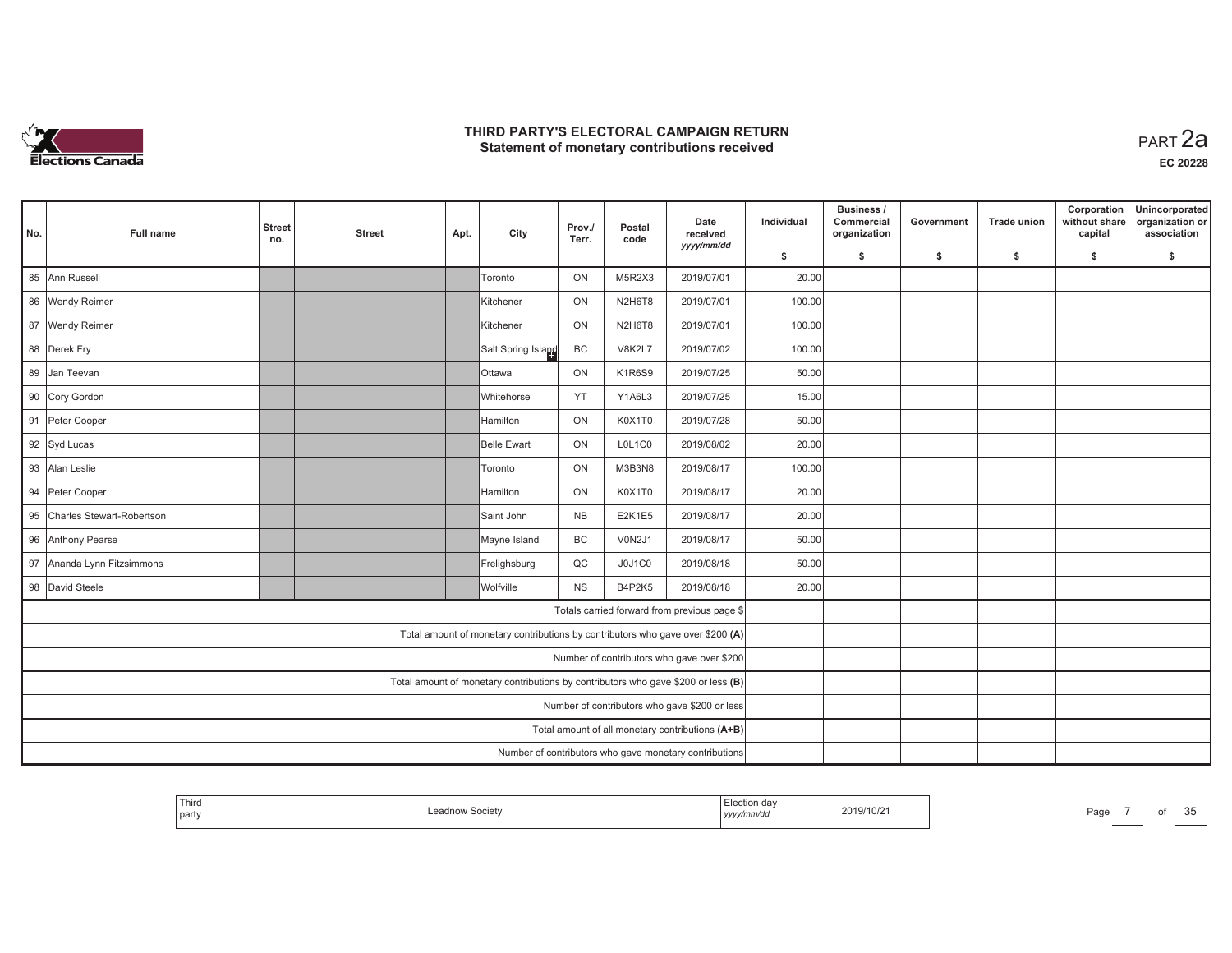

| No.                                                                               | Full name                                                                | <b>Street</b><br>no. | <b>Street</b> | Apt. | City                                                                           | Prov./<br>Terr. | Postal<br>code | Date<br>received<br>yyyy/mm/dd               | Individual | Business /<br>Commercial<br>organization | Government | <b>Trade union</b> | Corporation<br>without share<br>capital | Unincorporated<br>organization or<br>association |
|-----------------------------------------------------------------------------------|--------------------------------------------------------------------------|----------------------|---------------|------|--------------------------------------------------------------------------------|-----------------|----------------|----------------------------------------------|------------|------------------------------------------|------------|--------------------|-----------------------------------------|--------------------------------------------------|
|                                                                                   |                                                                          |                      |               |      |                                                                                |                 |                |                                              | \$         | s.                                       | -\$        | -\$                | \$                                      | \$                                               |
| 99                                                                                | Jean Grieve                                                              |                      |               |      | Oakville                                                                       | ON              | L6L4A1         | 2019/08/18                                   | 100.00     |                                          |            |                    |                                         |                                                  |
|                                                                                   | 100 James Bredin                                                         |                      |               |      | <b>Toronto</b>                                                                 | ON              | M5P1R2         | 2019/08/19                                   | 50.00      |                                          |            |                    |                                         |                                                  |
|                                                                                   | 101 Gail Molloy                                                          |                      |               |      | <b>Ottawa</b>                                                                  | ON              | K2B7Y8         | 2019/08/19                                   | 150.00     |                                          |            |                    |                                         |                                                  |
|                                                                                   | 102 Angela Macri                                                         |                      |               |      | Tamworth                                                                       | ON              | K0K3G0         | 2019/08/20                                   | 100.00     |                                          |            |                    |                                         |                                                  |
|                                                                                   | 103 Brian O'Dwyer                                                        |                      |               |      | New Westminster                                                                | BC              | V3M1Z9         | 2019/08/20                                   | 20.00      |                                          |            |                    |                                         |                                                  |
|                                                                                   | 104 Kearon Bennett                                                       |                      |               |      | <b>Ottawa</b>                                                                  | ON              | K2B7E1         | 2019/08/20                                   | 200.00     |                                          |            |                    |                                         |                                                  |
|                                                                                   | 105 Janice Buchanan                                                      |                      |               |      | Oak Point                                                                      | <b>NB</b>       | E1V7K5         | 2019/08/21                                   | 200.00     |                                          |            |                    |                                         |                                                  |
|                                                                                   | BC<br>106 Tara Cullis<br><b>V6K1A1</b><br>2019/08/21<br>Vancouver        |                      |               |      |                                                                                |                 |                |                                              | 250.00     |                                          |            |                    |                                         |                                                  |
|                                                                                   | 107 Andre Perrier Perrier<br>ON<br>K1C2E7<br>2019/08/24<br><b>Ottawa</b> |                      |               |      |                                                                                |                 |                |                                              | 50.00      |                                          |            |                    |                                         |                                                  |
|                                                                                   | 108 Jan Teevan                                                           |                      |               |      | <b>Ottawa</b>                                                                  | ON              | <b>K1R6S9</b>  | 2019/08/25                                   | 50.00      |                                          |            |                    |                                         |                                                  |
|                                                                                   | 109 Cory Gordon                                                          |                      |               |      | Whitehorse                                                                     | YT              | Y1A6L3         | 2019/08/25                                   | 15.00      |                                          |            |                    |                                         |                                                  |
|                                                                                   | 110 Donalda Ruiz                                                         |                      |               |      | Guelph                                                                         | ON              | <b>N1G5C8</b>  | 2019/08/27                                   | 210.00     |                                          |            |                    |                                         |                                                  |
|                                                                                   | 111 Flora Macdonald                                                      |                      |               |      | Toronto                                                                        | ON              | M2J2J3         | 2019/08/27                                   | 25.00      |                                          |            |                    |                                         |                                                  |
|                                                                                   | 112 Judith Rae                                                           |                      |               |      | Toronto                                                                        | ON              | M6H1V2         | 2019/08/27                                   | 100.00     |                                          |            |                    |                                         |                                                  |
|                                                                                   |                                                                          |                      |               |      |                                                                                |                 |                | Totals carried forward from previous page \$ |            |                                          |            |                    |                                         |                                                  |
|                                                                                   |                                                                          |                      |               |      | Total amount of monetary contributions by contributors who gave over \$200 (A) |                 |                |                                              |            |                                          |            |                    |                                         |                                                  |
|                                                                                   |                                                                          |                      |               |      |                                                                                |                 |                | Number of contributors who gave over \$200   |            |                                          |            |                    |                                         |                                                  |
| Total amount of monetary contributions by contributors who gave \$200 or less (B) |                                                                          |                      |               |      |                                                                                |                 |                |                                              |            |                                          |            |                    |                                         |                                                  |
| Number of contributors who gave \$200 or less                                     |                                                                          |                      |               |      |                                                                                |                 |                |                                              |            |                                          |            |                    |                                         |                                                  |
| Total amount of all monetary contributions (A+B)                                  |                                                                          |                      |               |      |                                                                                |                 |                |                                              |            |                                          |            |                    |                                         |                                                  |
| Number of contributors who gave monetary contributions                            |                                                                          |                      |               |      |                                                                                |                 |                |                                              |            |                                          |            |                    |                                         |                                                  |

| Third<br>ده ه ا<br>$\bigcirc$<br>  party<br><b>SUUCIV</b><br>yyyy/mm/aa | 2019/10/2<br>the contract of the contract of the contract of the contract of the contract of | Page | ОТ | $\sim$<br>. |
|-------------------------------------------------------------------------|----------------------------------------------------------------------------------------------|------|----|-------------|
|-------------------------------------------------------------------------|----------------------------------------------------------------------------------------------|------|----|-------------|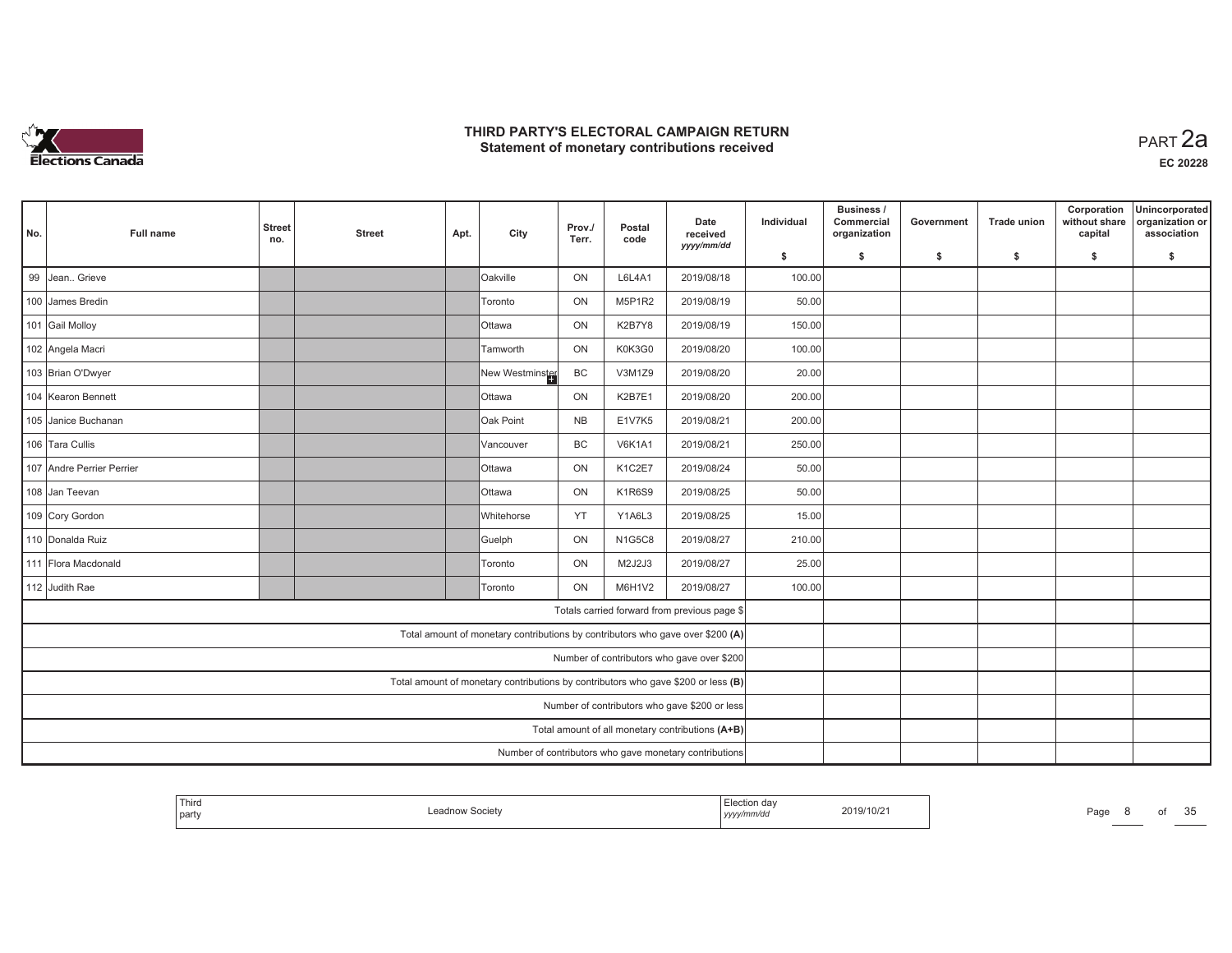

| No.                                                                               | <b>Full name</b>                                                          | <b>Street</b><br>no.                                   | <b>Street</b> | Apt. | City                                                                           | Prov./<br>Terr. | Postal<br>code | Date<br>received<br>yyyy/mm/dd               | Individual | Business /<br>Commercial<br>organization | Government | <b>Trade union</b> | Corporation<br>without share<br>capital | Unincorporated<br>organization or<br>association |
|-----------------------------------------------------------------------------------|---------------------------------------------------------------------------|--------------------------------------------------------|---------------|------|--------------------------------------------------------------------------------|-----------------|----------------|----------------------------------------------|------------|------------------------------------------|------------|--------------------|-----------------------------------------|--------------------------------------------------|
|                                                                                   |                                                                           |                                                        |               |      |                                                                                |                 |                |                                              | \$         | s.                                       | -\$        | -\$                | \$                                      | \$                                               |
|                                                                                   | 113 Matthew Leson                                                         |                                                        |               |      | <b>Saskatoon</b>                                                               | <b>SK</b>       | S7K6P7         | 2019/08/27                                   | 20.00      |                                          |            |                    |                                         |                                                  |
|                                                                                   | 114 Pat Valentine                                                         |                                                        |               |      | <b>Claremont</b>                                                               | ON              | L1Y1B5         | 2019/08/27                                   | 50.00      |                                          |            |                    |                                         |                                                  |
|                                                                                   | 115 Peggi Rieger                                                          |                                                        |               |      | Guelph                                                                         | ON              | N1G2N7         | 2019/08/27                                   | 50.00      |                                          |            |                    |                                         |                                                  |
|                                                                                   | 116 James Bredin                                                          |                                                        |               |      | Toronto                                                                        | ON              | M5P1R2         | 2019/08/28                                   | 20.00      |                                          |            |                    |                                         |                                                  |
|                                                                                   | 117 Jan Carwardine                                                        |                                                        |               |      | New Hamburg                                                                    | ON              | N3A4P5         | 2019/08/28                                   | 100.00     |                                          |            |                    |                                         |                                                  |
|                                                                                   | 118 Liz Bernstein                                                         |                                                        |               |      | <b>Ottawa</b>                                                                  | AB              | K1N5B3         | 2019/08/28                                   | 400.00     |                                          |            |                    |                                         |                                                  |
|                                                                                   | 119 Peter Cooper                                                          |                                                        |               |      | Hamilton                                                                       | ON              | K0X1T0         | 2019/08/28                                   | 50.00      |                                          |            |                    |                                         |                                                  |
|                                                                                   | 120 Syd Lucas                                                             | 2019/08/28                                             | 50.00         |      |                                                                                |                 |                |                                              |            |                                          |            |                    |                                         |                                                  |
|                                                                                   | 121 Ananda Lynn Fitzsimmons<br>Frelighsburg<br>QC<br>J0J1C0<br>2019/08/29 |                                                        |               |      |                                                                                |                 |                |                                              |            |                                          |            |                    |                                         |                                                  |
|                                                                                   | 122 Andrew Gillespie                                                      |                                                        |               |      | Toronto                                                                        | ON              | M5B2M3         | 2019/08/29                                   | 100.00     |                                          |            |                    |                                         |                                                  |
|                                                                                   | 123 Brian O'Dwyer                                                         |                                                        |               |      | New Westminster                                                                | BC              | V3M1Z9         | 2019/08/29                                   | 20.00      |                                          |            |                    |                                         |                                                  |
|                                                                                   | 124 Bryant Thompson                                                       |                                                        |               |      | Toronto                                                                        | ON              | M5M4N1         | 2019/08/29                                   | 100.00     |                                          |            |                    |                                         |                                                  |
|                                                                                   | 125 Edward Lafleur                                                        |                                                        |               |      | Courtenay                                                                      | BC              | V9N9A6         | 2019/08/29                                   | 25.00      |                                          |            |                    |                                         |                                                  |
|                                                                                   | 126 Pamela Wiggin                                                         |                                                        |               |      | <b>Ottawa</b>                                                                  | ON              | <b>K1S0R5</b>  | 2019/08/29                                   | 100.00     |                                          |            |                    |                                         |                                                  |
|                                                                                   |                                                                           |                                                        |               |      |                                                                                |                 |                | Totals carried forward from previous page \$ |            |                                          |            |                    |                                         |                                                  |
|                                                                                   |                                                                           |                                                        |               |      | Total amount of monetary contributions by contributors who gave over \$200 (A) |                 |                |                                              |            |                                          |            |                    |                                         |                                                  |
|                                                                                   |                                                                           |                                                        |               |      |                                                                                |                 |                | Number of contributors who gave over \$200   |            |                                          |            |                    |                                         |                                                  |
| Total amount of monetary contributions by contributors who gave \$200 or less (B) |                                                                           |                                                        |               |      |                                                                                |                 |                |                                              |            |                                          |            |                    |                                         |                                                  |
| Number of contributors who gave \$200 or less                                     |                                                                           |                                                        |               |      |                                                                                |                 |                |                                              |            |                                          |            |                    |                                         |                                                  |
| Total amount of all monetary contributions (A+B)                                  |                                                                           |                                                        |               |      |                                                                                |                 |                |                                              |            |                                          |            |                    |                                         |                                                  |
|                                                                                   |                                                                           | Number of contributors who gave monetary contributions |               |      |                                                                                |                 |                |                                              |            |                                          |            |                    |                                         |                                                  |

| Third<br>ده ه ا<br>2019/10/2<br>$\bigcirc$<br>  party<br><b>SUUCIV</b><br>yyyy/mm/aa<br>the contract of the contract of the contract of the contract of the contract of | $\sim$<br>Page<br>OL<br>. |
|-------------------------------------------------------------------------------------------------------------------------------------------------------------------------|---------------------------|
|-------------------------------------------------------------------------------------------------------------------------------------------------------------------------|---------------------------|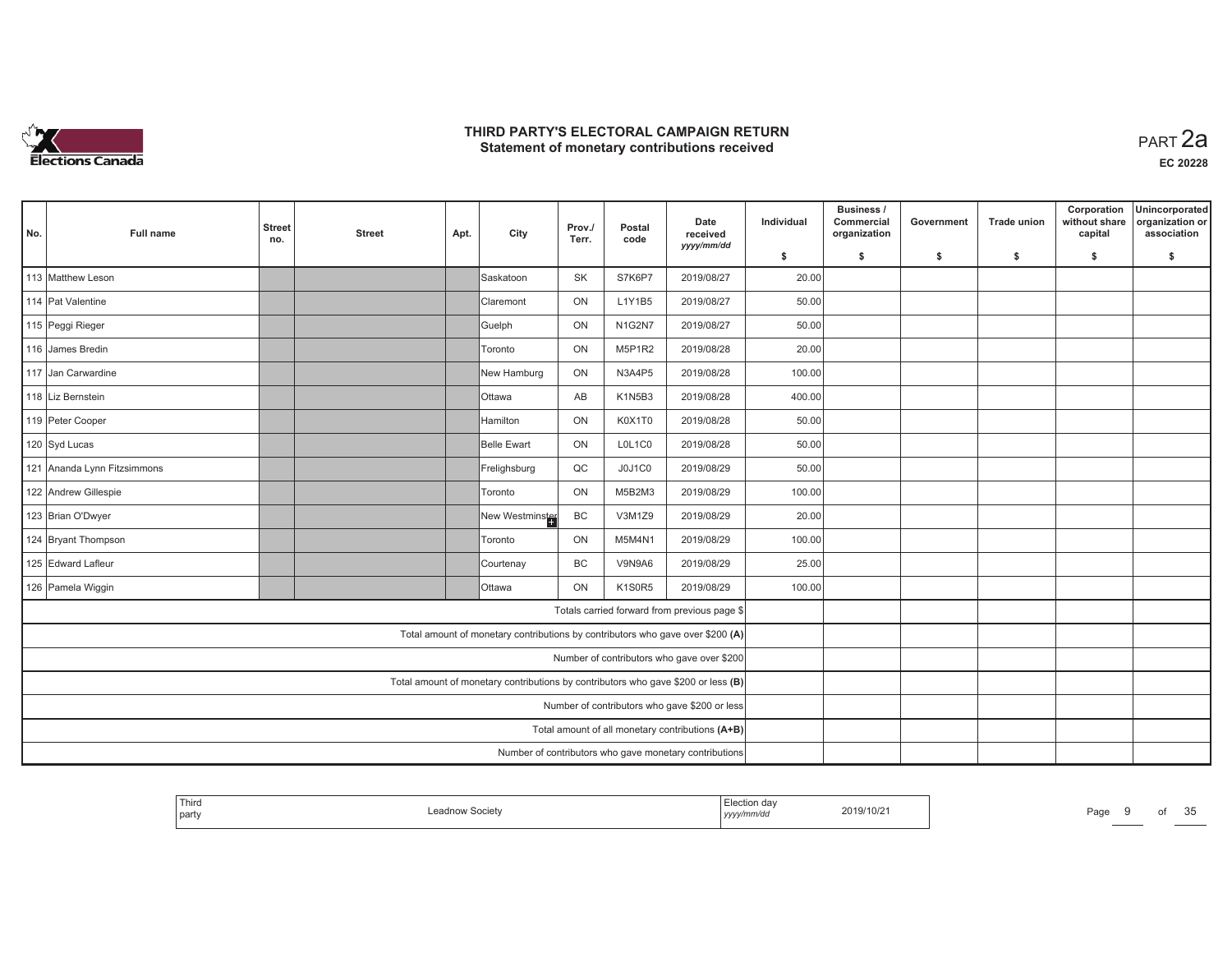

| No.                                                                               | <b>Full name</b>                                                | <b>Street</b><br>no.                                   | <b>Street</b> | Apt. | City                                                                           | Prov./<br>Terr. | Postal<br>code | Date<br>received<br>yyyy/mm/dd               | Individual | Business /<br>Commercial<br>organization | Government | <b>Trade union</b> | Corporation<br>without share<br>capital | Unincorporated<br>organization or<br>association |
|-----------------------------------------------------------------------------------|-----------------------------------------------------------------|--------------------------------------------------------|---------------|------|--------------------------------------------------------------------------------|-----------------|----------------|----------------------------------------------|------------|------------------------------------------|------------|--------------------|-----------------------------------------|--------------------------------------------------|
|                                                                                   |                                                                 |                                                        |               |      |                                                                                |                 |                |                                              | \$         | s.                                       | -\$        | -\$                | \$                                      | \$                                               |
|                                                                                   | 127 Khalid El Mously                                            |                                                        |               |      | <b>O</b> ttawa                                                                 | ON              | K2B5W6         | 2019/08/29                                   | 200.00     |                                          |            |                    |                                         |                                                  |
|                                                                                   | 128 Margaret A. Sachs                                           |                                                        |               |      | <u>IVictoria</u>                                                               | <b>BC</b>       | <b>V8V5A8</b>  | 2019/08/29                                   | 100.00     |                                          |            |                    |                                         |                                                  |
|                                                                                   | 129 Teresa Bezanson-Byatt                                       |                                                        |               |      | Fort Simpson                                                                   | <b>NT</b>       | X0E0N0         | 2019/08/29                                   | 50.00      |                                          |            |                    |                                         |                                                  |
|                                                                                   | 130 Anne Macklin                                                |                                                        |               |      | Sundre                                                                         | AB              | T0M1X0         | 2019/08/30                                   | 50.00      |                                          |            |                    |                                         |                                                  |
|                                                                                   | 131 Melody Mason                                                |                                                        |               |      | Vancouver                                                                      | <b>BC</b>       | <b>V6K1Y6</b>  | 2019/08/30                                   | 200.00     |                                          |            |                    |                                         |                                                  |
|                                                                                   | 132 Robert Southey                                              |                                                        |               |      | Bois-Des-Filion                                                                | QC              | J6Z2L5         | 2019/08/31                                   | 50.00      |                                          |            |                    |                                         |                                                  |
|                                                                                   | 133 Derek Fry                                                   |                                                        |               |      | Salt Spring Island                                                             | BC              | <b>V8K2L7</b>  | 2019/09/01                                   | 20.00      |                                          |            |                    |                                         |                                                  |
|                                                                                   | 134 Lee Taylor                                                  | 2019/09/01                                             | 50.00         |      |                                                                                |                 |                |                                              |            |                                          |            |                    |                                         |                                                  |
|                                                                                   | 135 Alan Leslie<br>ON<br>M3B3N8<br>2019/09/03<br><b>Toronto</b> |                                                        |               |      |                                                                                |                 |                |                                              |            |                                          |            |                    |                                         |                                                  |
|                                                                                   | 136 Chris Luginbuhl                                             |                                                        |               |      | Toronto                                                                        | ON              | M5A2T7         | 2019/09/03                                   | 100.00     |                                          |            |                    |                                         |                                                  |
|                                                                                   | 137 Christopher O'Brien                                         |                                                        |               |      | Toronto                                                                        | ON              | M4V1B5         | 2019/09/03                                   | 100.00     |                                          |            |                    |                                         |                                                  |
|                                                                                   | 138 David Ellwood                                               |                                                        |               |      | Kingston                                                                       | ON              | K7M9G8         | 2019/09/03                                   | 20.00      |                                          |            |                    |                                         |                                                  |
|                                                                                   | 139 Donald Simmons                                              |                                                        |               |      | toronto                                                                        | ON              | M6G3L5         | 2019/09/03                                   | 50.00      |                                          |            |                    |                                         |                                                  |
|                                                                                   | 140 Eileen Wttewaall                                            |                                                        |               |      | Salt Spring Island                                                             | BC              | <b>V8K2C7</b>  | 2019/09/03                                   | 50.00      |                                          |            |                    |                                         |                                                  |
|                                                                                   |                                                                 |                                                        |               |      |                                                                                |                 |                | Totals carried forward from previous page \$ |            |                                          |            |                    |                                         |                                                  |
|                                                                                   |                                                                 |                                                        |               |      | Total amount of monetary contributions by contributors who gave over \$200 (A) |                 |                |                                              |            |                                          |            |                    |                                         |                                                  |
| Number of contributors who gave over \$200                                        |                                                                 |                                                        |               |      |                                                                                |                 |                |                                              |            |                                          |            |                    |                                         |                                                  |
| Total amount of monetary contributions by contributors who gave \$200 or less (B) |                                                                 |                                                        |               |      |                                                                                |                 |                |                                              |            |                                          |            |                    |                                         |                                                  |
| Number of contributors who gave \$200 or less                                     |                                                                 |                                                        |               |      |                                                                                |                 |                |                                              |            |                                          |            |                    |                                         |                                                  |
| Total amount of all monetary contributions (A+B)                                  |                                                                 |                                                        |               |      |                                                                                |                 |                |                                              |            |                                          |            |                    |                                         |                                                  |
|                                                                                   |                                                                 | Number of contributors who gave monetary contributions |               |      |                                                                                |                 |                |                                              |            |                                          |            |                    |                                         |                                                  |

| <sup>I</sup> Third<br>l party | $P_{\text{max}}$ | .<br>, yyyy/mm | 2019/10/2 | Page | OI | 25<br>ັບປ |
|-------------------------------|------------------|----------------|-----------|------|----|-----------|
|                               |                  |                |           |      |    |           |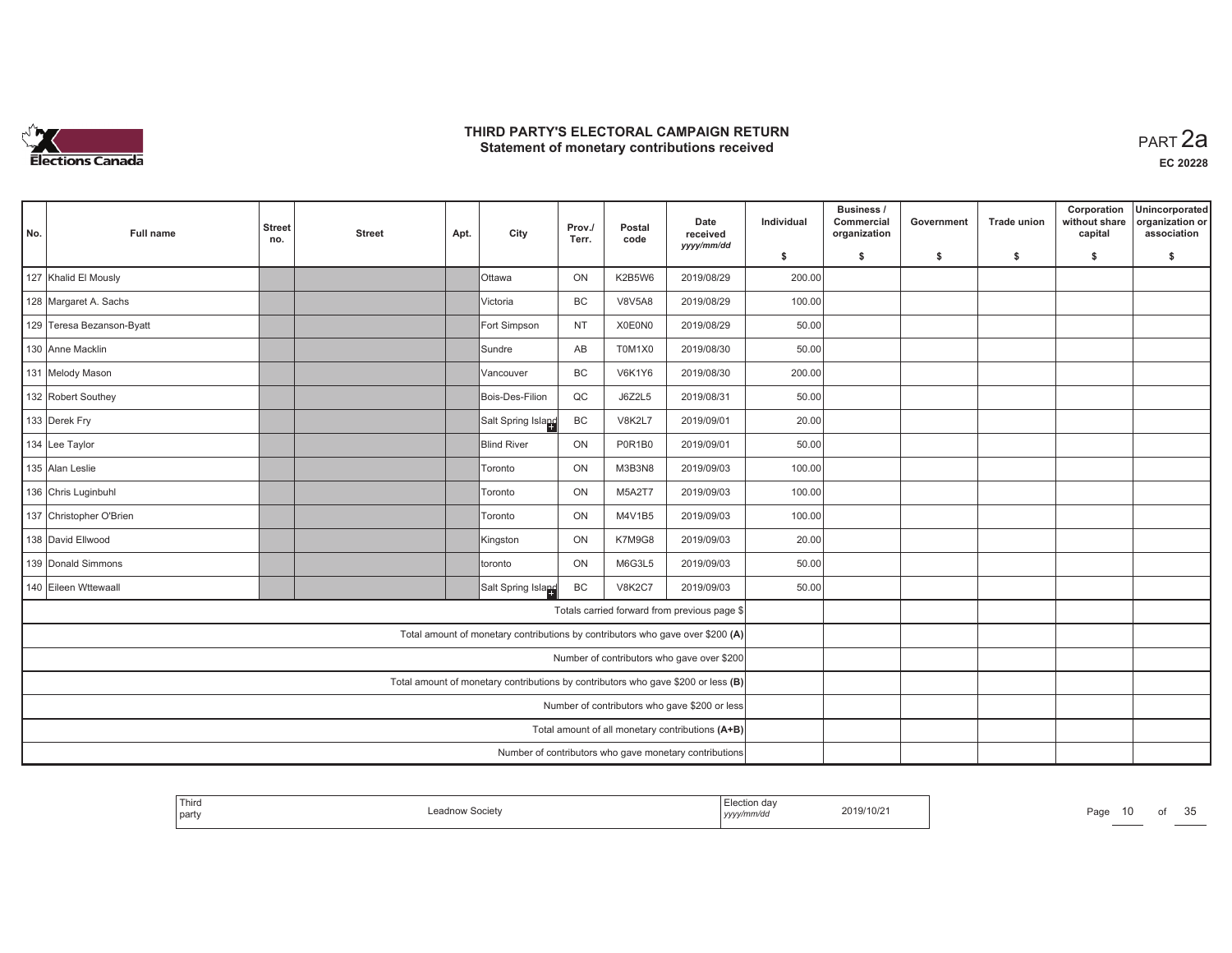

11 of 35

| No. | <b>Full name</b>              | <b>Street</b><br>no. | <b>Street</b> | Apt. | City                                                                              | Prov./<br>Terr. | Postal<br>code | Date<br>received<br>yyyy/mm/dd                         | Individual | Business /<br>Commercial<br>organization | Government | <b>Trade union</b> | Corporation<br>without share<br>capital | Unincorporated<br>organization or<br>association |
|-----|-------------------------------|----------------------|---------------|------|-----------------------------------------------------------------------------------|-----------------|----------------|--------------------------------------------------------|------------|------------------------------------------|------------|--------------------|-----------------------------------------|--------------------------------------------------|
|     |                               |                      |               |      |                                                                                   |                 |                |                                                        | \$         | s.                                       | -\$        | -\$                | \$                                      | \$                                               |
|     | 141 Francesca Allodi-Ross     |                      |               |      | Toronto                                                                           | ON              | M6G1E4         | 2019/09/03                                             | 50.00      |                                          |            |                    |                                         |                                                  |
|     | 142 Flora Macdonald           |                      |               |      | <b>Toronto</b>                                                                    | ON              | M2J2J3         | 2019/09/03                                             | 25.00      |                                          |            |                    |                                         |                                                  |
|     | 143 Geoffrey Battersby        |                      |               |      | Revelstoke                                                                        | <b>BC</b>       | <b>V0E2S0</b>  | 2019/09/03                                             | 20.00      |                                          |            |                    |                                         |                                                  |
|     | 144 Hussam Taha               |                      |               |      | Mississauga                                                                       | ON              | <b>L5V2G7</b>  | 2019/09/03                                             | 50.00      |                                          |            |                    |                                         |                                                  |
|     | 145 Ken McFarlan              |                      |               |      | Victoria                                                                          | <b>BC</b>       | <b>V8S1L8</b>  | 2019/09/03                                             | 30.00      |                                          |            |                    |                                         |                                                  |
|     | 146 Jack Hurd                 |                      |               |      | Perth                                                                             | ON              | K7H3C6         | 2019/09/03                                             | 100.00     |                                          |            |                    |                                         |                                                  |
|     | 147 Janet Kim                 |                      |               |      | <b>Toronto</b>                                                                    | ON              | M6C3Y8         | 2019/09/03                                             | 100.00     |                                          |            |                    |                                         |                                                  |
|     | 148 Kathleen O,ÄôHara         |                      |               |      | Kingston                                                                          | ON              | <b>K7L2Z8</b>  | 2019/09/03                                             | 100.00     |                                          |            |                    |                                         |                                                  |
|     | 149 Karla Wagner              |                      |               |      | <b>Victoria</b>                                                                   | <b>BC</b>       | <b>V8Z0E5</b>  | 2019/09/03                                             | 200.00     |                                          |            |                    |                                         |                                                  |
|     | 150 Bryna Levitin             |                      |               |      | Toronto                                                                           | ON              | M2P1W1         | 2019/09/03                                             | 100.00     |                                          |            |                    |                                         |                                                  |
|     | 151 Michael deConinck Smith   |                      |               |      | Toronto                                                                           | ON              | M4S2T5         | 2019/09/03                                             | 200.00     |                                          |            |                    |                                         |                                                  |
|     | 152 Patricia Hamitlon         |                      |               |      | Guelph                                                                            | ON              | N1E3P4         | 2019/09/03                                             | 100.00     |                                          |            |                    |                                         |                                                  |
|     | 153 Charles Stewart-Robertson |                      |               |      | Saint John                                                                        | <b>NB</b>       | E2K1E5         | 2019/09/03                                             | 20.00      |                                          |            |                    |                                         |                                                  |
|     | 154 Patricia Muldowney        |                      |               |      | Vancouver                                                                         | <b>BC</b>       | <b>V5V1Y5</b>  | 2019/09/03                                             | 100.00     |                                          |            |                    |                                         |                                                  |
|     |                               |                      |               |      |                                                                                   |                 |                | Totals carried forward from previous page \$           |            |                                          |            |                    |                                         |                                                  |
|     |                               |                      |               |      | Total amount of monetary contributions by contributors who gave over \$200 (A)    |                 |                |                                                        |            |                                          |            |                    |                                         |                                                  |
|     |                               |                      |               |      |                                                                                   |                 |                | Number of contributors who gave over \$200             |            |                                          |            |                    |                                         |                                                  |
|     |                               |                      |               |      | Total amount of monetary contributions by contributors who gave \$200 or less (B) |                 |                |                                                        |            |                                          |            |                    |                                         |                                                  |
|     |                               |                      |               |      |                                                                                   |                 |                | Number of contributors who gave \$200 or less          |            |                                          |            |                    |                                         |                                                  |
|     |                               |                      |               |      |                                                                                   |                 |                | Total amount of all monetary contributions (A+B)       |            |                                          |            |                    |                                         |                                                  |
|     |                               |                      |               |      |                                                                                   |                 |                | Number of contributors who gave monetary contributions |            |                                          |            |                    |                                         |                                                  |

| Third<br>party | eadnow Societv.<br>. | :lection dav<br>$\gamma$ mm/d $c$<br>,,,,, | 2019/10/21 | Page |
|----------------|----------------------|--------------------------------------------|------------|------|
|----------------|----------------------|--------------------------------------------|------------|------|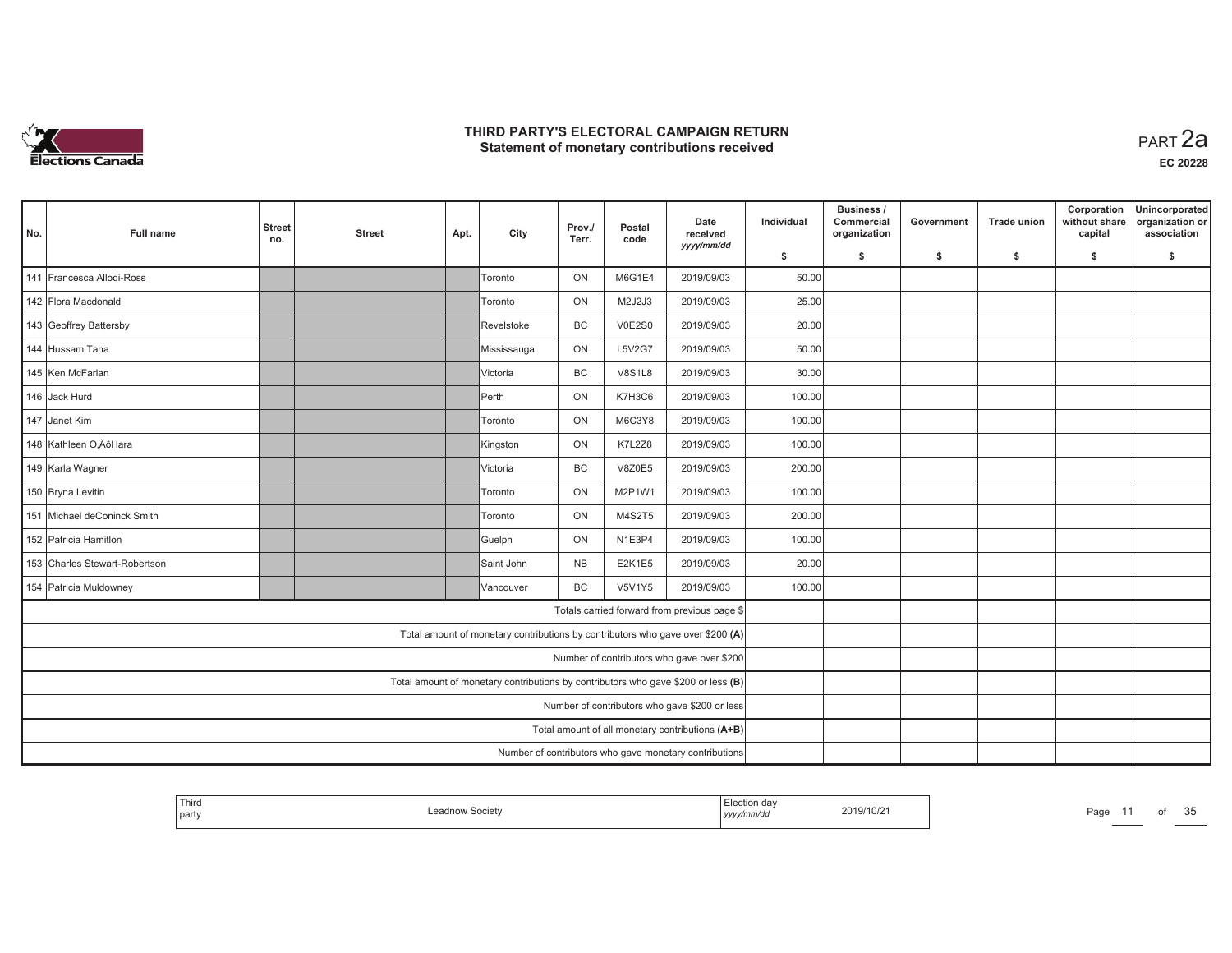

12 of 35

| No. | <b>Full name</b>                                 | <b>Street</b><br>no. | <b>Street</b> | Apt. | City                                                                              | Prov./<br>Terr. | Postal<br>code | Date<br>received<br>yyyy/mm/dd                         | Individual | <b>Business /</b><br>Commercial<br>organization | Government | <b>Trade union</b> | Corporation<br>without share<br>capital | Unincorporated<br>organization or<br>association |
|-----|--------------------------------------------------|----------------------|---------------|------|-----------------------------------------------------------------------------------|-----------------|----------------|--------------------------------------------------------|------------|-------------------------------------------------|------------|--------------------|-----------------------------------------|--------------------------------------------------|
|     |                                                  |                      |               |      |                                                                                   |                 |                |                                                        | \$         | \$                                              | \$         | \$                 | \$                                      | \$                                               |
|     | 155 Stephanie Macleod                            |                      |               |      | West Vancouver                                                                    | BC              | V7W3J7         | 2019/09/03                                             | 200.00     |                                                 |            |                    |                                         |                                                  |
|     | 156 Alan Torok                                   |                      |               |      | <b>Toronto</b>                                                                    | ON              | M4J1Y4         | 2019/09/04                                             | 50.00      |                                                 |            |                    |                                         |                                                  |
|     | 157 David Cranmer                                |                      |               |      | Guelph                                                                            | ON              | N1H5C8         | 2019/09/04                                             | 100.00     |                                                 |            |                    |                                         |                                                  |
|     | 158 David Steele                                 |                      |               |      | <b>Wolfville</b>                                                                  | <b>NS</b>       | B4P2K5         | 2019/09/04                                             | 50.00      |                                                 |            |                    |                                         |                                                  |
|     | 159 John Kraan                                   |                      |               |      | Toronto                                                                           | ON              | M9B6K4         | 2019/09/04                                             | 50.00      |                                                 |            |                    |                                         |                                                  |
|     | 160 Jean Grieve                                  |                      |               |      | <b>Oakville</b>                                                                   | ON              | L6L4A1         | 2019/09/04                                             | 50.00      |                                                 |            |                    |                                         |                                                  |
|     | 161 Kevin Hughes                                 |                      |               |      | <b>Ottawa</b>                                                                     | ON              | K1Z7H2         | 2019/09/04                                             | 200.00     |                                                 |            |                    |                                         |                                                  |
|     | 162 Katerina Mantas                              |                      |               |      | North York                                                                        | ON              | M3A1W3         | 2019/09/04                                             | 150.00     |                                                 |            |                    |                                         |                                                  |
|     | 163 Mary Neumann                                 |                      |               |      | Toronto                                                                           | ON              | M5S2K3         | 2019/09/04                                             | 50.00      |                                                 |            |                    |                                         |                                                  |
|     | 164 Patrick Kerfoot                              |                      |               |      | North Saanich                                                                     | BC              | V8L5R3         | 2019/09/04                                             | 100.00     |                                                 |            |                    |                                         |                                                  |
|     | 165 Barry Jones                                  |                      |               |      | Burnaby                                                                           | BC              | <b>V5A1G9</b>  | 2019/09/05                                             | 20.00      |                                                 |            |                    |                                         |                                                  |
|     | 166 Ken Johnson                                  |                      |               |      | <b>Ottawa</b>                                                                     | ON              | <b>K1S2Z7</b>  | 2019/09/05                                             | 50.00      |                                                 |            |                    |                                         |                                                  |
|     | 167 Janice Buchanan                              |                      |               |      | Oak Point                                                                         | <b>NB</b>       | E1V7K5         | 2019/09/06                                             | 100.00     |                                                 |            |                    |                                         |                                                  |
|     | 168 Anne Simmonds                                |                      |               |      | <b>Toronto</b>                                                                    | ON              | M4X1X7         | 2019/09/11                                             | 500.00     |                                                 |            |                    |                                         |                                                  |
|     |                                                  |                      |               |      |                                                                                   |                 |                | Totals carried forward from previous page \$           |            |                                                 |            |                    |                                         |                                                  |
|     |                                                  |                      |               |      | Total amount of monetary contributions by contributors who gave over \$200 (A)    |                 |                |                                                        |            |                                                 |            |                    |                                         |                                                  |
|     |                                                  |                      |               |      |                                                                                   |                 |                | Number of contributors who gave over \$200             |            |                                                 |            |                    |                                         |                                                  |
|     |                                                  |                      |               |      | Total amount of monetary contributions by contributors who gave \$200 or less (B) |                 |                |                                                        |            |                                                 |            |                    |                                         |                                                  |
|     |                                                  |                      |               |      |                                                                                   |                 |                | Number of contributors who gave \$200 or less          |            |                                                 |            |                    |                                         |                                                  |
|     | Total amount of all monetary contributions (A+B) |                      |               |      |                                                                                   |                 |                |                                                        |            |                                                 |            |                    |                                         |                                                  |
|     |                                                  |                      |               |      |                                                                                   |                 |                | Number of contributors who gave monetary contributions |            |                                                 |            |                    |                                         |                                                  |

| Third<br>, party | ונוי | .<br>,,,, | 2019/10/2 |  |
|------------------|------|-----------|-----------|--|
|                  |      |           |           |  |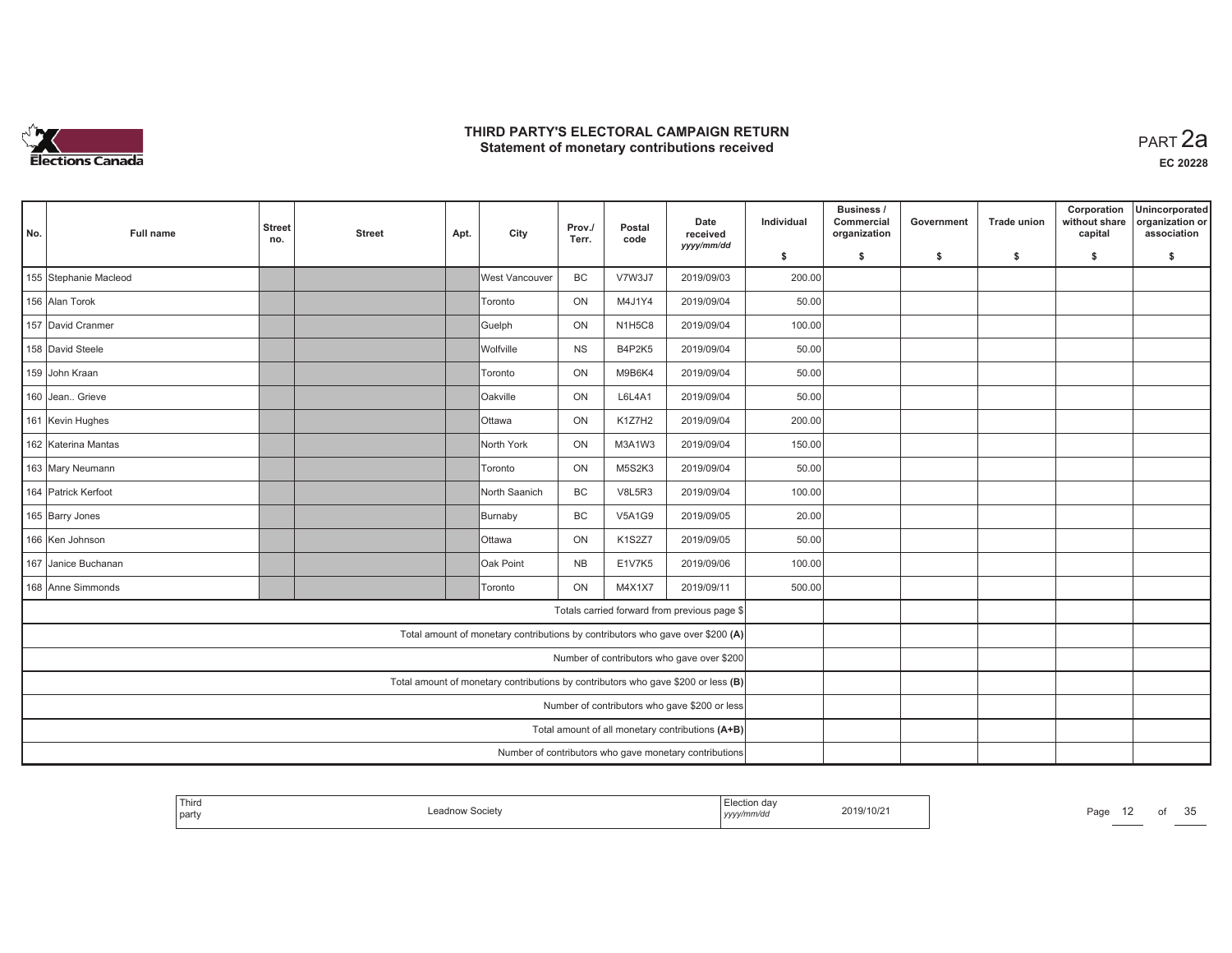

| No. | <b>Full name</b>      | <b>Street</b><br>no. | <b>Street</b> | Apt. | City                                                                              | Prov./<br>Terr. | Postal<br>code | Date<br>received<br>yyyy/mm/dd                         | Individual | Business /<br>Commercial<br>organization | Government | <b>Trade union</b> | Corporation<br>without share<br>capital | Unincorporated<br>organization or<br>association |
|-----|-----------------------|----------------------|---------------|------|-----------------------------------------------------------------------------------|-----------------|----------------|--------------------------------------------------------|------------|------------------------------------------|------------|--------------------|-----------------------------------------|--------------------------------------------------|
|     |                       |                      |               |      |                                                                                   |                 |                |                                                        | \$         | s.                                       | -\$        | -\$                | \$                                      | \$                                               |
|     | 169 Blaize Reich      |                      |               |      | vancouver                                                                         | <b>BC</b>       | <b>V5K1J4</b>  | 2019/09/11                                             | 20.00      |                                          |            |                    |                                         |                                                  |
|     | 170 Susan Stratton    |                      |               |      | Calgary                                                                           | AB              | T2E9B3         | 2019/09/12                                             | 500.00     |                                          |            |                    |                                         |                                                  |
|     | 171 Bryant Thompson   |                      |               |      | Toronto                                                                           | ON              | M5M4N1         | 2019/09/13                                             | 20.00      |                                          |            |                    |                                         |                                                  |
|     | 172 Gwen L'Hirondelle |                      |               |      | Garibaldi Highlan                                                                 | BC              | V0N1T0         | 2019/09/13                                             | 12.00      |                                          |            |                    |                                         |                                                  |
|     | 173 Matthew Leson     |                      |               |      | Saskatoon                                                                         | <b>SK</b>       | S7K6P7         | 2019/09/13                                             | 20.00      |                                          |            |                    |                                         |                                                  |
|     | 174 Mary Lane         |                      |               |      | Victoria                                                                          | BC              | <b>V8R5S6</b>  | 2019/09/13                                             | 500.00     |                                          |            |                    |                                         |                                                  |
|     | 175 Margaret A. Sachs |                      |               |      | <u>IVictoria</u>                                                                  | <b>BC</b>       | <b>V8V5A8</b>  | 2019/09/13                                             | 100.00     |                                          |            |                    |                                         |                                                  |
|     | 176 Anthony Pearse    |                      |               |      | Mayne Island                                                                      | BC              | V0N2J1         | 2019/09/13                                             | 50.00      |                                          |            |                    |                                         |                                                  |
|     | 177 Brian O'Dwyer     |                      |               |      | New Westminster                                                                   | BC              | V3M1Z9         | 2019/09/14                                             | 12.00      |                                          |            |                    |                                         |                                                  |
|     | 178 Hussam Taha       |                      |               |      | Mississauga                                                                       | ON              | <b>L5V2G7</b>  | 2019/09/14                                             | 100.00     |                                          |            |                    |                                         |                                                  |
|     | 179 donna kerbel      |                      |               |      | Toronto                                                                           | ON              | M6J3G7         | 2019/09/14                                             | 200.00     |                                          |            |                    |                                         |                                                  |
|     | 180 Lee Taylor        |                      |               |      | <b>Blind River</b>                                                                | ON              | P0R1B0         | 2019/09/14                                             | 20.00      |                                          |            |                    |                                         |                                                  |
|     | 181 Richard Coburn    |                      |               |      | Montreal                                                                          | $_{\rm QC}$     | H4C3A4         | 2019/09/14                                             | 50.00      |                                          |            |                    |                                         |                                                  |
|     | 182 Steven Whitaker   |                      |               |      | <b>Toronto</b>                                                                    | ON              | M6A2K4         | 2019/09/14                                             | 15.00      |                                          |            |                    |                                         |                                                  |
|     |                       |                      |               |      |                                                                                   |                 |                | Totals carried forward from previous page \$           |            |                                          |            |                    |                                         |                                                  |
|     |                       |                      |               |      | Total amount of monetary contributions by contributors who gave over \$200 (A)    |                 |                |                                                        |            |                                          |            |                    |                                         |                                                  |
|     |                       |                      |               |      |                                                                                   |                 |                | Number of contributors who gave over \$200             |            |                                          |            |                    |                                         |                                                  |
|     |                       |                      |               |      | Total amount of monetary contributions by contributors who gave \$200 or less (B) |                 |                |                                                        |            |                                          |            |                    |                                         |                                                  |
|     |                       |                      |               |      |                                                                                   |                 |                | Number of contributors who gave \$200 or less          |            |                                          |            |                    |                                         |                                                  |
|     |                       |                      |               |      |                                                                                   |                 |                | Total amount of all monetary contributions (A+B)       |            |                                          |            |                    |                                         |                                                  |
|     |                       |                      |               |      |                                                                                   |                 |                | Number of contributors who gave monetary contributions |            |                                          |            |                    |                                         |                                                  |

| <sup>1</sup> Thira<br>party | dnow Societ | -lection<br>yyyynnnvao | 2019/10/2 | Page | от | 25<br>ັບປ |
|-----------------------------|-------------|------------------------|-----------|------|----|-----------|
|                             |             |                        |           |      |    |           |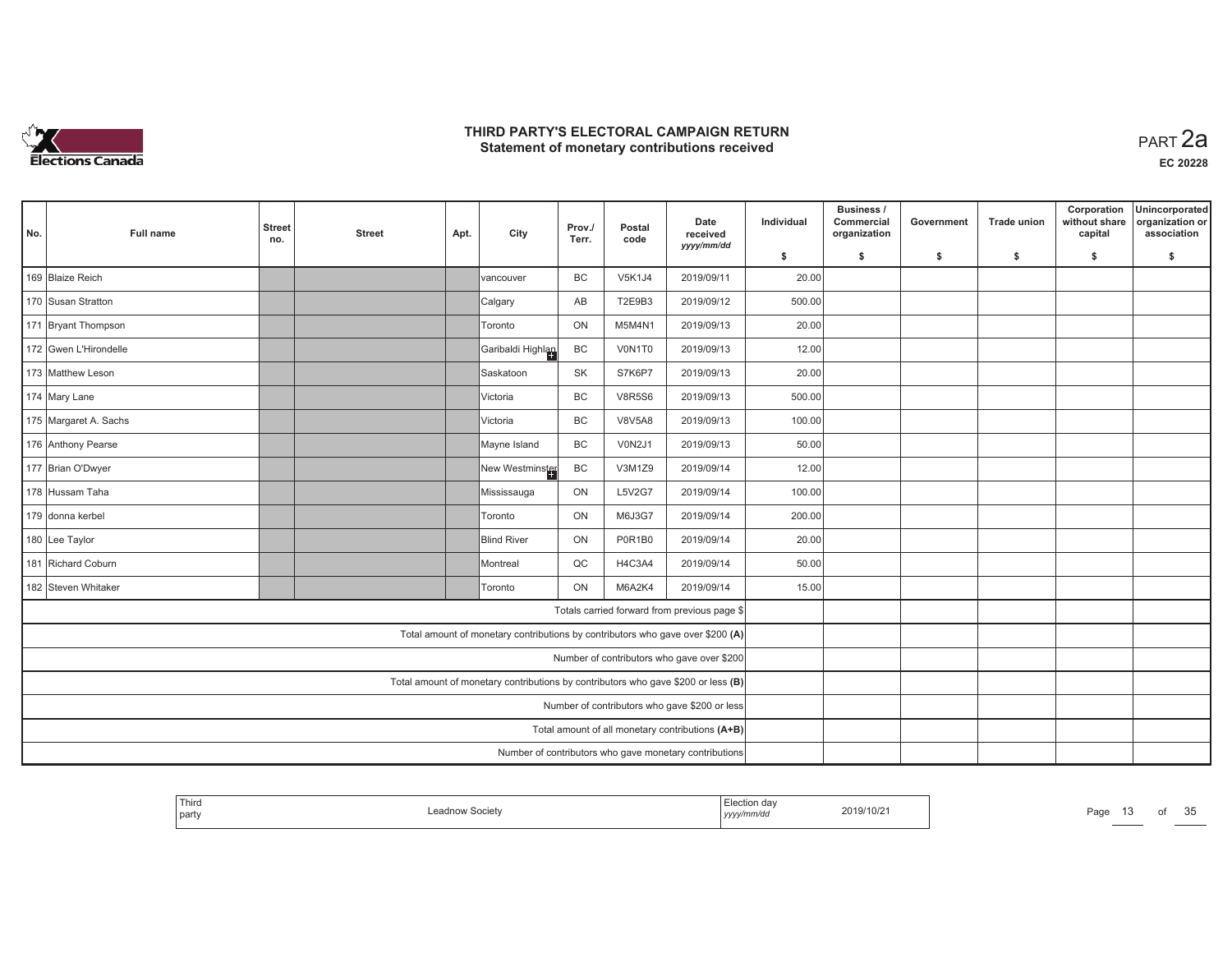

14 of 35

| No. | Full name                                        | <b>Street</b><br>no. | <b>Street</b> | Apt. | City                                                                           | Prov./<br>Terr. | Postal<br>code | Date<br>received<br>yyyy/mm/dd                                                    | Individual | Business /<br>Commercial<br>organization | Government | <b>Trade union</b> | Corporation<br>without share<br>capital | Unincorporated<br>organization or<br>association |
|-----|--------------------------------------------------|----------------------|---------------|------|--------------------------------------------------------------------------------|-----------------|----------------|-----------------------------------------------------------------------------------|------------|------------------------------------------|------------|--------------------|-----------------------------------------|--------------------------------------------------|
|     |                                                  |                      |               |      |                                                                                |                 |                |                                                                                   | \$         | s.                                       | -\$        | -\$                | \$                                      | \$                                               |
|     | 183 Peter Cooper                                 |                      |               |      | Hamilton                                                                       | ON              | K0X1T0         | 2019/09/17                                                                        | 20.00      |                                          |            |                    |                                         |                                                  |
|     | 184 john6k4 Kraan                                |                      |               |      | Toronto                                                                        | ON              | M96BK4         | 2019/09/19                                                                        | 100.00     |                                          |            |                    |                                         |                                                  |
|     | 185 Angela Macri                                 |                      |               |      | Tamworth                                                                       | ON              | K0K3G0         | 2019/09/21                                                                        | 100.00     |                                          |            |                    |                                         |                                                  |
|     | 186 Andre Perrier Perrier                        |                      |               |      | <b>Ottawa</b>                                                                  | ON              | K1C2E7         | 2019/09/22                                                                        | 20.00      |                                          |            |                    |                                         |                                                  |
|     | 187 Lorraine Sharpsteen                          |                      |               |      | Vancouver                                                                      | BC              | <b>V5Z3L2</b>  | 2019/09/22                                                                        | 100.00     |                                          |            |                    |                                         |                                                  |
|     | 188 Quoc Nguyen                                  |                      |               |      | Vancouver                                                                      | BC              | <b>V5N1A6</b>  | 2019/09/22                                                                        | 50.00      |                                          |            |                    |                                         |                                                  |
|     | 189 Steven Whitaker                              |                      |               |      | Toronto                                                                        | ON              | M6A2K4         | 2019/09/22                                                                        | 50.00      |                                          |            |                    |                                         |                                                  |
|     | 190 Alan Torok                                   |                      |               |      | Toronto                                                                        | ON              | M4J1Y4         | 2019/09/23                                                                        | 100.00     |                                          |            |                    |                                         |                                                  |
|     | 191 Angela Macri                                 |                      |               |      | Tamworth                                                                       | ON              | K0K3G0         | 2019/09/23                                                                        | 100.00     |                                          |            |                    |                                         |                                                  |
|     | 192 Brian Ostrow                                 |                      |               |      | Guelph                                                                         | ON              | N1H2H8         | 2019/09/23                                                                        | 200.00     |                                          |            |                    |                                         |                                                  |
|     | 193 Brian O'Dwyer                                |                      |               |      | New Westminster                                                                | BC              | V3M1Z9         | 2019/09/23                                                                        | 50.00      |                                          |            |                    |                                         |                                                  |
|     | 194 Bryant Thompson                              |                      |               |      | Toronto                                                                        | ON              | M5M4N1         | 2019/09/23                                                                        | 20.00      |                                          |            |                    |                                         |                                                  |
|     | 195 Cath Adele                                   |                      |               |      | Peterborough                                                                   | ON              | K9H4X5         | 2019/09/23                                                                        | 200.00     |                                          |            |                    |                                         |                                                  |
|     | 196 Konstantin Kramarenko                        |                      |               |      | Toronto                                                                        | ON              | M5P3J9         | 2019/09/23                                                                        | 100.00     |                                          |            |                    |                                         |                                                  |
|     |                                                  |                      |               |      |                                                                                |                 |                | Totals carried forward from previous page \$                                      |            |                                          |            |                    |                                         |                                                  |
|     |                                                  |                      |               |      | Total amount of monetary contributions by contributors who gave over \$200 (A) |                 |                |                                                                                   |            |                                          |            |                    |                                         |                                                  |
|     |                                                  |                      |               |      |                                                                                |                 |                | Number of contributors who gave over \$200                                        |            |                                          |            |                    |                                         |                                                  |
|     |                                                  |                      |               |      |                                                                                |                 |                | Total amount of monetary contributions by contributors who gave \$200 or less (B) |            |                                          |            |                    |                                         |                                                  |
|     |                                                  |                      |               |      |                                                                                |                 |                | Number of contributors who gave \$200 or less                                     |            |                                          |            |                    |                                         |                                                  |
|     | Total amount of all monetary contributions (A+B) |                      |               |      |                                                                                |                 |                |                                                                                   |            |                                          |            |                    |                                         |                                                  |
|     |                                                  |                      |               |      |                                                                                |                 |                | Number of contributors who gave monetary contributions                            |            |                                          |            |                    |                                         |                                                  |

| $-$<br>, party<br>,,,,, | Third |  | 2019/10/2 | Page |
|-------------------------|-------|--|-----------|------|
|-------------------------|-------|--|-----------|------|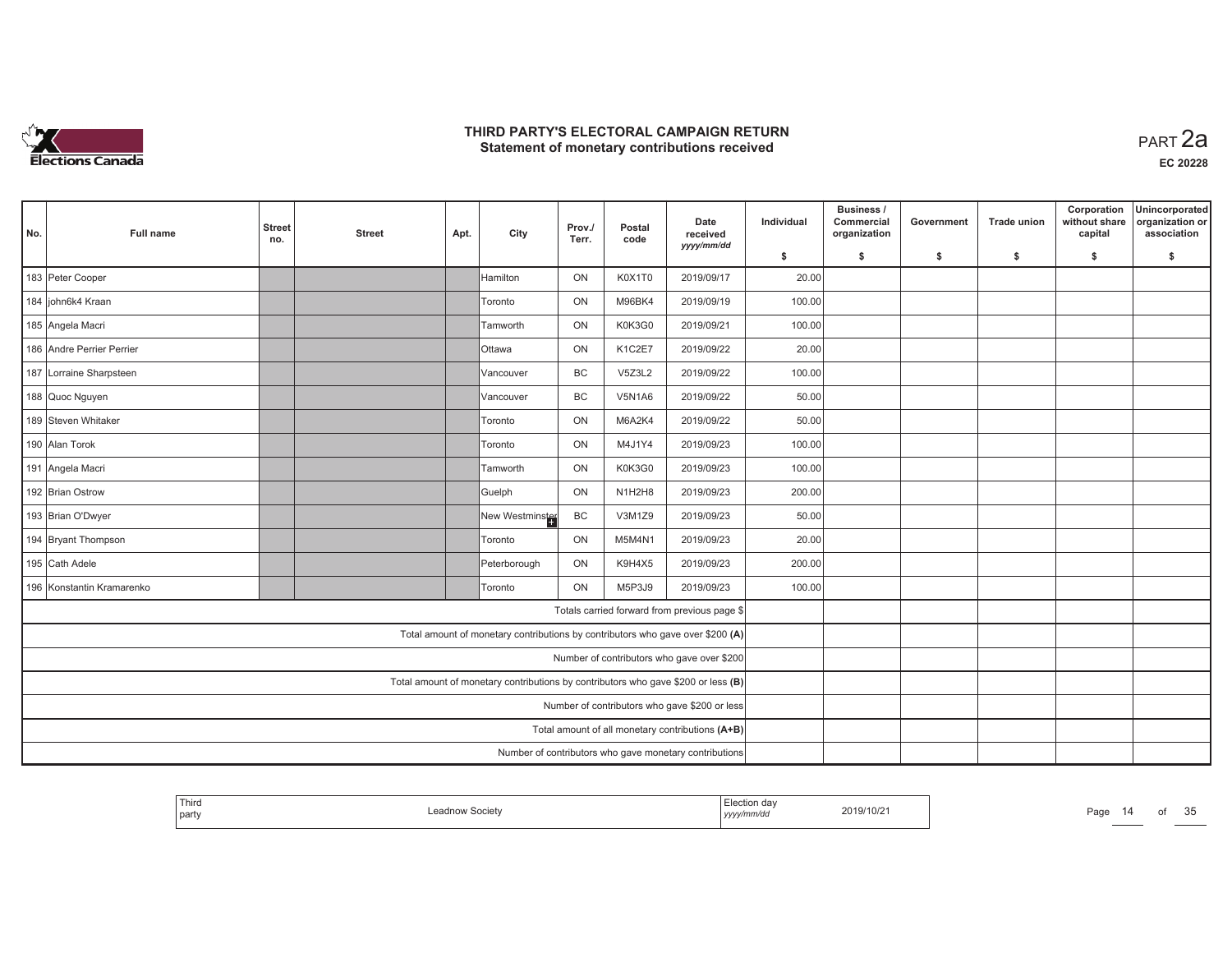

| No. | <b>Full name</b>              | <b>Street</b><br>no. | <b>Street</b> | Apt. | City                                                                              | Prov./<br>Terr. | Postal<br>code | Date<br>received<br>yyyy/mm/dd                         | Individual | Business /<br>Commercial<br>organization | Government | <b>Trade union</b> | Corporation<br>without share<br>capital | Unincorporated<br>organization or<br>association |
|-----|-------------------------------|----------------------|---------------|------|-----------------------------------------------------------------------------------|-----------------|----------------|--------------------------------------------------------|------------|------------------------------------------|------------|--------------------|-----------------------------------------|--------------------------------------------------|
|     |                               |                      |               |      |                                                                                   |                 |                |                                                        | \$         | s.                                       | -\$        | -\$                | \$                                      | \$                                               |
|     | 197 Derek Fry                 |                      |               |      | Salt Spring Island                                                                | BC              | <b>V8K2L7</b>  | 2019/09/23                                             | 100.00     |                                          |            |                    |                                         |                                                  |
|     | 198 Donald Simmons            |                      |               |      | Itoronto                                                                          | ON              | M6G3L5         | 2019/09/23                                             | 50.00      |                                          |            |                    |                                         |                                                  |
|     | 199 Eileen Wttewaall          |                      |               |      | Salt Spring Island                                                                | BC              | <b>V8K2C7</b>  | 2019/09/23                                             | 100.00     |                                          |            |                    |                                         |                                                  |
|     | 200 Gwen L'Hirondelle         |                      |               |      | Garibaldi Highlan                                                                 | BC              | V0N1T0         | 2019/09/23                                             | 100.00     |                                          |            |                    |                                         |                                                  |
|     | 201 Hussam Taha               |                      |               |      | Mississauga                                                                       | ON              | <b>L5V2G7</b>  | 2019/09/23                                             | 200.00     |                                          |            |                    |                                         |                                                  |
|     | 202 Kearon Bennett            |                      |               |      | <b>Ottawa</b>                                                                     | ON              | K2B7E1         | 2019/09/23                                             | 100.00     |                                          |            |                    |                                         |                                                  |
|     | 203 Martie Whitaker           |                      |               |      | <b>Oakville</b>                                                                   | ON              | L6M3M4         | 2019/09/23                                             | 200.00     |                                          |            |                    |                                         |                                                  |
|     | 204 Matthew Leson             |                      |               |      | <b>Saskatoon</b>                                                                  | <b>SK</b>       | S7K6P7         | 2019/09/23                                             | 20.00      |                                          |            |                    |                                         |                                                  |
|     | 205 Melody Mason              |                      |               |      | Vancouver                                                                         | <b>BC</b>       | <b>V6K1Y6</b>  | 2019/09/23                                             | 100.00     |                                          |            |                    |                                         |                                                  |
|     | 206 Margaret Slaght           |                      |               |      | Toronto                                                                           | ON              | M4V2M3         | 2019/09/23                                             | 50.00      |                                          |            |                    |                                         |                                                  |
|     | 207 Mary Neumann              |                      |               |      | Toronto                                                                           | ON              | M5S2K3         | 2019/09/23                                             | 100.00     |                                          |            |                    |                                         |                                                  |
|     | 208 Deborah Soanes            |                      |               |      | <b>Enniskillen</b>                                                                | BC              | L0B1J0         | 2019/09/23                                             | 50.00      |                                          |            |                    |                                         |                                                  |
|     | 209 Charles Stewart-Robertson |                      |               |      | Saint John                                                                        | <b>NB</b>       | E2K1E5         | 2019/09/23                                             | 50.00      |                                          |            |                    |                                         |                                                  |
|     | 210 Margaret A. Sachs         |                      |               |      | Victoria                                                                          | <b>BC</b>       | <b>V8V5A8</b>  | 2019/09/23                                             | 100.00     |                                          |            |                    |                                         |                                                  |
|     |                               |                      |               |      |                                                                                   |                 |                | Totals carried forward from previous page \$           |            |                                          |            |                    |                                         |                                                  |
|     |                               |                      |               |      | Total amount of monetary contributions by contributors who gave over \$200 (A)    |                 |                |                                                        |            |                                          |            |                    |                                         |                                                  |
|     |                               |                      |               |      |                                                                                   |                 |                | Number of contributors who gave over \$200             |            |                                          |            |                    |                                         |                                                  |
|     |                               |                      |               |      | Total amount of monetary contributions by contributors who gave \$200 or less (B) |                 |                |                                                        |            |                                          |            |                    |                                         |                                                  |
|     |                               |                      |               |      |                                                                                   |                 |                | Number of contributors who gave \$200 or less          |            |                                          |            |                    |                                         |                                                  |
|     |                               |                      |               |      |                                                                                   |                 |                | Total amount of all monetary contributions (A+B)       |            |                                          |            |                    |                                         |                                                  |
|     |                               |                      |               |      |                                                                                   |                 |                | Number of contributors who gave monetary contributions |            |                                          |            |                    |                                         |                                                  |

| <sup>1</sup> Third<br>party | Society | 2019/10/21<br>.<br>yyyy <i>nnnv</i> uu | Page | OT. | $\Omega$<br>. .<br>u |
|-----------------------------|---------|----------------------------------------|------|-----|----------------------|
|-----------------------------|---------|----------------------------------------|------|-----|----------------------|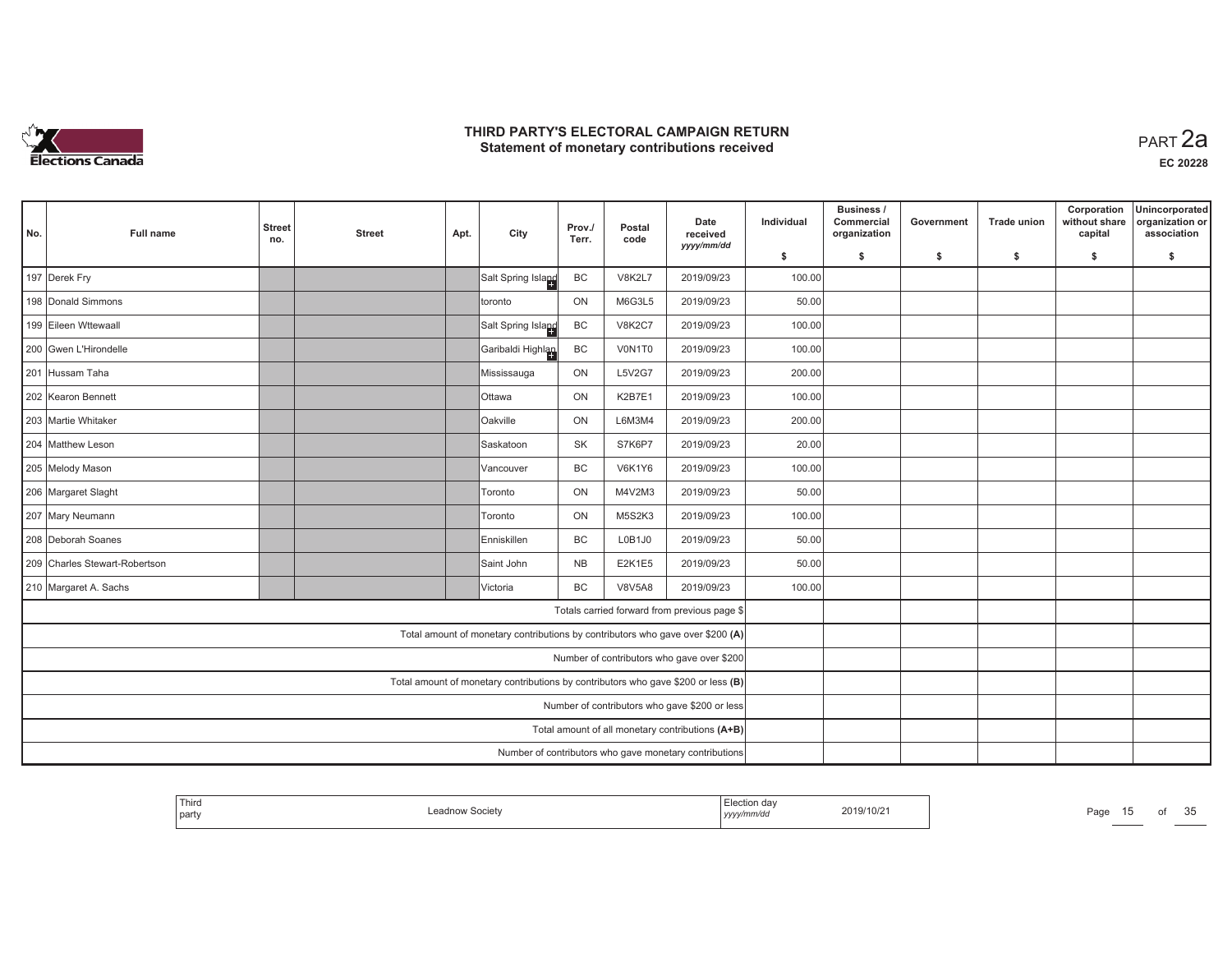

| No. | <b>Full name</b>                                       | <b>Street</b><br>no. | <b>Street</b> | Apt. | City                                                                              | Prov./<br>Terr. | Postal<br>code | Date<br>received<br>yyyy/mm/dd               | Individual | Business /<br>Commercial<br>organization | Government | <b>Trade union</b> | Corporation<br>without share<br>capital | Unincorporated<br>organization or<br>association |
|-----|--------------------------------------------------------|----------------------|---------------|------|-----------------------------------------------------------------------------------|-----------------|----------------|----------------------------------------------|------------|------------------------------------------|------------|--------------------|-----------------------------------------|--------------------------------------------------|
|     |                                                        |                      |               |      |                                                                                   |                 |                |                                              | \$         | S.                                       | \$         | \$                 | \$                                      | \$                                               |
|     | 211 Syd Lucas                                          |                      |               |      | Belle Ewart                                                                       | ON              | L0L1C0         | 2019/09/23                                   | 80.00      |                                          |            |                    |                                         |                                                  |
|     | 212 Anthony Pearse                                     |                      |               |      | Mayne Island                                                                      | BC              | V0N2J1         | 2019/09/23                                   | 50.00      |                                          |            |                    |                                         |                                                  |
|     | 213 Claire Kerrigan                                    |                      |               |      | Knowlton                                                                          | QC              | <b>J0E1V0</b>  | 2019/09/24                                   | 400.00     |                                          |            |                    |                                         |                                                  |
|     | 214 Christopher O'Brien                                |                      |               |      | <b>Toronto</b>                                                                    | ON              | M4V1B5         | 2019/09/24                                   | 100.00     |                                          |            |                    |                                         |                                                  |
|     | 215 David Ellwood                                      |                      |               |      | Kingston                                                                          | ON              | K7M9G8         | 2019/09/24                                   | 100.00     |                                          |            |                    |                                         |                                                  |
|     | 216 David Schacter                                     |                      |               |      | Montreal                                                                          | QC              | H2J4B7         | 2019/09/24                                   | 450.00     |                                          |            |                    |                                         |                                                  |
|     | 217 Ellen Tolmie                                       |                      |               |      | Toronto                                                                           | ON              | M4Y1M3         | 2019/09/24                                   | 100.00     |                                          |            |                    |                                         |                                                  |
|     | 218 James Bredin                                       |                      |               |      | Toronto                                                                           | ON              | M5P1R2         | 2019/09/24                                   | 50.00      |                                          |            |                    |                                         |                                                  |
|     | 219 Laurie Parkinson                                   |                      |               |      | North Vancouver                                                                   | BC              | <b>V7L1J8</b>  | 2019/09/24                                   | 200.00     |                                          |            |                    |                                         |                                                  |
|     | 220 Bryna Levitin                                      |                      |               |      | Toronto                                                                           | ON              | M2P1W1         | 2019/09/24                                   | 50.00      |                                          |            |                    |                                         |                                                  |
|     | 221 Mary Stockdale                                     |                      |               |      | Vernon                                                                            | <b>BC</b>       | <b>V1T4H7</b>  | 2019/09/24                                   | 50.00      |                                          |            |                    |                                         |                                                  |
|     | 222 Mary Cornish                                       |                      |               |      | Toronto                                                                           | ON              | M5P1N5         | 2019/09/24                                   | 200.00     |                                          |            |                    |                                         |                                                  |
|     | 223 Patrick Kerfoot                                    |                      |               |      | North Saanich                                                                     | BC              | V8L5R3         | 2019/09/24                                   | 200.00     |                                          |            |                    |                                         |                                                  |
|     | 224 Quoc Nguyen                                        |                      |               |      | Vancouver                                                                         | <b>BC</b>       | <b>V5N1A6</b>  | 2019/09/24                                   | 100.00     |                                          |            |                    |                                         |                                                  |
|     |                                                        |                      |               |      |                                                                                   |                 |                | Totals carried forward from previous page \$ |            |                                          |            |                    |                                         |                                                  |
|     |                                                        |                      |               |      | Total amount of monetary contributions by contributors who gave over \$200 (A)    |                 |                |                                              |            |                                          |            |                    |                                         |                                                  |
|     |                                                        |                      |               |      |                                                                                   |                 |                | Number of contributors who gave over \$200   |            |                                          |            |                    |                                         |                                                  |
|     |                                                        |                      |               |      | Total amount of monetary contributions by contributors who gave \$200 or less (B) |                 |                |                                              |            |                                          |            |                    |                                         |                                                  |
|     | Number of contributors who gave \$200 or less          |                      |               |      |                                                                                   |                 |                |                                              |            |                                          |            |                    |                                         |                                                  |
|     | Total amount of all monetary contributions (A+B)       |                      |               |      |                                                                                   |                 |                |                                              |            |                                          |            |                    |                                         |                                                  |
|     | Number of contributors who gave monetary contributions |                      |               |      |                                                                                   |                 |                |                                              |            |                                          |            |                    |                                         |                                                  |

| ' partv | <sup>1</sup> Third<br>' eadnow Societ∨ | Election dav<br>2019/10/2<br>yyyy/mm/dd | Page<br>$\overline{D}$ | $\sim$ $\sim$<br>от<br>ັບ |
|---------|----------------------------------------|-----------------------------------------|------------------------|---------------------------|
|         |                                        |                                         |                        |                           |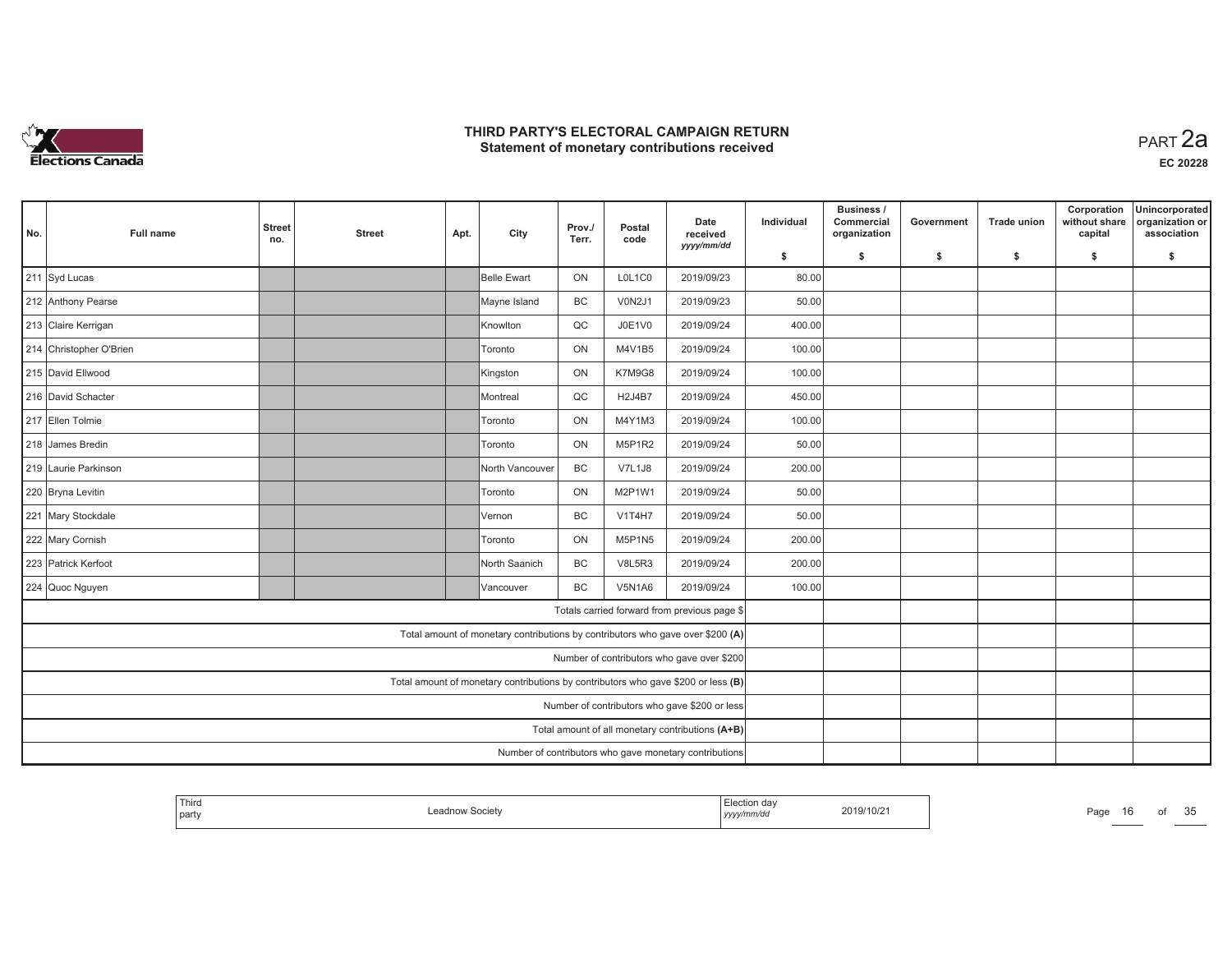

**EC 20228**

| No.                                           | <b>Full name</b>                                 | <b>Street</b><br>no. | <b>Street</b> | Apt. | City                                                                              | Prov./<br>Terr. | Postal<br>code | Date<br>received<br>yyyy/mm/dd               | Individual | Business /<br>Commercial<br>organization | Government | <b>Trade union</b> | Corporation<br>without share<br>capital | Unincorporated<br>organization or<br>association |
|-----------------------------------------------|--------------------------------------------------|----------------------|---------------|------|-----------------------------------------------------------------------------------|-----------------|----------------|----------------------------------------------|------------|------------------------------------------|------------|--------------------|-----------------------------------------|--------------------------------------------------|
|                                               |                                                  |                      |               |      |                                                                                   |                 |                |                                              | \$         | S.                                       | -\$        | -\$                | \$                                      | s.                                               |
|                                               | 225 Ryan Foster                                  |                      |               |      | Toronto                                                                           | ON              | M1S2Z1         | 2019/09/24                                   | 100.00     |                                          |            |                    |                                         |                                                  |
|                                               | 226 Sandra Jack                                  |                      |               |      | New Hamburg                                                                       | ON              | N3A2E6         | 2019/09/24                                   | 50.00      |                                          |            |                    |                                         |                                                  |
|                                               | 227 Ananda Lynn Fitzsimmons                      |                      |               |      | Frelighsburg                                                                      | QC              | J0J1C0         | 2019/09/25                                   | 50.00      |                                          |            |                    |                                         |                                                  |
|                                               | 228 Judith Phillips                              |                      |               |      | <u>IVictoria</u>                                                                  | <b>BC</b>       | <b>V9A5C3</b>  | 2019/09/25                                   | 100.00     |                                          |            |                    |                                         |                                                  |
|                                               | 229 Konstantin Kramarenko                        |                      |               |      | <b>Toronto</b>                                                                    | ON              | M5P3J9         | 2019/09/25                                   | 100.00     |                                          |            |                    |                                         |                                                  |
|                                               | 230 Edward Lafleur                               |                      |               |      | Courtenay                                                                         | <b>BC</b>       | V9N9A6         | 2019/09/25                                   | 50.00      |                                          |            |                    |                                         |                                                  |
|                                               | 231 Florian Hoefner                              |                      |               |      | St. John's                                                                        | <b>NL</b>       | A1C3V2         | 2019/09/25                                   | 50.00      |                                          |            |                    |                                         |                                                  |
|                                               | 232 Jeremy Theal                                 |                      |               |      | Toronto                                                                           | ON              | <b>M2K2V2</b>  | 2019/09/25                                   | 50.00      |                                          |            |                    |                                         |                                                  |
|                                               | 233 Jan Teevan                                   |                      |               |      | lOttawa                                                                           | ON              | <b>K1R6S9</b>  | 2019/09/25                                   | 50.00      |                                          |            |                    |                                         |                                                  |
|                                               | 234 Jean Grieve                                  |                      |               |      | <b>Oakville</b>                                                                   | ON              | L6L4A1         | 2019/09/25                                   | 50.00      |                                          |            |                    |                                         |                                                  |
|                                               | 235 Jim Edmondson                                |                      |               |      | Vancouver                                                                         | <b>BC</b>       | V5Z1C3         | 2019/09/25                                   | 500.00     |                                          |            |                    |                                         |                                                  |
|                                               | 236 Karla Wagner                                 |                      |               |      | Victoria                                                                          | <b>BC</b>       | <b>V8Z0E5</b>  | 2019/09/25                                   | 500.00     |                                          |            |                    |                                         |                                                  |
|                                               | 237 Leena Hasan                                  |                      |               |      | Burnaby                                                                           | BC              | <b>V5B1R6</b>  | 2019/09/25                                   | 200.00     |                                          |            |                    |                                         |                                                  |
|                                               | 238 Tara Cullis                                  |                      |               |      | Vancouver                                                                         | <b>BC</b>       | <b>V6K1A1</b>  | 2019/09/25                                   | 200.00     |                                          |            |                    |                                         |                                                  |
|                                               |                                                  |                      |               |      |                                                                                   |                 |                | Totals carried forward from previous page \$ |            |                                          |            |                    |                                         |                                                  |
|                                               |                                                  |                      |               |      | Total amount of monetary contributions by contributors who gave over \$200 (A)    |                 |                |                                              |            |                                          |            |                    |                                         |                                                  |
|                                               |                                                  |                      |               |      |                                                                                   |                 |                | Number of contributors who gave over \$200   |            |                                          |            |                    |                                         |                                                  |
|                                               |                                                  |                      |               |      | Total amount of monetary contributions by contributors who gave \$200 or less (B) |                 |                |                                              |            |                                          |            |                    |                                         |                                                  |
| Number of contributors who gave \$200 or less |                                                  |                      |               |      |                                                                                   |                 |                |                                              |            |                                          |            |                    |                                         |                                                  |
|                                               | Total amount of all monetary contributions (A+B) |                      |               |      |                                                                                   |                 |                |                                              |            |                                          |            |                    |                                         |                                                  |
|                                               |                                                  |                      |               |      |                                                                                   |                 |                |                                              |            |                                          |            |                    |                                         |                                                  |

| All researches and<br>⊺ nira<br>  party | eadnow Societv- | ∟lection dav<br>2019/10/21<br>.<br>yyyy/mm/dd<br>. | $D^{\sim}$<br>ʻd( |
|-----------------------------------------|-----------------|----------------------------------------------------|-------------------|
|-----------------------------------------|-----------------|----------------------------------------------------|-------------------|

ge 17 of 35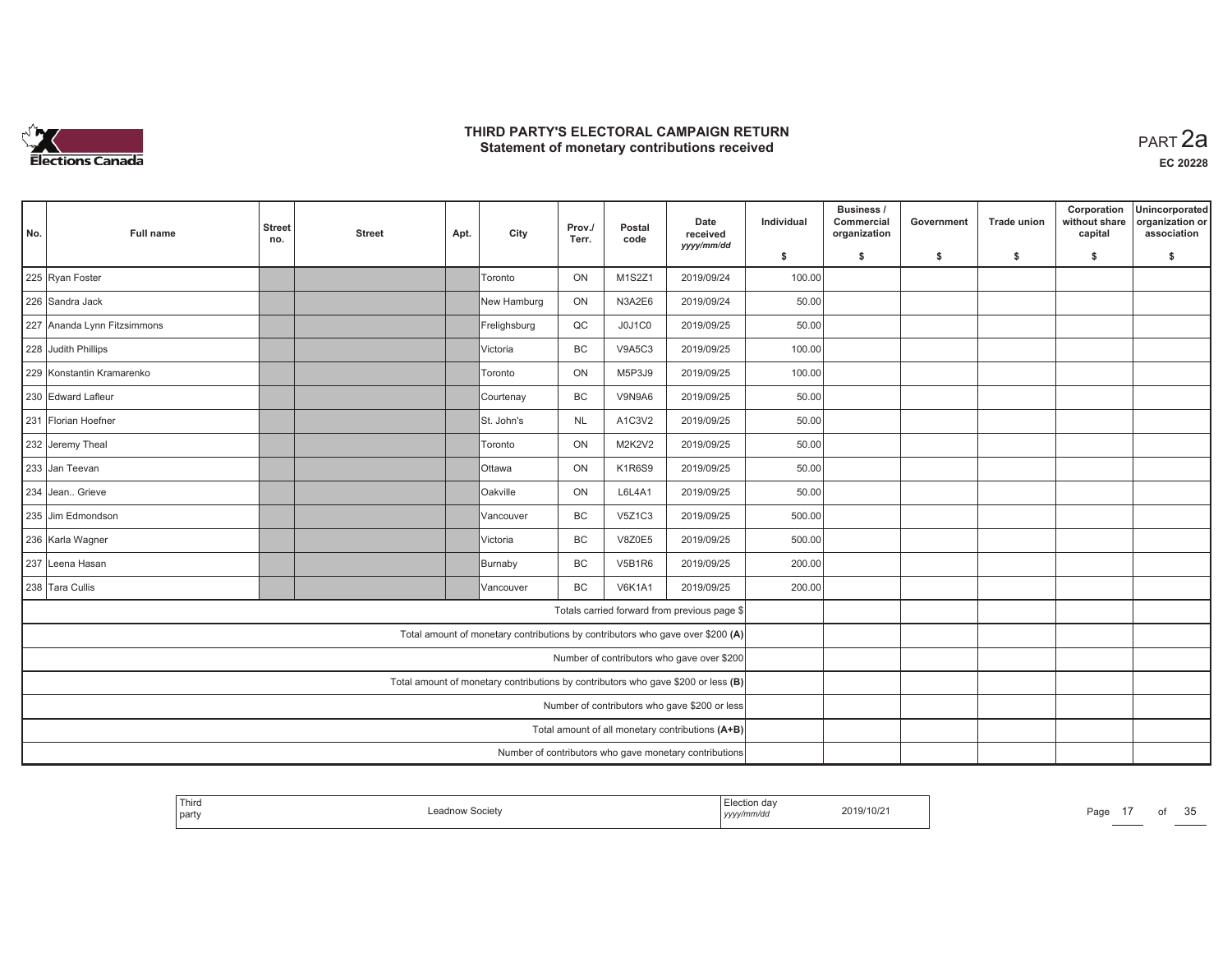

| No.                                           | <b>Full name</b>          | <b>Street</b><br>no. | <b>Street</b> | Apt. | City                                                                              | Prov./<br>Terr. | Postal<br>code | Date<br>received<br>yyyy/mm/dd                   | Individual | Business /<br>Commercial<br>organization | Government | <b>Trade union</b> | Corporation<br>without share<br>capital | Unincorporated<br>organization or<br>association |
|-----------------------------------------------|---------------------------|----------------------|---------------|------|-----------------------------------------------------------------------------------|-----------------|----------------|--------------------------------------------------|------------|------------------------------------------|------------|--------------------|-----------------------------------------|--------------------------------------------------|
|                                               |                           |                      |               |      |                                                                                   |                 |                |                                                  | \$         | S.                                       | -\$        | -\$                | \$                                      | \$                                               |
|                                               | 239 Teresa Bezanson-Byatt |                      |               |      | Fort Simpson                                                                      | <b>NT</b>       | X0E0N0         | 2019/09/25                                       | 50.00      |                                          |            |                    |                                         |                                                  |
|                                               | 240 Theo F Stad           |                      |               |      | Carcross                                                                          | YT              | Y0B1B0         | 2019/09/25                                       | 50.00      |                                          |            |                    |                                         |                                                  |
|                                               | 241 Cory Gordon           |                      |               |      | <b>Whitehorse</b>                                                                 | YT              | Y1A6L3         | 2019/09/25                                       | 15.00      |                                          |            |                    |                                         |                                                  |
|                                               | 242 David Conway          |                      |               |      | <u>IVictoria</u>                                                                  | <b>BC</b>       | V8P3K6         | 2019/09/25                                       | 200.00     |                                          |            |                    |                                         |                                                  |
|                                               | 243 Janet Kim             |                      |               |      | <b>Toronto</b>                                                                    | ON              | M6C3Y8         | 2019/09/26                                       | 100.00     |                                          |            |                    |                                         |                                                  |
|                                               | 244   lynn eakin          |                      |               |      | Toronto                                                                           | ON              | M5R1M4         | 2019/09/26                                       | 1,000.00   |                                          |            |                    |                                         |                                                  |
|                                               | 245 Susan Yong            |                      |               |      | Toronto                                                                           | ON              | M3H4E4         | 2019/09/26                                       | 300.00     |                                          |            |                    |                                         |                                                  |
|                                               | 246 Francesca Allodi-Ross |                      |               |      | Toronto                                                                           | ON              | M6G1E4         | 2019/09/27                                       | 50.00      |                                          |            |                    |                                         |                                                  |
|                                               | 247 Gilles Fecteau        |                      |               |      | <b>Toronto</b>                                                                    | ON              | M4P1Z8         | 2019/09/28                                       | 50.00      |                                          |            |                    |                                         |                                                  |
|                                               | 248 Joan Haysom           |                      |               |      | <b>Ottawa</b>                                                                     | ON              | K1Y0N2         | 2019/09/28                                       | 200.00     |                                          |            |                    |                                         |                                                  |
|                                               | 249 Peter Cooper          |                      |               |      | <b>Hamilton</b>                                                                   | ON              | K0X1T0         | 2019/09/28                                       | 50.00      |                                          |            |                    |                                         |                                                  |
|                                               | 250 Flora Macdonald       |                      |               |      | Toronto                                                                           | ON              | M2J2J3         | 2019/09/29                                       | 50.00      |                                          |            |                    |                                         |                                                  |
|                                               | 251 George Issakidis      |                      |               |      | Vancouver                                                                         | BC              | <b>V6C3R5</b>  | 2019/09/29                                       | 200.00     |                                          |            |                    |                                         |                                                  |
|                                               | 252 Hussam Taha           |                      |               |      | Mississauga                                                                       | ON              | <b>L5V2G7</b>  | 2019/09/29                                       | 200.00     |                                          |            |                    |                                         |                                                  |
|                                               |                           |                      |               |      |                                                                                   |                 |                | Totals carried forward from previous page \$     |            |                                          |            |                    |                                         |                                                  |
|                                               |                           |                      |               |      | Total amount of monetary contributions by contributors who gave over \$200 (A)    |                 |                |                                                  |            |                                          |            |                    |                                         |                                                  |
|                                               |                           |                      |               |      |                                                                                   |                 |                | Number of contributors who gave over \$200       |            |                                          |            |                    |                                         |                                                  |
|                                               |                           |                      |               |      | Total amount of monetary contributions by contributors who gave \$200 or less (B) |                 |                |                                                  |            |                                          |            |                    |                                         |                                                  |
| Number of contributors who gave \$200 or less |                           |                      |               |      |                                                                                   |                 |                |                                                  |            |                                          |            |                    |                                         |                                                  |
|                                               |                           |                      |               |      |                                                                                   |                 |                | Total amount of all monetary contributions (A+B) |            |                                          |            |                    |                                         |                                                  |
|                                               |                           |                      |               |      |                                                                                   |                 |                |                                                  |            |                                          |            |                    |                                         |                                                  |

| Society<br>Page<br>от<br>`part\<br>, уууулттий |  | Third | l'ection<br>ua<br>2019/10/2 |  |  | $\sim$ $\sim$<br>. |
|------------------------------------------------|--|-------|-----------------------------|--|--|--------------------|
|------------------------------------------------|--|-------|-----------------------------|--|--|--------------------|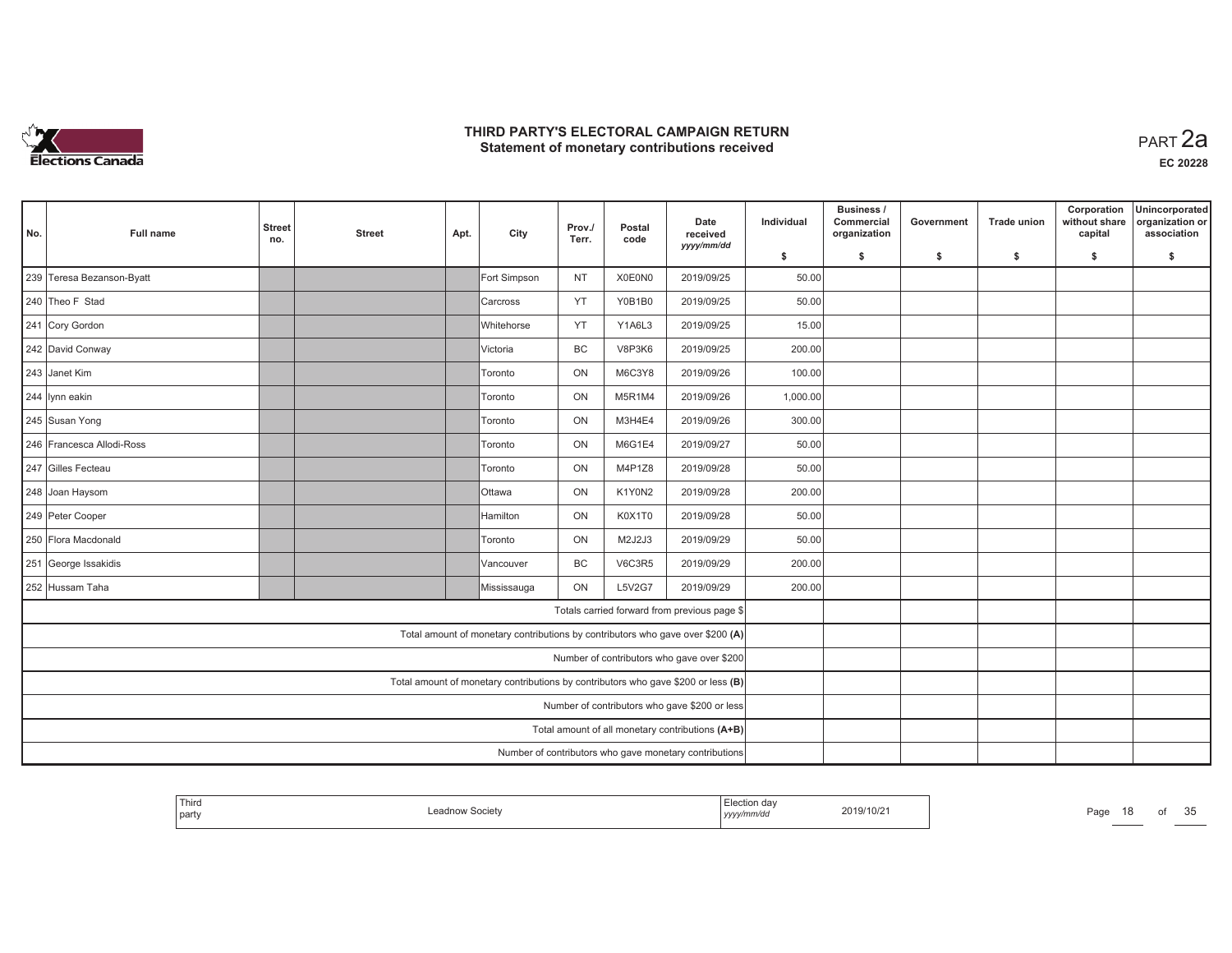

| No.                                           | <b>Full name</b>       | <b>Street</b><br>no. | <b>Street</b> | Apt. | City                                                                              | Prov./<br>Terr. | Postal<br>code | Date<br>received<br>yyyy/mm/dd                   | Individual | Business /<br>Commercial<br>organization | Government | <b>Trade union</b> | Corporation<br>without share<br>capital | Unincorporated<br>organization or<br>association |
|-----------------------------------------------|------------------------|----------------------|---------------|------|-----------------------------------------------------------------------------------|-----------------|----------------|--------------------------------------------------|------------|------------------------------------------|------------|--------------------|-----------------------------------------|--------------------------------------------------|
|                                               |                        |                      |               |      |                                                                                   |                 |                |                                                  | \$         | s.                                       | -\$        | -\$                | \$                                      | \$                                               |
|                                               | 253 Judith Rae         |                      |               |      | Toronto                                                                           | ON              | M6H1V2         | 2019/09/29                                       | 100.00     |                                          |            |                    |                                         |                                                  |
|                                               | 254 Katja Hoehn        |                      |               |      | Calgary                                                                           | AB              | <b>T3A1S7</b>  | 2019/09/29                                       | 100.00     |                                          |            |                    |                                         |                                                  |
|                                               | 255 Linnea Rowlatt     |                      |               |      | <b>Ottawa</b>                                                                     | ON              | K1Y0M3         | 2019/09/29                                       | 50.00      |                                          |            |                    |                                         |                                                  |
|                                               | 256 Richard I Enns     |                      |               |      | Calgary                                                                           | AB              | T2J2K1         | 2019/09/29                                       | 100.00     |                                          |            |                    |                                         |                                                  |
|                                               | 257 Ann Russell        |                      |               |      | Toronto                                                                           | ON              | M5R2X3         | 2019/09/29                                       | 200.00     |                                          |            |                    |                                         |                                                  |
|                                               | 258 Steven Whitaker    |                      |               |      | Toronto                                                                           | ON              | M6A2K4         | 2019/09/29                                       | 20.00      |                                          |            |                    |                                         |                                                  |
|                                               | 259 Wendy Reimer       |                      |               |      | <b>Kitchener</b>                                                                  | ON              | N2H6T8         | 2019/09/29                                       | 100.00     |                                          |            |                    |                                         |                                                  |
|                                               | 260 Blaize Reich       |                      |               |      | vancouver                                                                         | BC              | <b>V5K1J4</b>  | 2019/09/30                                       | 100.00     |                                          |            |                    |                                         |                                                  |
|                                               | 261 Mary Lane          |                      |               |      | IVictoria                                                                         | <b>BC</b>       | <b>V8R5S6</b>  | 2019/09/30                                       | 500.00     |                                          |            |                    |                                         |                                                  |
|                                               | 262 Richard Coburn     |                      |               |      | Montreal                                                                          | QC              | H4C3A4         | 2019/09/30                                       | 100.00     |                                          |            |                    |                                         |                                                  |
|                                               | 263 Anne Macklin       |                      |               |      | Sundre                                                                            | AB              | T0M1X0         | 2019/10/01                                       | 100.00     |                                          |            |                    |                                         |                                                  |
|                                               | 264 Lev Piaseckyj      |                      |               |      | Toronto                                                                           | ON              | M6H2T6         | 2019/10/01                                       | 150.00     |                                          |            |                    |                                         |                                                  |
|                                               | 265 Steve Lanys-Morris |                      |               |      | Toronto                                                                           | ON              | M4P1R9         | 2019/10/01                                       | 500.00     |                                          |            |                    |                                         |                                                  |
|                                               | 266 Mica Brdar         |                      |               |      | <b>Ottawa</b>                                                                     | ON              | <b>K1G5S7</b>  | 2019/10/03                                       | 500.00     |                                          |            |                    |                                         |                                                  |
|                                               |                        |                      |               |      |                                                                                   |                 |                | Totals carried forward from previous page \$     |            |                                          |            |                    |                                         |                                                  |
|                                               |                        |                      |               |      | Total amount of monetary contributions by contributors who gave over \$200 (A)    |                 |                |                                                  |            |                                          |            |                    |                                         |                                                  |
|                                               |                        |                      |               |      |                                                                                   |                 |                | Number of contributors who gave over \$200       |            |                                          |            |                    |                                         |                                                  |
|                                               |                        |                      |               |      | Total amount of monetary contributions by contributors who gave \$200 or less (B) |                 |                |                                                  |            |                                          |            |                    |                                         |                                                  |
| Number of contributors who gave \$200 or less |                        |                      |               |      |                                                                                   |                 |                |                                                  |            |                                          |            |                    |                                         |                                                  |
|                                               |                        |                      |               |      |                                                                                   |                 |                | Total amount of all monetary contributions (A+B) |            |                                          |            |                    |                                         |                                                  |
|                                               |                        |                      |               |      |                                                                                   |                 |                |                                                  |            |                                          |            |                    |                                         |                                                  |

| Third<br>ı dav<br>2019/10/2<br>l ead<br>now Society<br>Page<br>.<br>party<br>nmrai<br><br>  ソソソソ |  |  | $\sim$ $\sim$<br>of<br>u |
|--------------------------------------------------------------------------------------------------|--|--|--------------------------|
|--------------------------------------------------------------------------------------------------|--|--|--------------------------|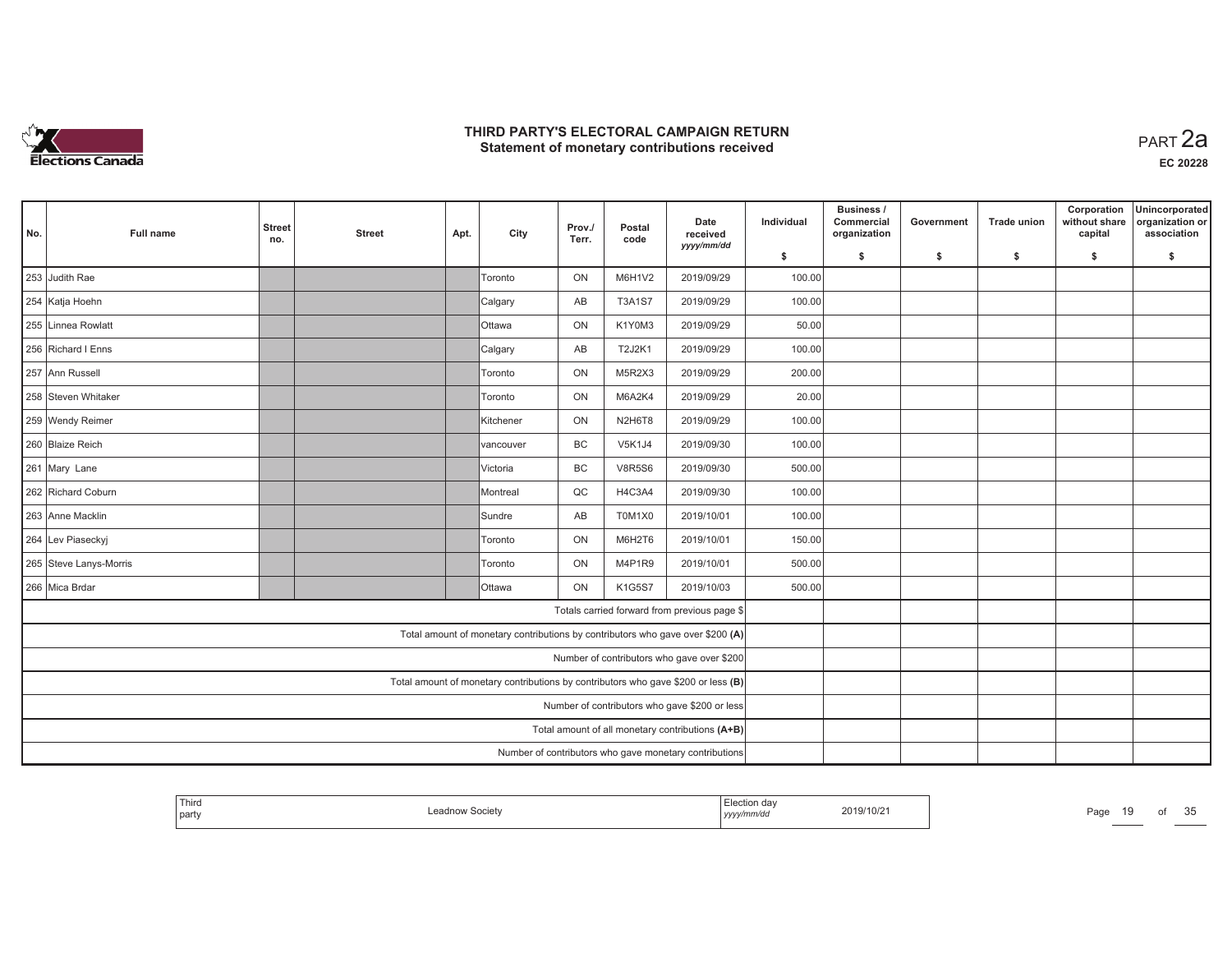

| No.                                           | <b>Full name</b>     | <b>Street</b><br>no. | <b>Street</b> | Apt. | City                                                                              | Prov./<br>Terr. | Postal<br>code | Date<br>received<br>yyyy/mm/dd                   | Individual | Business /<br>Commercial<br>organization | Government | <b>Trade union</b> | Corporation<br>without share<br>capital | Unincorporated<br>organization or<br>association |
|-----------------------------------------------|----------------------|----------------------|---------------|------|-----------------------------------------------------------------------------------|-----------------|----------------|--------------------------------------------------|------------|------------------------------------------|------------|--------------------|-----------------------------------------|--------------------------------------------------|
|                                               |                      |                      |               |      |                                                                                   |                 |                |                                                  | \$         | s.                                       | -\$        | -\$                | \$                                      | \$                                               |
|                                               | 267 Mica Brdar       |                      |               |      | <b>O</b> ttawa                                                                    | ON              | K1G5S7         | 2019/10/03                                       | 500.00     |                                          |            |                    |                                         |                                                  |
|                                               | 268 Anne Macklin     |                      |               |      | <b>Sundre</b>                                                                     | AB              | T0M1X0         | 2019/10/04                                       | 25.00      |                                          |            |                    |                                         |                                                  |
|                                               | 269 Chris Abraham    |                      |               |      | Kingston                                                                          | ON              | K7L4B4         | 2019/10/04                                       | 200.00     |                                          |            |                    |                                         |                                                  |
|                                               | 270 Alan Torok       |                      |               |      | Toronto                                                                           | ON              | M4J1Y4         | 2019/10/04                                       | 20.00      |                                          |            |                    |                                         |                                                  |
|                                               | 271 Andrew Gillespie |                      |               |      | Toronto                                                                           | ON              | M5B2M3         | 2019/10/04                                       | 50.00      |                                          |            |                    |                                         |                                                  |
|                                               | 272 Barry Jones      |                      |               |      | Burnaby                                                                           | BC              | <b>V5A1G9</b>  | 2019/10/04                                       | 100.00     |                                          |            |                    |                                         |                                                  |
|                                               | 273 Blaize Reich     |                      |               |      | vancouver                                                                         | <b>BC</b>       | <b>V5K1J4</b>  | 2019/10/04                                       | 100.00     |                                          |            |                    |                                         |                                                  |
|                                               | 274 Brian Ostrow     |                      |               |      | Guelph                                                                            | ON              | N1H2H8         | 2019/10/04                                       | 100.00     |                                          |            |                    |                                         |                                                  |
|                                               | 275 Bryant Thompson  |                      |               |      | <b>Toronto</b>                                                                    | ON              | M5M4N1         | 2019/10/04                                       | 50.00      |                                          |            |                    |                                         |                                                  |
|                                               | 276 Cath Adele       |                      |               |      | Peterborough                                                                      | ON              | K9H4X5         | 2019/10/04                                       | 200.00     |                                          |            |                    |                                         |                                                  |
|                                               | 277 David Ellwood    |                      |               |      | Kingston                                                                          | ON              | K7M9G8         | 2019/10/04                                       | 20.00      |                                          |            |                    |                                         |                                                  |
|                                               | 278 Danny Sonke      |                      |               |      | Hamilton                                                                          | ON              | <b>L8S1R2</b>  | 2019/10/04                                       | 100.00     |                                          |            |                    |                                         |                                                  |
|                                               | 279 Edward Lafleur   |                      |               |      | Courtenay                                                                         | BC              | V9N9A6         | 2019/10/04                                       | 20.00      |                                          |            |                    |                                         |                                                  |
|                                               | 280 Ellen Tolmie     |                      |               |      | <b>Toronto</b>                                                                    | ON              | M4Y1M3         | 2019/10/04                                       | 100.00     |                                          |            |                    |                                         |                                                  |
|                                               |                      |                      |               |      |                                                                                   |                 |                | Totals carried forward from previous page \$     |            |                                          |            |                    |                                         |                                                  |
|                                               |                      |                      |               |      | Total amount of monetary contributions by contributors who gave over \$200 (A)    |                 |                |                                                  |            |                                          |            |                    |                                         |                                                  |
|                                               |                      |                      |               |      |                                                                                   |                 |                | Number of contributors who gave over \$200       |            |                                          |            |                    |                                         |                                                  |
|                                               |                      |                      |               |      | Total amount of monetary contributions by contributors who gave \$200 or less (B) |                 |                |                                                  |            |                                          |            |                    |                                         |                                                  |
| Number of contributors who gave \$200 or less |                      |                      |               |      |                                                                                   |                 |                |                                                  |            |                                          |            |                    |                                         |                                                  |
|                                               |                      |                      |               |      |                                                                                   |                 |                | Total amount of all monetary contributions (A+B) |            |                                          |            |                    |                                         |                                                  |
|                                               |                      |                      |               |      |                                                                                   |                 |                |                                                  |            |                                          |            |                    |                                         |                                                  |

| ' Third<br>' party | 019/10/2<br>,,,,, | Page<br>∼ | $\sim$ | $\sim$ $\sim$<br>. |
|--------------------|-------------------|-----------|--------|--------------------|
|--------------------|-------------------|-----------|--------|--------------------|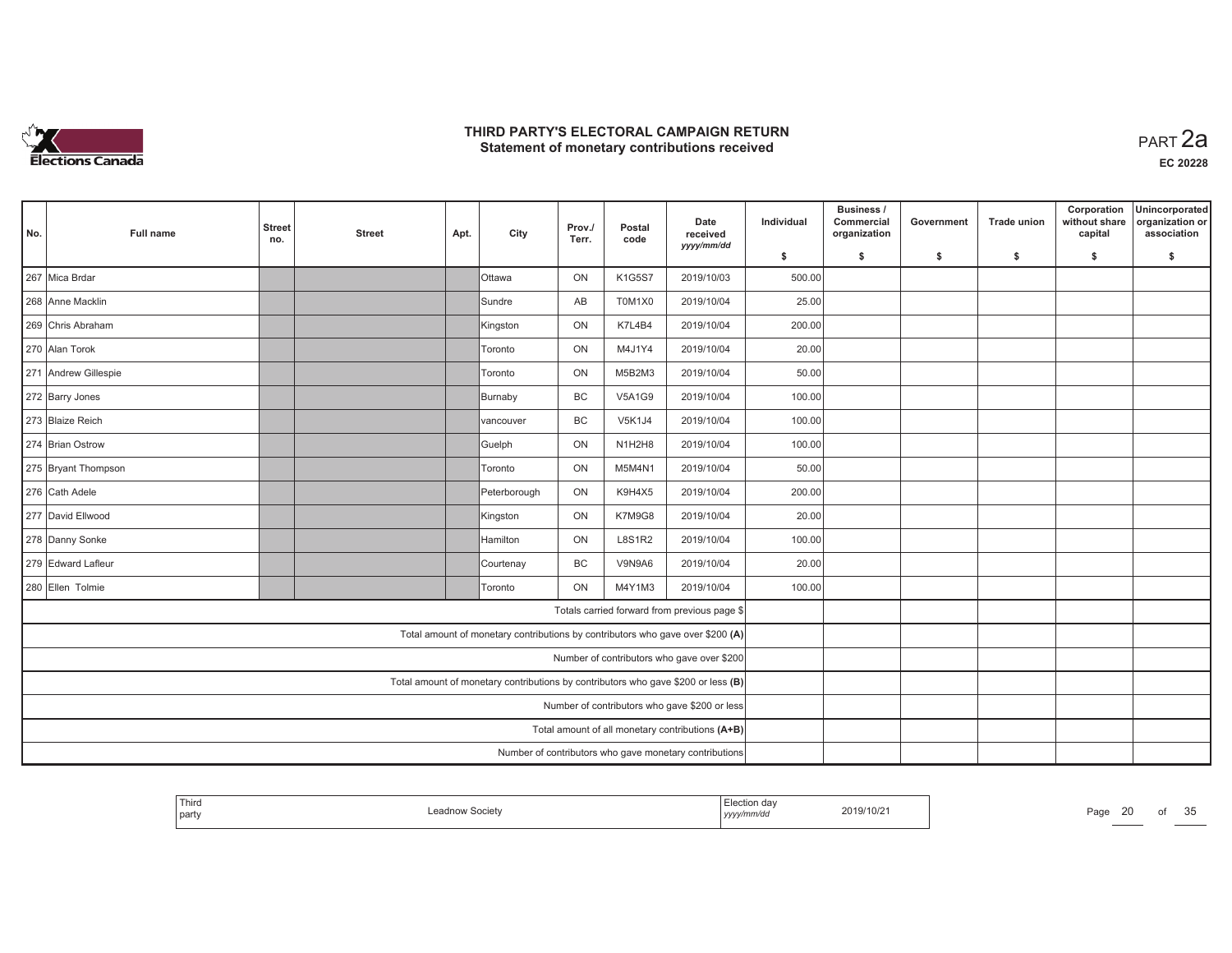

| No. | <b>Full name</b>                              | <b>Street</b><br>no. | <b>Street</b> | Apt. | City                                                                              | Prov./<br>Terr. | Postal<br>code | Date<br>received<br>yyyy/mm/dd                   | Individual | Business /<br>Commercial<br>organization | Government | <b>Trade union</b> | Corporation<br>without share<br>capital | Unincorporated<br>organization or<br>association |
|-----|-----------------------------------------------|----------------------|---------------|------|-----------------------------------------------------------------------------------|-----------------|----------------|--------------------------------------------------|------------|------------------------------------------|------------|--------------------|-----------------------------------------|--------------------------------------------------|
|     |                                               |                      |               |      |                                                                                   |                 |                |                                                  | \$         | s.                                       | -\$        | -\$                | \$                                      | \$                                               |
|     | 281 Florian Hoefner                           |                      |               |      | St. John's                                                                        | <b>NL</b>       | A1C3V2         | 2019/10/04                                       | 50.00      |                                          |            |                    |                                         |                                                  |
|     | 282 Hussam Taha                               |                      |               |      | Mississauga                                                                       | ON              | <b>L5V2G7</b>  | 2019/10/04                                       | 100.00     |                                          |            |                    |                                         |                                                  |
|     | 283 Ken McFarlan                              |                      |               |      | Victoria                                                                          | <b>BC</b>       | <b>V8S1L8</b>  | 2019/10/04                                       | 100.00     |                                          |            |                    |                                         |                                                  |
|     | 284 Jack Hurd                                 |                      |               |      | Perth                                                                             | ON              | K7H3C6         | 2019/10/04                                       | 100.00     |                                          |            |                    |                                         |                                                  |
|     | 285 James Bredin                              |                      |               |      | Toronto                                                                           | ON              | M5P1R2         | 2019/10/04                                       | 100.00     |                                          |            |                    |                                         |                                                  |
|     | 286 Janet Kim                                 |                      |               |      | Toronto                                                                           | ON              | M6C3Y8         | 2019/10/04                                       | 100.00     |                                          |            |                    |                                         |                                                  |
|     | 287 Kate Mackrell                             |                      |               |      | Kingston                                                                          | ON              | K7M3B4         | 2019/10/04                                       | 100.00     |                                          |            |                    |                                         |                                                  |
|     | 288 Ken Johnson                               |                      |               |      | <b>Ottawa</b>                                                                     | ON              | <b>K1S2Z7</b>  | 2019/10/04                                       | 100.00     |                                          |            |                    |                                         |                                                  |
|     | 289 Kevin Hughes                              |                      |               |      | lOttawa                                                                           | ON              | K1Z7H2         | 2019/10/04                                       | 100.00     |                                          |            |                    |                                         |                                                  |
|     | 290 Katja Hoehn                               |                      |               |      | Calgary                                                                           | AB              | <b>T3A1S7</b>  | 2019/10/04                                       | 50.00      |                                          |            |                    |                                         |                                                  |
|     | 291 Karla Wagner                              |                      |               |      | Victoria                                                                          | BC              | <b>V8Z0E5</b>  | 2019/10/04                                       | 200.00     |                                          |            |                    |                                         |                                                  |
|     | 292 Laurie Parkinson                          |                      |               |      | North Vancouver                                                                   | BC              | V7L1J8         | 2019/10/04                                       | 50.00      |                                          |            |                    |                                         |                                                  |
|     | 293 Louise Grummitt                           |                      |               |      | Scarborough                                                                       | ON              | M1M1E8         | 2019/10/04                                       | 100.00     |                                          |            |                    |                                         |                                                  |
|     | 294 Mary Cornish                              |                      |               |      | <b>Toronto</b>                                                                    | ON              | <b>M5P1N5</b>  | 2019/10/04                                       | 200.00     |                                          |            |                    |                                         |                                                  |
|     |                                               |                      |               |      |                                                                                   |                 |                | Totals carried forward from previous page \$     |            |                                          |            |                    |                                         |                                                  |
|     |                                               |                      |               |      | Total amount of monetary contributions by contributors who gave over \$200 (A)    |                 |                |                                                  |            |                                          |            |                    |                                         |                                                  |
|     |                                               |                      |               |      |                                                                                   |                 |                | Number of contributors who gave over \$200       |            |                                          |            |                    |                                         |                                                  |
|     |                                               |                      |               |      | Total amount of monetary contributions by contributors who gave \$200 or less (B) |                 |                |                                                  |            |                                          |            |                    |                                         |                                                  |
|     | Number of contributors who gave \$200 or less |                      |               |      |                                                                                   |                 |                |                                                  |            |                                          |            |                    |                                         |                                                  |
|     |                                               |                      |               |      |                                                                                   |                 |                | Total amount of all monetary contributions (A+B) |            |                                          |            |                    |                                         |                                                  |
|     |                                               |                      |               |      |                                                                                   |                 |                |                                                  |            |                                          |            |                    |                                         |                                                  |

| Third<br>l party | eac<br><b>Hnow Society</b> | <sub>i</sub> yyyy/mm/aa | 2019/10/2 | Page | ОT | 25<br>ັບປ |
|------------------|----------------------------|-------------------------|-----------|------|----|-----------|
|                  |                            |                         |           |      |    |           |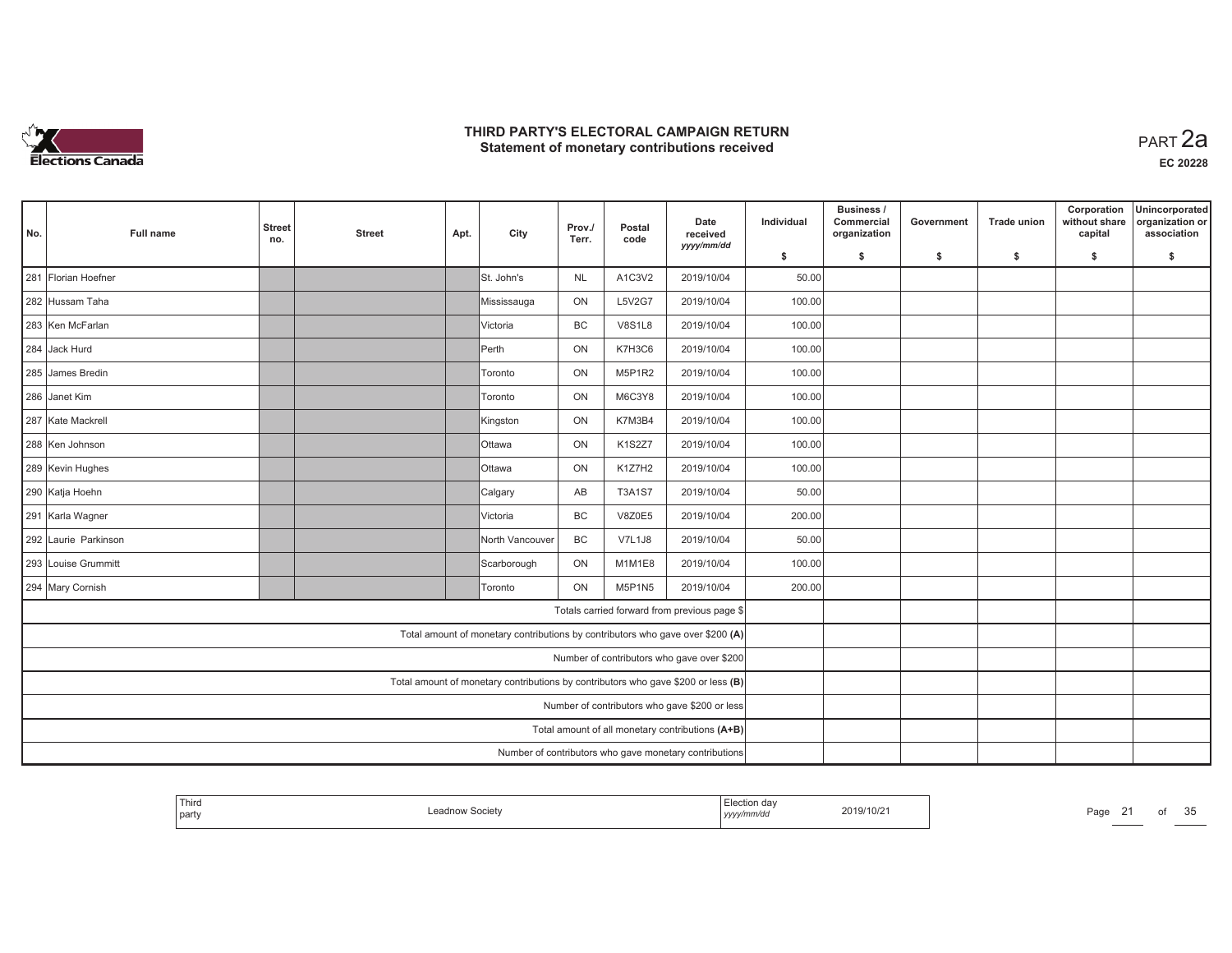

| No. | <b>Full name</b>                              | <b>Street</b><br>no. | <b>Street</b> | Apt. | City                                                                              | Prov./<br>Terr. | Postal<br>code | Date<br>received<br>yyyy/mm/dd                   | Individual | Business /<br>Commercial<br>organization | Government | <b>Trade union</b> | Corporation<br>without share<br>capital | Unincorporated<br>organization or<br>association |
|-----|-----------------------------------------------|----------------------|---------------|------|-----------------------------------------------------------------------------------|-----------------|----------------|--------------------------------------------------|------------|------------------------------------------|------------|--------------------|-----------------------------------------|--------------------------------------------------|
|     |                                               |                      |               |      |                                                                                   |                 |                |                                                  | \$         | s.                                       | -\$        | -\$                | \$                                      | \$                                               |
|     | 295 Matthew Leson                             |                      |               |      | <b>Saskatoon</b>                                                                  | <b>SK</b>       | S7K6P7         | 2019/10/04                                       | 100.00     |                                          |            |                    |                                         |                                                  |
|     | 296 Margaret Slaght                           |                      |               |      | <b>Toronto</b>                                                                    | ON              | M4V2M3         | 2019/10/04                                       | 50.00      |                                          |            |                    |                                         |                                                  |
|     | 297 Michael deConinck Smith                   |                      |               |      | Toronto                                                                           | ON              | M4S2T5         | 2019/10/04                                       | 200.00     |                                          |            |                    |                                         |                                                  |
|     | 298 Susan Yong                                |                      |               |      | Toronto                                                                           | ON              | M3H4E4         | 2019/10/04                                       | 200.00     |                                          |            |                    |                                         |                                                  |
|     | 299 Andrew Slonetsky                          |                      |               |      | <b>Newmarket</b>                                                                  | ON              | L3X2H7         | 2019/10/04                                       | 200.00     |                                          |            |                    |                                         |                                                  |
|     | 300 Steven Whitaker                           |                      |               |      | Toronto                                                                           | ON              | M6A2K4         | 2019/10/04                                       | 10.00      |                                          |            |                    |                                         |                                                  |
|     | 301 Susan Girvan                              |                      |               |      | <b>Toronto</b>                                                                    | ON              | M4Y2P3         | 2019/10/04                                       | 50.00      |                                          |            |                    |                                         |                                                  |
|     | 302 Syd Lucas                                 |                      |               |      | Belle Ewart                                                                       | ON              | L0L1C0         | 2019/10/04                                       | 50.00      |                                          |            |                    |                                         |                                                  |
|     | 303 Anthony Pearse                            |                      |               |      | Mayne Island                                                                      | <b>BC</b>       | V0N2J1         | 2019/10/04                                       | 50.00      |                                          |            |                    |                                         |                                                  |
|     | 304 Theo F Stad                               |                      |               |      | Carcross                                                                          | YT              | <b>Y0B1B0</b>  | 2019/10/04                                       | 100.00     |                                          |            |                    |                                         |                                                  |
|     | 305 Cory Gordon                               |                      |               |      | Whitehorse                                                                        | YT              | Y1A6L3         | 2019/10/04                                       | 100.00     |                                          |            |                    |                                         |                                                  |
|     | 306 Anthony Bider-Hall                        |                      |               |      | Toronto                                                                           | ON              | M4V2B6         | 2019/10/05                                       | 200.00     |                                          |            |                    |                                         |                                                  |
|     | 307 Brian O'Dwyer                             |                      |               |      | New Westminster                                                                   | BC              | V3M1Z9         | 2019/10/05                                       | 20.00      |                                          |            |                    |                                         |                                                  |
|     | 308 Jean Grieve                               |                      |               |      | <b>Oakville</b>                                                                   | ON              | L6L4A1         | 2019/10/05                                       | 50.00      |                                          |            |                    |                                         |                                                  |
|     |                                               |                      |               |      |                                                                                   |                 |                | Totals carried forward from previous page \$     |            |                                          |            |                    |                                         |                                                  |
|     |                                               |                      |               |      | Total amount of monetary contributions by contributors who gave over \$200 (A)    |                 |                |                                                  |            |                                          |            |                    |                                         |                                                  |
|     |                                               |                      |               |      |                                                                                   |                 |                | Number of contributors who gave over \$200       |            |                                          |            |                    |                                         |                                                  |
|     |                                               |                      |               |      | Total amount of monetary contributions by contributors who gave \$200 or less (B) |                 |                |                                                  |            |                                          |            |                    |                                         |                                                  |
|     | Number of contributors who gave \$200 or less |                      |               |      |                                                                                   |                 |                |                                                  |            |                                          |            |                    |                                         |                                                  |
|     |                                               |                      |               |      |                                                                                   |                 |                | Total amount of all monetary contributions (A+B) |            |                                          |            |                    |                                         |                                                  |
|     |                                               |                      |               |      |                                                                                   |                 |                |                                                  |            |                                          |            |                    |                                         |                                                  |

| l party | Third | ∵aa∖<br>2019/10/2<br>.<br>, yyyy/mm/<br>. | Page<br>__ | О | 25<br>سد |
|---------|-------|-------------------------------------------|------------|---|----------|
|---------|-------|-------------------------------------------|------------|---|----------|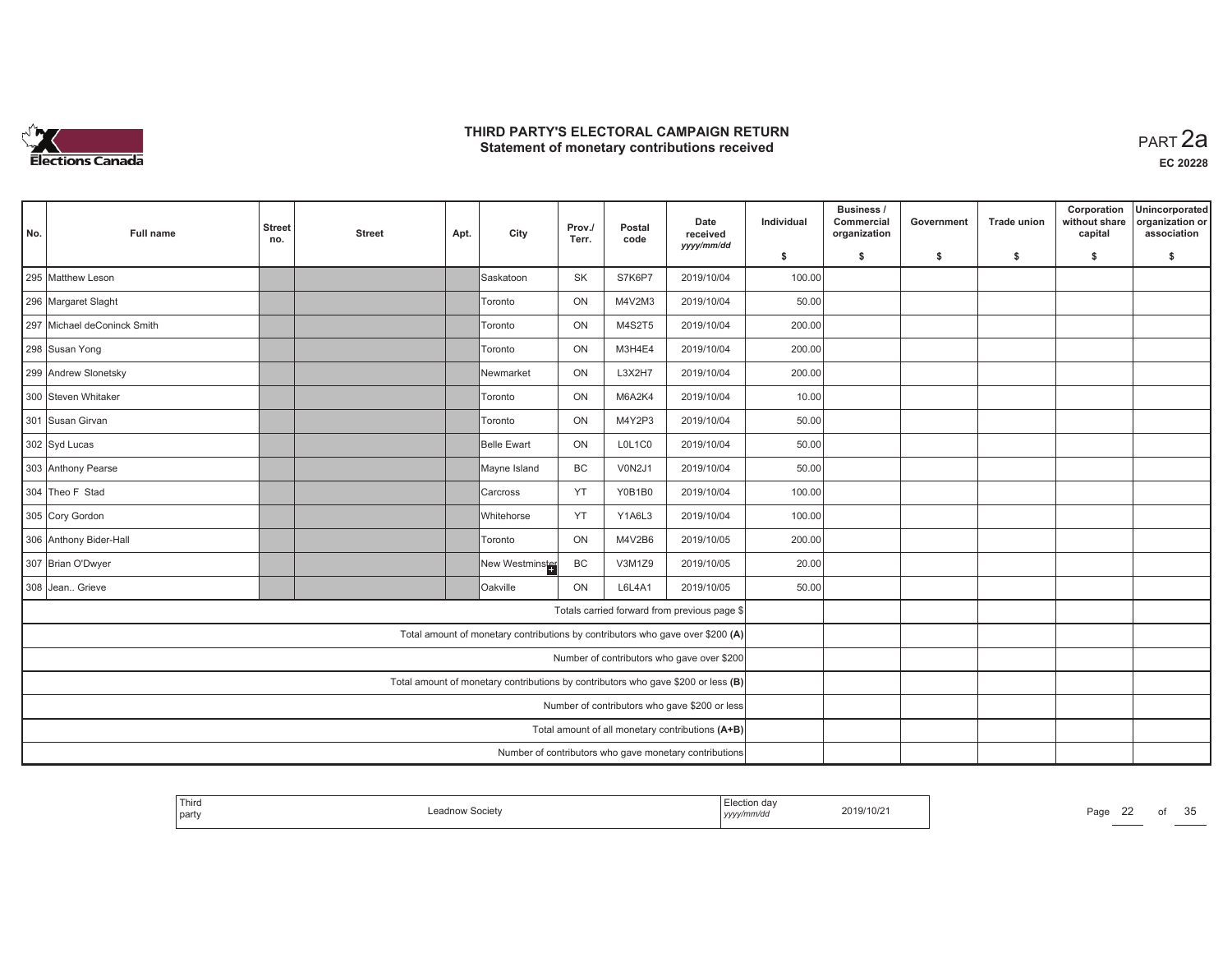

| No. | <b>Full name</b>                                                                  | <b>Street</b><br>no.                                      | <b>Street</b>                                          | Apt. | City                                                                           | Prov./<br>Terr. | Postal<br>code | Date<br>received<br>yyyy/mm/dd               | Individual | Business /<br>Commercial<br>organization | Government | <b>Trade union</b> | Corporation<br>without share<br>capital | Unincorporated<br>organization or<br>association |
|-----|-----------------------------------------------------------------------------------|-----------------------------------------------------------|--------------------------------------------------------|------|--------------------------------------------------------------------------------|-----------------|----------------|----------------------------------------------|------------|------------------------------------------|------------|--------------------|-----------------------------------------|--------------------------------------------------|
|     |                                                                                   |                                                           |                                                        |      |                                                                                |                 |                |                                              | \$         | s.                                       | -\$        | -\$                | \$                                      | \$                                               |
|     | 309 Karin Wiens                                                                   |                                                           |                                                        |      | Toronto                                                                        | ON              | M5N2P9         | 2019/10/05                                   | 100.00     |                                          |            |                    |                                         |                                                  |
|     | 310 Quoc Nguyen                                                                   |                                                           |                                                        |      | Vancouver                                                                      | <b>BC</b>       | <b>V5N1A6</b>  | 2019/10/05                                   | 1,000.00   |                                          |            |                    |                                         |                                                  |
|     | 311 Robert Southey                                                                |                                                           |                                                        |      |                                                                                | QC              | J6Z2L5         | 2019/10/05                                   | 10.00      |                                          |            |                    |                                         |                                                  |
|     | 312 Andrew Slonetsky                                                              |                                                           |                                                        |      | <b>Newmarket</b>                                                               | ON              | L3X2H7         | 2019/10/05                                   | 200.00     |                                          |            |                    |                                         |                                                  |
|     | 313 Nancy McConachie                                                              |                                                           |                                                        |      | Wasaga Beach                                                                   | ON              | L9Z0E9         | 2019/10/07                                   | 500.00     |                                          |            |                    |                                         |                                                  |
|     | 314 Margaret Atwood Atwood                                                        |                                                           |                                                        |      | Toronto                                                                        | ON              | M5R2L7         | 2019/10/08                                   | 1,550.00   |                                          |            |                    |                                         |                                                  |
|     | 315 Ann Russell                                                                   | ON<br>M5R2X3<br><b>Toronto</b><br>ON<br>M3B3N8<br>Toronto |                                                        |      |                                                                                |                 |                |                                              |            |                                          |            |                    |                                         |                                                  |
|     | 316 Alan Leslie                                                                   | 2019/10/08<br>2019/10/09<br>QC<br>J0J1C0<br>Frelighsburg  |                                                        |      |                                                                                |                 |                |                                              | 20.00      |                                          |            |                    |                                         |                                                  |
|     | 317 Ananda Lynn Fitzsimmons                                                       |                                                           |                                                        |      |                                                                                |                 |                | 2019/10/09                                   | 50.00      |                                          |            |                    |                                         |                                                  |
|     | 318 Andre Perrier Perrier                                                         |                                                           |                                                        |      | <b>Ottawa</b>                                                                  | ON              | K1C2E7         | 2019/10/09                                   | 50.00      |                                          |            |                    |                                         |                                                  |
|     | 319 Brenda Gallie Jewett                                                          |                                                           | Toronto                                                | ON   | M4X1N6                                                                         | 2019/10/09      | 200.00         |                                              |            |                                          |            |                    |                                         |                                                  |
|     | 320 Brian O'Dwyer                                                                 |                                                           |                                                        |      | New Westminster                                                                | BC              | V3M1Z9         | 2019/10/09                                   | 20.00      |                                          |            |                    |                                         |                                                  |
|     | 321 Bryant Thompson                                                               |                                                           |                                                        |      | Toronto                                                                        | ON              | M5M4N1         | 2019/10/09                                   | 20.00      |                                          |            |                    |                                         |                                                  |
|     | 322 Cheryl Hassard                                                                |                                                           |                                                        |      | London                                                                         | ON              | N6C3X5         | 2019/10/09                                   | 100.00     |                                          |            |                    |                                         |                                                  |
|     |                                                                                   |                                                           |                                                        |      |                                                                                |                 |                | Totals carried forward from previous page \$ |            |                                          |            |                    |                                         |                                                  |
|     |                                                                                   |                                                           |                                                        |      | Total amount of monetary contributions by contributors who gave over \$200 (A) |                 |                |                                              |            |                                          |            |                    |                                         |                                                  |
|     | Number of contributors who gave over \$200                                        |                                                           |                                                        |      |                                                                                |                 |                |                                              |            |                                          |            |                    |                                         |                                                  |
|     | Total amount of monetary contributions by contributors who gave \$200 or less (B) |                                                           |                                                        |      |                                                                                |                 |                |                                              |            |                                          |            |                    |                                         |                                                  |
|     | Number of contributors who gave \$200 or less                                     |                                                           |                                                        |      |                                                                                |                 |                |                                              |            |                                          |            |                    |                                         |                                                  |
|     |                                                                                   | Total amount of all monetary contributions (A+B)          |                                                        |      |                                                                                |                 |                |                                              |            |                                          |            |                    |                                         |                                                  |
|     |                                                                                   |                                                           | Number of contributors who gave monetary contributions |      |                                                                                |                 |                |                                              |            |                                          |            |                    |                                         |                                                  |

| Thira<br>party | aunow Society. | .<br>,,,,,,,,<br>  УУУУ | 2019/10/21<br>the contract of the contract of the contract of the contract of the contract of | Page<br>∸∽ | ОI | 25<br>ັບ |
|----------------|----------------|-------------------------|-----------------------------------------------------------------------------------------------|------------|----|----------|
|----------------|----------------|-------------------------|-----------------------------------------------------------------------------------------------|------------|----|----------|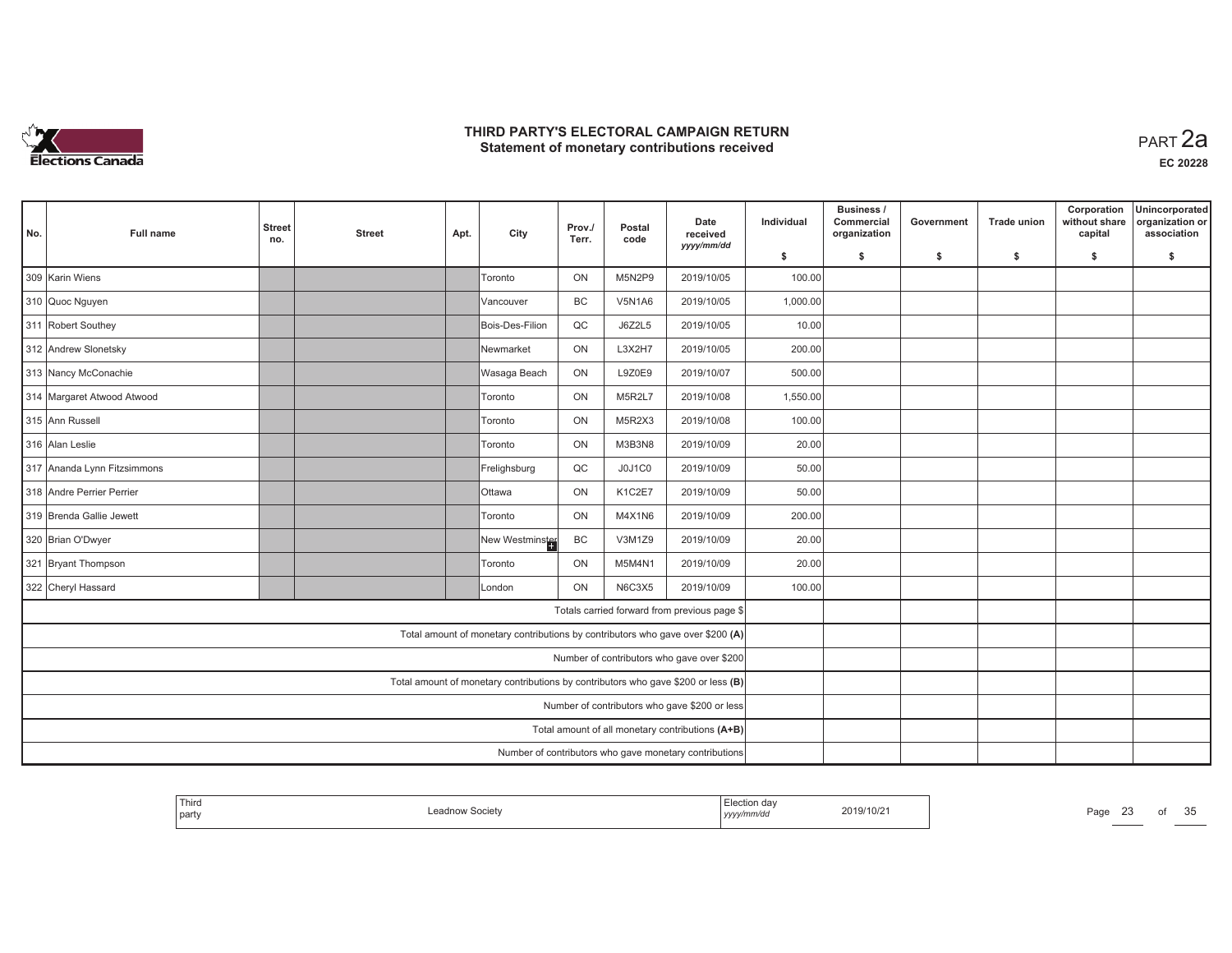

| No. | Full name                                                                         | <b>Street</b><br>no.                                                                                                                 | <b>Street</b>                                          | Apt.        | City       | Prov./<br>Terr. | Postal<br>code | Date<br>received                                                               | Individual | Business /<br>Commercial<br>organization | Government | <b>Trade union</b> | Corporation<br>without share<br>capital | Unincorporated<br>organization or<br>association |
|-----|-----------------------------------------------------------------------------------|--------------------------------------------------------------------------------------------------------------------------------------|--------------------------------------------------------|-------------|------------|-----------------|----------------|--------------------------------------------------------------------------------|------------|------------------------------------------|------------|--------------------|-----------------------------------------|--------------------------------------------------|
|     |                                                                                   |                                                                                                                                      |                                                        |             |            |                 |                | yyyy/mm/dd                                                                     | \$         | s.                                       | \$         | -S                 | \$                                      | \$                                               |
|     | 323 Cheryl Hassard                                                                |                                                                                                                                      |                                                        |             | London     | ON              | <b>N6C3X5</b>  | 2019/10/09                                                                     | 100.00     |                                          |            |                    |                                         |                                                  |
|     | 324 Christopher McNally                                                           |                                                                                                                                      |                                                        |             | Millgrove  | ON              | L0R1V0         | 2019/10/09                                                                     | 200.00     |                                          |            |                    |                                         |                                                  |
|     | 325 Konstantin Kramarenko                                                         |                                                                                                                                      |                                                        |             | Toronto    | ON              | M5P3J9         | 2019/10/09                                                                     | 50.00      |                                          |            |                    |                                         |                                                  |
|     | 326 Donald Worthington                                                            |                                                                                                                                      |                                                        | New Hamburg | ON         | N3A1Y2          | 2019/10/09     | 100.00                                                                         |            |                                          |            |                    |                                         |                                                  |
|     | 327 David Steele                                                                  | Wolfville                                                                                                                            | <b>NS</b>                                              | B4P2K5      | 2019/10/09 | 100.00          |                |                                                                                |            |                                          |            |                    |                                         |                                                  |
|     | 328 Flora Macdonald                                                               |                                                                                                                                      |                                                        |             | Toronto    | ON              | M2J2J3         | 2019/10/09                                                                     | 50.00      |                                          |            |                    |                                         |                                                  |
|     | 329 Gilles Fecteau                                                                | ON<br>M4P1Z8<br>2019/10/09<br>Toronto<br>ON<br><b>L5V2G7</b><br>2019/10/09<br>Mississauga<br><b>BC</b><br><b>V6K1Z6</b><br>Vancouver |                                                        |             |            |                 |                |                                                                                | 200.00     |                                          |            |                    |                                         |                                                  |
|     | 330 Hussam Taha                                                                   | <b>ON</b><br><b>M2K2V2</b><br>Toronto                                                                                                |                                                        |             |            |                 |                |                                                                                | 200.00     |                                          |            |                    |                                         |                                                  |
|     | 331 Ingrid Sulston                                                                |                                                                                                                                      |                                                        |             |            |                 |                | 2019/10/09                                                                     | 100.00     |                                          |            |                    |                                         |                                                  |
|     | 332 Jeremy Theal                                                                  |                                                                                                                                      |                                                        |             |            |                 |                | 2019/10/09                                                                     | 200.00     |                                          |            |                    |                                         |                                                  |
|     | 333 Joan Haysom                                                                   |                                                                                                                                      |                                                        |             | Ottawa     | ON              | K1Y0N2         | 2019/10/09                                                                     | 150.00     |                                          |            |                    |                                         |                                                  |
|     | 334 Judy Haddad                                                                   |                                                                                                                                      |                                                        |             | Toronto    | ON              | M6G2W4         | 2019/10/09                                                                     | 350.00     |                                          |            |                    |                                         |                                                  |
|     | 335 Kearon Bennett                                                                |                                                                                                                                      |                                                        |             | Ottawa     | ON              | K2B7E1         | 2019/10/09                                                                     | 20.00      |                                          |            |                    |                                         |                                                  |
|     | 336 Karla Wagner                                                                  |                                                                                                                                      |                                                        |             | Victoria   | <b>BC</b>       | <b>V8Z0E5</b>  | 2019/10/09                                                                     | 200.00     |                                          |            |                    |                                         |                                                  |
|     |                                                                                   |                                                                                                                                      |                                                        |             |            |                 |                | Totals carried forward from previous page \$                                   |            |                                          |            |                    |                                         |                                                  |
|     |                                                                                   |                                                                                                                                      |                                                        |             |            |                 |                | Total amount of monetary contributions by contributors who gave over \$200 (A) |            |                                          |            |                    |                                         |                                                  |
|     | Number of contributors who gave over \$200                                        |                                                                                                                                      |                                                        |             |            |                 |                |                                                                                |            |                                          |            |                    |                                         |                                                  |
|     | Total amount of monetary contributions by contributors who gave \$200 or less (B) |                                                                                                                                      |                                                        |             |            |                 |                |                                                                                |            |                                          |            |                    |                                         |                                                  |
|     | Number of contributors who gave \$200 or less                                     |                                                                                                                                      |                                                        |             |            |                 |                |                                                                                |            |                                          |            |                    |                                         |                                                  |
|     |                                                                                   | Total amount of all monetary contributions (A+B)                                                                                     |                                                        |             |            |                 |                |                                                                                |            |                                          |            |                    |                                         |                                                  |
|     |                                                                                   |                                                                                                                                      | Number of contributors who gave monetary contributions |             |            |                 |                |                                                                                |            |                                          |            |                    |                                         |                                                  |

| Thira<br>par | ,,,, | 019/10/2 |  | u |
|--------------|------|----------|--|---|
|              |      |          |  |   |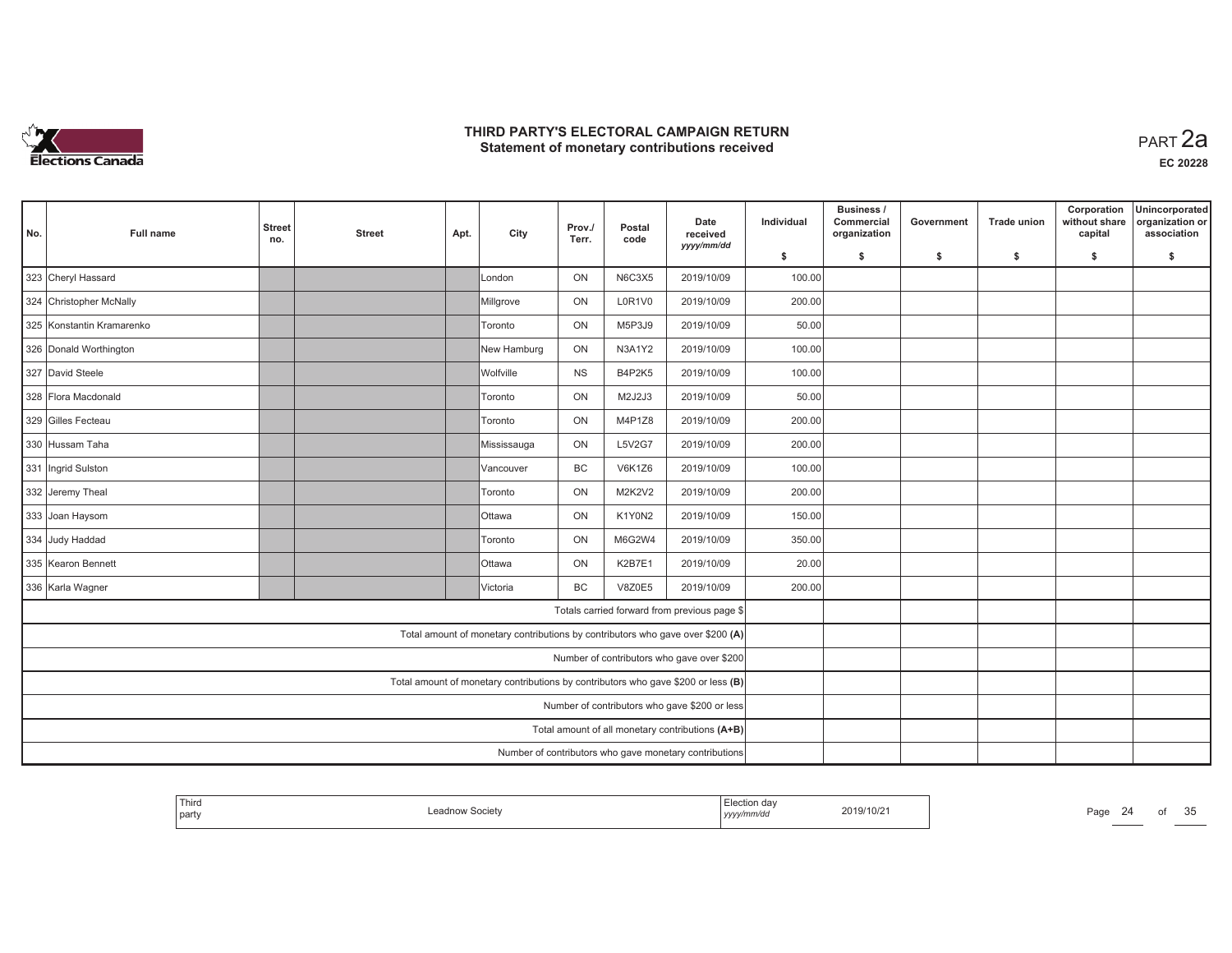

| No. | <b>Full name</b>                                                                                 | <b>Street</b><br>no.                                                                                                                                                                          | <b>Street</b>                                          | Apt. | City             | Prov./<br>Terr. | Postal<br>code | Date<br>received<br>yyyy/mm/dd               | Individual | Business /<br>Commercial<br>organization | Government | <b>Trade union</b> | Corporation<br>without share<br>capital | Unincorporated<br>organization or<br>association |
|-----|--------------------------------------------------------------------------------------------------|-----------------------------------------------------------------------------------------------------------------------------------------------------------------------------------------------|--------------------------------------------------------|------|------------------|-----------------|----------------|----------------------------------------------|------------|------------------------------------------|------------|--------------------|-----------------------------------------|--------------------------------------------------|
|     |                                                                                                  |                                                                                                                                                                                               |                                                        |      |                  |                 |                |                                              | \$         | s.                                       | -\$        | -\$                | \$                                      | \$                                               |
|     | 337 Linnea Rowlatt                                                                               | <b>O</b> ttawa<br>Toronto<br>Toronto<br>Guelph<br>Toronto<br>Toronto<br>Calgary<br>Sundre<br><b>Toronto</b><br>Total amount of monetary contributions by contributors who gave over \$200 (A) |                                                        |      | ON               | K1Y0M3          | 2019/10/09     | 50.00                                        |            |                                          |            |                    |                                         |                                                  |
|     | 338 Louise Grummitt<br>343 Charles Stewart-Robertson                                             |                                                                                                                                                                                               |                                                        |      | Scarborough      | ON              | M1M1E8         | 2019/10/09                                   | 100.00     |                                          |            |                    |                                         |                                                  |
|     | 339 lynn eakin                                                                                   |                                                                                                                                                                                               |                                                        |      |                  | ON              | M5R1M4         | 2019/10/09                                   | 200.00     |                                          |            |                    |                                         |                                                  |
|     | 340 Mary Neumann                                                                                 |                                                                                                                                                                                               |                                                        |      |                  | ON              | M5S2K3         | 2019/10/09                                   | 100.00     |                                          |            |                    |                                         |                                                  |
|     | 341 Pat Valentine                                                                                |                                                                                                                                                                                               |                                                        |      | Claremont        | ON              | L1Y1B5         | 2019/10/09                                   | 100.00     |                                          |            |                    |                                         |                                                  |
|     | 342 Peggi Rieger                                                                                 |                                                                                                                                                                                               |                                                        |      |                  | ON              | N1G2N7         | 2019/10/09                                   | 20.00      |                                          |            |                    |                                         |                                                  |
|     | Saint John<br><b>NB</b><br><b>E2K1E5</b><br>2019/10/09<br>ON<br>M1S2Z1<br>ON<br><b>Newmarket</b> |                                                                                                                                                                                               |                                                        |      |                  |                 |                |                                              | 30.00      |                                          |            |                    |                                         |                                                  |
|     | 344 Ryan Foster                                                                                  | L3X2H7<br>ON<br>M6A2K4                                                                                                                                                                        |                                                        |      |                  |                 |                |                                              | 100.00     |                                          |            |                    |                                         |                                                  |
|     | 345 Andrew Slonetsky                                                                             | 2019/10/09                                                                                                                                                                                    |                                                        |      |                  |                 | 2019/10/09     | 100.00                                       |            |                                          |            |                    |                                         |                                                  |
|     |                                                                                                  |                                                                                                                                                                                               |                                                        |      |                  |                 |                | 2019/10/09                                   | 20.00      |                                          |            |                    |                                         |                                                  |
|     | 346 Steven Whitaker<br>347 Walter Hossli<br>AB<br><b>T2T2T8</b>                                  |                                                                                                                                                                                               |                                                        |      |                  |                 |                | 2019/10/09                                   | 200.00     |                                          |            |                    |                                         |                                                  |
|     | 348 Anne Macklin                                                                                 | AB<br>2019/10/10<br>T0M1X0                                                                                                                                                                    |                                                        |      |                  |                 |                |                                              |            | 53.00                                    |            |                    |                                         |                                                  |
|     | 349 Carole Peterson                                                                              |                                                                                                                                                                                               |                                                        |      | Portugal Cove-St | NL              | A1M1Z1         | 2019/10/10                                   | 100.00     |                                          |            |                    |                                         |                                                  |
|     | 350 Chris Luginbuhl                                                                              |                                                                                                                                                                                               |                                                        |      |                  | ON              | M5A2T7         | 2019/10/10                                   | 200.00     |                                          |            |                    |                                         |                                                  |
|     |                                                                                                  |                                                                                                                                                                                               |                                                        |      |                  |                 |                | Totals carried forward from previous page \$ |            |                                          |            |                    |                                         |                                                  |
|     |                                                                                                  |                                                                                                                                                                                               |                                                        |      |                  |                 |                |                                              |            |                                          |            |                    |                                         |                                                  |
|     | Number of contributors who gave over \$200                                                       |                                                                                                                                                                                               |                                                        |      |                  |                 |                |                                              |            |                                          |            |                    |                                         |                                                  |
|     | Total amount of monetary contributions by contributors who gave \$200 or less (B)                |                                                                                                                                                                                               |                                                        |      |                  |                 |                |                                              |            |                                          |            |                    |                                         |                                                  |
|     | Number of contributors who gave \$200 or less                                                    |                                                                                                                                                                                               |                                                        |      |                  |                 |                |                                              |            |                                          |            |                    |                                         |                                                  |
|     |                                                                                                  | Total amount of all monetary contributions (A+B)                                                                                                                                              |                                                        |      |                  |                 |                |                                              |            |                                          |            |                    |                                         |                                                  |
|     |                                                                                                  |                                                                                                                                                                                               | Number of contributors who gave monetary contributions |      |                  |                 |                |                                              |            |                                          |            |                    |                                         |                                                  |

|  | Thira<br>  party | Leadnow Societv | ,,,,, | 2019/10/21 | Page | _ |  | $\sim$ $\sim$<br>. .<br>u |
|--|------------------|-----------------|-------|------------|------|---|--|---------------------------|
|--|------------------|-----------------|-------|------------|------|---|--|---------------------------|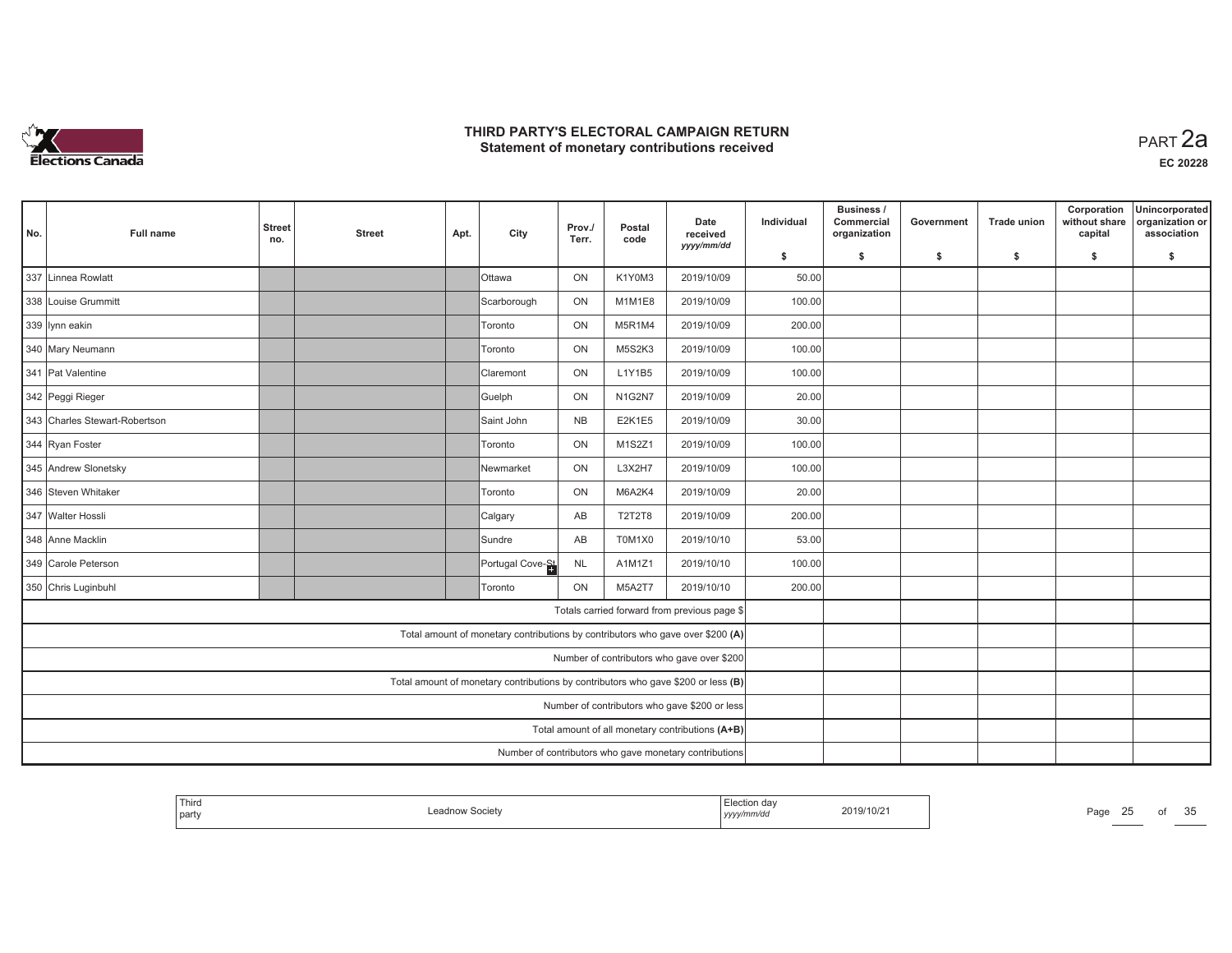

| No.                                           | <b>Full name</b>                                                                                                                                                                                                                                                                                                              | <b>Street</b><br>no.                             | <b>Street</b>                                          | Apt. | City   | Prov./<br>Terr. | Postal<br>code | Date<br>received<br>yyyy/mm/dd               | Individual | Business /<br>Commercial<br>organization | Government | <b>Trade union</b> | Corporation<br>without share<br>capital | Unincorporated<br>organization or<br>association |
|-----------------------------------------------|-------------------------------------------------------------------------------------------------------------------------------------------------------------------------------------------------------------------------------------------------------------------------------------------------------------------------------|--------------------------------------------------|--------------------------------------------------------|------|--------|-----------------|----------------|----------------------------------------------|------------|------------------------------------------|------------|--------------------|-----------------------------------------|--------------------------------------------------|
|                                               |                                                                                                                                                                                                                                                                                                                               |                                                  |                                                        |      |        |                 |                |                                              | \$         | s.                                       | -\$        | -\$                | \$                                      | \$                                               |
|                                               | 351 David Cranmer                                                                                                                                                                                                                                                                                                             |                                                  |                                                        |      | Guelph | ON              | N1H5C8         | 2019/10/10                                   | 100.00     |                                          |            |                    |                                         |                                                  |
|                                               | <b>Hamilton</b><br>St. John's<br>Stittsville<br>Victoria<br>lVancouver<br>Alert bay<br>East York<br>Kincardine<br>Toronto<br><b>Blind River</b><br><b>Toronto</b><br>Total amount of monetary contributions by contributors who gave over \$200 (A)                                                                           |                                                  |                                                        |      |        | ON              | <b>L8S1R2</b>  | 2019/10/10                                   | 100.00     |                                          |            |                    |                                         |                                                  |
|                                               | 352 Danny Sonke<br>353 Florian Hoefner<br><b>NL</b><br>A1C3V2<br>ON<br><b>K2S2C6</b><br><b>BC</b><br><b>V8N5X7</b><br>BC<br>V0E2S0<br>Revelstoke<br><b>BC</b><br>357 George Issakidis<br><b>V6C3R5</b><br>BC<br>V0N1A0<br>BC<br>Garibaldi Highlan<br>V0N1T0<br>ON<br>M4W2E9<br>ON<br>N2Z3B5<br>362 Judith Rae<br>ON<br>M6H1V2 |                                                  |                                                        |      |        |                 |                | 2019/10/10                                   | 100.00     |                                          |            |                    |                                         |                                                  |
|                                               | 354 Michael Fletcher                                                                                                                                                                                                                                                                                                          |                                                  |                                                        |      |        |                 |                | 2019/10/10                                   | 200.00     |                                          |            |                    |                                         |                                                  |
|                                               | 355 Jeanette Funke Furber                                                                                                                                                                                                                                                                                                     |                                                  |                                                        |      |        |                 |                | 2019/10/10                                   | 100.00     |                                          |            |                    |                                         |                                                  |
|                                               | 356 Geoffrey Battersby                                                                                                                                                                                                                                                                                                        |                                                  |                                                        |      |        |                 |                | 2019/10/10                                   | 50.00      |                                          |            |                    |                                         |                                                  |
|                                               |                                                                                                                                                                                                                                                                                                                               |                                                  |                                                        |      |        |                 |                |                                              | 20.00      |                                          |            |                    |                                         |                                                  |
|                                               | 358 geza vamos                                                                                                                                                                                                                                                                                                                | 2019/10/10                                       |                                                        |      |        |                 |                |                                              |            |                                          |            |                    |                                         |                                                  |
|                                               | 359 Gwen L'Hirondelle                                                                                                                                                                                                                                                                                                         | 2019/10/10                                       |                                                        |      |        |                 | 2019/10/10     | 100.00                                       |            |                                          |            |                    |                                         |                                                  |
|                                               | 360 Jeffrey Hanemaayer                                                                                                                                                                                                                                                                                                        |                                                  |                                                        |      |        |                 |                | 2019/10/10                                   | 500.00     |                                          |            |                    |                                         |                                                  |
|                                               | 361 Jennifer McCallum                                                                                                                                                                                                                                                                                                         | 2019/10/10                                       |                                                        |      |        |                 |                |                                              | 500.00     |                                          |            |                    |                                         |                                                  |
|                                               | 2019/10/10                                                                                                                                                                                                                                                                                                                    |                                                  |                                                        |      |        |                 |                |                                              | 100.00     |                                          |            |                    |                                         |                                                  |
|                                               | 363 Lee Taylor                                                                                                                                                                                                                                                                                                                |                                                  |                                                        |      |        | ON              | P0R1B0         | 2019/10/10                                   | 50.00      |                                          |            |                    |                                         |                                                  |
|                                               | 364 Bryna Levitin                                                                                                                                                                                                                                                                                                             |                                                  |                                                        |      |        | ON              | M2P1W1         | 2019/10/10                                   | 100.00     |                                          |            |                    |                                         |                                                  |
|                                               |                                                                                                                                                                                                                                                                                                                               |                                                  |                                                        |      |        |                 |                | Totals carried forward from previous page \$ |            |                                          |            |                    |                                         |                                                  |
|                                               |                                                                                                                                                                                                                                                                                                                               |                                                  |                                                        |      |        |                 |                |                                              |            |                                          |            |                    |                                         |                                                  |
|                                               | Number of contributors who gave over \$200                                                                                                                                                                                                                                                                                    |                                                  |                                                        |      |        |                 |                |                                              |            |                                          |            |                    |                                         |                                                  |
|                                               | Total amount of monetary contributions by contributors who gave \$200 or less (B)                                                                                                                                                                                                                                             |                                                  |                                                        |      |        |                 |                |                                              |            |                                          |            |                    |                                         |                                                  |
| Number of contributors who gave \$200 or less |                                                                                                                                                                                                                                                                                                                               |                                                  |                                                        |      |        |                 |                |                                              |            |                                          |            |                    |                                         |                                                  |
|                                               |                                                                                                                                                                                                                                                                                                                               | Total amount of all monetary contributions (A+B) |                                                        |      |        |                 |                |                                              |            |                                          |            |                    |                                         |                                                  |
|                                               |                                                                                                                                                                                                                                                                                                                               |                                                  | Number of contributors who gave monetary contributions |      |        |                 |                |                                              |            |                                          |            |                    |                                         |                                                  |

|  | ' Third<br>party | Societ, | יהו הר<br>יות ונ<br>v/mm/c<br>, , , , , , | 2019/10/21 | Page | ∠o |  | 25<br>ັບ |
|--|------------------|---------|-------------------------------------------|------------|------|----|--|----------|
|--|------------------|---------|-------------------------------------------|------------|------|----|--|----------|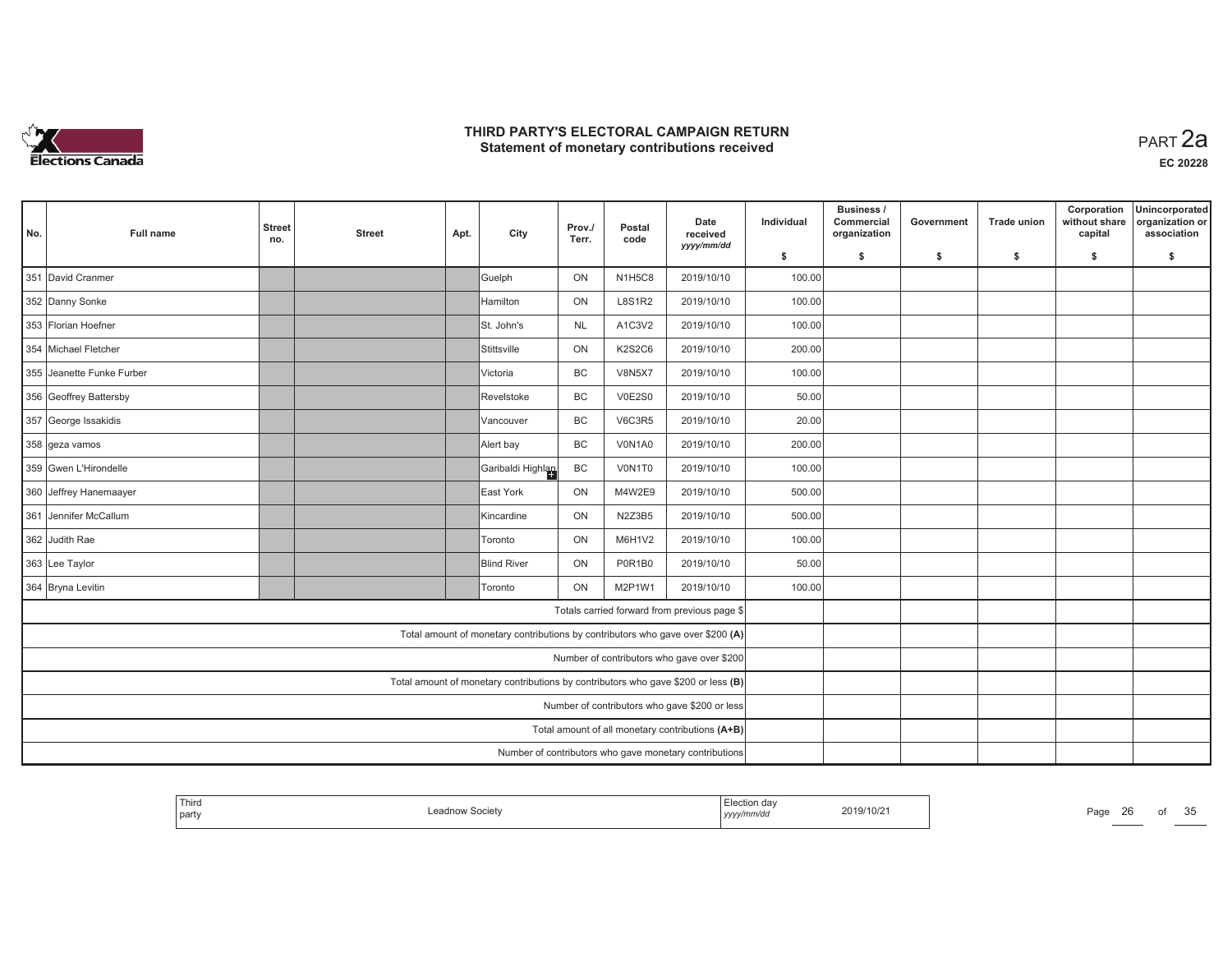

| No. | <b>Full name</b>                                                                                                                       | <b>Street</b><br>no.                                                                                                                                                                                                                                                                                                                                    | <b>Street</b>                                          | Apt. | City     | Prov./<br>Terr. | Postal<br>code | Date<br>received<br>yyyy/mm/dd               | Individual | Business /<br>Commercial<br>organization | Government | <b>Trade union</b> | Corporation<br>without share<br>capital | Unincorporated<br>organization or<br>association |
|-----|----------------------------------------------------------------------------------------------------------------------------------------|---------------------------------------------------------------------------------------------------------------------------------------------------------------------------------------------------------------------------------------------------------------------------------------------------------------------------------------------------------|--------------------------------------------------------|------|----------|-----------------|----------------|----------------------------------------------|------------|------------------------------------------|------------|--------------------|-----------------------------------------|--------------------------------------------------|
|     |                                                                                                                                        |                                                                                                                                                                                                                                                                                                                                                         |                                                        |      |          |                 |                |                                              | \$         | s.                                       | -\$        | -\$                | \$                                      | \$                                               |
|     | 365 Mary Stockdale                                                                                                                     |                                                                                                                                                                                                                                                                                                                                                         |                                                        |      | lVernon. | <b>BC</b>       | <b>V1T4H7</b>  | 2019/10/10                                   | 100.00     |                                          |            |                    |                                         |                                                  |
|     | 366 Deborah Soanes                                                                                                                     | <b>BC</b><br><b>Enniskillen</b><br><b>BC</b><br>Vancouver<br>BC<br>Vancouver<br>Belle Ewart<br>Fort Simpson<br><b>NT</b><br><b>BC</b><br>Burnaby<br>Toronto<br><b>BC</b><br>Courtenay<br>Toronto<br>Toronto<br>Toronto<br>AB<br><b>Ottawa</b><br><b>BC</b><br>lVernon<br>Total amount of monetary contributions by contributors who gave over \$200 (A) |                                                        |      |          | L0B1J0          | 2019/10/10     | 20.00                                        |            |                                          |            |                    |                                         |                                                  |
|     | 367 Nora Etches<br><b>V5Z4H6</b><br><b>V5N1A6</b><br>ON<br>L0L1C0<br>X0E0N0<br><b>V5A1G9</b><br>ON<br>M6G3L5<br>V9N9A6<br>ON<br>M4Y1M3 |                                                                                                                                                                                                                                                                                                                                                         |                                                        |      |          |                 | 2019/10/10     | 50.00                                        |            |                                          |            |                    |                                         |                                                  |
|     | 368 Quoc Nguyen                                                                                                                        |                                                                                                                                                                                                                                                                                                                                                         |                                                        |      |          |                 |                | 2019/10/10                                   | 100.00     |                                          |            |                    |                                         |                                                  |
|     | 369 Syd Lucas                                                                                                                          |                                                                                                                                                                                                                                                                                                                                                         |                                                        |      |          |                 |                | 2019/10/10                                   | 20.00      |                                          |            |                    |                                         |                                                  |
|     | 370 Teresa Bezanson-Byatt                                                                                                              |                                                                                                                                                                                                                                                                                                                                                         |                                                        |      |          |                 |                | 2019/10/10                                   | 50.00      |                                          |            |                    |                                         |                                                  |
|     | 371 Barry Jones                                                                                                                        |                                                                                                                                                                                                                                                                                                                                                         |                                                        |      |          |                 |                |                                              |            |                                          |            |                    |                                         |                                                  |
|     | 372 Donald Simmons                                                                                                                     | 2019/10/11<br>2019/10/11                                                                                                                                                                                                                                                                                                                                |                                                        |      |          |                 |                |                                              | 50.00      |                                          |            |                    |                                         |                                                  |
|     | 373 Edward Lafleur                                                                                                                     |                                                                                                                                                                                                                                                                                                                                                         |                                                        |      |          |                 |                | 2019/10/11                                   | 50.00      |                                          |            |                    |                                         |                                                  |
|     | 374 Ellen Tolmie                                                                                                                       |                                                                                                                                                                                                                                                                                                                                                         |                                                        |      |          |                 |                | 2019/10/11                                   | 50.00      |                                          |            |                    |                                         |                                                  |
|     | 375 Francesca Allodi-Ross                                                                                                              | ON<br>M6G1E4<br>2019/10/11                                                                                                                                                                                                                                                                                                                              |                                                        |      |          |                 |                |                                              | 200.00     |                                          |            |                    |                                         |                                                  |
|     | 376 Karin Wiens                                                                                                                        | ON<br>M5N2P9<br>2019/10/11                                                                                                                                                                                                                                                                                                                              |                                                        |      |          |                 |                |                                              |            |                                          |            |                    |                                         |                                                  |
|     | 377 Liz Bernstein                                                                                                                      |                                                                                                                                                                                                                                                                                                                                                         |                                                        |      |          |                 | K1N5B3         | 2019/10/11                                   | 300.00     |                                          |            |                    |                                         |                                                  |
|     | 378 Mary Stockdale                                                                                                                     |                                                                                                                                                                                                                                                                                                                                                         |                                                        |      |          |                 | <b>V1T4H7</b>  | 2019/10/11                                   | 100.00     |                                          |            |                    |                                         |                                                  |
|     |                                                                                                                                        |                                                                                                                                                                                                                                                                                                                                                         |                                                        |      |          |                 |                | Totals carried forward from previous page \$ |            |                                          |            |                    |                                         |                                                  |
|     |                                                                                                                                        |                                                                                                                                                                                                                                                                                                                                                         |                                                        |      |          |                 |                |                                              |            |                                          |            |                    |                                         |                                                  |
|     | Number of contributors who gave over \$200                                                                                             |                                                                                                                                                                                                                                                                                                                                                         |                                                        |      |          |                 |                |                                              |            |                                          |            |                    |                                         |                                                  |
|     | Total amount of monetary contributions by contributors who gave \$200 or less (B)                                                      |                                                                                                                                                                                                                                                                                                                                                         |                                                        |      |          |                 |                |                                              |            |                                          |            |                    |                                         |                                                  |
|     | Number of contributors who gave \$200 or less                                                                                          |                                                                                                                                                                                                                                                                                                                                                         |                                                        |      |          |                 |                |                                              |            |                                          |            |                    |                                         |                                                  |
|     |                                                                                                                                        | Total amount of all monetary contributions (A+B)                                                                                                                                                                                                                                                                                                        |                                                        |      |          |                 |                |                                              |            |                                          |            |                    |                                         |                                                  |
|     |                                                                                                                                        |                                                                                                                                                                                                                                                                                                                                                         | Number of contributors who gave monetary contributions |      |          |                 |                |                                              |            |                                          |            |                    |                                         |                                                  |

| $\frac{1}{2} \left( \frac{1}{2} \right) \left( \frac{1}{2} \right) \left( \frac{1}{2} \right) \left( \frac{1}{2} \right) \left( \frac{1}{2} \right) \left( \frac{1}{2} \right) \left( \frac{1}{2} \right) \left( \frac{1}{2} \right) \left( \frac{1}{2} \right) \left( \frac{1}{2} \right) \left( \frac{1}{2} \right) \left( \frac{1}{2} \right) \left( \frac{1}{2} \right) \left( \frac{1}{2} \right) \left( \frac{1}{2} \right) \left( \frac{1}{2} \right) \left( \frac$<br>Third<br>part | Leadnow Societv | <b>Contract Contract</b><br>Election day<br>yyyy/mm/dd | 2019/10/21 | Page | $\sim$ $-$ | 0t | 25<br>ັບ |
|---------------------------------------------------------------------------------------------------------------------------------------------------------------------------------------------------------------------------------------------------------------------------------------------------------------------------------------------------------------------------------------------------------------------------------------------------------------------------------------------|-----------------|--------------------------------------------------------|------------|------|------------|----|----------|
|                                                                                                                                                                                                                                                                                                                                                                                                                                                                                             |                 |                                                        |            |      |            |    |          |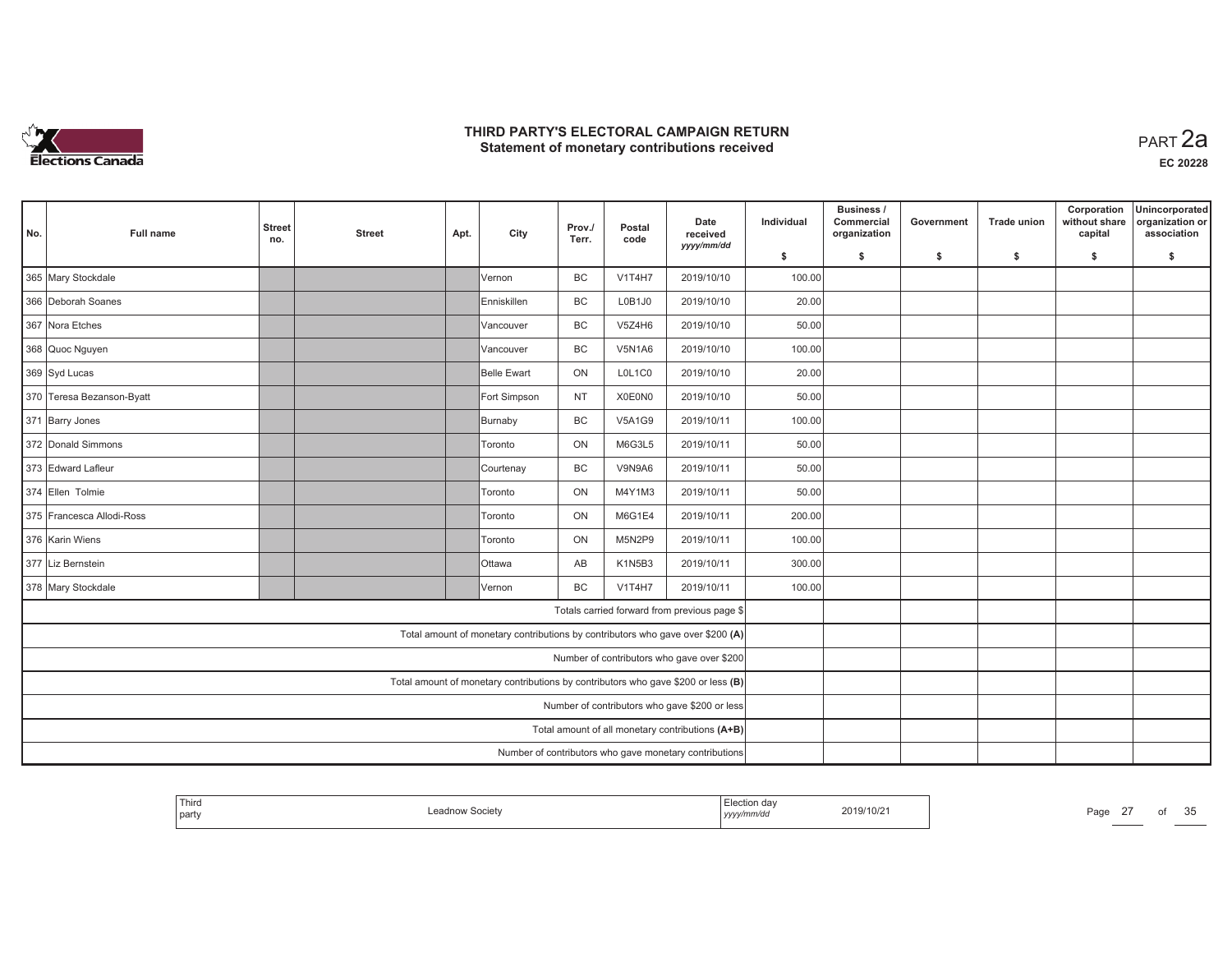

| No. | <b>Full name</b>                                                                                                                                                                                                                                                                                         | <b>Street</b><br>no.                                | <b>Street</b>                                          | Apt. | City                                                                           | Prov./<br>Terr. | Postal<br>code | Date<br>received<br>yyyy/mm/dd               | Individual | Business /<br>Commercial<br>organization | Government | <b>Trade union</b> | Corporation<br>without share<br>capital | Unincorporated<br>organization or<br>association |
|-----|----------------------------------------------------------------------------------------------------------------------------------------------------------------------------------------------------------------------------------------------------------------------------------------------------------|-----------------------------------------------------|--------------------------------------------------------|------|--------------------------------------------------------------------------------|-----------------|----------------|----------------------------------------------|------------|------------------------------------------|------------|--------------------|-----------------------------------------|--------------------------------------------------|
|     |                                                                                                                                                                                                                                                                                                          |                                                     |                                                        |      |                                                                                |                 |                |                                              | \$         | s.                                       | -\$        | -\$                | \$                                      | s.                                               |
|     | 379 Patricia Hamitlon                                                                                                                                                                                                                                                                                    |                                                     |                                                        |      | Guelph                                                                         | ON              | N1E3P4         | 2019/10/11                                   | 100.00     |                                          |            |                    |                                         |                                                  |
|     | 380 Robert Southey<br>Bois-Des-Filion<br>QC<br><b>BC</b><br>Victoria<br><b>BC</b><br><u>IVictoria</u><br>ON<br><b>Toronto</b><br>ON<br>Toronto<br>YT<br><b>Carcross</b><br>ON<br>Toronto<br><b>BC</b><br><b>Vancouver</b><br>ON<br>Kitchener<br>ON<br>Toronto<br>ON<br>Toronto<br>BC<br><b>Vancouver</b> |                                                     |                                                        |      |                                                                                | J6Z2L5          | 2019/10/11     | 20.00                                        |            |                                          |            |                    |                                         |                                                  |
|     | 381 Margaret A. Sachs                                                                                                                                                                                                                                                                                    |                                                     |                                                        |      |                                                                                |                 | <b>V8V5A8</b>  | 2019/10/11                                   | 100.00     |                                          |            |                    |                                         |                                                  |
|     | 382 Margaret A. Sachs                                                                                                                                                                                                                                                                                    |                                                     |                                                        |      |                                                                                |                 | <b>V8V5A8</b>  | 2019/10/11                                   | 100.00     |                                          |            |                    |                                         |                                                  |
|     | 383 Steve Lanys-Morris                                                                                                                                                                                                                                                                                   |                                                     |                                                        |      |                                                                                |                 | M4P1R9         | 2019/10/11                                   | 200.00     |                                          |            |                    |                                         |                                                  |
|     | 384 Tracy McManus                                                                                                                                                                                                                                                                                        |                                                     |                                                        |      |                                                                                |                 | M9A1N3         | 2019/10/11                                   | 200.00     |                                          |            |                    |                                         |                                                  |
|     | 385 Theo F Stad                                                                                                                                                                                                                                                                                          | 2019/10/11<br><b>Y0B1B0</b><br>M6J3G7<br>2019/10/12 |                                                        |      |                                                                                |                 |                |                                              |            |                                          |            |                    |                                         |                                                  |
|     | 386 donna kerbel                                                                                                                                                                                                                                                                                         | <b>V6K1Y6</b>                                       |                                                        |      |                                                                                |                 |                |                                              | 100.00     |                                          |            |                    |                                         |                                                  |
|     | 387 Melody Mason                                                                                                                                                                                                                                                                                         |                                                     |                                                        |      |                                                                                |                 |                | 2019/10/12                                   | 250.00     |                                          |            |                    |                                         |                                                  |
|     | 388 Robert Kroeger                                                                                                                                                                                                                                                                                       |                                                     |                                                        |      |                                                                                |                 | N2G3H8         | 2019/10/12                                   | 50.00      |                                          |            |                    |                                         |                                                  |
|     | 389 Chris Luginbuhl                                                                                                                                                                                                                                                                                      | M5A2T7<br>2019/10/13                                |                                                        |      |                                                                                |                 |                |                                              | 200.00     |                                          |            |                    |                                         |                                                  |
|     | 390 Konstantin Kramarenko                                                                                                                                                                                                                                                                                |                                                     |                                                        |      |                                                                                |                 | M5P3J9         | 2019/10/13                                   | 50.00      |                                          |            |                    |                                         |                                                  |
|     | 391 George Issakidis                                                                                                                                                                                                                                                                                     |                                                     |                                                        |      |                                                                                |                 | <b>V6C3R5</b>  | 2019/10/13                                   | 50.00      |                                          |            |                    |                                         |                                                  |
|     | 392 Gilles Fecteau                                                                                                                                                                                                                                                                                       |                                                     |                                                        |      | Toronto                                                                        | ON              | M4P1Z8         | 2019/10/13                                   | 200.00     |                                          |            |                    |                                         |                                                  |
|     |                                                                                                                                                                                                                                                                                                          |                                                     |                                                        |      |                                                                                |                 |                | Totals carried forward from previous page \$ |            |                                          |            |                    |                                         |                                                  |
|     |                                                                                                                                                                                                                                                                                                          |                                                     |                                                        |      | Total amount of monetary contributions by contributors who gave over \$200 (A) |                 |                |                                              |            |                                          |            |                    |                                         |                                                  |
|     | Number of contributors who gave over \$200                                                                                                                                                                                                                                                               |                                                     |                                                        |      |                                                                                |                 |                |                                              |            |                                          |            |                    |                                         |                                                  |
|     | Total amount of monetary contributions by contributors who gave \$200 or less (B)                                                                                                                                                                                                                        |                                                     |                                                        |      |                                                                                |                 |                |                                              |            |                                          |            |                    |                                         |                                                  |
|     | Number of contributors who gave \$200 or less                                                                                                                                                                                                                                                            |                                                     |                                                        |      |                                                                                |                 |                |                                              |            |                                          |            |                    |                                         |                                                  |
|     |                                                                                                                                                                                                                                                                                                          | Total amount of all monetary contributions (A+B)    |                                                        |      |                                                                                |                 |                |                                              |            |                                          |            |                    |                                         |                                                  |
|     |                                                                                                                                                                                                                                                                                                          |                                                     | Number of contributors who gave monetary contributions |      |                                                                                |                 |                |                                              |            |                                          |            |                    |                                         |                                                  |

| <sup>1</sup> Third<br>l party |  | ∵aa∖<br>2019/10/2<br>.<br>, yyyy/mm/ | Page<br>20 | ΟI | 25<br>ັບ |
|-------------------------------|--|--------------------------------------|------------|----|----------|
|-------------------------------|--|--------------------------------------|------------|----|----------|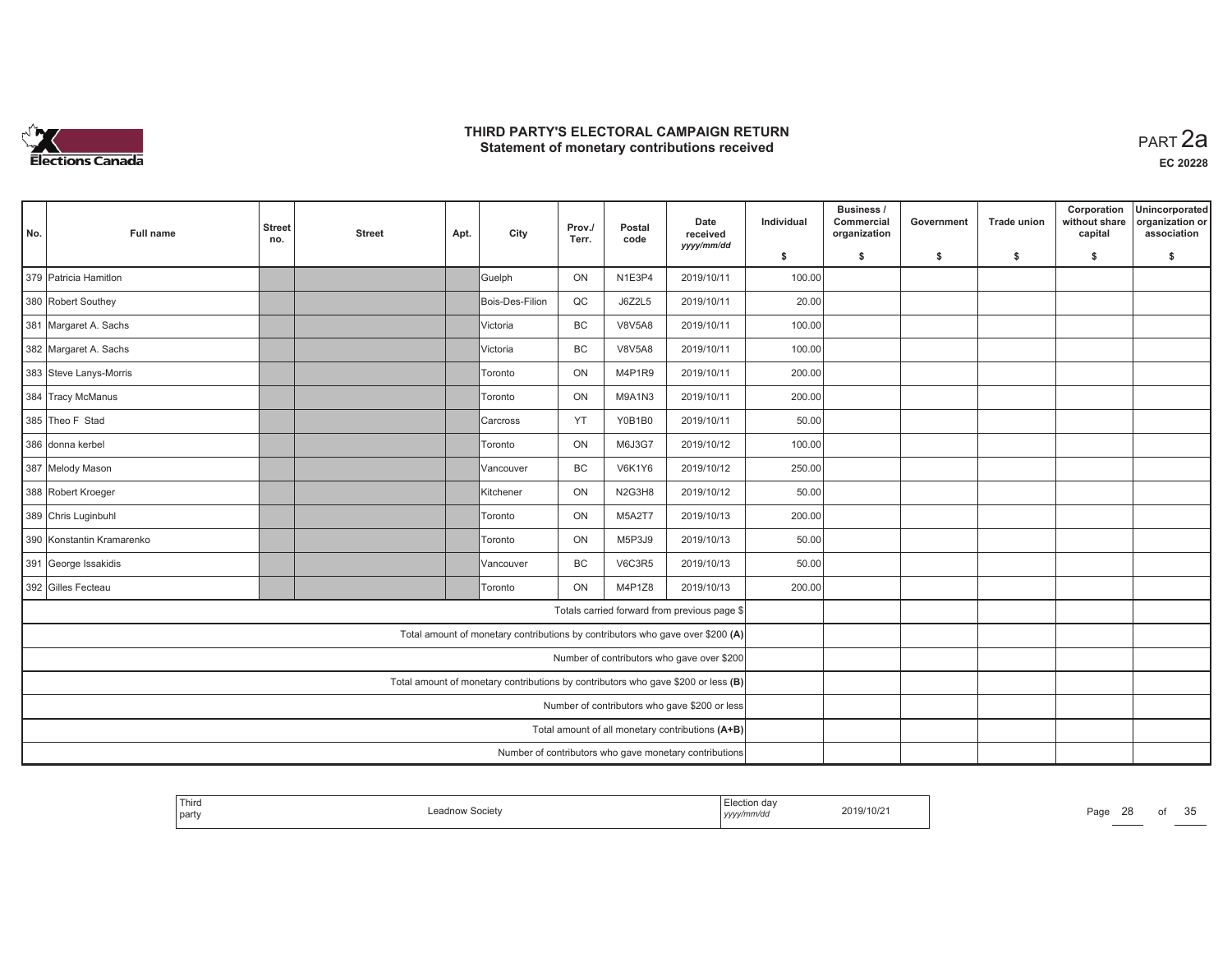

| No. | <b>Full name</b>              | <b>Street</b><br>no. | <b>Street</b> | Apt. | City                                                                              | Prov./<br>Terr. | Postal<br>code | Date<br>received<br>yyyy/mm/dd                         | Individual | Business /<br>Commercial<br>organization | Government | <b>Trade union</b> | Corporation<br>without share<br>capital | Unincorporated<br>organization or<br>association |
|-----|-------------------------------|----------------------|---------------|------|-----------------------------------------------------------------------------------|-----------------|----------------|--------------------------------------------------------|------------|------------------------------------------|------------|--------------------|-----------------------------------------|--------------------------------------------------|
|     |                               |                      |               |      |                                                                                   |                 |                |                                                        | \$         | s.                                       | -\$        | -\$                | \$                                      | \$                                               |
|     | 393 Hussam Taha               |                      |               |      | Mississauga                                                                       | ON              | <b>L5V2G7</b>  | 2019/10/13                                             | 400.00     |                                          |            |                    |                                         |                                                  |
|     | 394 Kathleen O, 'Hara         |                      |               |      | Kingston                                                                          | ON              | <b>K7L2Z8</b>  | 2019/10/13                                             | 100.00     |                                          |            |                    |                                         |                                                  |
|     | 395 Martie Whitaker           |                      |               |      | <b>Oakville</b>                                                                   | ON              | L6M3M4         | 2019/10/13                                             | 10.00      |                                          |            |                    |                                         |                                                  |
|     | 396 Mary Stockdale            |                      |               |      | Vernon                                                                            | BC              | <b>V1T4H7</b>  | 2019/10/13                                             | 50.00      |                                          |            |                    |                                         |                                                  |
|     | 397 Charles Stewart-Robertson |                      |               |      | Saint John                                                                        | <b>NB</b>       | <b>E2K1E5</b>  | 2019/10/13                                             | 25.00      |                                          |            |                    |                                         |                                                  |
|     | 398 Ann Russell               |                      |               |      | Toronto                                                                           | ON              | M5R2X3         | 2019/10/13                                             | 200.00     |                                          |            |                    |                                         |                                                  |
|     | 399 Ryan Foster               |                      |               |      | <b>Toronto</b>                                                                    | ON              | M1S2Z1         | 2019/10/13                                             | 200.00     |                                          |            |                    |                                         |                                                  |
|     | 400 Michael Fletcher          |                      |               |      | Stittsville                                                                       | ON              | <b>K2S2C6</b>  | 2019/10/14                                             | 100.00     |                                          |            |                    |                                         |                                                  |
|     | 401 Ingrid Sulston            |                      |               |      | Vancouver                                                                         | <b>BC</b>       | <b>V6K1Z6</b>  | 2019/10/14                                             | 100.00     |                                          |            |                    |                                         |                                                  |
|     | 402 Katerina Mantas           |                      |               |      | North York                                                                        | ON              | M3A1W3         | 2019/10/14                                             | 100.00     |                                          |            |                    |                                         |                                                  |
|     | 403 Deborah Soanes            |                      |               |      | Enniskillen                                                                       | BC              | L0B1J0         | 2019/10/14                                             | 200.00     |                                          |            |                    |                                         |                                                  |
|     | 404 Robert Southey            |                      |               |      | Bois-Des-Filion                                                                   | QC              | J6Z2L5         | 2019/10/14                                             | 10.00      |                                          |            |                    |                                         |                                                  |
|     | 405 Theo F Stad               |                      |               |      | Carcross                                                                          | YT              | Y0B1B0         | 2019/10/14                                             | 20.00      |                                          |            |                    |                                         |                                                  |
|     | 406 Ken McFarlan              |                      |               |      | Victoria                                                                          | <b>BC</b>       | <b>V8S1L8</b>  | 2019/10/15                                             | 100.00     |                                          |            |                    |                                         |                                                  |
|     |                               |                      |               |      |                                                                                   |                 |                | Totals carried forward from previous page \$           |            |                                          |            |                    |                                         |                                                  |
|     |                               |                      |               |      | Total amount of monetary contributions by contributors who gave over \$200 (A)    |                 |                |                                                        |            |                                          |            |                    |                                         |                                                  |
|     |                               |                      |               |      |                                                                                   |                 |                | Number of contributors who gave over \$200             |            |                                          |            |                    |                                         |                                                  |
|     |                               |                      |               |      | Total amount of monetary contributions by contributors who gave \$200 or less (B) |                 |                |                                                        |            |                                          |            |                    |                                         |                                                  |
|     |                               |                      |               |      |                                                                                   |                 |                | Number of contributors who gave \$200 or less          |            |                                          |            |                    |                                         |                                                  |
|     |                               |                      |               |      |                                                                                   |                 |                | Total amount of all monetary contributions (A+B)       |            |                                          |            |                    |                                         |                                                  |
|     |                               |                      |               |      |                                                                                   |                 |                | Number of contributors who gave monetary contributions |            |                                          |            |                    |                                         |                                                  |

|  | Third<br>party | _eadnow Society | ำ dav<br>yyyy/mm/dd | 2019/10/21<br>the contract of the contract of the contract of the contract of the contract of | Page | -- |  | 25<br>ັບ |
|--|----------------|-----------------|---------------------|-----------------------------------------------------------------------------------------------|------|----|--|----------|
|--|----------------|-----------------|---------------------|-----------------------------------------------------------------------------------------------|------|----|--|----------|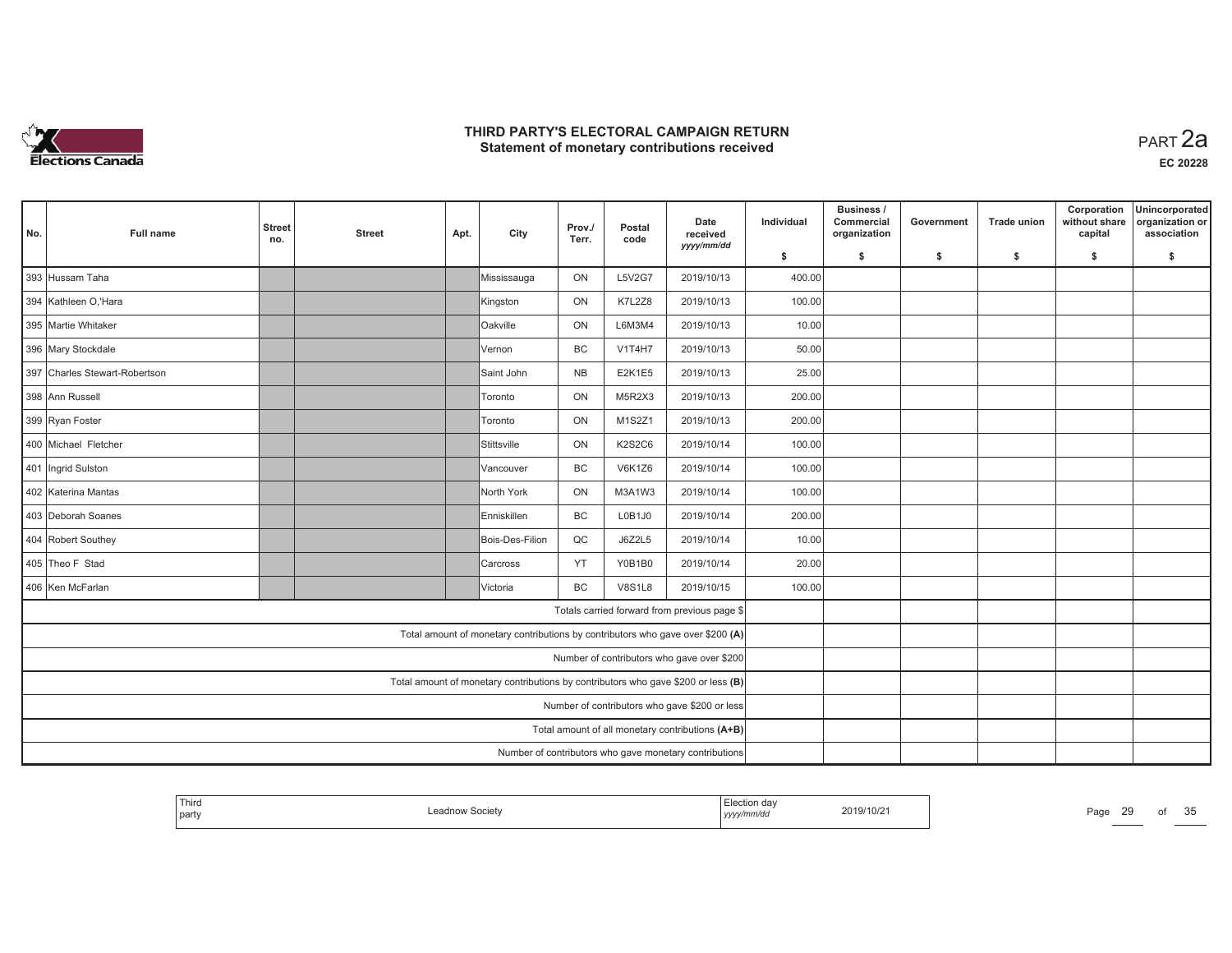

| No. | <b>Full name</b>           | <b>Street</b><br>no. | <b>Street</b> | Apt. | City                                                                              | Prov./<br>Terr. | Postal<br>code | Date<br>received<br>yyyy/mm/dd                         | Individual | Business /<br>Commercial<br>organization | Government | <b>Trade union</b> | Corporation<br>without share<br>capital | Unincorporated<br>organization or<br>association |
|-----|----------------------------|----------------------|---------------|------|-----------------------------------------------------------------------------------|-----------------|----------------|--------------------------------------------------------|------------|------------------------------------------|------------|--------------------|-----------------------------------------|--------------------------------------------------|
|     |                            |                      |               |      |                                                                                   |                 |                |                                                        | \$         | s.                                       | -\$        | -\$                | \$                                      | \$                                               |
|     | 407 John Kraan             |                      |               |      | Toronto                                                                           | ON              | M9B6K4         | 2019/10/15                                             | 100.00     |                                          |            |                    |                                         |                                                  |
|     | 408 Meredith Rodger        |                      |               |      | <b>O</b> ttawa                                                                    | ON              | K1Z8P6         | 2019/10/15                                             | 500.00     |                                          |            |                    |                                         |                                                  |
|     | 409 Pamela Wiggin          |                      |               |      | <b>Ottawa</b>                                                                     | ON              | <b>K1S0R5</b>  | 2019/10/15                                             | 100.00     |                                          |            |                    |                                         |                                                  |
|     | 410 Rebecca Katzin         |                      |               |      | Toronto                                                                           | ON              | M5R3R1         | 2019/10/15                                             | 500.00     |                                          |            |                    |                                         |                                                  |
|     | 411 Stephanie Macleod      |                      |               |      | West Vancouver                                                                    | BC              | V7W3J7         | 2019/10/15                                             | 400.00     |                                          |            |                    |                                         |                                                  |
|     | 412 Alan Torok             |                      |               |      | Toronto                                                                           | ON              | M4J1Y4         | 2019/10/16                                             | 20.00      |                                          |            |                    |                                         |                                                  |
|     | 413 Alfred & Leona Schultz |                      |               |      | lVancouver                                                                        | <b>BC</b>       | <b>V6E1T7</b>  | 2019/10/17                                             | 250.00     |                                          |            |                    |                                         |                                                  |
|     | 414 Liz Rice               |                      |               |      | Toronto                                                                           | ON              | M5R2L7         | 2019/10/17                                             | 500.00     |                                          |            |                    |                                         |                                                  |
|     | 415 Peter Cooper           |                      |               |      | <b>Hamilton</b>                                                                   | ON              | L8B1N9         | 2019/10/17                                             | 20.00      |                                          |            |                    |                                         |                                                  |
|     | 416 Andrew Gillespie       |                      |               |      | Toronto                                                                           | ON              | M5B2M3         | 2019/10/18                                             | 100.00     |                                          |            |                    |                                         |                                                  |
|     | 417 Andre Perrier Perrier  |                      |               |      | <b>Ottawa</b>                                                                     | ON              | K1C2E7         | 2019/10/18                                             | 100.00     |                                          |            |                    |                                         |                                                  |
|     | 418 Bryant Thompson        |                      |               |      | Toronto                                                                           | ON              | M5M4N1         | 2019/10/18                                             | 50.00      |                                          |            |                    |                                         |                                                  |
|     | 419 Carole Peterson        |                      |               |      | Portugal Cove-St                                                                  | NL              | A1M1Z1         | 2019/10/18                                             | 200.00     |                                          |            |                    |                                         |                                                  |
|     | 420 Cheryl Hassard         |                      |               |      | lLondon                                                                           | ON              | N6C3X5         | 2019/10/18                                             | 100.00     |                                          |            |                    |                                         |                                                  |
|     |                            |                      |               |      |                                                                                   |                 |                | Totals carried forward from previous page \$           |            |                                          |            |                    |                                         |                                                  |
|     |                            |                      |               |      | Total amount of monetary contributions by contributors who gave over \$200 (A)    |                 |                |                                                        |            |                                          |            |                    |                                         |                                                  |
|     |                            |                      |               |      |                                                                                   |                 |                | Number of contributors who gave over \$200             |            |                                          |            |                    |                                         |                                                  |
|     |                            |                      |               |      | Total amount of monetary contributions by contributors who gave \$200 or less (B) |                 |                |                                                        |            |                                          |            |                    |                                         |                                                  |
|     |                            |                      |               |      |                                                                                   |                 |                | Number of contributors who gave \$200 or less          |            |                                          |            |                    |                                         |                                                  |
|     |                            |                      |               |      |                                                                                   |                 |                | Total amount of all monetary contributions (A+B)       |            |                                          |            |                    |                                         |                                                  |
|     |                            |                      |               |      |                                                                                   |                 |                | Number of contributors who gave monetary contributions |            |                                          |            |                    |                                         |                                                  |

|  | Thira<br>  party | Leadnow Societv | ,,,,, | 2019/10/21 | Paɑe |  |  | $\Omega$<br>$\sim$ 1<br>ັບ |
|--|------------------|-----------------|-------|------------|------|--|--|----------------------------|
|--|------------------|-----------------|-------|------------|------|--|--|----------------------------|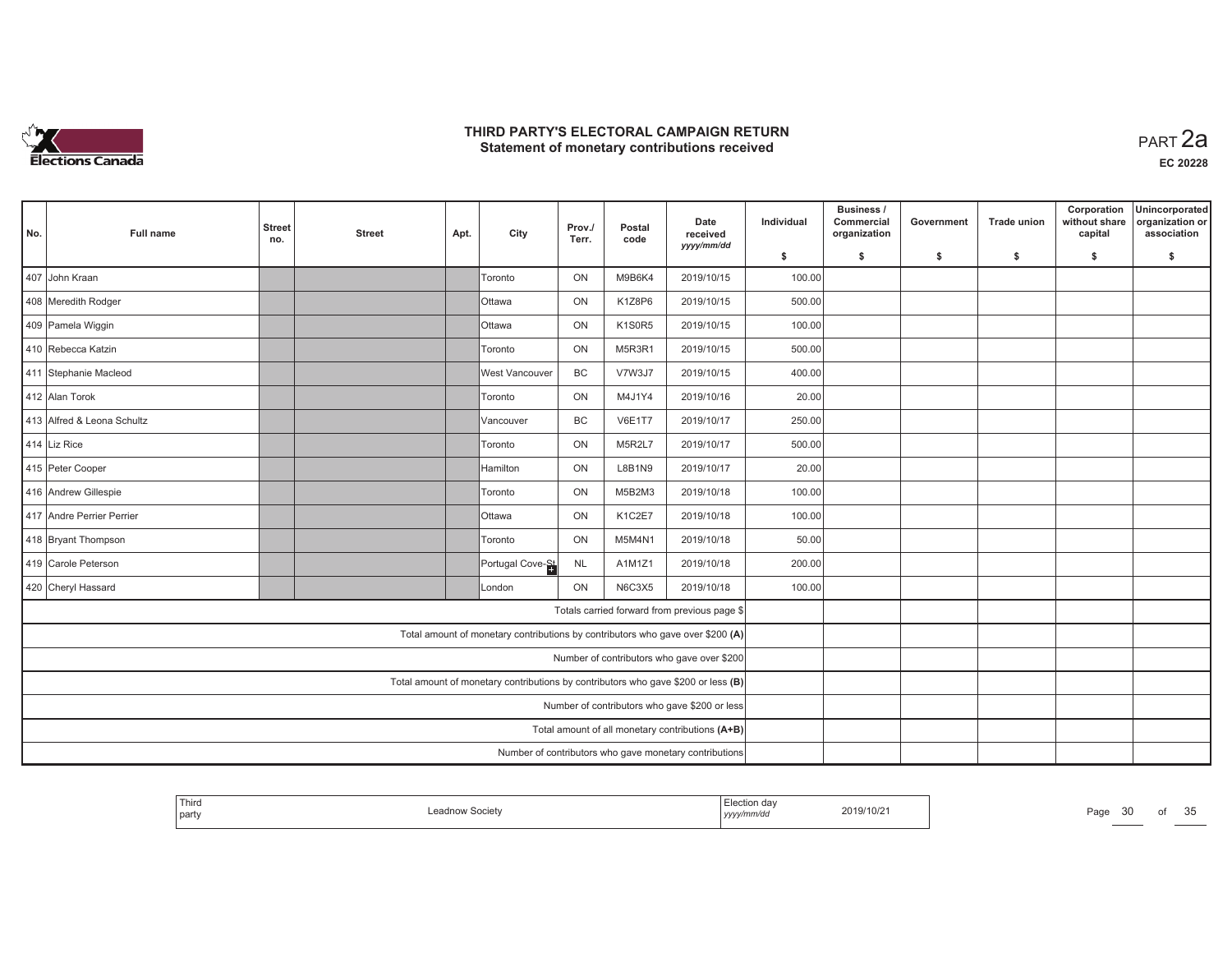

| No. | <b>Full name</b>          | <b>Street</b><br>no. | <b>Street</b> | Apt. | City                                                                              | Prov./<br>Terr. | Postal<br>code | Date<br>received<br>yyyy/mm/dd                         | Individual | Business /<br>Commercial<br>organization | Government | <b>Trade union</b> | Corporation<br>without share<br>capital | Unincorporated<br>organization or<br>association |
|-----|---------------------------|----------------------|---------------|------|-----------------------------------------------------------------------------------|-----------------|----------------|--------------------------------------------------------|------------|------------------------------------------|------------|--------------------|-----------------------------------------|--------------------------------------------------|
|     |                           |                      |               |      |                                                                                   |                 |                |                                                        | \$         | s.                                       | -\$        | -\$                | \$                                      | \$                                               |
|     | 421 Christopher McNally   |                      |               |      | Millgrove                                                                         | ON              | L0R1V0         | 2019/10/18                                             | 200.00     |                                          |            |                    |                                         |                                                  |
|     | 422 Donald Simmons        |                      |               |      | Itoronto                                                                          | ON              | M6G3L5         | 2019/10/18                                             | 100.00     |                                          |            |                    |                                         |                                                  |
|     | 423 Danny Sonke           |                      |               |      | <b>Hamilton</b>                                                                   | ON              | <b>L8S1R2</b>  | 2019/10/18                                             | 100.00     |                                          |            |                    |                                         |                                                  |
|     | 424 Jeanette Funke Furber |                      |               |      | Victoria                                                                          | BC              | <b>V8N5X7</b>  | 2019/10/18                                             | 100.00     |                                          |            |                    |                                         |                                                  |
|     | 425 George Issakidis      |                      |               |      | Vancouver                                                                         | BC              | <b>V6C3R5</b>  | 2019/10/18                                             | 50.00      |                                          |            |                    |                                         |                                                  |
|     | 426 geza vamos            |                      |               |      | Alert Bay                                                                         | BC              | V0N1A0         | 2019/10/18                                             | 200.00     |                                          |            |                    |                                         |                                                  |
|     | 427 Gillian Arsenault     |                      |               |      | IVancouver                                                                        | <b>BC</b>       | <b>V6R2E7</b>  | 2019/10/18                                             | 200.00     |                                          |            |                    |                                         |                                                  |
|     | 428 Hussam Taha           |                      |               |      | Mississauga                                                                       | ON              | <b>L5V2G7</b>  | 2019/10/18                                             | 100.00     |                                          |            |                    |                                         |                                                  |
|     | 429 Jack Hurd             |                      |               |      | <b>Perth</b>                                                                      | ON              | K7H3C6         | 2019/10/18                                             | 50.00      |                                          |            |                    |                                         |                                                  |
|     | 430 Kate Mackrell         |                      |               |      | Kingston                                                                          | ON              | K7M3B4         | 2019/10/18                                             | 100.00     |                                          |            |                    |                                         |                                                  |
|     | 431 Karen Weingeist       |                      |               |      | Saskatoon                                                                         | SK              | <b>S7K2V5</b>  | 2019/10/18                                             | 200.00     |                                          |            |                    |                                         |                                                  |
|     | 432 Karen Weingeist       |                      |               |      | Saskatoon                                                                         | <b>SK</b>       | <b>S7K2V5</b>  | 2019/10/18                                             | 200.00     |                                          |            |                    |                                         |                                                  |
|     | 433 Karen Weingeist       |                      |               |      | Saskatoon                                                                         | SK              | <b>S7K2V5</b>  | 2019/10/18                                             | 100.00     |                                          |            |                    |                                         |                                                  |
|     | 434 Karla Wagner          |                      |               |      | Victoria                                                                          | <b>BC</b>       | <b>V8Z0E5</b>  | 2019/10/18                                             | 200.00     |                                          |            |                    |                                         |                                                  |
|     |                           |                      |               |      |                                                                                   |                 |                | Totals carried forward from previous page \$           |            |                                          |            |                    |                                         |                                                  |
|     |                           |                      |               |      | Total amount of monetary contributions by contributors who gave over \$200 (A)    |                 |                |                                                        |            |                                          |            |                    |                                         |                                                  |
|     |                           |                      |               |      |                                                                                   |                 |                | Number of contributors who gave over \$200             |            |                                          |            |                    |                                         |                                                  |
|     |                           |                      |               |      | Total amount of monetary contributions by contributors who gave \$200 or less (B) |                 |                |                                                        |            |                                          |            |                    |                                         |                                                  |
|     |                           |                      |               |      |                                                                                   |                 |                | Number of contributors who gave \$200 or less          |            |                                          |            |                    |                                         |                                                  |
|     |                           |                      |               |      |                                                                                   |                 |                | Total amount of all monetary contributions (A+B)       |            |                                          |            |                    |                                         |                                                  |
|     |                           |                      |               |      |                                                                                   |                 |                | Number of contributors who gave monetary contributions |            |                                          |            |                    |                                         |                                                  |

| l Thira<br>  party | Leadnow Societ | yyyy/mm/aa | 2019/10/2 | Page<br>. . | OI | 25<br>ັບປ |
|--------------------|----------------|------------|-----------|-------------|----|-----------|
|                    |                |            |           |             |    |           |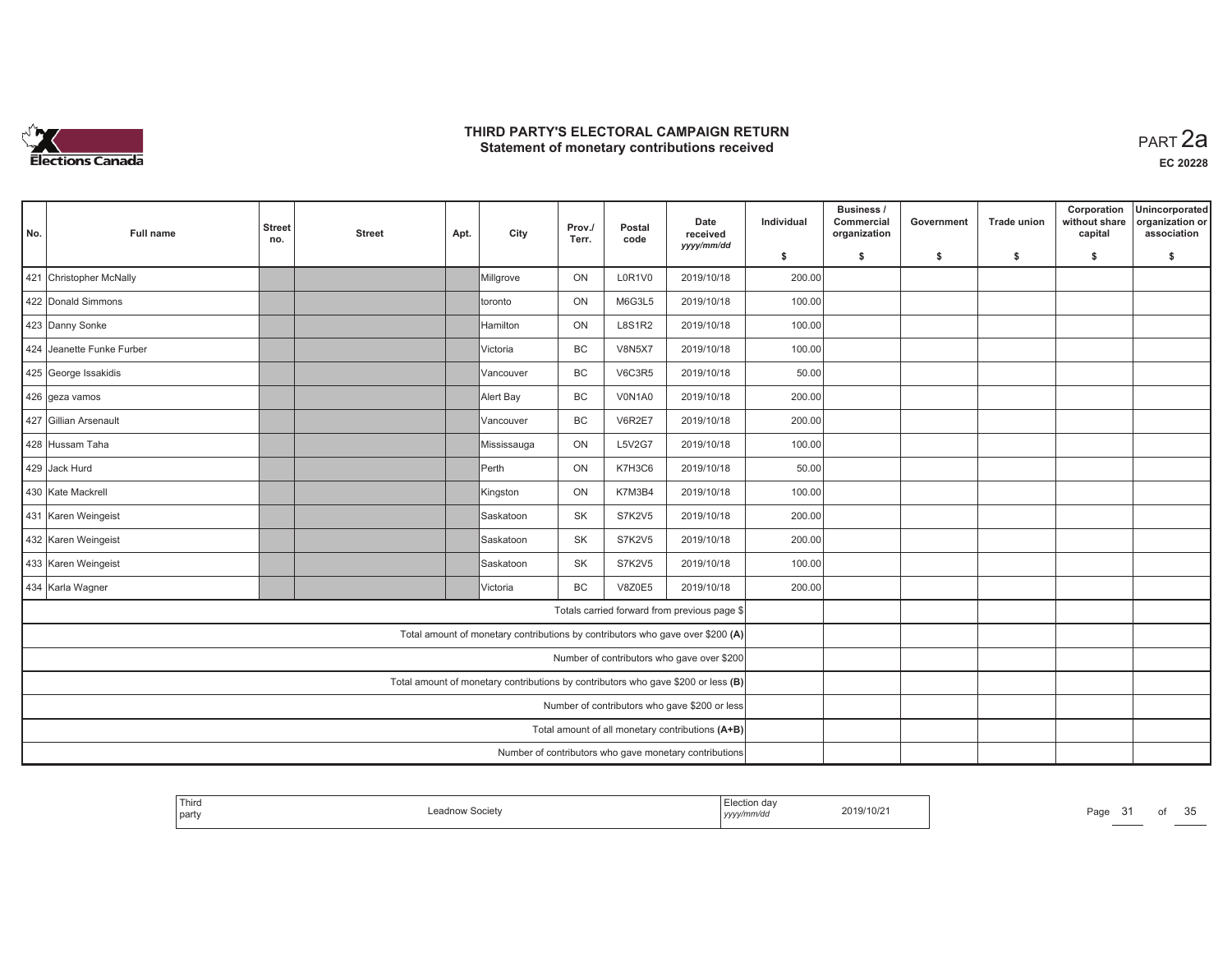

| No. | <b>Full name</b>              | <b>Street</b><br>no. | <b>Street</b> | Apt. | City                                                                              | Prov./<br>Terr. | Postal<br>code | Date<br>received<br>yyyy/mm/dd                         | Individual | Business /<br>Commercial<br>organization | Government | <b>Trade union</b> | Corporation<br>without share<br>capital | Unincorporated<br>organization or<br>association |
|-----|-------------------------------|----------------------|---------------|------|-----------------------------------------------------------------------------------|-----------------|----------------|--------------------------------------------------------|------------|------------------------------------------|------------|--------------------|-----------------------------------------|--------------------------------------------------|
|     |                               |                      |               |      |                                                                                   |                 |                |                                                        | \$         | s.                                       | -\$        | -\$                | \$                                      | \$                                               |
|     | 435 Lee Taylor                |                      |               |      | <b>Blind River</b>                                                                | ON              | P0R1B0         | 2019/10/18                                             | 100.00     |                                          |            |                    |                                         |                                                  |
|     | 436 Linnea Rowlatt            |                      |               |      | <b>O</b> ttawa                                                                    | ON              | K1Y0M3         | 2019/10/18                                             | 20.00      |                                          |            |                    |                                         |                                                  |
|     | 437 Lisa Lloyd                |                      |               |      | Salt Spring Island                                                                | BC              | <b>V8K1Y2</b>  | 2019/10/18                                             | 500.00     |                                          |            |                    |                                         |                                                  |
|     | 438 Martie Whitaker           |                      |               |      | Oakville                                                                          | ON              | L6M3M4         | 2019/10/18                                             | 50.00      |                                          |            |                    |                                         |                                                  |
|     | 439 Margaret Slaght           |                      |               |      | Toronto                                                                           | ON              | M4V2M3         | 2019/10/18                                             | 50.00      |                                          |            |                    |                                         |                                                  |
|     | 440 Michael deConinck Smith   |                      |               |      | Toronto                                                                           | ON              | M4S2T5         | 2019/10/18                                             | 200.00     |                                          |            |                    |                                         |                                                  |
|     | 441 Mary Neumann              |                      |               |      | <b>Toronto</b>                                                                    | ON              | <b>M5S2K3</b>  | 2019/10/18                                             | 100.00     |                                          |            |                    |                                         |                                                  |
|     | 442 Susan Yong                |                      |               |      | Toronto                                                                           | ON              | M3H4E4         | 2019/10/18                                             | 200.00     |                                          |            |                    |                                         |                                                  |
|     | 443 Charles Stewart-Robertson |                      |               |      | Saint John                                                                        | <b>NB</b>       | <b>E2K1E5</b>  | 2019/10/18                                             | 25.00      |                                          |            |                    |                                         |                                                  |
|     | 444 Ray Wiss                  |                      |               |      | Sudbury                                                                           | ON              | P3E6L2         | 2019/10/18                                             | 500.00     |                                          |            |                    |                                         |                                                  |
|     | 445 Richard Coburn            |                      |               |      | Montreal                                                                          | QC              | H4C3A4         | 2019/10/18                                             | 100.00     |                                          |            |                    |                                         |                                                  |
|     | 446 Robert Kroeger            |                      |               |      | Kitchener                                                                         | ON              | N2G3H8         | 2019/10/18                                             | 500.00     |                                          |            |                    |                                         |                                                  |
|     | 447 Margaret A. Sachs         |                      |               |      | Victoria                                                                          | BC              | <b>V8V5A8</b>  | 2019/10/18                                             | 100.00     |                                          |            |                    |                                         |                                                  |
|     | 448 Teresa Bezanson-Byatt     |                      |               |      | Fort Simpson                                                                      | <b>NT</b>       | X0E0N0         | 2019/10/18                                             | 50.00      |                                          |            |                    |                                         |                                                  |
|     |                               |                      |               |      |                                                                                   |                 |                | Totals carried forward from previous page \$           |            |                                          |            |                    |                                         |                                                  |
|     |                               |                      |               |      | Total amount of monetary contributions by contributors who gave over \$200 (A)    |                 |                |                                                        |            |                                          |            |                    |                                         |                                                  |
|     |                               |                      |               |      |                                                                                   |                 |                | Number of contributors who gave over \$200             |            |                                          |            |                    |                                         |                                                  |
|     |                               |                      |               |      | Total amount of monetary contributions by contributors who gave \$200 or less (B) |                 |                |                                                        |            |                                          |            |                    |                                         |                                                  |
|     |                               |                      |               |      |                                                                                   |                 |                | Number of contributors who gave \$200 or less          |            |                                          |            |                    |                                         |                                                  |
|     |                               |                      |               |      |                                                                                   |                 |                | Total amount of all monetary contributions (A+B)       |            |                                          |            |                    |                                         |                                                  |
|     |                               |                      |               |      |                                                                                   |                 |                | Number of contributors who gave monetary contributions |            |                                          |            |                    |                                         |                                                  |

| Thira<br>party | auriow Society. | 2019/10/21<br>.<br>the contract of the contract of the contract of the contract of the contract of<br>,,,,,,,,,<br>  ソソソソ | Page<br>ັ | ОI | 25<br>ັບ |
|----------------|-----------------|---------------------------------------------------------------------------------------------------------------------------|-----------|----|----------|
|----------------|-----------------|---------------------------------------------------------------------------------------------------------------------------|-----------|----|----------|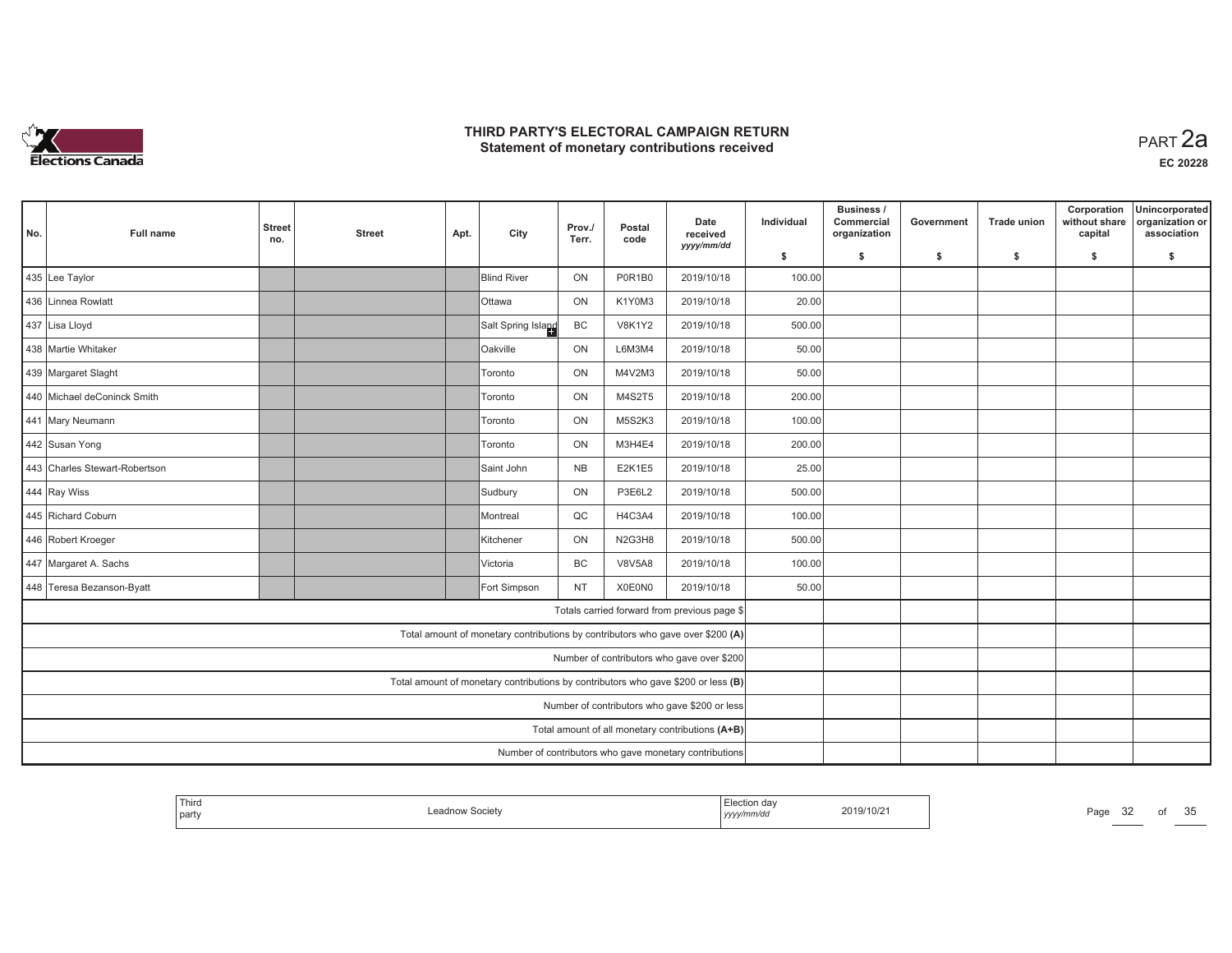

| No. | Full name                 | <b>Street</b><br>no. | <b>Street</b> | Apt. | City                                                                           | Prov./<br>Terr. | Postal<br>code | Date<br>received<br>yyyy/mm/dd                                                    | Individual | <b>Business /</b><br>Commercial<br>organization | Government | <b>Trade union</b> | Corporation<br>without share<br>capital | Unincorporated<br>organization or<br>association |
|-----|---------------------------|----------------------|---------------|------|--------------------------------------------------------------------------------|-----------------|----------------|-----------------------------------------------------------------------------------|------------|-------------------------------------------------|------------|--------------------|-----------------------------------------|--------------------------------------------------|
|     |                           |                      |               |      |                                                                                |                 |                |                                                                                   | \$         | \$                                              | \$         | -\$                | \$                                      | \$                                               |
|     | 449 Sylvie Trottier       |                      |               |      | Outremont                                                                      | QC              | <b>H2V3T5</b>  | 2019/10/18                                                                        | 500.00     |                                                 |            |                    |                                         |                                                  |
|     | 450 David Conway          |                      |               |      | Victoria                                                                       | BC              | <b>V8P3K6</b>  | 2019/10/18                                                                        | 200.00     |                                                 |            |                    |                                         |                                                  |
|     | 451 Anne Macklin          |                      |               |      | İSundre                                                                        | AB              | T0M1X0         | 2019/10/19                                                                        | 25.00      |                                                 |            |                    |                                         |                                                  |
|     | 452 Judith Phillips       |                      |               |      | Victoria                                                                       | <b>BC</b>       | <b>V9A5C3</b>  | 2019/10/19                                                                        | 100.00     |                                                 |            |                    |                                         |                                                  |
|     | 453 Brian O'Dwyer         |                      |               |      | New Westminster                                                                | BC              | V3M1Z9         | 2019/10/19                                                                        | 50.00      |                                                 |            |                    |                                         |                                                  |
|     | 454 Chris Luginbuhl       |                      |               |      | Toronto                                                                        | ON              | <b>M5A2T7</b>  | 2019/10/19                                                                        | 200.00     |                                                 |            |                    |                                         |                                                  |
|     | 455 Eileen Wttewaall      |                      |               |      | Salt Spring Island                                                             | BC              | <b>V8K2C7</b>  | 2019/10/19                                                                        | 100.00     |                                                 |            |                    |                                         |                                                  |
|     | 456 Erica Grimm           |                      |               |      | Abbotsford                                                                     | BC              | <b>V2S7L5</b>  | 2019/10/19                                                                        | 100.00     |                                                 |            |                    |                                         |                                                  |
|     | 457 Francesca Allodi-Ross |                      |               |      | Toronto                                                                        | ON              | M6G1E4         | 2019/10/19                                                                        | 50.00      |                                                 |            |                    |                                         |                                                  |
|     | 458 Flora Macdonald       |                      |               |      | Toronto                                                                        | ON              | M2J2J3         | 2019/10/19                                                                        | 20.00      |                                                 |            |                    |                                         |                                                  |
|     | 459 George Issakidis      |                      |               |      | Vancouver                                                                      | BC              | <b>V6C3R5</b>  | 2019/10/19                                                                        | 20.00      |                                                 |            |                    |                                         |                                                  |
|     | 460 Ingrid Sulston        |                      |               |      | Vancouver                                                                      | BC              | <b>V6K1Z6</b>  | 2019/10/19                                                                        | 100.00     |                                                 |            |                    |                                         |                                                  |
|     | 461 Jeremy Theal          |                      |               |      | Toronto                                                                        | ON              | <b>M2K2V2</b>  | 2019/10/19                                                                        | 100.00     |                                                 |            |                    |                                         |                                                  |
|     | 462 James Bredin          |                      |               |      | Toronto                                                                        | <b>ON</b>       | M5P1R2         | 2019/10/19                                                                        | 20.00      |                                                 |            |                    |                                         |                                                  |
|     |                           |                      |               |      |                                                                                |                 |                | Totals carried forward from previous page \$                                      |            |                                                 |            |                    |                                         |                                                  |
|     |                           |                      |               |      | Total amount of monetary contributions by contributors who gave over \$200 (A) |                 |                |                                                                                   |            |                                                 |            |                    |                                         |                                                  |
|     |                           |                      |               |      |                                                                                |                 |                | Number of contributors who gave over \$200                                        |            |                                                 |            |                    |                                         |                                                  |
|     |                           |                      |               |      |                                                                                |                 |                | Total amount of monetary contributions by contributors who gave \$200 or less (B) |            |                                                 |            |                    |                                         |                                                  |
|     |                           |                      |               |      |                                                                                |                 |                | Number of contributors who gave \$200 or less                                     |            |                                                 |            |                    |                                         |                                                  |
|     |                           |                      |               |      |                                                                                |                 |                | Total amount of all monetary contributions (A+B)                                  |            |                                                 |            |                    |                                         |                                                  |
|     |                           |                      |               |      |                                                                                |                 |                | Number of contributors who gave monetary contributions                            |            |                                                 |            |                    |                                         |                                                  |

| Third<br>  party | eadnow Societ <sup>,</sup> | ╶╹┍<br>'ion da<br>2019/10/21<br>.<br>yyyy/mm/dd | Page | ОI | 25<br>ັບ |
|------------------|----------------------------|-------------------------------------------------|------|----|----------|
|------------------|----------------------------|-------------------------------------------------|------|----|----------|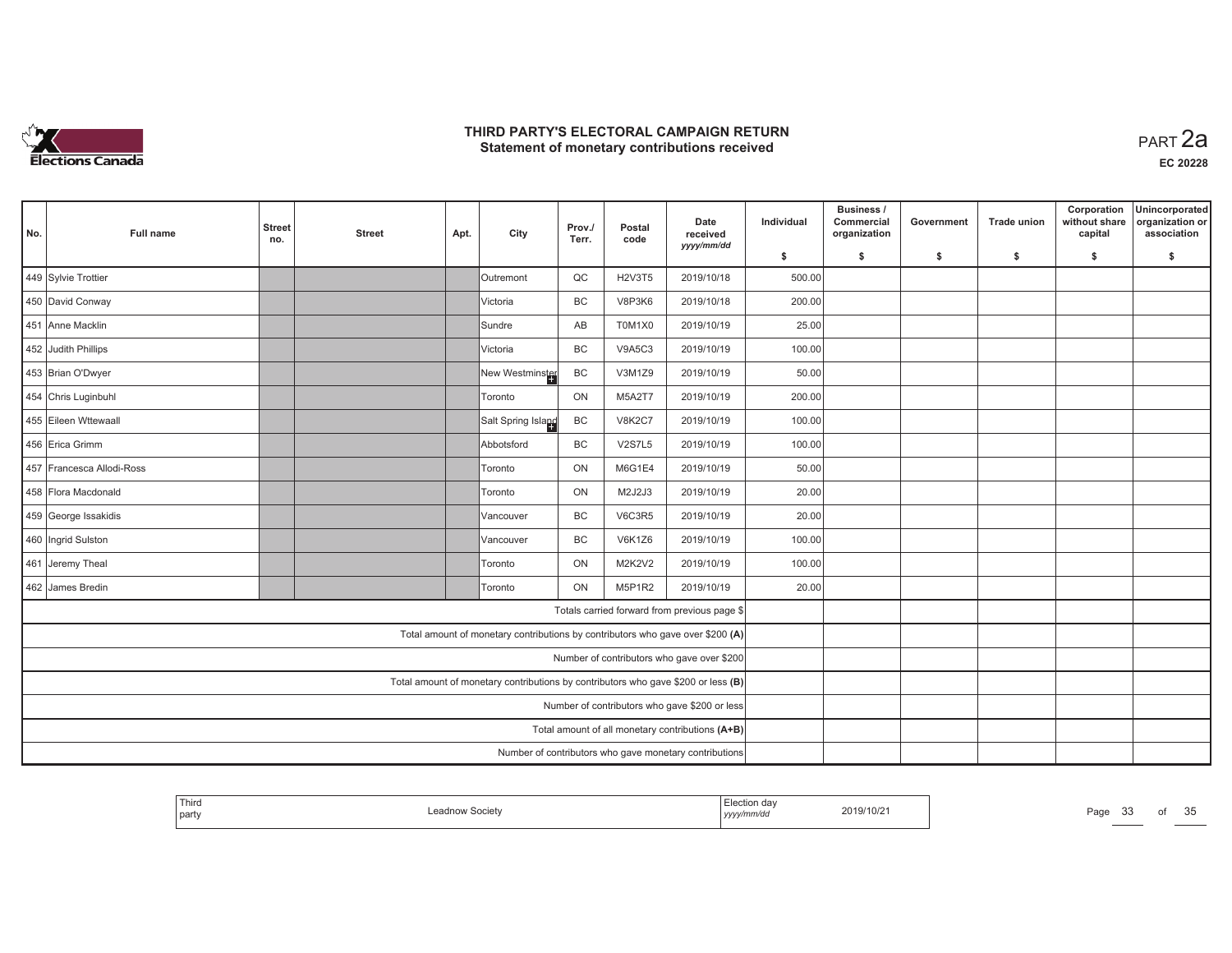

| No. | <b>Full name</b>        | <b>Street</b><br>no. | <b>Street</b> | Apt. | City                                                                              | Prov./<br>Terr. | Postal<br>code | Date<br>received<br>yyyy/mm/dd                         | Individual | Business /<br>Commercial<br>organization | Government | <b>Trade union</b> | Corporation<br>without share<br>capital | Unincorporated<br>organization or<br>association |
|-----|-------------------------|----------------------|---------------|------|-----------------------------------------------------------------------------------|-----------------|----------------|--------------------------------------------------------|------------|------------------------------------------|------------|--------------------|-----------------------------------------|--------------------------------------------------|
|     |                         |                      |               |      |                                                                                   |                 |                |                                                        | \$         | s.                                       | -\$        | -\$                | \$                                      | \$                                               |
|     | 463 Ken Johnson         |                      |               |      | <b>O</b> ttawa                                                                    | ON              | <b>K1S2Z7</b>  | 2019/10/19                                             | 100.00     |                                          |            |                    |                                         |                                                  |
|     | 464 Kearon Bennett      |                      |               |      | <b>Ottawa</b>                                                                     | ON              | K2B7E1         | 2019/10/19                                             | 20.00      |                                          |            |                    |                                         |                                                  |
|     | 465 Laurie Parkinson    |                      |               |      | North Vancouver                                                                   | <b>BC</b>       | <b>V7L1J8</b>  | 2019/10/19                                             | 1,000.00   |                                          |            |                    |                                         |                                                  |
|     | 466 Lev Piaseckyj       |                      |               |      | Toronto                                                                           | ON              | M6H2T6         | 2019/10/19                                             | 150.00     |                                          |            |                    |                                         |                                                  |
|     | 467 Lorraine Sharpsteen |                      |               |      | Vancouver                                                                         | BC              | V5Z3L2         | 2019/10/19                                             | 25.00      |                                          |            |                    |                                         |                                                  |
|     | 468 Nora Etches         |                      |               |      | Vancouver                                                                         | <b>BC</b>       | V5Z4H6         | 2019/10/19                                             | 200.00     |                                          |            |                    |                                         |                                                  |
|     | 469 Robert Southey      |                      |               |      | Bois-Des-Filion                                                                   | QC              | J6Z2L5         | 2019/10/19                                             | 100.00     |                                          |            |                    |                                         |                                                  |
|     | 470 Ryan Foster         |                      |               |      | Toronto                                                                           | ON              | M1S2Z1         | 2019/10/19                                             | 200.00     |                                          |            |                    |                                         |                                                  |
|     | 471 Andrew Slonetsky    |                      |               |      | <b>Newmarket</b>                                                                  | ON              | L3X2H7         | 2019/10/19                                             | 250.00     |                                          |            |                    |                                         |                                                  |
|     | 472 Stephanie Macleod   |                      |               |      | West Vancouver                                                                    | BC              | V7W3J7         | 2019/10/19                                             | 50.00      |                                          |            |                    |                                         |                                                  |
|     | 473 Steve Lanys-Morris  |                      |               |      | Toronto                                                                           | ON              | M4P1R9         | 2019/10/19                                             | 100.00     |                                          |            |                    |                                         |                                                  |
|     | 474 Susan Girvan        |                      |               |      | Toronto                                                                           | ON              | M4Y2P3         | 2019/10/19                                             | 100.00     |                                          |            |                    |                                         |                                                  |
|     | 475 Tracy McManus       |                      |               |      | Toronto                                                                           | ON              | M9A1N3         | 2019/10/19                                             | 200.00     |                                          |            |                    |                                         |                                                  |
|     | 476 Cory Gordon         |                      |               |      | Whitehorse                                                                        | YT              | Y1A6L3         | 2019/10/19                                             | 50.00      |                                          |            |                    |                                         |                                                  |
|     |                         |                      |               |      |                                                                                   |                 |                | Totals carried forward from previous page \$           |            |                                          |            |                    |                                         |                                                  |
|     |                         |                      |               |      | Total amount of monetary contributions by contributors who gave over \$200 (A)    |                 |                |                                                        |            |                                          |            |                    |                                         |                                                  |
|     |                         |                      |               |      |                                                                                   |                 |                | Number of contributors who gave over \$200             |            |                                          |            |                    |                                         |                                                  |
|     |                         |                      |               |      | Total amount of monetary contributions by contributors who gave \$200 or less (B) |                 |                |                                                        |            |                                          |            |                    |                                         |                                                  |
|     |                         |                      |               |      |                                                                                   |                 |                | Number of contributors who gave \$200 or less          |            |                                          |            |                    |                                         |                                                  |
|     |                         |                      |               |      |                                                                                   |                 |                | Total amount of all monetary contributions (A+B)       |            |                                          |            |                    |                                         |                                                  |
|     |                         |                      |               |      |                                                                                   |                 |                | Number of contributors who gave monetary contributions |            |                                          |            |                    |                                         |                                                  |

| ' Third<br>  party | Leadnow Societ | 019/10/2<br>.<br>, уууултт | Page | OI |
|--------------------|----------------|----------------------------|------|----|
|--------------------|----------------|----------------------------|------|----|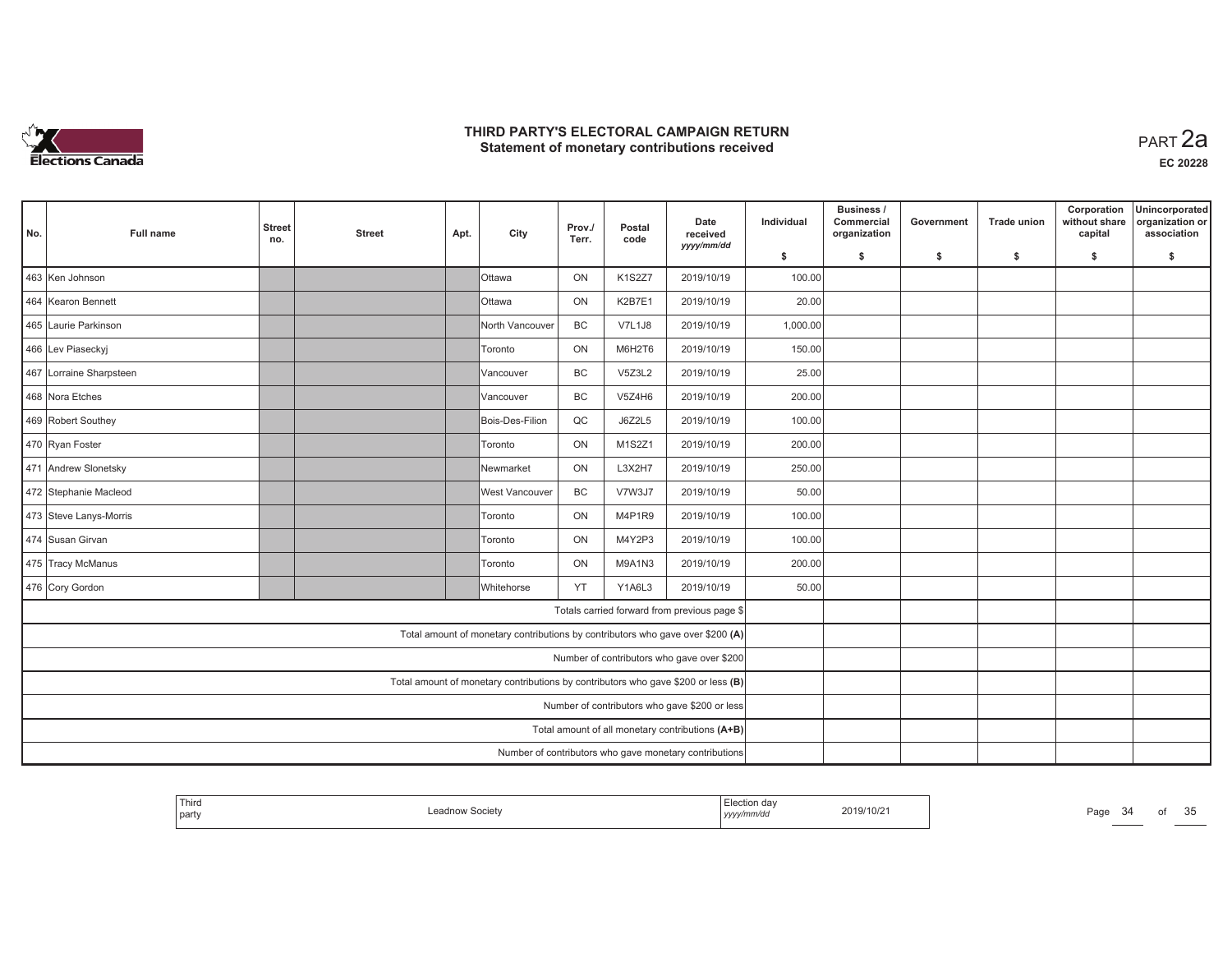

| No.                                                                               | <b>Full name</b>         | <b>Street</b><br>no. | <b>Street</b> | Apt. | City              | Prov./<br>Terr. | Postal<br>code | Date<br>received<br>yyyy/mm/dd | Individual | Business /<br>Commercial<br>organization | Government | <b>Trade union</b> | Corporation<br>without share<br>capital | Unincorporated<br>organization or<br>association |
|-----------------------------------------------------------------------------------|--------------------------|----------------------|---------------|------|-------------------|-----------------|----------------|--------------------------------|------------|------------------------------------------|------------|--------------------|-----------------------------------------|--------------------------------------------------|
|                                                                                   |                          |                      |               |      |                   |                 |                |                                | \$         | S.                                       | -\$        | -\$                | \$                                      | s.                                               |
|                                                                                   | 477 Deborah Ironside     |                      |               |      | <b>Ottawa</b>     | ON              | K1Y2G3         | 2019/10/19                     | 400.00     |                                          |            |                    |                                         |                                                  |
|                                                                                   | 478 Brenda Gallie Jewett |                      |               |      | Toronto           | ON              | M4X1N6         | 2019/10/20                     | 100.00     |                                          |            |                    |                                         |                                                  |
|                                                                                   | 479 Florian Hoefner      |                      |               |      | St. John's        | <b>NL</b>       | A1C3V2         | 2019/10/20                     | 50.00      |                                          |            |                    |                                         |                                                  |
|                                                                                   | 480 Gwen L'Hirondelle    |                      |               |      | Garibaldi Highlan | BC              | V0N1T0         | 2019/10/20                     | 100.00     |                                          |            |                    |                                         |                                                  |
|                                                                                   | 481 Jennifer McCallum    |                      |               |      | Kincardine        | ON              | <b>N2Z3B5</b>  | 2019/10/20                     | 100.00     |                                          |            |                    |                                         |                                                  |
|                                                                                   | 482 Kate Mackrell        |                      |               |      | Kingston          | ON              | K7M3B4         | 2019/10/20                     | 100.00     |                                          |            |                    |                                         |                                                  |
|                                                                                   | 483 Louise Grummitt      |                      |               |      | Scarborough       | ON              | M1M1E8         | 2019/10/20                     | 100.00     |                                          |            |                    |                                         |                                                  |
|                                                                                   | 484 Peggi Rieger         |                      |               |      | Guelph            | ON              | N1G2N7         | 2019/10/20                     | 50.00      |                                          |            |                    |                                         |                                                  |
|                                                                                   | 485 Patricia Muldowney   |                      |               |      | <b>Vancouver</b>  | <b>BC</b>       | <b>V5V1Y5</b>  | 2019/10/20                     | 200.00     |                                          |            |                    |                                         |                                                  |
|                                                                                   | 486 Steven Whitaker      |                      |               |      | <b>Toronto</b>    | ON              | M6A2K4         | 2019/10/20                     | 50.00      |                                          |            |                    |                                         |                                                  |
|                                                                                   | 487 Barry Hyland         |                      |               |      | Berra Head        | <b>NS</b>       | B0E3D0         | 2019/10/21                     | 200.00     |                                          |            |                    |                                         |                                                  |
|                                                                                   |                          |                      |               |      |                   |                 |                |                                |            |                                          |            |                    |                                         |                                                  |
|                                                                                   |                          |                      |               |      |                   |                 |                |                                |            |                                          |            |                    |                                         |                                                  |
|                                                                                   |                          |                      |               |      |                   |                 |                |                                |            |                                          |            |                    |                                         |                                                  |
| Totals carried forward from previous page \$                                      |                          |                      |               |      |                   |                 |                | 0.00                           |            |                                          |            |                    |                                         |                                                  |
| Total amount of monetary contributions by contributors who gave over \$200 (A)    |                          |                      |               |      |                   |                 | 61,177.00      |                                |            |                                          |            |                    |                                         |                                                  |
| Number of contributors who gave over \$200                                        |                          |                      |               |      |                   |                 | 151            |                                |            |                                          |            |                    |                                         |                                                  |
| Total amount of monetary contributions by contributors who gave \$200 or less (B) |                          |                      |               |      |                   |                 | 235,231.00     |                                |            |                                          |            |                    |                                         |                                                  |
| Number of contributors who gave \$200 or less                                     |                          |                      |               |      |                   |                 | 5,436          |                                |            |                                          |            |                    |                                         |                                                  |
| Total amount of all monetary contributions (A+B)                                  |                          |                      |               |      |                   |                 | 296,408.00     |                                |            |                                          |            |                    |                                         |                                                  |
| Number of contributors who gave monetary contributions                            |                          |                      |               |      |                   |                 |                | 5,587                          |            |                                          |            |                    |                                         |                                                  |

|  | Third<br>party | ∵ocietv | .<br>,,,,,<br>$-1$ | 2019/10/2 | Page |  |  | $\sim$ $\sim$<br>ື |
|--|----------------|---------|--------------------|-----------|------|--|--|--------------------|
|--|----------------|---------|--------------------|-----------|------|--|--|--------------------|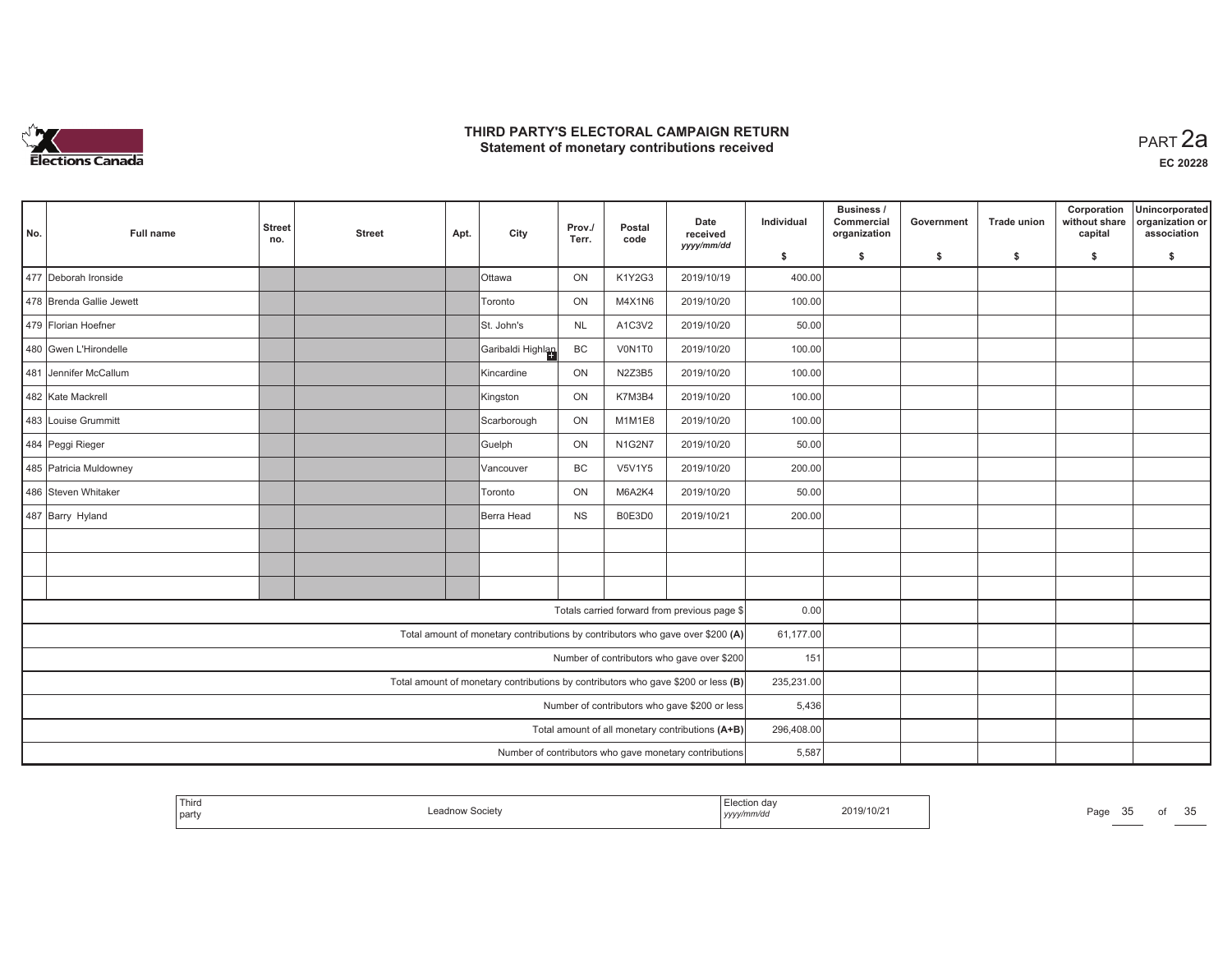

#### **THIRD PARTY'S ELECTORAL CAMPAIGN RETURN**  THIRD PARTY'S ELECTORAL CAMPAIGN RETURN<br>Statement of non-monetary contributions received<br> **PART 2b**

of 1

| No. | Full name | <b>Street</b><br>no. | <b>Street</b> | Apt. | City | Prov./<br>Terr. | Postal<br>code | Date<br>received<br>yyyy/mm/dd                                                          | Individual | <b>Business /</b><br>Commercial<br>organization | Government   | Trade union  | Corporation<br>without share<br>capital | Unincorporated<br>organization or<br>association |
|-----|-----------|----------------------|---------------|------|------|-----------------|----------------|-----------------------------------------------------------------------------------------|------------|-------------------------------------------------|--------------|--------------|-----------------------------------------|--------------------------------------------------|
|     |           |                      |               |      |      |                 |                |                                                                                         | \$         | \$                                              | $\mathsf{s}$ | $\mathbf{s}$ | \$                                      | \$                                               |
|     |           |                      |               |      |      |                 |                |                                                                                         |            |                                                 |              |              |                                         |                                                  |
|     |           |                      |               |      |      |                 |                |                                                                                         |            |                                                 |              |              |                                         |                                                  |
|     |           |                      |               |      |      |                 |                |                                                                                         |            |                                                 |              |              |                                         |                                                  |
|     |           |                      |               |      |      |                 |                |                                                                                         |            |                                                 |              |              |                                         |                                                  |
|     |           |                      |               |      |      |                 |                |                                                                                         |            |                                                 |              |              |                                         |                                                  |
|     |           |                      |               |      |      |                 |                |                                                                                         |            |                                                 |              |              |                                         |                                                  |
|     |           |                      |               |      |      |                 |                |                                                                                         |            |                                                 |              |              |                                         |                                                  |
|     |           |                      |               |      |      |                 |                |                                                                                         |            |                                                 |              |              |                                         |                                                  |
|     |           |                      |               |      |      |                 |                |                                                                                         |            |                                                 |              |              |                                         |                                                  |
|     |           |                      |               |      |      |                 |                |                                                                                         |            |                                                 |              |              |                                         |                                                  |
|     |           |                      |               |      |      |                 |                |                                                                                         |            |                                                 |              |              |                                         |                                                  |
|     |           |                      |               |      |      |                 |                |                                                                                         |            |                                                 |              |              |                                         |                                                  |
|     |           |                      |               |      |      |                 |                |                                                                                         |            |                                                 |              |              |                                         |                                                  |
|     |           |                      |               |      |      |                 |                |                                                                                         |            |                                                 |              |              |                                         |                                                  |
|     |           |                      |               |      |      |                 |                |                                                                                         |            |                                                 |              |              |                                         |                                                  |
|     |           |                      |               |      |      |                 |                | Totals carried forward from previous page \$                                            |            |                                                 |              |              |                                         |                                                  |
|     |           |                      |               |      |      |                 |                | Total amount of non-monetary contributions by contributors who gave over \$200 (A)      |            |                                                 |              |              |                                         |                                                  |
|     |           |                      |               |      |      |                 |                | Number of contributors who gave over \$200                                              |            |                                                 |              |              |                                         |                                                  |
|     |           |                      |               |      |      |                 |                | Total amount of non-monetary contributions by contributors who gave \$200 or less $(B)$ |            |                                                 |              |              |                                         |                                                  |
|     |           |                      |               |      |      |                 |                | Number of contributors who gave \$200 or less                                           |            |                                                 |              |              |                                         |                                                  |
|     |           |                      |               |      |      |                 |                | Total amount of all non-monetary contributions (A+B)                                    |            |                                                 |              |              |                                         |                                                  |
|     |           |                      |               |      |      |                 |                | Number of contributors who gave non-monetary contributions                              |            |                                                 |              |              |                                         |                                                  |
|     |           |                      |               |      |      |                 |                |                                                                                         |            |                                                 |              |              |                                         |                                                  |

| Third<br>party | AM Societ<br><b>LEQUITOM OPPICIAL</b> | da1<br>$\overline{ }$<br>.<br>mwac<br>,,,, | 2019/10/21 | Page | ____ |
|----------------|---------------------------------------|--------------------------------------------|------------|------|------|
|----------------|---------------------------------------|--------------------------------------------|------------|------|------|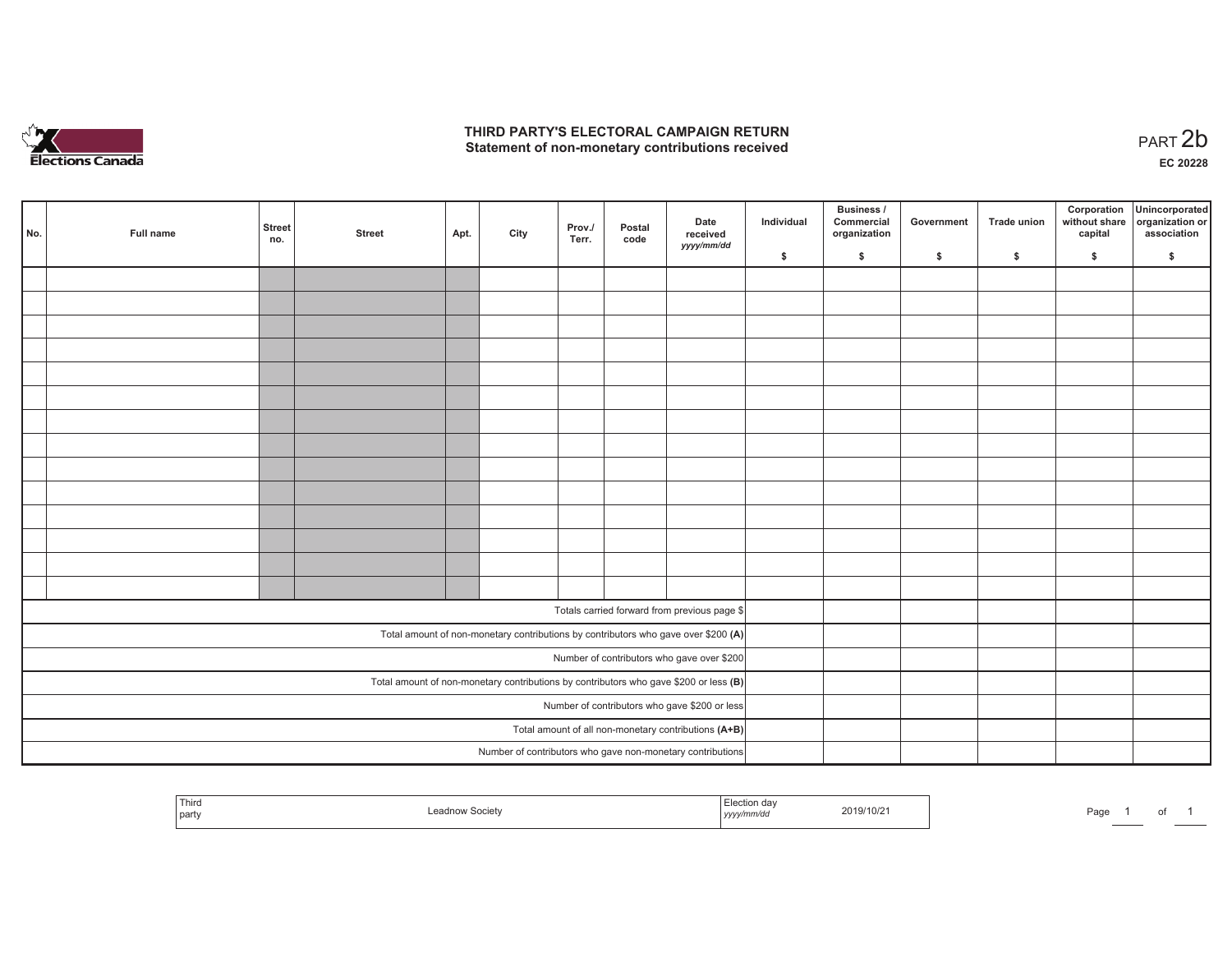

#### **THIRD PARTY'S ELECTORAL CAMPAIGN RETURN STATE:** PARTY'S ELECTORAL CAMPAIGN RETURN<br>
Statement of operating loans received

**EC 20228**

| No. | Full name | <b>Street</b><br>no. | <b>Street</b> | Apt. | City | Prov./<br>Terr. | Postal<br>code | Date<br>received                                                  | Individual | Business /<br>Commercial<br>organization | Government | Trade union | Corporation<br>capital | Unincorporated<br>without share organization or<br>association |
|-----|-----------|----------------------|---------------|------|------|-----------------|----------------|-------------------------------------------------------------------|------------|------------------------------------------|------------|-------------|------------------------|----------------------------------------------------------------|
|     |           |                      |               |      |      |                 |                | yyyy/mm/dd                                                        | \$         | \$                                       | \$         | \$          | \$                     | \$                                                             |
|     |           |                      |               |      |      |                 |                |                                                                   |            |                                          |            |             |                        |                                                                |
|     |           |                      |               |      |      |                 |                |                                                                   |            |                                          |            |             |                        |                                                                |
|     |           |                      |               |      |      |                 |                |                                                                   |            |                                          |            |             |                        |                                                                |
|     |           |                      |               |      |      |                 |                |                                                                   |            |                                          |            |             |                        |                                                                |
|     |           |                      |               |      |      |                 |                |                                                                   |            |                                          |            |             |                        |                                                                |
|     |           |                      |               |      |      |                 |                |                                                                   |            |                                          |            |             |                        |                                                                |
|     |           |                      |               |      |      |                 |                |                                                                   |            |                                          |            |             |                        |                                                                |
|     |           |                      |               |      |      |                 |                |                                                                   |            |                                          |            |             |                        |                                                                |
|     |           |                      |               |      |      |                 |                |                                                                   |            |                                          |            |             |                        |                                                                |
|     |           |                      |               |      |      |                 |                |                                                                   |            |                                          |            |             |                        |                                                                |
|     |           |                      |               |      |      |                 |                |                                                                   |            |                                          |            |             |                        |                                                                |
|     |           |                      |               |      |      |                 |                |                                                                   |            |                                          |            |             |                        |                                                                |
|     |           |                      |               |      |      |                 |                |                                                                   |            |                                          |            |             |                        |                                                                |
|     |           |                      |               |      |      |                 |                |                                                                   |            |                                          |            |             |                        |                                                                |
|     |           |                      |               |      |      |                 |                | Totals carried forward from previous page \$                      |            |                                          |            |             |                        |                                                                |
|     |           |                      |               |      |      |                 |                | Total amount of loans by lenders who provided over \$200 (A)      |            |                                          |            |             |                        |                                                                |
|     |           |                      |               |      |      |                 |                | Number of lenders who provided over \$200                         |            |                                          |            |             |                        |                                                                |
|     |           |                      |               |      |      |                 |                | Total amount of loans by lenders who provided \$200 or less $(B)$ |            |                                          |            |             |                        |                                                                |
|     |           |                      |               |      |      |                 |                | Number of lenders who provided \$200 or less                      |            |                                          |            |             |                        |                                                                |
|     |           |                      |               |      |      |                 |                | Total amount of all loans (A+B)                                   |            |                                          |            |             |                        |                                                                |
|     |           |                      |               |      |      |                 |                | Number of all lenders who provided loans                          |            |                                          |            |             |                        |                                                                |

| Third<br>party | Leadnow Society | Election dav<br>, yyyy/mm/dr' | 2019/10/21 | Do o<br>aqı' |  |
|----------------|-----------------|-------------------------------|------------|--------------|--|
|----------------|-----------------|-------------------------------|------------|--------------|--|

of 1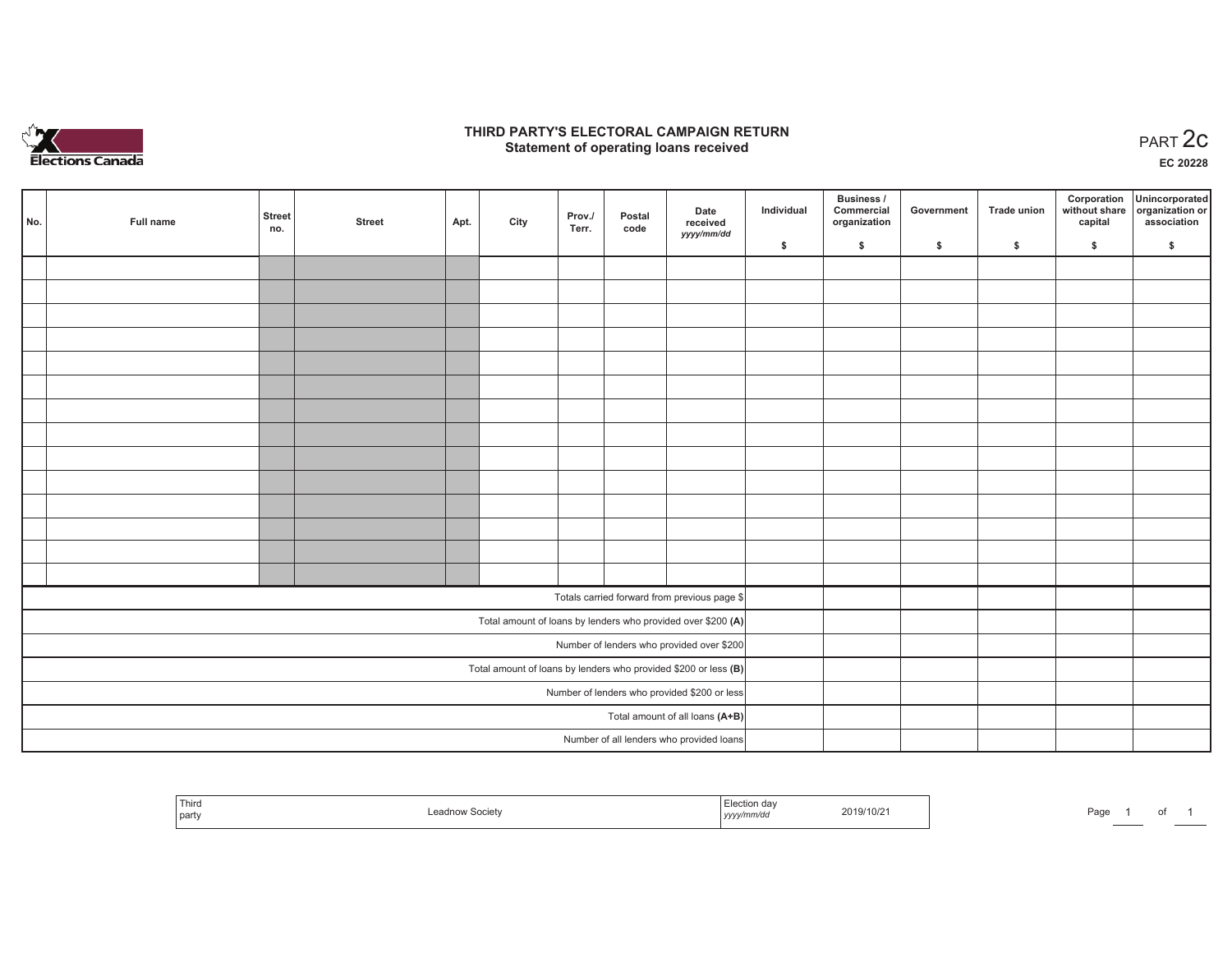

#### **THIRD PARTY'S ELECTORAL CAMPAIGN RETURN Summary of inflows** PART 2d

| No.          | Type of contributor / lender                    | <b>Monetary</b><br>contributions<br>(Part 2a)<br>\$ | Non-monetary<br>contributions<br>(Part 2b)<br>\$ | Loans<br>(Part 2c)<br>S. | <b>Total</b><br>\$ | Number of<br>contributors and<br>lenders |
|--------------|-------------------------------------------------|-----------------------------------------------------|--------------------------------------------------|--------------------------|--------------------|------------------------------------------|
|              |                                                 |                                                     |                                                  |                          |                    |                                          |
| 1.           | Individuals                                     | 296,408.00                                          |                                                  |                          |                    | 5,587                                    |
|              | 2. Businesses / Commercial organizations        |                                                     |                                                  |                          |                    |                                          |
|              | 3. Governments                                  |                                                     |                                                  |                          |                    |                                          |
| 4.           | Trade unions                                    |                                                     |                                                  |                          |                    |                                          |
|              | 5. Corporations without share capital           |                                                     |                                                  |                          |                    |                                          |
|              | 6. Unincorporated organizations or associations |                                                     |                                                  |                          |                    |                                          |
| 7.           | Total (items 1 to 6)                            | 296,408.00                                          |                                                  |                          |                    | 5,587                                    |
| <b>Total</b> |                                                 |                                                     |                                                  |                          |                    |                                          |
|              | 8. Amount of third party's resources used       |                                                     |                                                  |                          |                    |                                          |
| 9.           | Grand total (items 7 and 8)                     | 296,408.00                                          |                                                  |                          |                    | 5,587                                    |

| Third<br>party | Leadnow Society<br>. | Election dav<br>.<br>yyyy/mm/dd<br>,,,, | 2019/10/21 |
|----------------|----------------------|-----------------------------------------|------------|
|----------------|----------------------|-----------------------------------------|------------|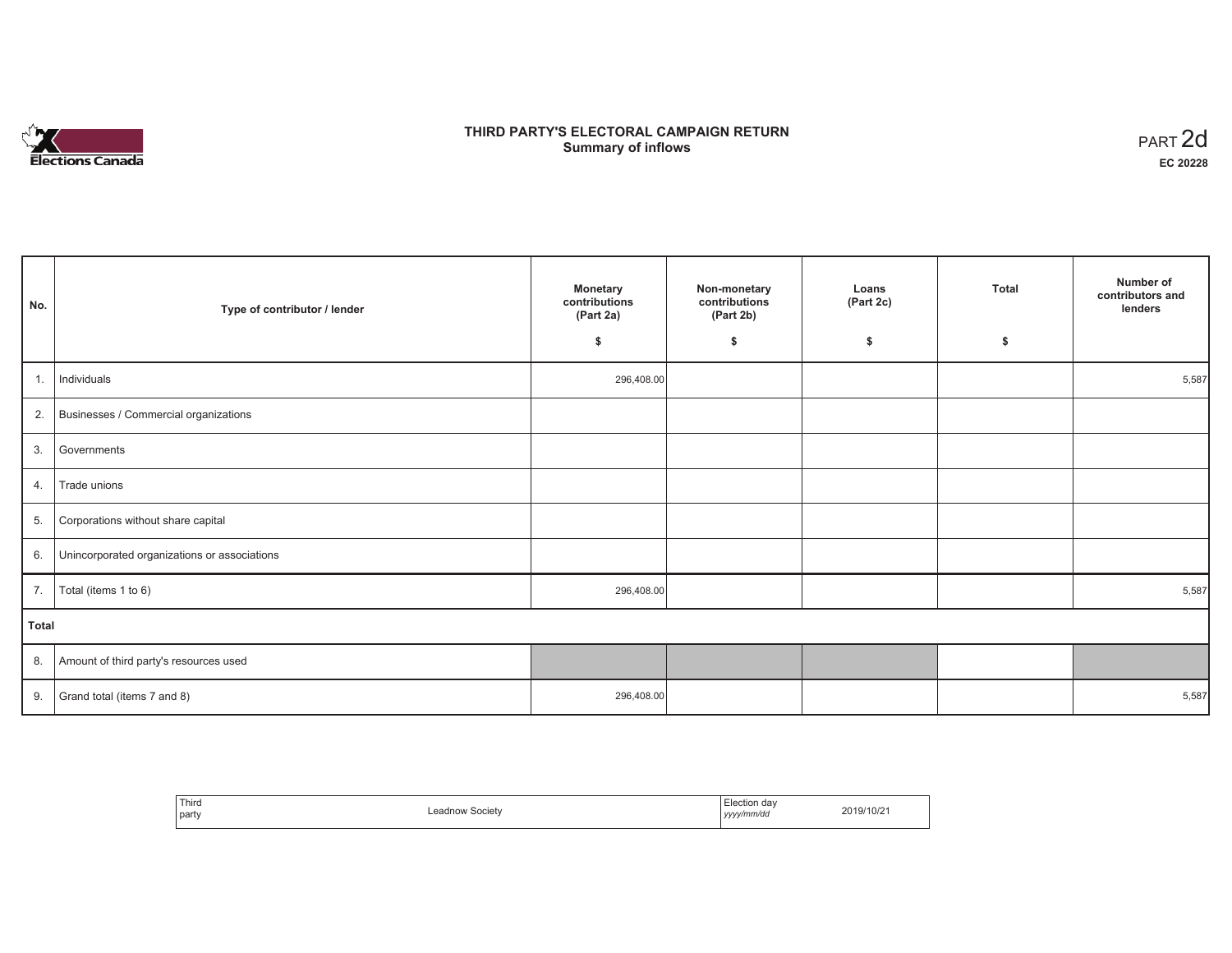

 $_{\sf PART}$ 3a **EC 20228**

| No.            | Date<br>incurred<br>yyyy/mm/dd | <b>ED Code</b><br>(if applicable) | Supplier                         | <b>Expense type</b> | <b>Expense</b><br>category                           | Expense<br>subcategory           | <b>Starting date</b><br>of activity,<br>advertisement<br>or survey<br>yyyy/mm/dd | <b>Ending date</b><br>of activity,<br>advertisement<br>or survey<br>yyyy/mm/dd | Place of activity or<br>advertisement        | <b>Expense amount</b><br>\$ |
|----------------|--------------------------------|-----------------------------------|----------------------------------|---------------------|------------------------------------------------------|----------------------------------|----------------------------------------------------------------------------------|--------------------------------------------------------------------------------|----------------------------------------------|-----------------------------|
|                | 2019/05/28                     |                                   | Car Free Day                     | Partisan Activity   | Canvassing                                           | Other - registration fee         | 2019/05/28                                                                       | 2019/05/28                                                                     | National                                     | 231.00                      |
| $\overline{2}$ | 2019/06/20                     |                                   | <b>Bloor Street United</b>       | Partisan Activity   |                                                      | Kick-off meetings                | 2019/06/20                                                                       | 2019/06/20                                                                     | National                                     | 223.00                      |
|                |                                |                                   |                                  |                     | Events                                               |                                  |                                                                                  |                                                                                |                                              |                             |
| 3              | 2019/06/20                     |                                   | Fred Martin                      | Partisan Activity   | Events                                               | Kick-off meetings                | 2019/06/20                                                                       | 2019/06/20                                                                     | National                                     | 300.00                      |
| $\overline{4}$ | 2019/06/20                     |                                   | Lulu Larcenciel                  | Partisan Activity   | Events                                               | Other - childcare for kickoff me | 2019/06/20                                                                       | 2019/06/20                                                                     | National                                     | 100.00                      |
| 5              | 2019/07/07                     |                                   | Claire Gallagher (Leadnow Staff) | Partisan Activity   | Salaries wages & consulting fees Payroll Remittances |                                  | 2019/07/07                                                                       | 2019/07/08                                                                     | National                                     | 68.67                       |
| 6              | 2019/07/09                     |                                   | Claire Gallagher (Leadnow Staff) | Partisan Activity   | Salaries wages & consulting fees Payroll Remittances |                                  | 2019/07/09                                                                       | 2019/07/10                                                                     | National                                     | 22.89                       |
| $\overline{7}$ | 2019/07/15                     |                                   | Claire Gallagher (Leadnow Staff) | Partisan Activity   | Salaries wages & consulting fees Payroll Remittances |                                  | 2019/07/15                                                                       | 2019/07/16                                                                     | National                                     | 45.78                       |
| 8              | 2019/07/17                     |                                   | Claire Gallagher (Leadnow Staff) | Partisan Activity   | Salaries wages & consulting fees Payroll Remittances |                                  | 2019/07/17                                                                       | 2019/07/19                                                                     | National                                     | 22.89                       |
| 9              | 2019/07/22                     |                                   | Cherry Tsoi (Leadnow Staff)      | Partisan Activity   | Salaries wages & consulting fees Payroll Remittances |                                  | 2019/07/22                                                                       | 2019/07/23                                                                     | National                                     | 10.78                       |
| 10             | 2019/07/22                     |                                   | Jolan Bailey (Leadnow Staff)     | Partisan Activity   | Salaries wages & consulting fees Payroll Remittances |                                  | 2019/07/22                                                                       | 2019/07/22                                                                     | National                                     | 13.35                       |
| 11             | 2019/07/22                     |                                   | The Black Horse                  | Partisan Activity   | Events                                               | Other - food for volunteer picni | 2019/07/22                                                                       | 2019/07/22                                                                     | National                                     | 24.86                       |
| 12             | 2019/07/22                     |                                   | Oh my print solutions Inc.       | Partisan Activity   | Advertising                                          | Signs                            | 2019/07/22                                                                       | 2019/07/22                                                                     | National                                     | 88.42                       |
| 13             | 2019/07/24                     |                                   | Max Mosher (Leadnow Staff)       | Partisan Activity   | Salaries wages & consulting fees Payroll Remittances |                                  | 2019/07/24                                                                       | 2019/07/24                                                                     | National                                     | 24.18                       |
| 14             | 2019/07/26                     |                                   | Claire Gallagher (Leadnow Staff) | Partisan Activity   | Salaries wages & consulting fees Payroll Remittances |                                  | 2019/07/26                                                                       | 2019/07/29                                                                     | National                                     | 22.89                       |
| 15             | 2019/07/26                     |                                   | Simran Ghuman (Leadnow Staff)    | Partisan Activity   | Salaries wages & consulting fees Payroll Remittances |                                  | 2019/07/26                                                                       | 2019/07/30                                                                     | National                                     | 81.56                       |
| 16             | 2019/07/29                     |                                   | Max Mosher (Leadnow Staff)       | Partisan Activity   | Salaries wages & consulting fees Payroll Remittances |                                  | 2019/07/29                                                                       | 2019/08/02                                                                     | National                                     | 48.36                       |
| 17             | 2019/08/01                     |                                   | Claire Gallagher (Leadnow Staff) | Partisan Activity   | Salaries wages & consulting fees Payroll Remittances |                                  | 2019/08/01                                                                       | 2019/08/02                                                                     | National                                     | 91.56                       |
|                |                                |                                   |                                  |                     |                                                      |                                  |                                                                                  |                                                                                | Totals carried forward from previous page \$ |                             |
|                |                                |                                   |                                  |                     |                                                      |                                  |                                                                                  |                                                                                | Total \$                                     |                             |

| $-1$<br>Third<br>2019/10/2<br>Page<br>$\sim$ 00<br>party<br>yyyy/mnwuu |
|------------------------------------------------------------------------|
|------------------------------------------------------------------------|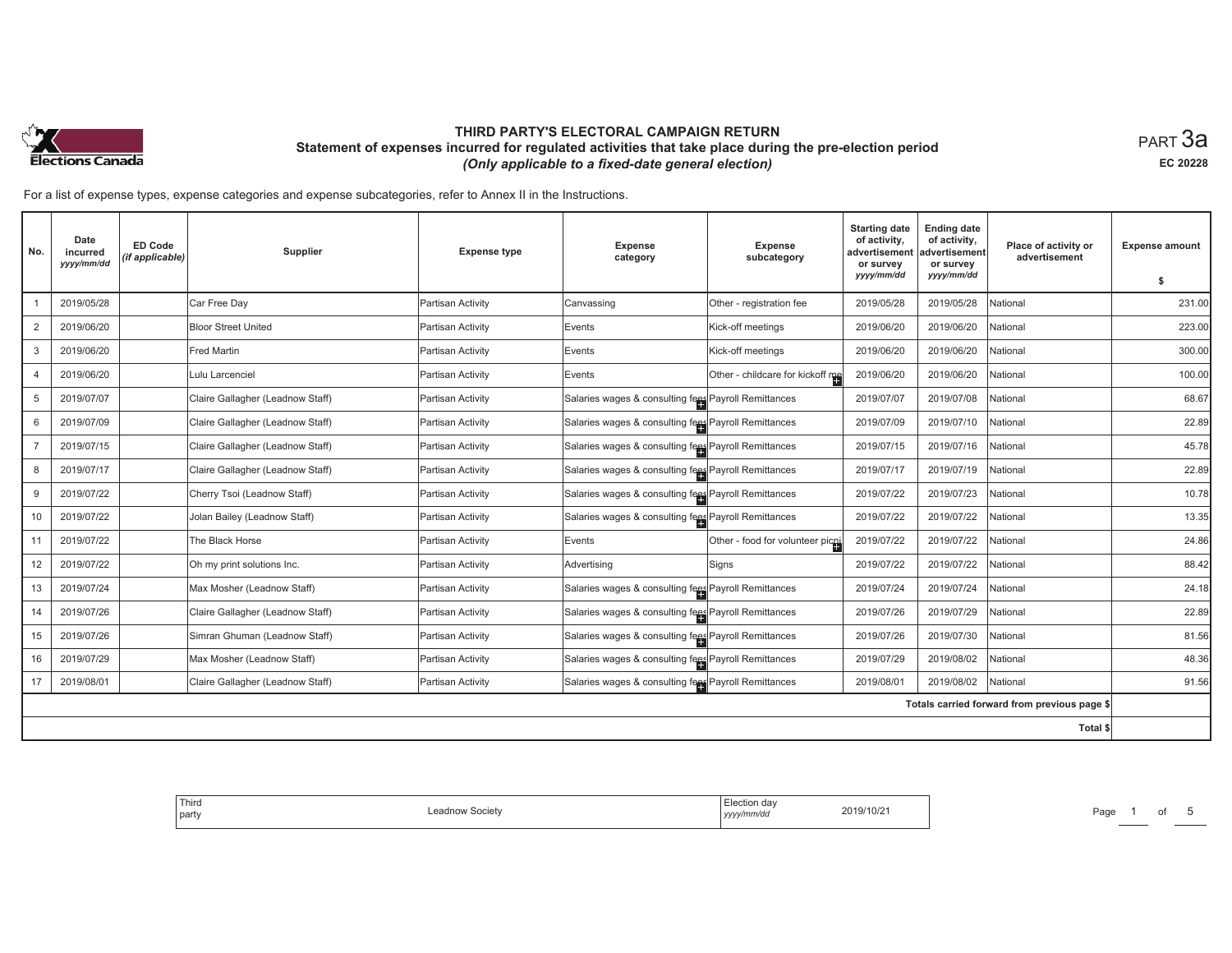

 $_{\sf PART}$ 3a **EC 20228**

| No. | Date<br>incurred<br>yyyy/mm/dd | <b>ED Code</b><br>(if applicable) | Supplier                         | <b>Expense type</b> | <b>Expense</b><br>category                           | Expense<br>subcategory | <b>Starting date</b><br>of activity,<br>advertisement<br>or survey<br>yyyy/mm/dd | <b>Ending date</b><br>of activity,<br>advertisement<br>or survey<br>yyyy/mm/dd | Place of activity or<br>advertisement        | <b>Expense amount</b><br>\$ |
|-----|--------------------------------|-----------------------------------|----------------------------------|---------------------|------------------------------------------------------|------------------------|----------------------------------------------------------------------------------|--------------------------------------------------------------------------------|----------------------------------------------|-----------------------------|
| 18  | 2019/08/02                     |                                   | Claire Gallagher (Leadnow Staff) | Partisan Activity   | Salaries wages & consulting fees Payroll Remittances |                        | 2019/08/02                                                                       | 2019/08/02                                                                     | National                                     | 68.67                       |
| 19  | 2019/08/02                     |                                   | Simran Ghuman (Leadnow Staff)    | Partisan Activity   | Salaries wages & consulting fees Payroll Remittances |                        | 2019/08/02                                                                       | 2019/08/02                                                                     | National                                     | 61.17                       |
| 20  | 2019/08/03                     |                                   | Timothy Ellis (Leadnow Staff)    | Partisan Activity   | Salaries wages & consulting fees Payroll Remittances |                        | 2019/08/03                                                                       | 2019/08/03                                                                     | National                                     | 86.24                       |
| 21  | 2019/08/05                     |                                   | Simran Ghuman (Leadnow Staff)    | Partisan Activity   | Salaries wages & consulting fees Payroll Remittances |                        | 2019/08/05                                                                       | 2019/08/16                                                                     | National                                     | 71.37                       |
| 22  | 2019/08/09                     |                                   | Rachel Tetrault (Leadnow Staff)  | Partisan Activity   | Salaries wages & consulting fees Payroll Remittances |                        | 2019/08/09                                                                       | 2019/08/09                                                                     | National                                     | 26.70                       |
| 23  | 2019/08/10                     |                                   | Timothy Ellis (Leadnow Staff)    | Partisan Activity   | Salaries wages & consulting fees Payroll Remittances |                        | 2019/08/10                                                                       | 2019/08/10                                                                     | National                                     | 86.24                       |
| 24  | 2019/08/12                     |                                   | Claire Gallagher (Leadnow Staff) | Partisan Activity   | Salaries wages & consulting fees Payroll Remittances |                        | 2019/08/12                                                                       | 2019/08/12                                                                     | National                                     | 91.56                       |
| 25  | 2019/08/12                     |                                   | Timothy Ellis (Leadnow Staff)    | Partisan Activity   | Salaries wages & consulting fees Payroll Remittances |                        | 2019/08/12                                                                       | 2019/08/18                                                                     | National                                     | 86.24                       |
| 26  | 2019/08/15                     |                                   | Brittany Smith (Leadnow Staff)   | Partisan Activity   | Salaries wages & consulting fees Payroll Remittances |                        | 2019/08/15                                                                       | 2019/08/15                                                                     | National                                     | 26.70                       |
| 27  | 2019/08/15                     |                                   | Brittany Smith (Leadnow Staff)   | Partisan Activity   | Salaries wages & consulting fees Payroll Remittances |                        | 2019/08/15                                                                       | 2019/08/15                                                                     | National                                     | 213.60                      |
| 28  | 2019/08/15                     |                                   | Claire Gallagher (Leadnow Staff) | Partisan Activity   | Salaries wages & consulting fees Payroll Remittances |                        | 2019/08/15                                                                       | 2019/08/15                                                                     | National                                     | 114.45                      |
| 29  | 2019/08/16                     |                                   | Logan McIntosh (Leadnow Staff)   | Partisan Activity   | Salaries wages & consulting fees Payroll Remittances |                        | 2019/08/16                                                                       | 2019/08/16                                                                     | National                                     | 77.88                       |
| 30  | 2019/08/19                     |                                   | Logan McIntosh (Leadnow Staff)   | Partisan Activity   | Salaries wages & consulting fees Payroll Remittances |                        | 2019/08/19                                                                       | 2019/09/06                                                                     | National                                     | 584.10                      |
| 31  | 2019/08/19                     |                                   | Simran Ghuman (Leadnow Staff)    | Partisan Activity   | Salaries wages & consulting fees Payroll Remittances |                        | 2019/08/19                                                                       | 2019/08/20                                                                     | National                                     | 163.12                      |
| 32  | 2019/08/20                     |                                   | Max Mosher (Leadnow Staff)       | Partisan Activity   | Salaries wages & consulting fees Payroll Remittances |                        | 2019/08/20                                                                       | 2019/08/22                                                                     | National                                     | 24.18                       |
| 33  | 2019/08/20                     |                                   | <b>Resonant Strategic</b>        | Partisan Activity   | Salaries wages & consulting fees Consulting fees     |                        | 2019/08/20                                                                       | 2019/08/20                                                                     | National                                     | 13,560.00                   |
| 34  | 2019/08/21                     |                                   | Max Mosher (Leadnow Staff)       | Partisan Activity   | Salaries wages & consulting fees Payroll Remittances |                        | 2019/08/21                                                                       | 2019/08/22                                                                     | National                                     | 120.90                      |
|     |                                |                                   |                                  |                     |                                                      |                        |                                                                                  |                                                                                | Totals carried forward from previous page \$ |                             |
|     |                                |                                   |                                  |                     |                                                      |                        |                                                                                  |                                                                                | Total \$                                     |                             |

| Third<br>  party | Leadnow Societv | Election day<br>2019/10/21<br>, yyyy/mm/dd<br>the contract of the contract of the contract of the contract of the contract of | Page |
|------------------|-----------------|-------------------------------------------------------------------------------------------------------------------------------|------|
|------------------|-----------------|-------------------------------------------------------------------------------------------------------------------------------|------|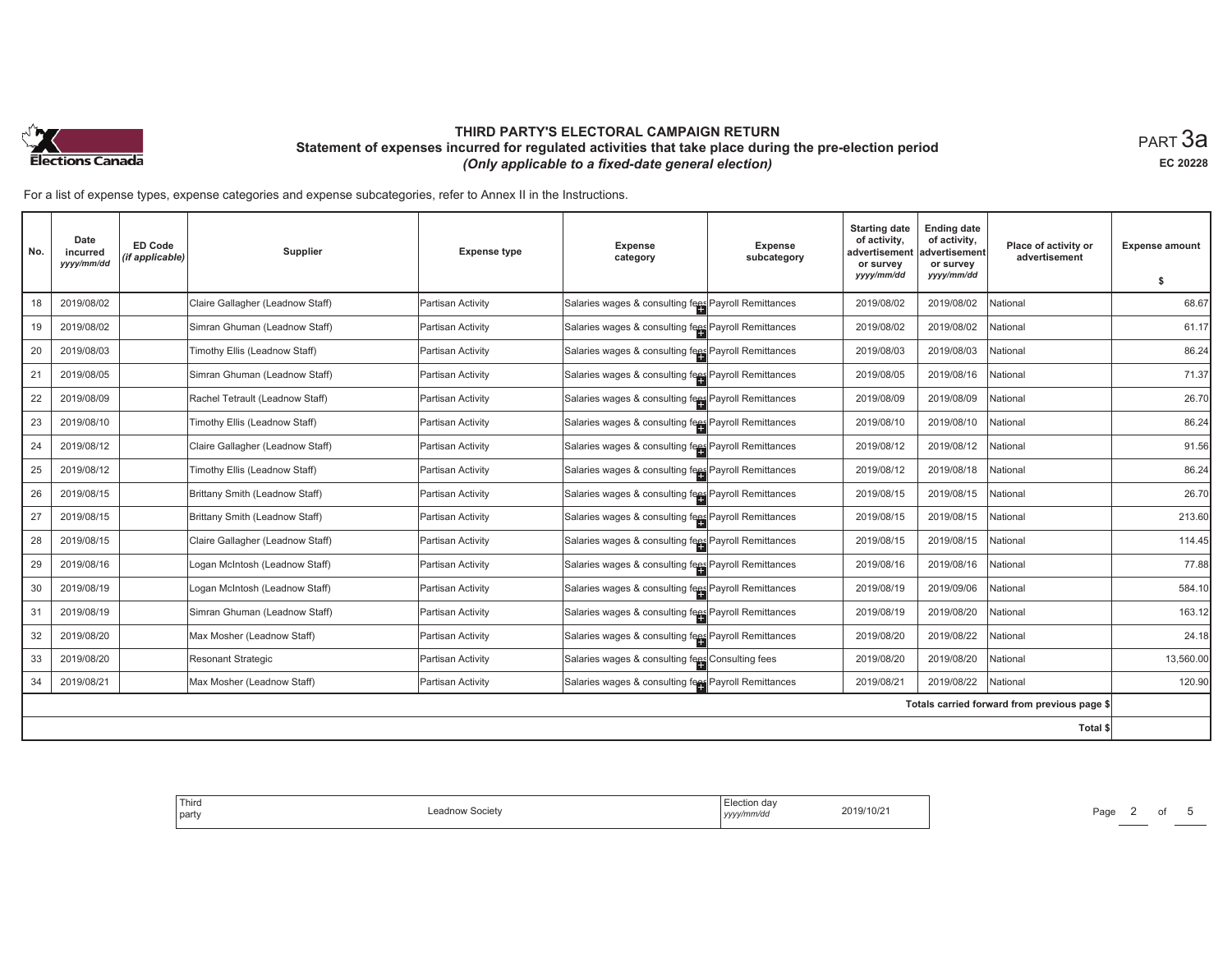

 $_{\sf PART}$ 3a **EC 20228**

| No. | Date<br>incurred<br>yyyy/mm/dd | ED Code<br>(if applicable) | Supplier                         | <b>Expense type</b> | <b>Expense</b><br>category                           | Expense<br>subcategory             | <b>Starting date</b><br>of activity,<br>advertisement<br>or survey<br>yyyy/mm/dd | <b>Ending date</b><br>of activity,<br>advertisement<br>or survey<br>yyyy/mm/dd | Place of activity or<br>advertisement        | <b>Expense amount</b> |
|-----|--------------------------------|----------------------------|----------------------------------|---------------------|------------------------------------------------------|------------------------------------|----------------------------------------------------------------------------------|--------------------------------------------------------------------------------|----------------------------------------------|-----------------------|
|     |                                |                            |                                  |                     |                                                      |                                    |                                                                                  |                                                                                |                                              | S.                    |
| 35  | 2019/08/21                     |                            | Squarespace                      | Partisan Activity   | Social Media                                         | Social Media                       | 2019/08/21                                                                       | 2019/09/21                                                                     | National                                     | 26.00                 |
| 36  | 2019/08/21                     |                            | Tap Phong                        | Partisan Activity   | Events                                               | Other - food for volunteer picni   | 2019/08/21                                                                       | 2019/08/21                                                                     | National                                     | 20.06                 |
| 37  | 2019/08/21                     |                            | Hua Sheng Supermarket            | Partisan Activity   | Events                                               | Other - food for volunteer picni   | 2019/08/21                                                                       | 2019/08/21                                                                     | National                                     | 7.65                  |
| 38  | 2019/08/22                     |                            | Shoppers                         | Partisan Activity   | Events                                               | Other - transit to voluntteer kich | 2019/08/22                                                                       | 2019/08/22                                                                     | National                                     | 30.00                 |
| 39  | 2019/08/23                     |                            | Brittany Smith (Leadnow Staff)   | Partisan Activity   | Salaries wages & consulting fees Payroll Remittances |                                    | 2019/08/23                                                                       | 2019/08/23                                                                     | National                                     | 106.80                |
| 40  | 2019/08/23                     |                            | Claire Gallagher (Leadnow Staff) | Partisan Activity   | Salaries wages & consulting fees Payroll Remittances |                                    | 2019/08/23                                                                       | 2019/08/24                                                                     | National                                     | 34.34                 |
| 41  | 2019/08/23                     |                            | Claire Gallagher (Leadnow Staff) | Partisan Activity   | Salaries wages & consulting fees Payroll Remittances |                                    | 2019/08/23                                                                       | 2019/08/23                                                                     | National                                     | 34.34                 |
| 42  | 2019/08/23                     |                            | Jolan Bailey (Leadnow Staff)     | Partisan Activity   | Salaries wages & consulting fees Payroll Remittances |                                    | 2019/08/23                                                                       | 2019/08/24                                                                     | National                                     | 53.40                 |
| 43  | 2019/08/24                     |                            | <b>Toronto Public Library</b>    | Partisan Activity   | Office                                               | Office supplies                    | 2019/08/24                                                                       | 2019/08/24                                                                     | National                                     | 10.00                 |
| 44  | 2019/08/26                     |                            | Max Mosher (Leadnow Staff)       | Partisan Activity   | Salaries wages & consulting fees Payroll Remittances |                                    | 2019/08/26                                                                       | 2019/08/27                                                                     | National                                     | 48.36                 |
| 45  | 2019/08/27                     |                            | Claire Gallagher (Leadnow Staff) | Partisan Activity   | Salaries wages & consulting fees Payroll Remittances |                                    | 2019/08/27                                                                       | 2019/08/27                                                                     | National                                     | 22.89                 |
| 46  | 2019/08/27                     |                            | Claire Gallagher (Leadnow Staff) | Partisan Activity   | Salaries wages & consulting fees Payroll Remittances |                                    | 2019/08/27                                                                       | 2019/08/27                                                                     | National                                     | 34.34                 |
| 47  | 2019/08/29                     |                            | Claire Gallagher (Leadnow Staff) | Partisan Activity   | Salaries wages & consulting fees Payroll Remittances |                                    | 2019/08/29                                                                       | 2019/08/29                                                                     | National                                     | 34.34                 |
| 48  | 2019/08/29                     |                            | Logan McIntosh (Leadnow Staff)   | Partisan Activity   | Salaries wages & consulting fees Payroll Remittances |                                    | 2019/08/29                                                                       | 2019/09/04                                                                     | National                                     | 155.76                |
| 49  | 2019/08/30                     |                            | Claire Gallagher (Leadnow Staff) | Partisan Activity   | Salaries wages & consulting fees Payroll Remittances |                                    | 2019/08/30                                                                       | 2019/08/30                                                                     | National                                     | 22.89                 |
| 50  | 2019/08/30                     |                            | Simran Ghuman (Leadnow Staff)    | Partisan Activity   | Salaries wages & consulting fees Payroll Remittances |                                    | 2019/08/30                                                                       | 2019/09/06                                                                     | National                                     | 611.70                |
| 51  | 2019/08/30                     |                            | Stickeryou.com                   | Partisan Activity   | Office                                               | Office supplies                    | 2019/08/30                                                                       | 2019/08/30                                                                     | National                                     | 119.22                |
|     |                                |                            |                                  |                     |                                                      |                                    |                                                                                  |                                                                                | Totals carried forward from previous page \$ |                       |
|     |                                |                            |                                  |                     |                                                      |                                    |                                                                                  |                                                                                | Total \$                                     |                       |

| Third<br>∟eadnow Societv<br>  party | Election dav<br>2019/10/21<br>, yyyy/mm/dd | Page |
|-------------------------------------|--------------------------------------------|------|
|-------------------------------------|--------------------------------------------|------|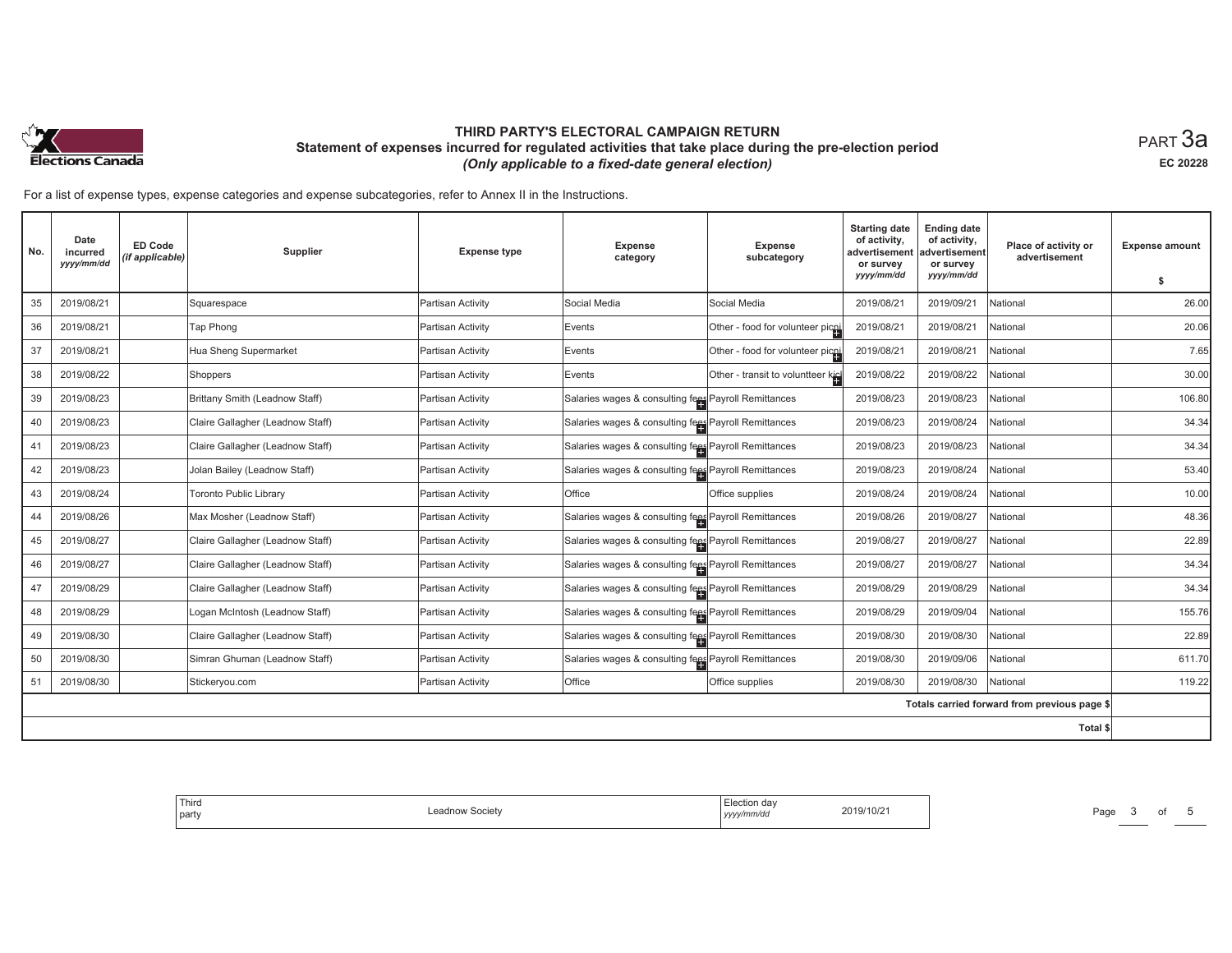

 $_{\sf PART}$ 3a **EC 20228**

| No. | Date<br>incurred<br>yyyy/mm/dd | <b>ED Code</b><br>(if applicable) | <b>Supplier</b>                  | <b>Expense type</b> | <b>Expense</b><br>category                           | Expense<br>subcategory           | <b>Starting date</b><br>of activity,<br>advertisement<br>or survey<br>yyyy/mm/dd | <b>Ending date</b><br>of activity,<br>advertisement<br>or survey<br>yyyy/mm/dd | Place of activity or<br>advertisement        | <b>Expense amount</b><br>-\$ |
|-----|--------------------------------|-----------------------------------|----------------------------------|---------------------|------------------------------------------------------|----------------------------------|----------------------------------------------------------------------------------|--------------------------------------------------------------------------------|----------------------------------------------|------------------------------|
| 52  | 2019/09/04                     |                                   | Amelia Jensen (Leadnow Staff)    | Partisan Activity   | Salaries wages & consulting fees Payroll Remittances |                                  | 2019/09/04                                                                       | 2019/09/04                                                                     | National                                     | 61.17                        |
| 53  | 2019/09/04                     |                                   | Amelia Jensen (Leadnow Staff)    | Partisan Activity   | Salaries wages & consulting fees Payroll Remittances |                                  | 2019/09/04                                                                       | 2019/09/05                                                                     | National                                     | 81.56                        |
| 54  | 2019/09/04                     |                                   | Cherry Tsoi (Leadnow Staff)      | Partisan Activity   | Salaries wages & consulting fees Payroll Remittances |                                  | 2019/09/04                                                                       | 2019/09/04                                                                     | National                                     | 64.68                        |
| 55  | 2019/09/04                     |                                   | Max Mosher (Leadnow Staff)       | Partisan Activity   | Salaries wages & consulting fees Payroll Remittances |                                  | 2019/09/04                                                                       | 2019/09/06                                                                     | National                                     | 48.36                        |
| 56  | 2019/09/04                     |                                   | Rachel Tetrault (Leadnow Staff)  | Partisan Activity   | Salaries wages & consulting fees Payroll Remittances |                                  | 2019/09/04                                                                       | 2019/09/04                                                                     | National                                     | 160.20                       |
| 57  | 2019/09/04                     |                                   | Dan Ward                         | Partisan Activity   | Events                                               | Other - childcare for kickoff me | 2019/09/04                                                                       | 2019/09/04                                                                     | National                                     | 150.00                       |
| 58  | 2019/09/04                     |                                   | Melaney Lyall                    | Partisan Activity   | Events                                               | Other - Indigenous welcome he    | 2019/09/04                                                                       | 2019/09/04                                                                     | National                                     | 200.00                       |
| 59  | 2019/09/04                     |                                   | Shannon Elmitt Photography       | Partisan Activity   | Events                                               | Other - photography at volunte   | 2019/09/04                                                                       | 2019/09/04                                                                     | National                                     | 200.00                       |
| 60  | 2019/09/04                     |                                   | City of Vancouver                | Partisan Activity   | Events                                               | Kick-off meetings                | 2019/09/04                                                                       | 2019/09/04                                                                     | National                                     | 307.13                       |
| 61  | 2019/09/04                     |                                   | <b>Bloor Street United</b>       | Partisan Activity   | Events                                               | Kick-off meetings                | 2019/09/04                                                                       | 2019/09/04                                                                     | National                                     | 179.20                       |
| 62  | 2019/09/04                     |                                   | Fred Martin                      | Partisan Activity   | Events                                               | Kick-off meetings                | 2019/09/04                                                                       | 2019/09/04                                                                     | National                                     | 300.00                       |
| 63  | 2019/09/04                     |                                   | SM Taxi                          | Partisan Activity   | Events                                               | Other - transportation to volunt | 2019/09/04                                                                       | 2019/09/04                                                                     | National                                     | 12.00                        |
| 64  | 2019/09/04                     |                                   | Natalia Forgas-Bernstein         | Partisan Activity   | Events                                               | Other - childcare for kickoff me | 2019/09/04                                                                       | 2019/09/04                                                                     | National                                     | 100.00                       |
| 65  | 2019/09/05                     |                                   | Logan McIntosh (Leadnow Staff)   | Partisan Activity   | Salaries wages & consulting fees Payroll Remittances |                                  | 2019/09/04                                                                       | 2019/09/05                                                                     | National                                     | 155.76                       |
| 66  | 2019/09/05                     |                                   | Rachel Tetrault (Leadnow Staff)  | Partisan Activity   | Salaries wages & consulting fees Payroll Remittances |                                  | 2019/09/05                                                                       | 2019/09/05                                                                     | National                                     | 106.80                       |
| 67  | 2019/09/06                     |                                   | Brittany Smith (Leadnow Staff)   | Partisan Activity   | Salaries wages & consulting fees Payroll Remittances |                                  | 2019/09/06                                                                       | 2019/09/06                                                                     | National                                     | 26.70                        |
| 68  | 2019/09/06                     |                                   | Claire Gallagher (Leadnow Staff) | Partisan Activity   | Salaries wages & consulting fees Payroll Remittances |                                  | 2019/09/06                                                                       | 2019/09/06                                                                     | National                                     | 22.89                        |
|     |                                |                                   |                                  |                     |                                                      |                                  |                                                                                  |                                                                                | Totals carried forward from previous page \$ |                              |
|     |                                |                                   |                                  |                     |                                                      |                                  |                                                                                  |                                                                                | Total \$                                     |                              |

| <sup>1</sup> Third<br>party | ∟eadnow Societ∖ | ∃lection dav<br>2019/10/2<br>yyyymmaa | Page |
|-----------------------------|-----------------|---------------------------------------|------|
|-----------------------------|-----------------|---------------------------------------|------|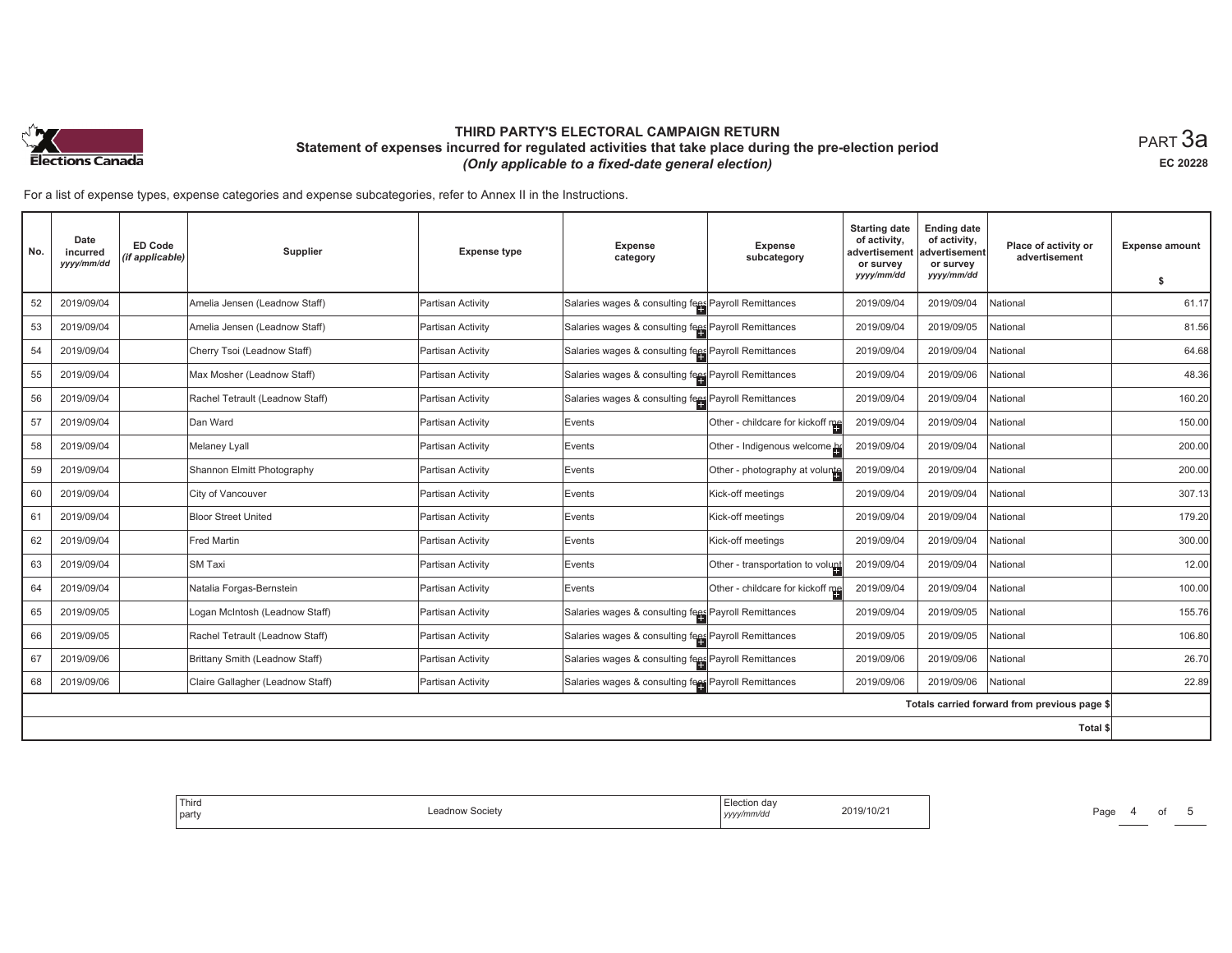

 $_{\sf PART}$ 3a **EC 20228**

| Rachel Tetrault (Leadnow Staff)<br>Salaries wages & consulting fees Payroll Remittances<br>69<br>2019/09/06<br>Partisan Activity<br>2019/09/06<br>2019/09/07<br>National<br>Salaries wages & consulting fees Payroll Remittances<br>70<br>2019/09/06<br>Timothy Ellis (Leadnow Staff)<br>Partisan Activity<br>2019/09/06<br>2019/09/07<br>National<br>71<br>2019/09/09<br>Kira McLean (Leadnow Staff)<br>Salaries wages & consulting fees Payroll Remittances<br>2019/09/09<br>2019/09/09<br>Partisan Activity<br>National<br>72<br>2019/09/23<br>2019/09/23<br>2019/09/23<br>Logan McIntosh (Leadnow Staff)<br>Partisan Activity<br>Salaries wages & consulting fees Payroll Remittances<br>National<br>73<br>2019/06/12<br><b>STAPLES</b><br>2019/06/12<br>2019/06/12<br>Partisan Advertising<br>Other - printing for signs<br>National<br>Canvassing<br><b>Creekside Community Cntre</b><br>74<br>2019/06/20<br>Partisan Advertising<br>Kick-off meetings<br>2019/06/20<br>2019/06/20<br>National<br>Events<br>Holly Clarke/Charlotte Carey<br>Other - childcare for kickoff me<br>2019/06/26<br>2019/06/26<br>75<br>2019/06/26<br>Partisan Advertising<br>Events<br>National<br>76<br>Jolan Bailey<br>2019/08/20<br>2019/09/06<br>2019/08/20<br>Partisan Advertising<br>Salaries wages & consulting fees Remuneration<br>National<br>77<br>2019/09/06<br>Partisan Advertising<br>Advertising<br>Social media<br>2019/09/06<br>2019/09/06<br>National<br>Facebook<br>78<br>2019/09/06<br>2019/09/06<br>2019/09/06<br>Partisan Advertising<br>Advertising<br>Social media<br>National<br>Facebook<br>79<br>Office<br>2019/09/06<br>Partisan Advertising<br>2019/09/06<br>2019/09/06<br>Godaddy<br>Website - hosting<br>National<br>80<br>2019/09/09<br>Jolan Bailey<br>Partisan Advertising<br>Salaries wages & consulting fees Payroll Remittances<br>2019/09/09<br>2019/09/09<br>National | <b>Expense amount</b><br>\$ |
|-----------------------------------------------------------------------------------------------------------------------------------------------------------------------------------------------------------------------------------------------------------------------------------------------------------------------------------------------------------------------------------------------------------------------------------------------------------------------------------------------------------------------------------------------------------------------------------------------------------------------------------------------------------------------------------------------------------------------------------------------------------------------------------------------------------------------------------------------------------------------------------------------------------------------------------------------------------------------------------------------------------------------------------------------------------------------------------------------------------------------------------------------------------------------------------------------------------------------------------------------------------------------------------------------------------------------------------------------------------------------------------------------------------------------------------------------------------------------------------------------------------------------------------------------------------------------------------------------------------------------------------------------------------------------------------------------------------------------------------------------------------------------------------------------------------------------------------------------------------------------------------------------|-----------------------------|
|                                                                                                                                                                                                                                                                                                                                                                                                                                                                                                                                                                                                                                                                                                                                                                                                                                                                                                                                                                                                                                                                                                                                                                                                                                                                                                                                                                                                                                                                                                                                                                                                                                                                                                                                                                                                                                                                                               | 40.05                       |
|                                                                                                                                                                                                                                                                                                                                                                                                                                                                                                                                                                                                                                                                                                                                                                                                                                                                                                                                                                                                                                                                                                                                                                                                                                                                                                                                                                                                                                                                                                                                                                                                                                                                                                                                                                                                                                                                                               |                             |
|                                                                                                                                                                                                                                                                                                                                                                                                                                                                                                                                                                                                                                                                                                                                                                                                                                                                                                                                                                                                                                                                                                                                                                                                                                                                                                                                                                                                                                                                                                                                                                                                                                                                                                                                                                                                                                                                                               | 43.12                       |
|                                                                                                                                                                                                                                                                                                                                                                                                                                                                                                                                                                                                                                                                                                                                                                                                                                                                                                                                                                                                                                                                                                                                                                                                                                                                                                                                                                                                                                                                                                                                                                                                                                                                                                                                                                                                                                                                                               | 10.20                       |
|                                                                                                                                                                                                                                                                                                                                                                                                                                                                                                                                                                                                                                                                                                                                                                                                                                                                                                                                                                                                                                                                                                                                                                                                                                                                                                                                                                                                                                                                                                                                                                                                                                                                                                                                                                                                                                                                                               | 38.94                       |
|                                                                                                                                                                                                                                                                                                                                                                                                                                                                                                                                                                                                                                                                                                                                                                                                                                                                                                                                                                                                                                                                                                                                                                                                                                                                                                                                                                                                                                                                                                                                                                                                                                                                                                                                                                                                                                                                                               | 21.30                       |
|                                                                                                                                                                                                                                                                                                                                                                                                                                                                                                                                                                                                                                                                                                                                                                                                                                                                                                                                                                                                                                                                                                                                                                                                                                                                                                                                                                                                                                                                                                                                                                                                                                                                                                                                                                                                                                                                                               | 200.00                      |
|                                                                                                                                                                                                                                                                                                                                                                                                                                                                                                                                                                                                                                                                                                                                                                                                                                                                                                                                                                                                                                                                                                                                                                                                                                                                                                                                                                                                                                                                                                                                                                                                                                                                                                                                                                                                                                                                                               | 150.00                      |
|                                                                                                                                                                                                                                                                                                                                                                                                                                                                                                                                                                                                                                                                                                                                                                                                                                                                                                                                                                                                                                                                                                                                                                                                                                                                                                                                                                                                                                                                                                                                                                                                                                                                                                                                                                                                                                                                                               | 640.80                      |
|                                                                                                                                                                                                                                                                                                                                                                                                                                                                                                                                                                                                                                                                                                                                                                                                                                                                                                                                                                                                                                                                                                                                                                                                                                                                                                                                                                                                                                                                                                                                                                                                                                                                                                                                                                                                                                                                                               | 595.27                      |
|                                                                                                                                                                                                                                                                                                                                                                                                                                                                                                                                                                                                                                                                                                                                                                                                                                                                                                                                                                                                                                                                                                                                                                                                                                                                                                                                                                                                                                                                                                                                                                                                                                                                                                                                                                                                                                                                                               | 49.56                       |
|                                                                                                                                                                                                                                                                                                                                                                                                                                                                                                                                                                                                                                                                                                                                                                                                                                                                                                                                                                                                                                                                                                                                                                                                                                                                                                                                                                                                                                                                                                                                                                                                                                                                                                                                                                                                                                                                                               | 35.02                       |
|                                                                                                                                                                                                                                                                                                                                                                                                                                                                                                                                                                                                                                                                                                                                                                                                                                                                                                                                                                                                                                                                                                                                                                                                                                                                                                                                                                                                                                                                                                                                                                                                                                                                                                                                                                                                                                                                                               | 80.10                       |
|                                                                                                                                                                                                                                                                                                                                                                                                                                                                                                                                                                                                                                                                                                                                                                                                                                                                                                                                                                                                                                                                                                                                                                                                                                                                                                                                                                                                                                                                                                                                                                                                                                                                                                                                                                                                                                                                                               |                             |
|                                                                                                                                                                                                                                                                                                                                                                                                                                                                                                                                                                                                                                                                                                                                                                                                                                                                                                                                                                                                                                                                                                                                                                                                                                                                                                                                                                                                                                                                                                                                                                                                                                                                                                                                                                                                                                                                                               |                             |
|                                                                                                                                                                                                                                                                                                                                                                                                                                                                                                                                                                                                                                                                                                                                                                                                                                                                                                                                                                                                                                                                                                                                                                                                                                                                                                                                                                                                                                                                                                                                                                                                                                                                                                                                                                                                                                                                                               |                             |
|                                                                                                                                                                                                                                                                                                                                                                                                                                                                                                                                                                                                                                                                                                                                                                                                                                                                                                                                                                                                                                                                                                                                                                                                                                                                                                                                                                                                                                                                                                                                                                                                                                                                                                                                                                                                                                                                                               |                             |
|                                                                                                                                                                                                                                                                                                                                                                                                                                                                                                                                                                                                                                                                                                                                                                                                                                                                                                                                                                                                                                                                                                                                                                                                                                                                                                                                                                                                                                                                                                                                                                                                                                                                                                                                                                                                                                                                                               |                             |
| Totals carried forward from previous page \$                                                                                                                                                                                                                                                                                                                                                                                                                                                                                                                                                                                                                                                                                                                                                                                                                                                                                                                                                                                                                                                                                                                                                                                                                                                                                                                                                                                                                                                                                                                                                                                                                                                                                                                                                                                                                                                  |                             |
| Total \$                                                                                                                                                                                                                                                                                                                                                                                                                                                                                                                                                                                                                                                                                                                                                                                                                                                                                                                                                                                                                                                                                                                                                                                                                                                                                                                                                                                                                                                                                                                                                                                                                                                                                                                                                                                                                                                                                      | 22,336.21                   |

| Third<br>Society<br>party | 3/10/2<br>,,,,, | Page |
|---------------------------|-----------------|------|
|---------------------------|-----------------|------|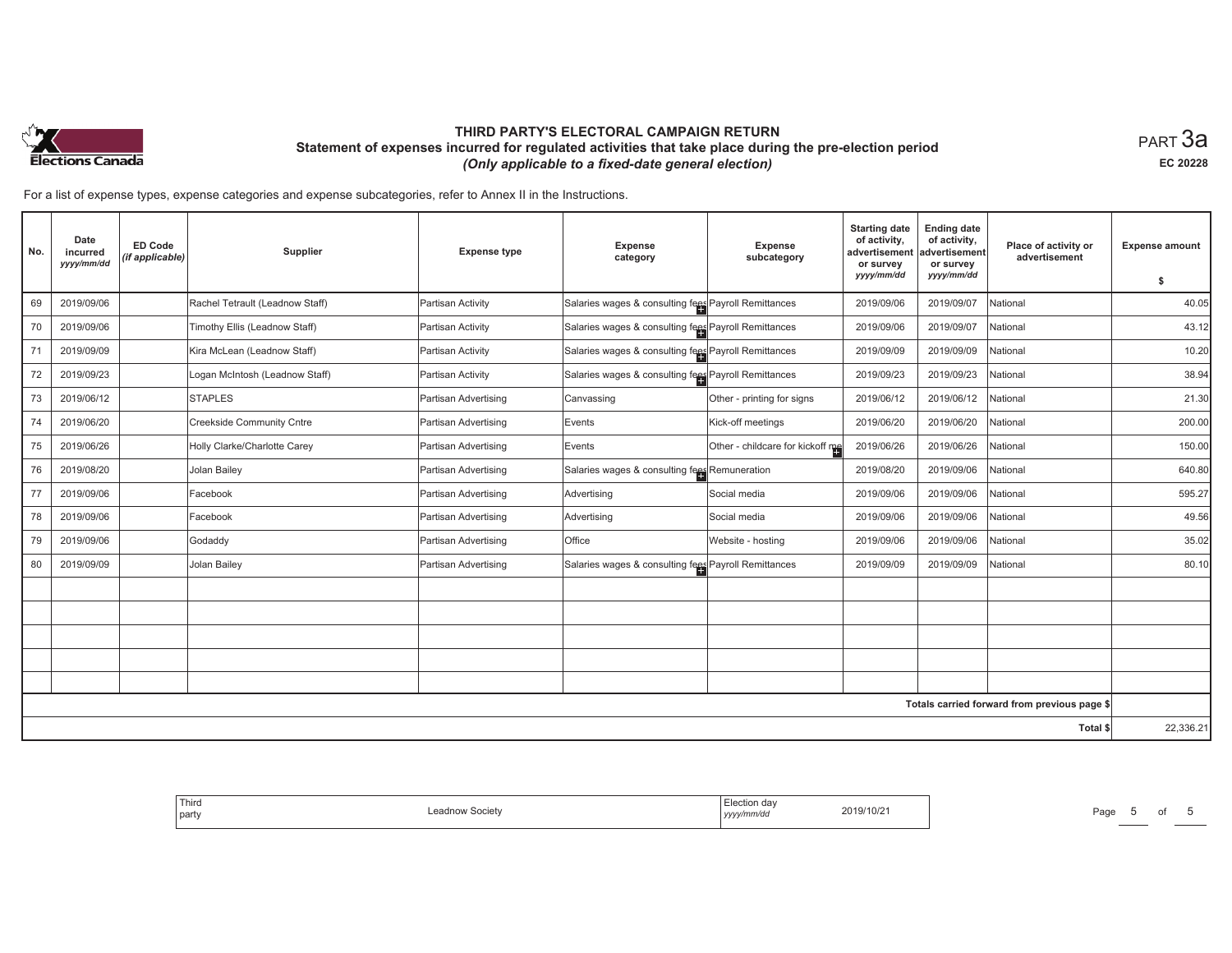

**EC 20228**

For a list of expense types, expense categories and expense subcategories, refer to Annex II in the Instructions.

| No.            | Date<br>incurred<br>yyyy/mm/dd | <b>ED Code</b><br>(if applicable) | Supplier                     | <b>Expense type</b>         | <b>Expense</b><br>category | Expense<br>subcategory | <b>Starting date</b><br>of activity,<br>advertisement<br>or survey | <b>Ending date</b><br>of activity,<br>advertisement<br>or survey | Place of activity or<br>advertisement        | <b>Expense amount</b> |
|----------------|--------------------------------|-----------------------------------|------------------------------|-----------------------------|----------------------------|------------------------|--------------------------------------------------------------------|------------------------------------------------------------------|----------------------------------------------|-----------------------|
|                |                                |                                   |                              |                             |                            |                        | yyyy/mm/dd                                                         | yyyy/mm/dd                                                       |                                              | \$                    |
|                | 2019/09/12                     |                                   | Facebook                     | <b>Election Advertising</b> | Advertising                | Placement costs        | 2019/09/12                                                         | 2019/09/12                                                       | National                                     | 150.00                |
| 2              | 2019/09/16                     |                                   | Facebook                     | <b>Election Advertising</b> | Advertising                | Placement costs        | 2019/09/16                                                         | 2019/09/16                                                       | National                                     | 1,108.00              |
| 3              | 2019/09/19                     |                                   | Facebook                     | <b>Election Advertising</b> | Advertising                | Placement costs        | 2019/09/19                                                         | 2019/09/19                                                       | National                                     | 1,110.64              |
| 4              | 2019/09/20                     |                                   | Facebook                     | Election Advertising        | Advertising                | Placement costs        | 2019/09/20                                                         | 2019/09/20                                                       | National                                     | 1.59                  |
| 5              | 2019/09/25                     |                                   | Facebook                     | <b>Election Advertising</b> | Advertising                | Placement costs        | 2019/09/25                                                         | 2019/09/25                                                       | National                                     | 33.59                 |
| 6              | 2019/10/01                     |                                   | Facebook                     | <b>Election Advertising</b> | Advertising                | Placement costs        | 2019/10/01                                                         | 2019/10/01                                                       | National                                     | 1,108.00              |
| $\overline{7}$ | 2019/10/02                     |                                   | Facebook                     | Election Advertising        | Advertisina                | Placement costs        | 2019/10/02                                                         | 2019/10/02                                                       | National                                     | 1.108.00              |
| 8              | 2019/10/04                     |                                   | Facebook                     | <b>Election Advertising</b> | Advertising                | Placement costs        | 2019/10/04                                                         | 2019/10/04                                                       | National                                     | 1,108.00              |
| 9              | 2019/10/05                     |                                   | Facebook                     | <b>Election Advertising</b> | Advertising                | Placement costs        | 2019/10/05                                                         | 2019/10/05                                                       | National                                     | 1,108.00              |
| 10             | 2019/10/07                     |                                   | Bell Media                   | <b>Election Advertising</b> | Advertising                | Radio                  | 2019/10/14                                                         | 2019/10/20                                                       | National                                     | 1,617.00              |
| 11             | 2019/10/07                     |                                   | Maritime Broadcasting System | <b>Election Advertising</b> | Advertising                | Radio                  | 2019/10/14                                                         | 2019/10/20                                                       | Nova Scotia                                  | 1,740.20              |
| 12             | 2019/10/07                     |                                   | <b>Bell Media</b>            | <b>Election Advertising</b> | Advertising                | Radio                  | 2019/10/14                                                         | 2019/10/20                                                       | Ontario                                      | 2,469.60              |
| 13             | 2019/10/07                     |                                   | <b>Bell Media</b>            | <b>Election Advertising</b> | Advertising                | Radio                  | 2019/10/14                                                         | 2019/10/20                                                       | Ontario                                      | 3,045.04              |
| 14             | 2019/10/08                     |                                   | Facebook                     | <b>Election Advertising</b> | Advertising                | Placement costs        | 2019/10/08                                                         | 2019/10/08                                                       | National                                     | 1,108.00              |
| 15             | 2019/10/09                     | 11-002                            | <b>STAPLES</b>               | <b>Election Advertising</b> | Advertising                | Mail Outs              | 2019/10/09                                                         | 2019/10/09                                                       | Charlottetown                                | 202.97                |
| 16             | 2019/10/09                     | 11-004                            | <b>STAPLES</b>               | <b>Election Advertising</b> | Advertising                | Mail Outs              | 2019/10/09                                                         | 2019/10/09                                                       | Malpeque                                     | 202.97                |
| 17             | 2019/10/09                     | 46-005                            | <b>STAPLES</b>               | Election Advertising        | Advertising                | <b>Mail Outs</b>       | 2019/10/09                                                         | 2019/10/09                                                       | Elmwood Transcona                            | 787.35                |
|                |                                |                                   |                              |                             |                            |                        |                                                                    |                                                                  | Totals carried forward from previous page \$ |                       |
|                |                                |                                   |                              |                             |                            |                        |                                                                    |                                                                  | Total \$                                     |                       |

| Election<br>ı dav<br>?019/10/21<br>.<br>, yyy/mm/dd | ead<br>ow Society | Third<br>  party |
|-----------------------------------------------------|-------------------|------------------|
|-----------------------------------------------------|-------------------|------------------|

Page 1 of 32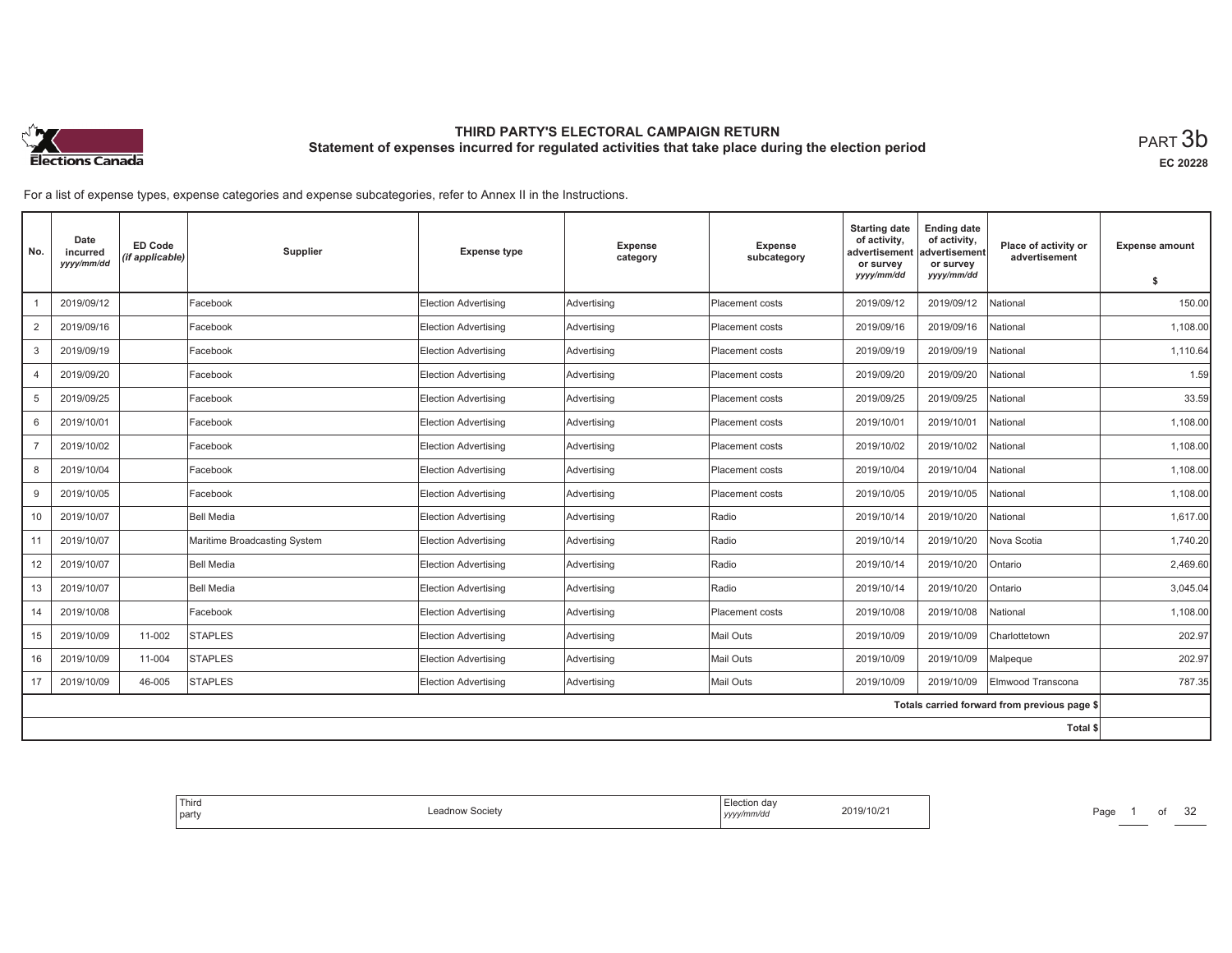

**EC 20228**

For a list of expense types, expense categories and expense subcategories, refer to Annex II in the Instructions.

| No. | Date<br>incurred<br>yyyy/mm/dd | ED Code<br>(if applicable) | <b>Supplier</b>              | <b>Expense type</b>         | Expense<br>category | <b>Expense</b><br>subcategory | <b>Starting date</b><br>of activity,<br>advertisement<br>or survey<br>yyyy/mm/dd | <b>Ending date</b><br>of activity,<br>advertisement<br>or survey<br>yyyy/mm/dd | Place of activity or<br>advertisement        | <b>Expense amount</b><br>\$ |
|-----|--------------------------------|----------------------------|------------------------------|-----------------------------|---------------------|-------------------------------|----------------------------------------------------------------------------------|--------------------------------------------------------------------------------|----------------------------------------------|-----------------------------|
| 18  | 2019/10/10                     | 12-003                     | Colchester Printing Inc.     | Election Advertising        | Advertising         | Mail Outs                     | 2019/10/10                                                                       | 2019/10/10                                                                     | <b>Cumberland Colches</b>                    | 244.86                      |
| 19  | 2019/10/10                     | 35-035                     | <b>Fabulous Printing</b>     | <b>Election Advertising</b> | Advertising         | Mail Outs                     | 2019/10/10                                                                       | 2019/10/10                                                                     | Hamilton Centre                              | 578.00                      |
| 20  | 2019/10/10                     | 35-081                     | <b>Fabulous Printing</b>     | Election Advertising        | Advertising         | Mail Outs                     | 2019/10/10                                                                       | 2019/10/10                                                                     | Parkdale High Park                           | 596.00                      |
| 21  | 2019/10/10                     | 59-028                     | Advantage Print and Design   | Election Advertising        | Advertising         | <b>Mail Outs</b>              | 2019/10/10                                                                       | 2019/10/10                                                                     | Skeena-Bulkley etc                           | 550.00                      |
| 22  | 2019/10/10                     | 59-036                     | <b>Business Now Printing</b> | Election Advertising        | Advertising         | <b>Mail Outs</b>              | 2019/10/10                                                                       | 2019/10/10                                                                     | Vancouver Granville                          | 796.12                      |
| 23  | 2019/10/11                     |                            | Facebook                     | Election Advertising        | Advertising         | Placement costs               | 2019/10/11                                                                       | 2019/10/11                                                                     | National                                     | 1,120.26                    |
| 24  | 2019/10/11                     |                            | Bell Canada                  | Election Advertising        | Advertising         | Radio                         | 2019/10/14                                                                       | 2019/10/20                                                                     | National                                     | 4,195.80                    |
| 25  | 2019/10/12                     |                            | Facebook                     | Election Advertising        | Advertising         | Placement costs               | 2019/10/12                                                                       | 2019/10/12                                                                     | Vational                                     | 1,108.00                    |
| 26  | 2019/10/15                     |                            | Facebook                     | Election Advertising        | Advertising         | Placement costs               | 2019/10/15                                                                       | 2019/10/15                                                                     | <b>National</b>                              | 1,108.00                    |
| 27  | 2019/10/15                     |                            | Facebook                     | Election Advertising        | Advertising         | Placement costs               | 2019/10/15                                                                       | 2019/10/15                                                                     | <b>National</b>                              | 1,108.00                    |
| 28  | 2019/10/16                     |                            | Facebook                     | Election Advertising        | Advertising         | Placement costs               | 2019/10/16                                                                       | 2019/10/16                                                                     | <b>National</b>                              | 1,108.00                    |
| 29  | 2019/10/18                     |                            | Facebook                     | Election Advertising        | Advertising         | Placement costs               | 2019/10/18                                                                       | 2019/10/18                                                                     | <b>National</b>                              | 1,108.00                    |
| 30  | 2019/10/18                     |                            | Facebook                     | Election Advertising        | Advertising         | Placement costs               | 2019/10/18                                                                       | 2019/10/18                                                                     | National                                     | 200.00                      |
| 31  | 2019/10/18                     |                            | Facebook                     | Election Advertising        | Advertising         | Placement costs               | 2019/10/18                                                                       | 2019/10/18                                                                     | <b>National</b>                              | 1,108.00                    |
| 32  | 2019/10/18                     |                            | Google ads                   | Election Advertising        | Advertising         | Placement costs               | 2019/10/18                                                                       | 2019/10/18                                                                     | National                                     | 500.00                      |
| 33  | 2019/10/19                     |                            | Facebook                     | Election Advertising        | Advertising         | <b>Placement costs</b>        | 2019/10/19                                                                       | 2019/10/19                                                                     | National                                     | 1,108.00                    |
| 34  | 2019/10/19                     |                            | Google ads                   | Election Advertising        | Advertising         | Placement costs               | 2019/10/19                                                                       | 2019/10/19                                                                     | National                                     | 750.00                      |
|     |                                |                            |                              |                             |                     |                               |                                                                                  |                                                                                | Totals carried forward from previous page \$ |                             |
|     |                                |                            |                              |                             |                     |                               |                                                                                  |                                                                                | Total \$                                     |                             |

| Election dav<br>2019/10/21<br>eadnow Society.<br>yyyy/mm/dd |  |
|-------------------------------------------------------------|--|
|-------------------------------------------------------------|--|

Page 2 of 32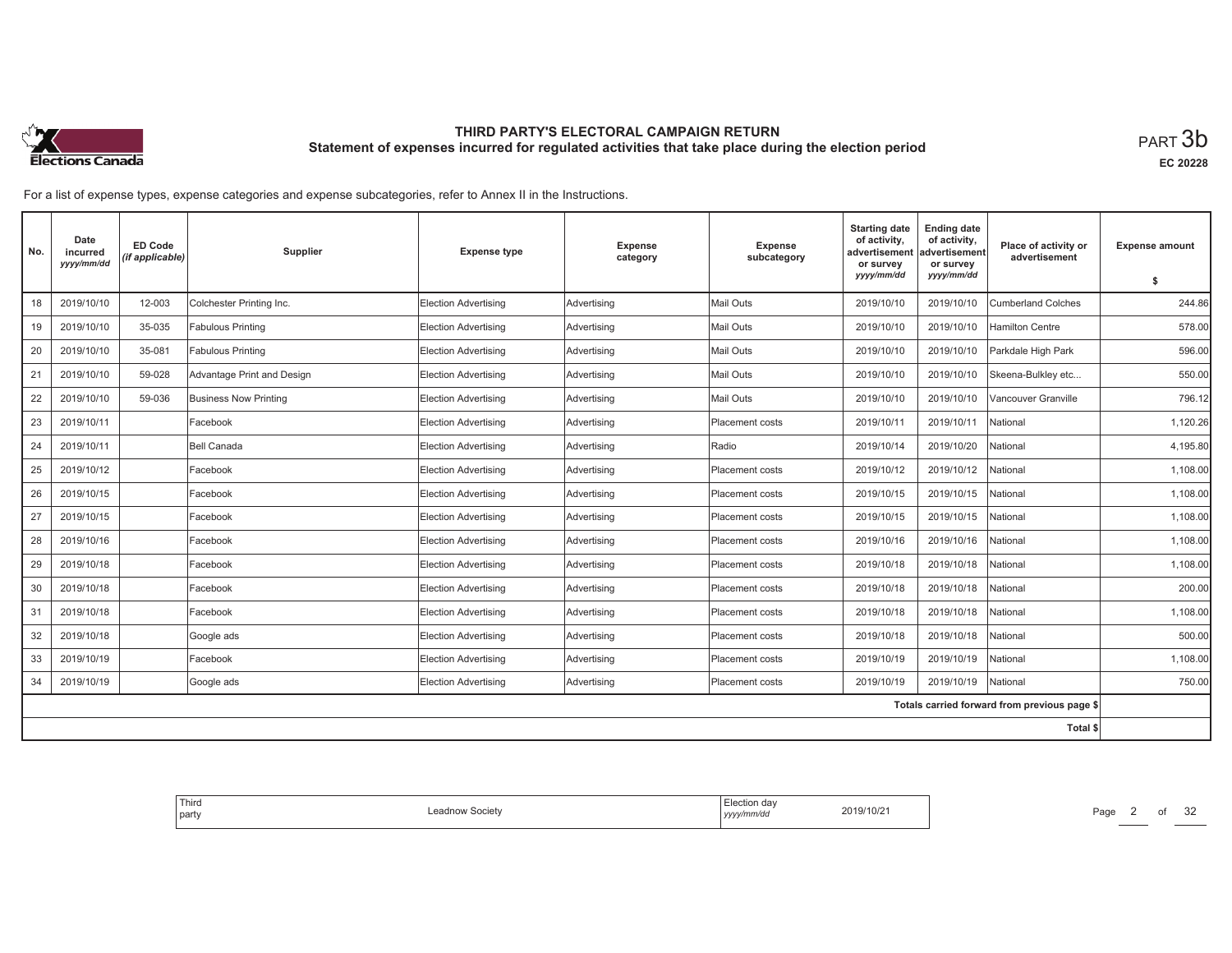

**EC 20228**

For a list of expense types, expense categories and expense subcategories, refer to Annex II in the Instructions.

| No. | Date<br>incurred<br>yyyy/mm/dd | <b>ED Code</b><br>(if applicable) | Supplier                                      | <b>Expense type</b>         | <b>Expense</b><br>category                           | <b>Expense</b><br>subcategory | <b>Starting date</b><br>of activity,<br>advertisement<br>or survey | <b>Ending date</b><br>of activity,<br>advertisement<br>or survey | Place of activity or<br>advertisement        | <b>Expense amount</b> |
|-----|--------------------------------|-----------------------------------|-----------------------------------------------|-----------------------------|------------------------------------------------------|-------------------------------|--------------------------------------------------------------------|------------------------------------------------------------------|----------------------------------------------|-----------------------|
|     |                                |                                   |                                               |                             |                                                      |                               | yyyy/mm/dd                                                         | yyyy/mm/dd                                                       |                                              | \$                    |
| 35  | 2019/10/19                     |                                   | Facebook                                      | <b>Election Advertising</b> | Advertising                                          | Placement costs               | 2019/10/19                                                         | 2019/10/19                                                       | National                                     | 31.36                 |
| 36  | 2019/10/20                     |                                   | Facebook                                      | <b>Election Advertising</b> | Advertising                                          | Placement costs               | 2019/10/20                                                         | 2019/10/20                                                       | National                                     | 1,110.75              |
| 37  | 2019/11/18                     |                                   | Google ads                                    | <b>Election Advertising</b> | Advertising                                          | Placement costs               | 2019/10/19                                                         | 2019/10/19                                                       | National                                     | 732.35                |
| 38  | 2019/10/01                     | 35-081                            | <b>Mainstreet Research</b>                    | Election survey             | Election survey                                      | <b>Election Survey</b>        | 2019/10/01                                                         | 2019/10/01                                                       | Parkdale High Park                           | 2.373.00              |
| 39  | 2019/10/01                     | 35-109                            | Mainstreet Research                           | <b>Election survey</b>      | Election survey                                      | <b>Election Survey</b>        | 2019/10/01                                                         | 2019/10/01                                                       | <b>Toronto Danforth</b>                      | 2,373.00              |
| 40  | 2019/10/01                     | 48-019                            | Mainstreet Research                           | Election survey             | Election survey                                      | <b>Election Survey</b>        | 2019/10/01                                                         | 2019/10/01                                                       | <b>Edmonton Strathcona</b>                   | 2.373.00              |
| 41  | 2019/06/24                     |                                   | Teksavvy - Vancouver Office Internet at 30%   | Partisan Activity           | Office                                               | Telephone and Internet        | 2019/06/24                                                         | 2019/07/23                                                       | National                                     | 36.94                 |
| 42  | 2019/07/01                     |                                   | Hyloft Management - Vancouver Office Rent etc | Partisan Activity           | Office                                               | Rent & Lease                  | 2019/07/01                                                         | 2019/07/31                                                       | National                                     | 655.04                |
| 43  | 2019/07/10                     |                                   | Bell Canada - Toronto Office Internet at 30%  | Partisan Activity           | Office                                               | Telephone and Internet        | 2019/07/10                                                         | 2019/08/09                                                       | National                                     | 24.07                 |
| 44  | 2019/07/24                     |                                   | Teksavvy - Vancouver Office Internet at 40%   | Partisan Activity           | Office                                               | Telephone and Internet        | 2019/07/24                                                         | 2019/08/23                                                       | National                                     | 49.25                 |
| 45  | 2019/08/01                     |                                   | Hyloft Management - Vancouver Office Rent etc | Partisan Activity           | Office                                               | Rent & Lease                  | 2019/08/01                                                         | 2019/08/31                                                       | National                                     | 873.38                |
| 46  | 2019/08/01                     |                                   | Broadbent Institute - Toronto Rent at 40%     | Partisan Activity           | Office                                               | Rent & Lease                  | 2019/08/01                                                         | 2019/08/31                                                       | National                                     | 1,130.00              |
| 47  | 2019/08/10                     |                                   | Bell Canada - Toronto Office Internet at 40%  | Partisan Activity           | Office                                               | Telephone and Internet        | 2019/08/10                                                         | 2019/09/09                                                       | National                                     | 74.56                 |
| 48  | 2019/08/24                     |                                   | Teksavvy - Vancouver Office Internet at 50%   | Partisan Activity           | Office                                               | Telephone and Internet        | 2019/08/24                                                         | 2019/09/23                                                       | National                                     | 61.57                 |
| 49  | 2019/09/01                     |                                   | Hyloft Management - Vancouver Office Rent etc | Partisan Activity           | Office                                               | Rent & Lease                  | 2019/09/01                                                         | 2019/09/20                                                       | National                                     | 1,091.73              |
| 50  | 2019/09/01                     |                                   | Broadbent Institute - Toronto Rent at 50%     | Partisan Activity           | Office                                               | Rent & Lease                  | 2019/09/01                                                         | 2019/09/20                                                       | National                                     | 1,412.50              |
| 51  | 2019/09/02                     |                                   | Brittany Smith (Leadnow Staff)                | Partisan Activity           | Salaries wages & consulting fees Payroll Remittances |                               | 2019/09/02                                                         | 2019/09/07                                                       | National                                     | 53.40                 |
|     |                                |                                   |                                               |                             |                                                      |                               |                                                                    |                                                                  | Totals carried forward from previous page \$ |                       |
|     |                                |                                   |                                               |                             |                                                      |                               |                                                                    |                                                                  | Total \$                                     |                       |

| 2019/10/21 | ection dav.<br>  yyyy/mm/dd | ∟eadnow Society<br>. | Third<br>party |
|------------|-----------------------------|----------------------|----------------|
|------------|-----------------------------|----------------------|----------------|

Page 3 of 32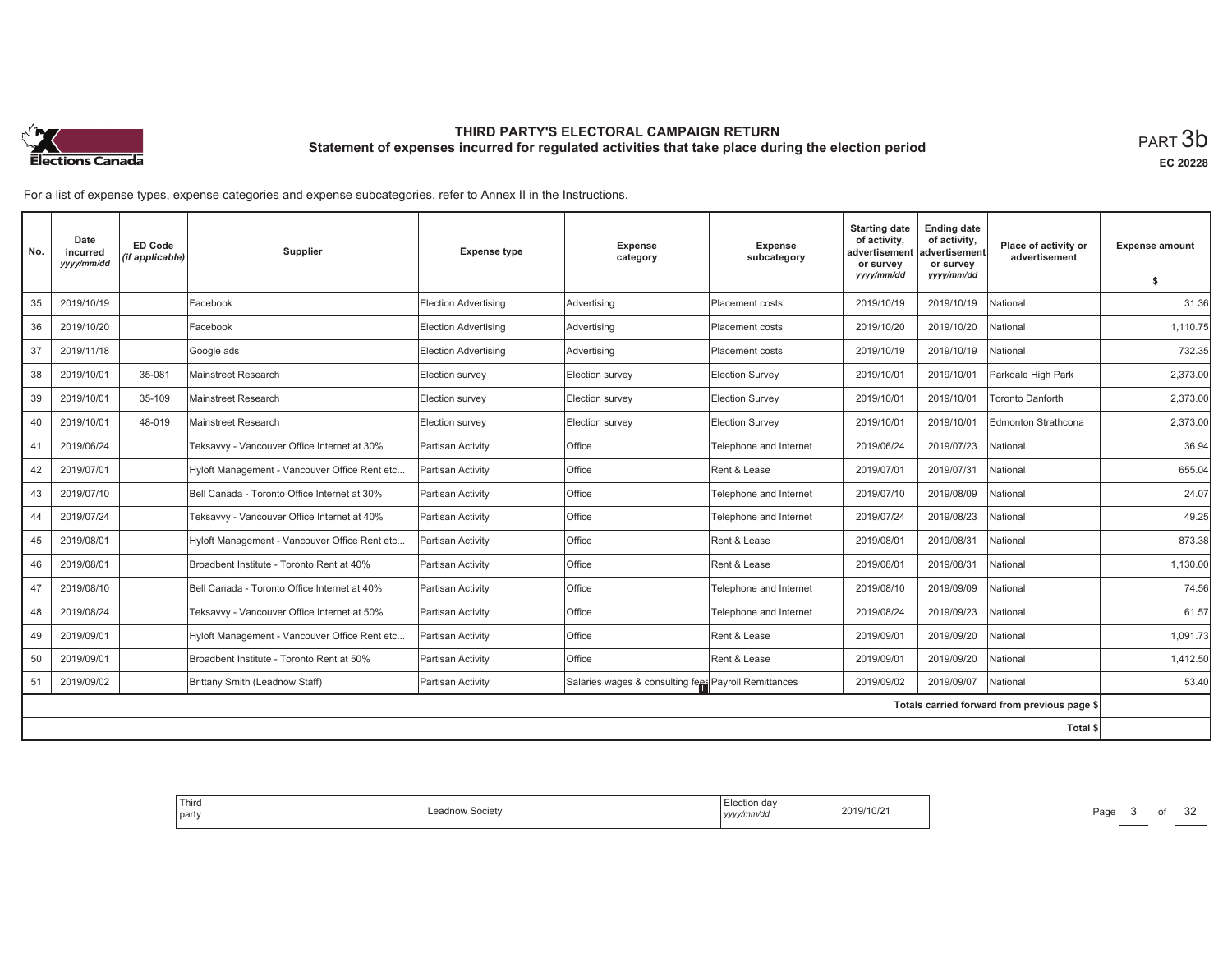

**EC 20228**

Page 4 of 32

| No. | Date<br>incurred<br>yyyy/mm/dd | <b>ED Code</b><br>(if applicable) | Supplier                                      | <b>Expense type</b> | <b>Expense</b><br>category                           | <b>Expense</b><br>subcategory | <b>Starting date</b><br>of activity,<br>advertisement<br>or survey | <b>Ending date</b><br>of activity,<br>advertisement<br>or survey | Place of activity or<br>advertisement        | <b>Expense amount</b> |
|-----|--------------------------------|-----------------------------------|-----------------------------------------------|---------------------|------------------------------------------------------|-------------------------------|--------------------------------------------------------------------|------------------------------------------------------------------|----------------------------------------------|-----------------------|
|     |                                |                                   |                                               |                     |                                                      |                               | yyyy/mm/dd                                                         | yyyy/mm/dd                                                       |                                              | \$                    |
| 52  | 2019/09/03                     |                                   | Amelia Jensen - Leadnow Staff                 | Partisan Activity   | Salaries wages & consulting fees Payroll Remittances |                               | 2019/09/03                                                         | 2019/09/03                                                       | National                                     | 40.78                 |
| 53  | 2019/09/03                     |                                   | Max Mosher (Leadnow Staff)                    | Partisan Activity   | Salaries wages & consulting fees Payroll Remittances |                               | 2019/09/03                                                         | 2019/09/06                                                       | National                                     | 96.72                 |
| 54  | 2019/09/04                     |                                   | Rachel Tetrault - Leadnow Staff               | Partisan Activity   | Salaries wages & consulting fees Payroll Remittances |                               | 2019/09/04                                                         | 2019/09/04                                                       | National                                     | 80.04                 |
| 55  | 2019/09/04                     |                                   | Rachel Tetrault - Leadnow Staff               | Partisan Activity   | Salaries wages & consulting fees Payroll Remittances |                               | 2019/09/04                                                         | 2019/09/04                                                       | National                                     | 80.04                 |
| 56  | 2019/09/04                     |                                   | Staples Canada                                | Partisan Activity   | <b>Office</b>                                        | Office supplies               | 2019/09/04                                                         | 2019/09/04                                                       | National                                     | 10.07                 |
| 57  | 2019/09/04                     |                                   | Rachel Tetrault - Leadnow Staff               | Partisan Activity   | Salaries wages & consulting fees Payroll remittances |                               | 2019/09/04                                                         | 2019/09/04                                                       | National                                     | 80.04                 |
| 58  | 2019/09/06                     |                                   | TelephoneLists.biz (Electronic Voice Services | Partisan Activity   | Voter contact                                        | Calling Services              | 2019/09/06                                                         | 2019/09/06                                                       | National                                     | 1,344.60              |
| 59  | 2019/09/07                     |                                   | Geocodio                                      | Partisan Activity   | Voter contact                                        | Calling Services              | 2019/09/07                                                         | 2019/09/07                                                       | National                                     | 1,013.52              |
| 60  | 2019/09/10                     |                                   | Bell Canada - Toronto Office Internet at 50%  | Partisan Activity   | <b>Office</b>                                        | Telephone and Internet        | 2019/09/10                                                         | 2019/10/10                                                       | National                                     | 39.52                 |
| 61  | 2019/09/11                     |                                   | Cherry Tsoi - Leadnow Staff                   | Partisan Activity   | Salaries wages & consulting fees Payroll Remittances |                               | 2019/09/11                                                         | 2019/09/11                                                       | National                                     | 107.80                |
| 62  | 2019/09/11                     |                                   | Claire Gallagher - Leadnow Staff              | Partisan Activity   | Salaries wages & consulting fees Payroll Remittances |                               | 2019/09/11                                                         | 2019/09/11                                                       | National                                     | 86.24                 |
| 63  | 2019/09/11                     |                                   | Claire Gallagher - Leadnow Staff              | Partisan Activity   | Salaries wages & consulting fees Payroll Remittances |                               | 2019/09/11                                                         | 2019/09/11                                                       | National                                     | 43.12                 |
| 64  | 2019/09/11                     |                                   | Dana Cook - Leadnow Staff                     | Partisan Activity   | Salaries wages & consulting fees Payroll Remittances |                               | 2019/09/11                                                         | 2019/09/11                                                       | National                                     | 407.80                |
| 65  | 2019/09/11                     |                                   | Dana Cook - Leadnow Staff                     | Partisan Activity   | Salaries wages & consulting fees Payroll Remittances |                               | 2019/09/11                                                         | 2019/09/11                                                       | National                                     | 203.90                |
| 66  | 2019/09/11                     |                                   | Dana Cook - Leadnow Staff                     | Partisan Activity   | Salaries wages & consulting fees Payroll Remittances |                               | 2019/09/11                                                         | 2019/09/11                                                       | National                                     | 203.90                |
| 67  | 2019/09/11                     |                                   | Jolan Bailey - Leadnow Staff                  | Partisan Activity   | Salaries wages & consulting fees Payroll Remittances |                               | 2019/09/11                                                         | 2019/09/11                                                       | National                                     | 53.40                 |
| 68  | 2019/09/11                     |                                   | Jolan Bailey - Leadnow Staff                  | Partisan Activity   | Salaries wages & consulting fees Payroll Remittances |                               | 2019/09/11                                                         | 2019/09/11                                                       | National                                     | 106.80                |
|     |                                |                                   |                                               |                     |                                                      |                               |                                                                    |                                                                  | Totals carried forward from previous page \$ |                       |
|     |                                |                                   |                                               |                     |                                                      |                               |                                                                    |                                                                  | Total \$                                     |                       |

| 'ection dav<br>2019/10/21<br><b>SOCIET</b><br>/mm/do<br>,,,,, |  |
|---------------------------------------------------------------|--|
|---------------------------------------------------------------|--|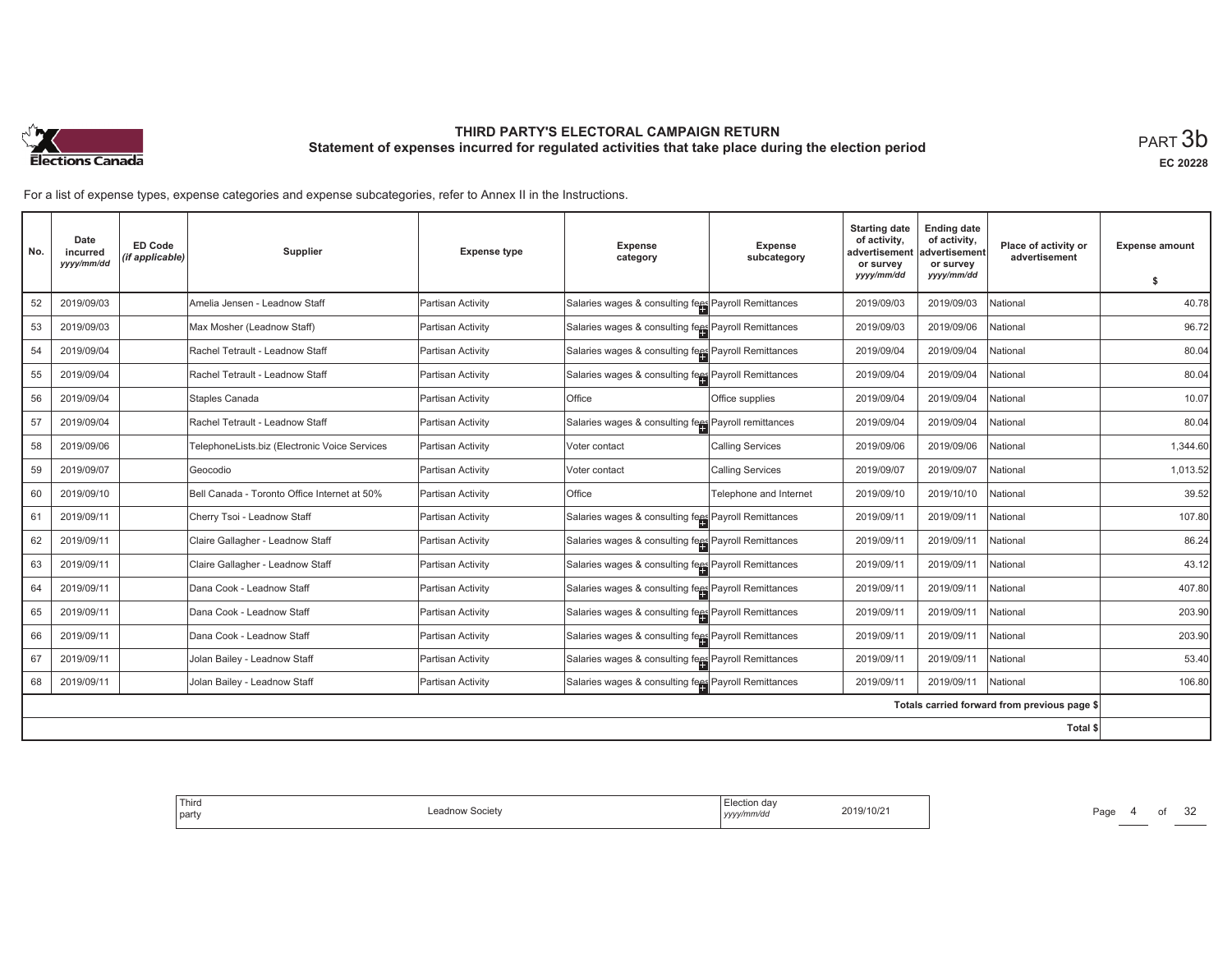

**EC 20228**

For a list of expense types, expense categories and expense subcategories, refer to Annex II in the Instructions.

| No. | Date<br>incurred<br>yyyy/mm/dd | <b>ED Code</b><br>(if applicable) | Supplier                         | <b>Expense type</b> | Expense<br>category                                  | Expense<br>subcategory        | <b>Starting date</b><br>of activity,<br>advertisemen<br>or survey | <b>Ending date</b><br>of activity,<br>advertisement<br>or survey | Place of activity or<br>advertisement        | <b>Expense amount</b> |
|-----|--------------------------------|-----------------------------------|----------------------------------|---------------------|------------------------------------------------------|-------------------------------|-------------------------------------------------------------------|------------------------------------------------------------------|----------------------------------------------|-----------------------|
|     |                                |                                   |                                  |                     |                                                      |                               | yyyy/mm/dd                                                        | yyyy/mm/dd                                                       |                                              | \$                    |
| 69  | 2019/09/11                     |                                   | Jolan Bailey - Leadnow Staff     | Partisan Activity   | Salaries wages & consulting fees Payroll Remittances |                               | 2019/09/11                                                        | 2019/09/1                                                        | National                                     | 53.40                 |
| 70  | 2019/09/11                     |                                   | Jonathan Acklery - Leadnow Staff | Partisan Activity   | Salaries wages & consulting fees Payroll Remittances |                               | 2019/09/11                                                        | 2019/09/11                                                       | National                                     | 133.50                |
| 71  | 2019/09/11                     |                                   | Logan McIntosh - Leadnow Staff   | Partisan Activity   | Salaries wages & consulting fees Payroll Remittances |                               | 2019/09/11                                                        | 2019/09/1                                                        | National                                     | 38.94                 |
| 72  | 2019/09/11                     |                                   | Max Mosher - Leadnow Staff       | Partisan Activity   | Salaries wages & consulting fees Payroll Remittances |                               | 2019/09/11                                                        | 2019/09/1                                                        | National                                     | 290.16                |
| 73  | 2019/09/11                     |                                   | Max Mosher - Leadnow Staff       | Partisan Activity   | Salaries wages & consulting fees Payroll Remittances |                               | 2019/09/11                                                        | 2019/09/1                                                        | National                                     | 96.72                 |
| 74  | 2019/09/11                     |                                   | Max Mosher - Leadnow Staff       | Partisan Activity   | Salaries wages & consulting fees Payroll Remittances |                               | 2019/09/11                                                        | 2019/09/1                                                        | National                                     | 120.90                |
| 75  | 2019/09/11                     |                                   | Max Mosher - Leadnow Staff       | Partisan Activity   | Salaries wages & consulting fees Payroll Remittances |                               | 2019/09/11                                                        | 2019/09/1                                                        | National                                     | 96.72                 |
| 76  | 2019/09/11                     |                                   | Rachel Tetrault - Leadnow Staff  | Partisan Activity   | Salaries wages & consulting fees Payroll Remittances |                               | 2019/09/11                                                        | 2019/09/1                                                        | National                                     | 80.04                 |
| 77  | 2019/09/11                     |                                   | Simran Ghuman - Leadnow Staff    | Partisan Activity   | Salaries wages & consulting fees Payroll Remittances |                               | 2019/09/11                                                        | 2019/09/1                                                        | National                                     | 163.12                |
| 78  | 2019/09/11                     |                                   | Simran Ghuman - Leadnow Staff    | Partisan Activity   | Salaries wages & consulting fees Payroll Remittances |                               | 2019/09/11                                                        | 2019/09/1                                                        | National                                     | 305.85                |
| 79  | 2019/09/11                     |                                   | Tim Ellis - Leadnow Staff        | Partisan Activity   | Salaries wages & consulting fees Payroll Remittances |                               | 2019/09/11                                                        | 2019/09/1                                                        | National                                     | 129.36                |
| 80  | 2019/09/11                     |                                   | Tim Ellis - Leadnow Staff        | Partisan Activity   | Salaries wages & consulting fees Payroll Remittances |                               | 2019/09/11                                                        | 2019/09/1                                                        | National                                     | 172.48                |
| 81  | 2019/09/11                     |                                   | <b>DNCL Government of Canada</b> | Partisan Activity   | Voter contact                                        | Other: do not call list       | 2019/09/11                                                        | 2019/09/1                                                        | National                                     | 1,848.00              |
| 82  | 2019/09/12                     |                                   | Claire Gallagher - Leadnow Staff | Partisan Activity   | Salaries wages & consulting fees Payroll Remittances |                               | 2019/09/12                                                        | 2019/09/12                                                       | National                                     | 22.73                 |
| 83  | 2019/09/12                     |                                   | Rachel Tetrault - Leadnow Staff  | Partisan Activity   | Salaries wages & consulting fees Payroll Remittances |                               | 2019/09/12                                                        | 2019/09/12                                                       | National                                     | 160.08                |
| 84  | 2019/09/12                     |                                   | New/Mode                         | Partisan Activity   | Voter contact                                        | Other: Letters to Editor Tool | 2019/09/12                                                        | 2019/09/12                                                       | National                                     | 689.49                |
| 85  | 2019/09/13                     |                                   | Cherry Tsoi - Leadnow Staff      | Partisan Activity   | Salaries wages & consulting fees Payroll Remittances |                               | 2019/09/13                                                        | 2019/09/13                                                       | National                                     | 32.34                 |
|     |                                |                                   |                                  |                     |                                                      |                               |                                                                   |                                                                  | Totals carried forward from previous page \$ |                       |
|     |                                |                                   |                                  |                     |                                                      |                               |                                                                   |                                                                  | Total \$                                     |                       |

|--|

Page 5 of 32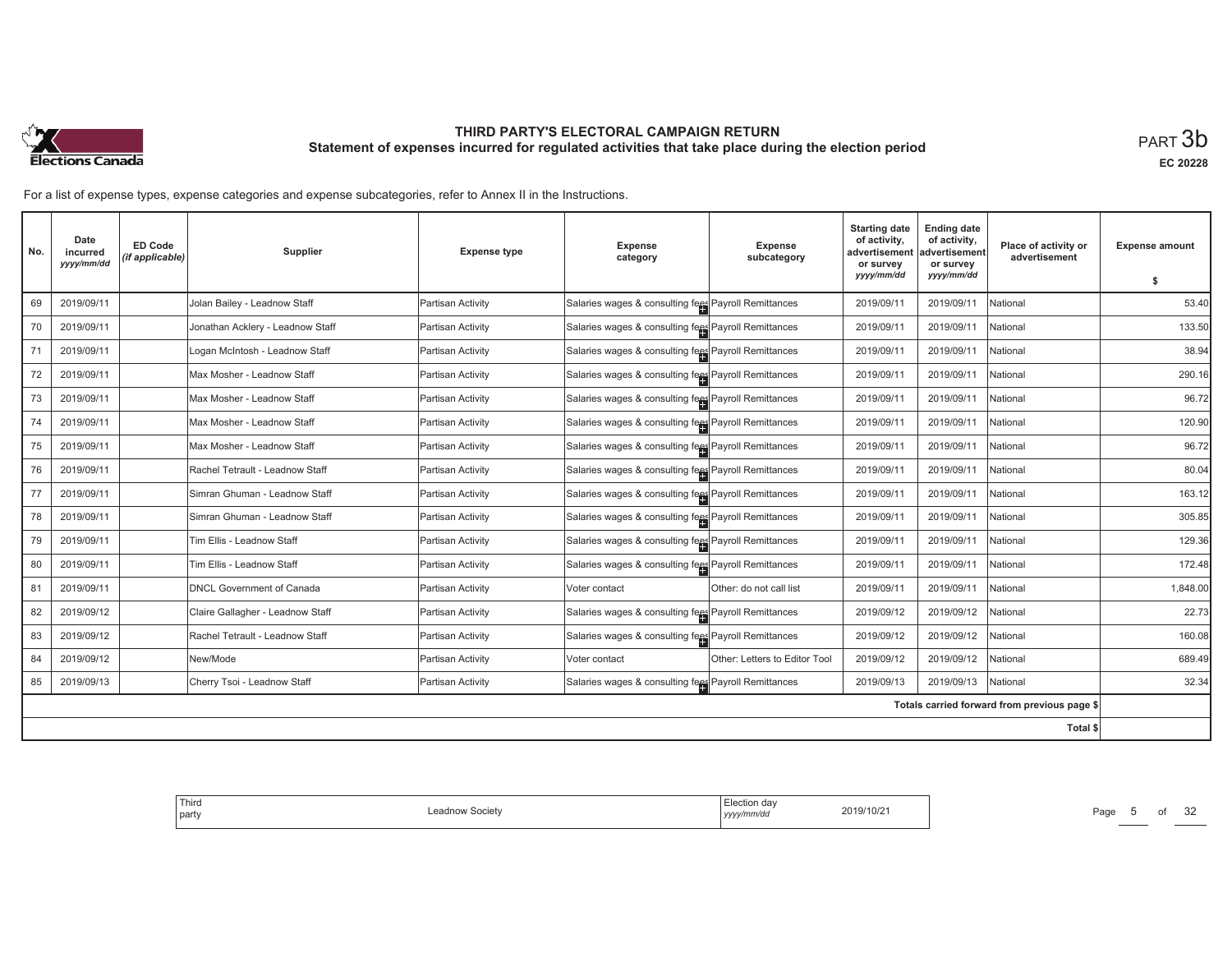

**EC 20228**

For a list of expense types, expense categories and expense subcategories, refer to Annex II in the Instructions.

| No. | Date<br>incurred<br>yyyy/mm/dd | <b>ED Code</b><br>(if applicable) | <b>Supplier</b>                  | <b>Expense type</b> | Expense<br>category                                  | <b>Expense</b><br>subcategory  | <b>Starting date</b><br>of activity,<br>advertisement<br>or survey | <b>Ending date</b><br>of activity,<br>advertisement<br>or survey | Place of activity or<br>advertisement        | <b>Expense amount</b> |
|-----|--------------------------------|-----------------------------------|----------------------------------|---------------------|------------------------------------------------------|--------------------------------|--------------------------------------------------------------------|------------------------------------------------------------------|----------------------------------------------|-----------------------|
|     |                                |                                   |                                  |                     |                                                      |                                | yyyy/mm/dd                                                         | yyyy/mm/dd                                                       |                                              | -S                    |
| 86  | 2019/09/13                     |                                   | Jolan Bailey - Leadnow Staff     | Partisan Activity   | Salaries wages & consulting fees Payroll Remittances |                                | 2019/09/13                                                         | 2019/09/13                                                       | National                                     | 213.60                |
| 87  | 2019/09/13                     |                                   | Jonathan Acklery - Leadnow Staff | Partisan Activity   | Salaries wages & consulting fees Payroll Remittances |                                | 2019/09/13                                                         | 2019/09/13                                                       | National                                     | 106.80                |
| 88  | 2019/09/13                     |                                   | Tim Ellis - Leadnow Staff        | Partisan Activity   | Salaries wages & consulting fees Payroll Remittances |                                | 2019/09/13                                                         | 2019/09/13                                                       | Vational                                     | 107.80                |
| 89  | 2019/09/13                     |                                   | HiVE Vancouver Society           | Partisan Activity   | Events                                               | Other (Venue Rental)           | 2019/09/13                                                         | 2019/09/13                                                       | National                                     | 417.38                |
| 90  | 2019/09/14                     |                                   | Freedom Mobile                   | Partisan Activity   | Office                                               | Telephone & internet           | 2019/09/14                                                         | 2019/09/14                                                       | National                                     | 67.20                 |
| 91  | 2019/09/14                     |                                   | Staples Canada                   | Partisan Activity   | Office                                               | Office supplies                | 2019/09/14                                                         | 2019/09/14                                                       | National                                     | 41.66                 |
| 92  | 2019/09/15                     |                                   | Kira McLean - Leadnow Staff      | Partisan Activity   | Salaries wages & consulting fees Payroll Remittances |                                | 2019/09/15                                                         | 2019/09/15                                                       | National                                     | 101.95                |
| 93  | 2019/09/15                     |                                   | Rachel Tetrault - Leadnow Staff  | Partisan Activity   | Salaries wages & consulting fees Payroll Remittances |                                | 2019/09/15                                                         | 2019/09/15                                                       | National                                     | 186.76                |
| 94  | 2019/09/15                     |                                   | Rachel Tetrault - Leadnow Staff  | Partisan Activity   | Salaries wages & consulting fees Payroll Remittances |                                | 2019/09/15                                                         | 2019/09/15                                                       | National                                     | 80.04                 |
| 95  | 2019/09/15                     |                                   | Tim Ellis - Leadnow Staff        | Partisan Activity   | Salaries wages & consulting fees Payroll Remittances |                                | 2019/09/15                                                         | 2019/09/15                                                       | National                                     | 86.24                 |
| 96  | 2019/09/15                     |                                   | Domino's Pizza                   | Partisan Activity   | Events                                               | Other - Food for volunteer pho | 2019/09/15                                                         | 2019/09/15                                                       | National                                     | 233.11                |
| 97  | 2019/09/15                     |                                   | Starbucks Coffee                 | Partisan Activity   | Events                                               | Other - Food for volunteer pho | 2019/09/15                                                         | 2019/09/15                                                       | National                                     | 71.19                 |
| 98  | 2019/09/15                     |                                   | Plivo                            | Partisan Activity   | Voter contact                                        | Calling services               | 2019/09/15                                                         | 2019/09/15                                                       | National                                     | 135.58                |
| 99  | 2019/09/15                     |                                   | Plivo                            | Partisan Activity   | Voter contact                                        | Calling services               | 2019/09/15                                                         | 2019/09/15                                                       | National                                     | 67.19                 |
| 100 | 2019/09/15                     |                                   | Plivo                            | Partisan Activity   | Voter contact                                        | Calling services               | 2019/09/15                                                         | 2019/09/15                                                       | National                                     | 67.19                 |
| 101 | 2019/09/15                     |                                   | Pizza Pizza                      | Partisan Activity   | Events                                               | Other - Food for volunteer phe | 2019/09/15                                                         | 2019/09/15                                                       | National                                     | 71.92                 |
| 102 | 2019/09/15                     |                                   | Yellow Cab Company               | Partisan Activity   | Canvassing                                           | Transportation                 | 2019/09/15                                                         | 2019/09/15                                                       | National                                     | 6.45                  |
|     |                                |                                   |                                  |                     |                                                      |                                |                                                                    |                                                                  | Totals carried forward from previous page \$ |                       |
|     |                                |                                   |                                  |                     |                                                      |                                |                                                                    |                                                                  | Total \$                                     |                       |

| <sup>'</sup> Third<br>party | _eadnow Society<br>. | Election dav<br>  yyyy/mm/dd | 2019/10/21 |
|-----------------------------|----------------------|------------------------------|------------|
|                             |                      |                              |            |

Page 6 of 32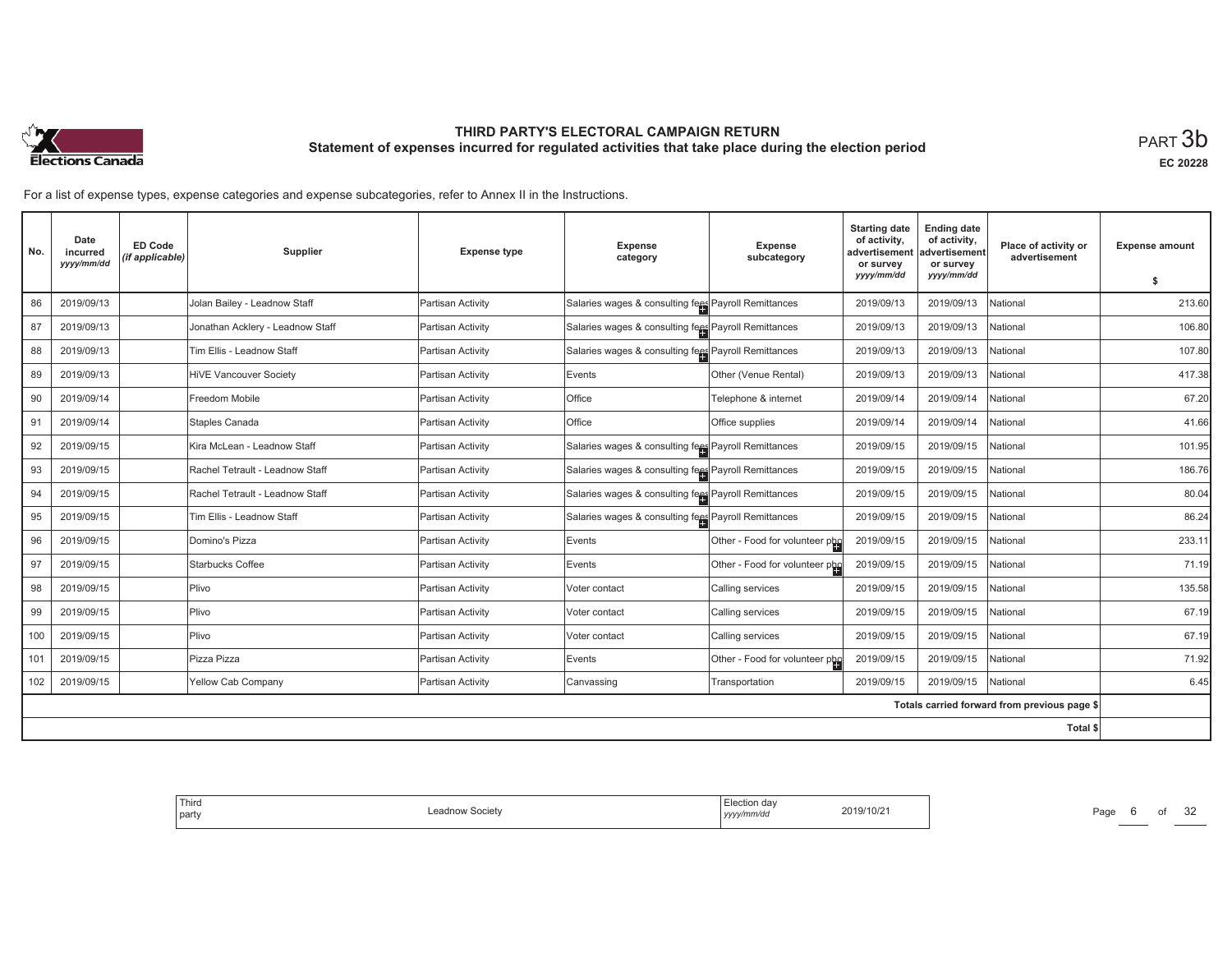

**EC 20228**

| No. | Date<br>incurred<br>yyyy/mm/dd | <b>ED Code</b><br>(if applicable) | Supplier                         | <b>Expense type</b> | Expense<br>category                                  | <b>Expense</b><br>subcategory   | <b>Starting date</b><br>of activity,<br>advertisement<br>or survey | <b>Ending date</b><br>of activity,<br>advertisement<br>or survey | Place of activity or<br>advertisement        | <b>Expense amount</b> |
|-----|--------------------------------|-----------------------------------|----------------------------------|---------------------|------------------------------------------------------|---------------------------------|--------------------------------------------------------------------|------------------------------------------------------------------|----------------------------------------------|-----------------------|
|     |                                |                                   |                                  |                     |                                                      |                                 | yyyy/mm/dd                                                         | yyyy/mm/dd                                                       |                                              | s.                    |
| 103 | 2019/09/15                     |                                   | Lyft                             | Partisan Activity   | Events                                               | Other - transportation to volum | 2019/09/15                                                         | 2019/09/15                                                       | National                                     | 10.77                 |
| 104 | 2019/09/16                     |                                   | Claire Gallagher - Leadnow Staff | Partisan Activity   | Salaries wages & consulting fees Payroll Remittances |                                 | 2019/09/16                                                         | 2019/09/16                                                       | National                                     | 64.68                 |
| 105 | 2019/09/16                     |                                   | Claire Gallagher - Leadnow Staff | Partisan Activity   | Salaries wages & consulting fees Payroll Remittances |                                 | 2019/09/16                                                         | 2019/09/16                                                       | <b>National</b>                              | 43.12                 |
| 106 | 2019/09/16                     |                                   | Sonia Theroux - Leadnow Staff    | Partisan Activity   | Salaries wages & consulting fees Payroll Remittances |                                 | 2019/09/16                                                         | 2019/09/16                                                       | National                                     | 204.30                |
| 107 | 2019/09/16                     |                                   | Tim Ellis - Leadnow Staff        | Partisan Activity   | Salaries wages & consulting fees Payroll Remittances |                                 | 2019/09/16                                                         | 2019/09/16                                                       | National                                     | 431.20                |
| 108 | 2019/09/16                     |                                   | Tim Ellis - Leadnow Staff        | Partisan Activity   | Salaries wages & consulting fees Payroll Remittances |                                 | 2019/09/16                                                         | 2019/09/16                                                       | National                                     | 172.48                |
| 109 | 2019/09/16                     |                                   | Tim Ellis - Leadnow Staff        | Partisan Activity   | Salaries wages & consulting fees Payroll Remittances |                                 | 2019/09/16                                                         | 2019/09/16                                                       | National                                     | 43.12                 |
| 110 | 2019/09/16                     |                                   | <b>DeSerres</b>                  | Partisan Activity   | <b>Office</b>                                        | Office supplies                 | 2019/09/16                                                         | 2019/09/16                                                       | National                                     | 20.32                 |
| 111 | 2019/09/16                     |                                   | Rachel Tetrault - Leadnow Staff  | Partisan Activity   | Salaries wages & consulting fees Payroll Remittances |                                 | 2019/09/16                                                         | 2019/09/16                                                       | National                                     | 80.04                 |
| 112 | 2019/09/17                     |                                   | Claire Gallagher - Leadnow Staff | Partisan Activity   | Salaries wages & consulting fees Payroll Remittances |                                 | 2019/09/17                                                         | 2019/09/17                                                       | National                                     | 21.56                 |
| 113 | 2019/09/17                     |                                   | <b>Staples</b>                   | Partisan Activity   | <b>Office</b>                                        | Office supplies                 | 2019/09/17                                                         | 2019/09/17                                                       | National                                     | 79.09                 |
| 114 | 2019/09/17                     |                                   | Plivo                            | Partisan Activity   | Voter contact                                        | <b>Calling Services</b>         | 2019/09/17                                                         | 2019/09/17                                                       | National                                     | 67.83                 |
| 115 | 2019/09/18                     |                                   | Simran Ghuman - Leadnow Staff    | Partisan Activity   | Salaries wages & consulting fees Payroll Remittances |                                 | 2019/09/18                                                         | 2019/09/18                                                       | National                                     | 61.17                 |
| 116 | 2019/09/18                     |                                   | Condo board                      | Partisan Activity   | Events                                               | Other (Venue Rental)            | 2019/09/18                                                         | 2019/09/18                                                       | National                                     | 150.00                |
| 117 | 2019/09/18                     |                                   | Plivo                            | Partisan Activity   | Voter contact                                        | Calling Services                | 2019/09/18                                                         | 2019/09/18                                                       | National                                     | 67.83                 |
| 118 | 2019/09/18                     |                                   | Dana Cook - Leadnow Staff        | Partisan Activity   | Salaries wages & consulting fees Payroll Remittances |                                 | 2019/09/18                                                         | 2019/09/18                                                       | National                                     | 163.12                |
| 119 | 2019/09/19                     |                                   | Cherry Tsoi - Leadnow Staff      | Partisan Activity   | Salaries wages & consulting fees Payroll Remittances |                                 | 2019/09/19                                                         | 2019/09/19                                                       | National                                     | 64.68                 |
|     |                                |                                   |                                  |                     |                                                      |                                 |                                                                    |                                                                  | Totals carried forward from previous page \$ |                       |
|     |                                |                                   |                                  |                     |                                                      |                                 |                                                                    |                                                                  | <b>Total \$</b>                              |                       |

| Election day<br>2019/10/21<br>Leadnow Society<br>vyy/mm/da<br>,,,,, |
|---------------------------------------------------------------------|
|---------------------------------------------------------------------|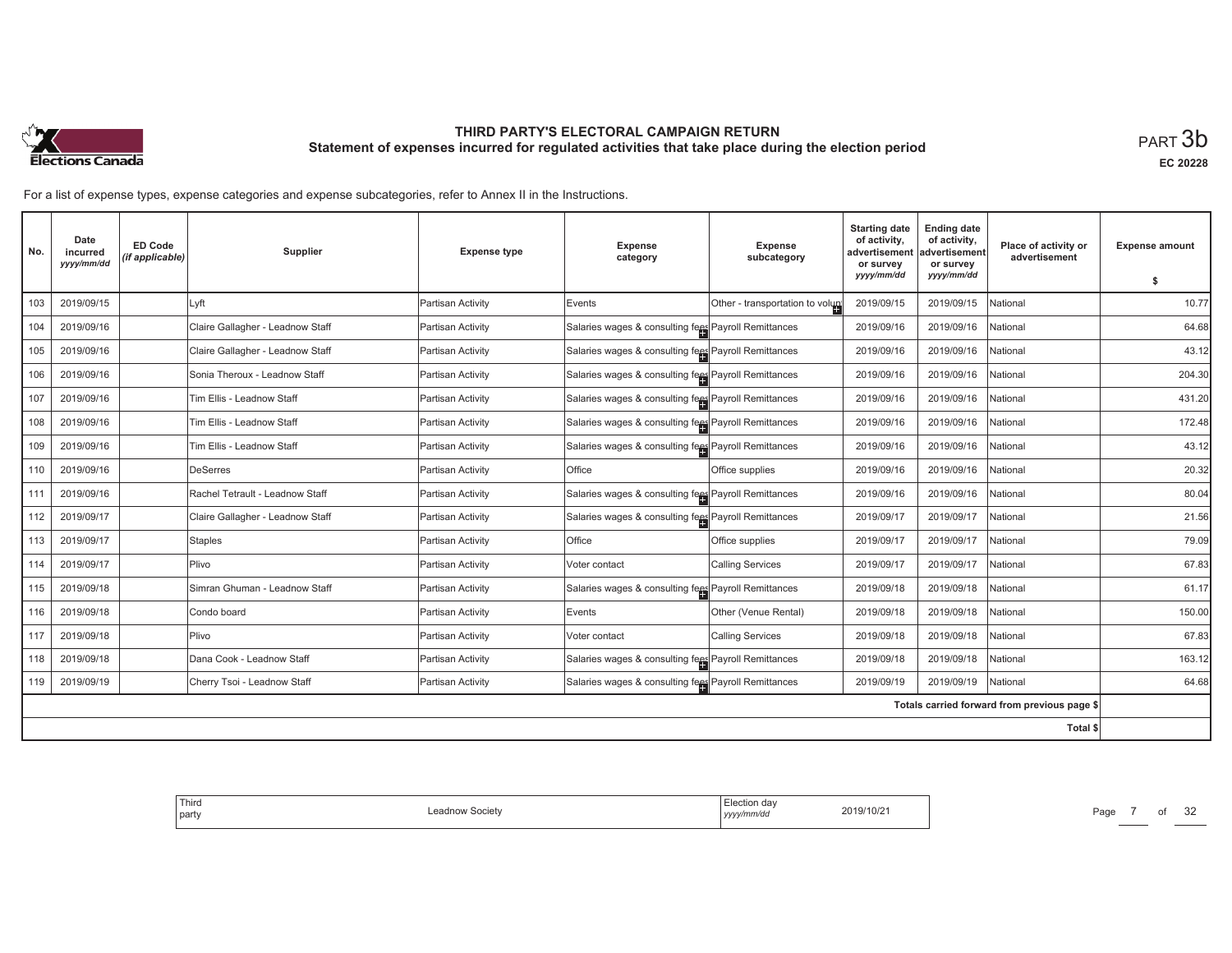

**EC 20228**

For a list of expense types, expense categories and expense subcategories, refer to Annex II in the Instructions.

| No. | Date<br>incurred<br>yyyy/mm/dd | ED Code<br>(if applicable) | Supplier                         | <b>Expense type</b> | <b>Expense</b><br>category                           | <b>Expense</b><br>subcategory | <b>Starting date</b><br>of activity,<br>advertisement<br>or survey | <b>Ending date</b><br>of activity,<br>advertisement<br>or survey | Place of activity or<br>advertisement        | <b>Expense amount</b> |
|-----|--------------------------------|----------------------------|----------------------------------|---------------------|------------------------------------------------------|-------------------------------|--------------------------------------------------------------------|------------------------------------------------------------------|----------------------------------------------|-----------------------|
|     |                                |                            |                                  |                     |                                                      |                               | yyyy/mm/dd                                                         | yyyy/mm/dd                                                       |                                              | s.                    |
| 120 | 2019/09/19                     |                            | Cherry Tsoi - Leadnow Staff      | Partisan Activity   | Salaries wages & consulting fees Payroll Remittances |                               | 2019/09/19                                                         | 2019/09/19                                                       | Vational                                     | 107.80                |
| 121 | 2019/09/19                     |                            | Logan McIntosh - Leadnow Staff   | Partisan Activity   | Salaries wages & consulting fees Payroll Remittances |                               | 2019/09/19                                                         | 2019/09/19                                                       | National                                     | 116.82                |
| 122 | 2019/09/19                     |                            | Trinity St. Paul's United Church | Partisan Activity   | Events                                               | Other (Venue Rental)          | 2019/09/19                                                         | 2019/09/19                                                       | Vational                                     | 50.00                 |
| 123 | 2019/09/19                     |                            | Plivo                            | Partisan Activity   | Voter contact                                        | <b>Calling Services</b>       | 2019/09/19                                                         | 2019/09/19                                                       | National                                     | 67.87                 |
| 124 | 2019/09/19                     |                            | <b>DNCL Government of Canada</b> | Partisan Activity   | Voter contact                                        | Other: do not call list       | 2019/09/19                                                         | 2019/09/19                                                       | National                                     | 528.20                |
| 125 | 2019/09/20                     |                            | Plivo                            | Partisan Activity   | Voter contact                                        | <b>Calling Services</b>       | 2019/09/20                                                         | 2019/09/20                                                       | National                                     | 67.87                 |
| 126 | 2019/09/20                     |                            | Leanow Staff Per Diems           | Partisan Activity   | Office                                               | Other - Staff Per Diems       | 2019/09/20                                                         | 2019/10/21                                                       | National                                     | 57.20                 |
| 127 | 2019/09/21                     |                            | Squarespace                      | Partisan Activity   | Social Media                                         | Social Media                  | 2019/09/21                                                         | 2019/09/21                                                       | National                                     | 35.35                 |
| 128 | 2019/09/23                     |                            | Max Mosher - Leadnow Staff       | Partisan Activity   | Salaries wages & consulting fees Payroll Remittances |                               | 2019/09/23                                                         | 2019/09/23                                                       | Vational                                     | 120.90                |
| 129 | 2019/09/23                     |                            | Max Mosher - Leadnow Staff       | Partisan Activity   | Salaries wages & consulting fees Payroll Remittances |                               | 2019/09/23                                                         | 2019/09/23                                                       | National                                     | 241.80                |
| 130 | 2019/09/23                     |                            | Max Mosher - Leadnow Staff       | Partisan Activity   | Salaries wages & consulting fees Payroll Remittances |                               | 2019/09/23                                                         | 2019/09/23                                                       | Vational                                     | 72.54                 |
| 131 | 2019/09/23                     |                            | Tim Ellis - Leadnow Staff        | Partisan Activity   | Salaries wages & consulting fees Payroll Remittances |                               | 2019/09/23                                                         | 2019/09/23                                                       | Vational                                     | 172.48                |
| 132 | 2019/09/23                     |                            | Brittany Smith - Leadnow Staff   | Partisan Activity   | Salaries wages & consulting fees Payroll Remittances |                               | 2019/09/23                                                         | 2019/09/23                                                       | National                                     | 66.75                 |
| 133 | 2019/09/24                     |                            | Peter Gibbs - Leadnow Staff      | Partisan Activity   | Salaries wages & consulting fees Payroll Remittances |                               | 2019/09/24                                                         | 2019/09/24                                                       | National                                     | 122.34                |
| 134 | 2019/09/24                     |                            | Simran Ghuman - Leadnow Staff    | Partisan Activity   | Salaries wages & consulting fees Payroll Remittances |                               | 2019/09/24                                                         | 2019/09/24                                                       | Vational                                     | 50.98                 |
| 135 | 2019/09/24                     |                            | Plivo                            | Partisan Activity   | Voter contact                                        | <b>Calling Services</b>       | 2019/09/24                                                         | 2019/09/24                                                       | National                                     | 67.86                 |
| 136 | 2019/09/24                     |                            | Plivo                            | Partisan Activity   | Voter contact                                        | <b>Calling Services</b>       | 2019/09/24                                                         | 2019/09/24                                                       | National                                     | 67.86                 |
|     |                                |                            |                                  |                     |                                                      |                               |                                                                    |                                                                  | Totals carried forward from previous page \$ |                       |
|     |                                |                            |                                  |                     |                                                      |                               |                                                                    |                                                                  | Total \$                                     |                       |

| <b>Third</b><br>∃lection daγ<br>2019/10/21<br>Leadnow Societv<br>  party<br>yyyy/mm/dd |
|----------------------------------------------------------------------------------------|
|----------------------------------------------------------------------------------------|

Page 8 of 32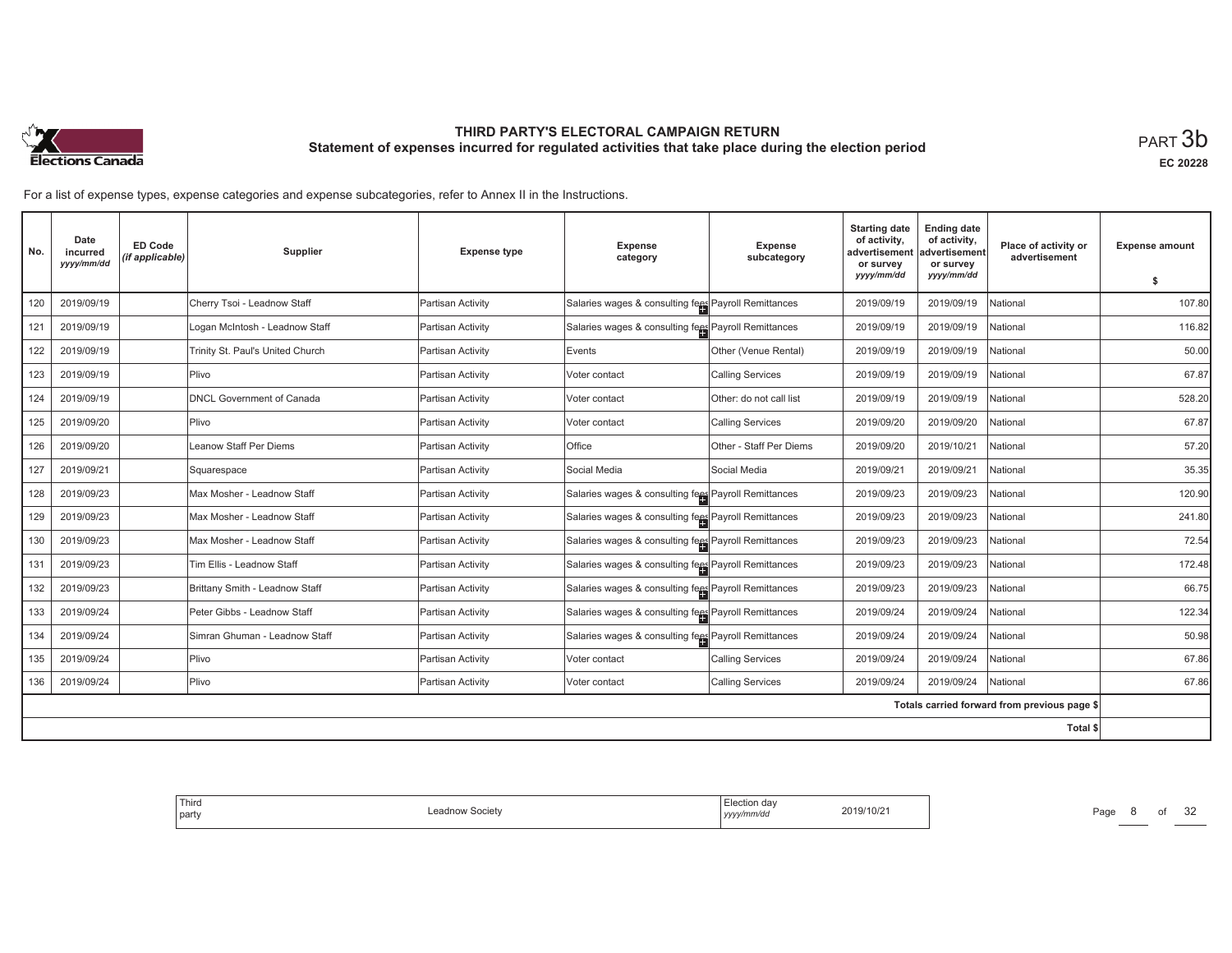

**EC 20228**

For a list of expense types, expense categories and expense subcategories, refer to Annex II in the Instructions.

| No. | Date<br>incurred<br>yyyy/mm/dd | ED Code<br>(if applicable) | Supplier                                    | <b>Expense type</b> | <b>Expense</b><br>category                           | Expense<br>subcategory         | <b>Starting date</b><br>of activity,<br>advertisement<br>or survey | <b>Ending date</b><br>of activity,<br>advertisement<br>or survey | Place of activity or<br>advertisement        | <b>Expense amount</b> |
|-----|--------------------------------|----------------------------|---------------------------------------------|---------------------|------------------------------------------------------|--------------------------------|--------------------------------------------------------------------|------------------------------------------------------------------|----------------------------------------------|-----------------------|
|     |                                |                            |                                             |                     |                                                      |                                | yyyy/mm/dd                                                         | yyyy/mm/dd                                                       |                                              | \$                    |
| 137 | 2019/09/24                     |                            | Jolan Bailey - Leadnow Staff                | Partisan Activity   | Salaries wages & consulting fees Payroll remittances |                                | 2019/09/24                                                         | 2019/09/24                                                       | National                                     | 240.30                |
| 138 | 2019/09/24                     |                            | Jolan Bailey - Leadnow Staff                | Partisan Activity   | Salaries wages & consulting fees Payroll remittances |                                | 2019/09/24                                                         | 2019/09/24                                                       | National                                     | 53.40                 |
| 139 | 2019/09/24                     |                            | Jolan Bailey - Leadnow Staff                | Partisan Activity   | Salaries wages & consulting fees Payroll remittances |                                | 2019/09/24                                                         | 2019/09/24                                                       | National                                     | 53.40                 |
| 140 | 2019/09/24                     |                            | Rachel Tetrault - Leadnow Staff             | Partisan Activity   | Salaries wages & consulting fees Payroll remittances |                                | 2019/09/24                                                         | 2019/09/24                                                       | National                                     | 80.04                 |
| 141 | 2019/09/24                     |                            | Teksavvy - Vancouver Office Internet at 60% | Partisan Activity   | Office                                               | Telephone and Internet         | 2019/09/24                                                         | 2019/10/23                                                       | National                                     | 73.89                 |
| 142 | 2019/09/25                     |                            | Claire Gallagher - Leadnow Staff            | Partisan Activity   | Salaries wages & consulting fees Payroll Remittances |                                | 2019/09/25                                                         | 2019/09/25                                                       | National                                     | 32.34                 |
| 143 | 2019/09/25                     |                            | Plivo                                       | Partisan Activity   | Voter contact                                        | <b>Calling Services</b>        | 2019/09/25                                                         | 2019/09/25                                                       | National                                     | 67.71                 |
| 144 | 2019/09/25                     |                            | CSI Spadina                                 | Partisan Activity   | Events                                               | Other (Venue Rental)           | 2019/09/25                                                         | 2019/09/25                                                       | National                                     | 836.20                |
| 145 | 2019/09/25                     |                            | Timothy Ellis - Leadnow Staff               | Partisan Activity   | Salaries wages & consulting fees Payroll remittances |                                | 2019/09/25                                                         | 2019/09/25                                                       | National                                     | 539.00                |
| 146 | 2019/09/25                     |                            | Timothy Ellis - Leadnow Staff               | Partisan Activity   | Salaries wages & consulting fees Payroll remittances |                                | 2019/09/25                                                         | 2019/09/25                                                       | National                                     | 86.24                 |
| 147 | 2019/09/25                     |                            | Timothy Ellis - Leadnow Staff               | Partisan Activity   | Salaries wages & consulting fees Payroll remittances |                                | 2019/09/25                                                         | 2019/09/25                                                       | National                                     | 258.72                |
| 148 | 2019/09/25                     |                            | Dana Cook - Leadnow Staff                   | Partisan Activity   | Salaries wages & consulting fees Payroll remittances |                                | 2019/09/25                                                         | 2019/09/25                                                       | National                                     | 203.90                |
| 149 | 2019/09/25                     |                            | Dana Cook - Leadnow Staff                   | Partisan Activity   | Salaries wages & consulting fees Payroll remittances |                                | 2019/09/25                                                         | 2019/09/25                                                       | National                                     | 163.12                |
| 150 | 2019/09/26                     |                            | Claire Gallagher - Leadnow Staff            | Partisan Activity   | Salaries wages & consulting fees Payroll Remittances |                                | 2019/09/26                                                         | 2019/09/26                                                       | National                                     | 43.12                 |
| 151 | 2019/09/26                     |                            | Devin Tepelski                              | Partisan Activity   | Salaries, Wages, and Consulting Consulting Fees      |                                | 2019/09/26                                                         | 2019/09/26                                                       | National                                     | 525.00                |
| 152 | 2019/09/26                     |                            | Peter Gibbs - Leadnow Staff                 | Partisan Activity   | Salaries wages & consulting fees Payroll remittances |                                | 2019/09/26                                                         | 2019/09/26                                                       | National                                     | 407.80                |
| 153 | 2019/09/26                     |                            | Plivo                                       | Partisan Activity   | Voter contact                                        | Voter contact calling services | 2019/09/26                                                         | 2019/09/26                                                       | National                                     | 67.72                 |
|     |                                |                            |                                             |                     |                                                      |                                |                                                                    |                                                                  | Totals carried forward from previous page \$ |                       |
|     |                                |                            |                                             |                     |                                                      |                                |                                                                    |                                                                  | <b>Total \$</b>                              |                       |

| 2019/10/21 |
|------------|
|------------|

Page 9 of 32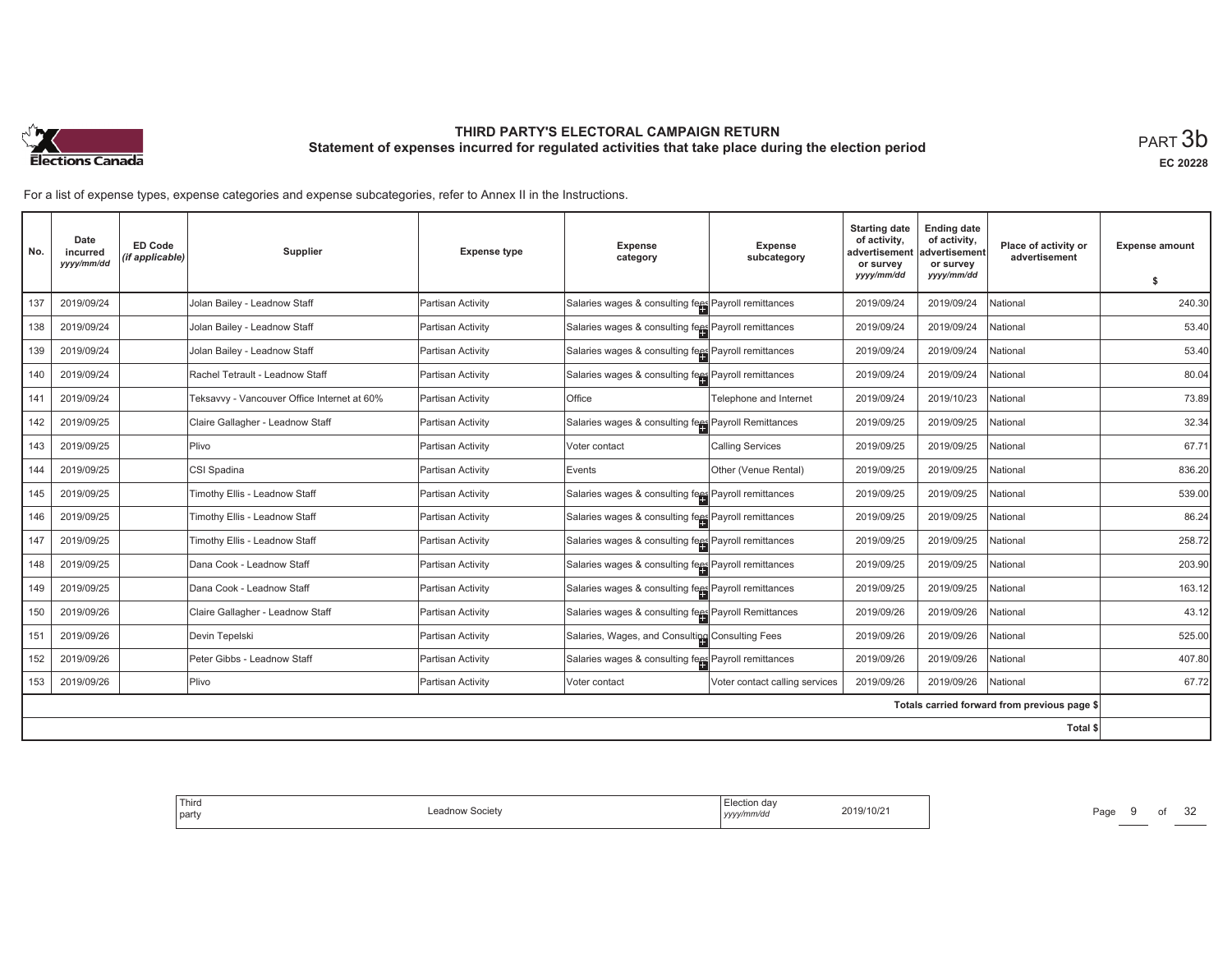

**EC 20228**

| No. | Date<br>incurred<br>yyyy/mm/dd | <b>ED Code</b><br>(if applicable) | Supplier                         | <b>Expense type</b> | <b>Expense</b><br>category                           | <b>Expense</b><br>subcategory   | <b>Starting date</b><br>of activity,<br>advertisement<br>or survey | <b>Ending date</b><br>of activity,<br>advertisement<br>or survey | Place of activity or<br>advertisement        | <b>Expense amount</b> |
|-----|--------------------------------|-----------------------------------|----------------------------------|---------------------|------------------------------------------------------|---------------------------------|--------------------------------------------------------------------|------------------------------------------------------------------|----------------------------------------------|-----------------------|
|     |                                |                                   |                                  |                     |                                                      |                                 | yyyy/mm/dd                                                         | yyyy/mm/dd                                                       |                                              | \$                    |
| 154 | 2019/09/27                     |                                   | <b>HIVE Vancouver Society</b>    | Partisan Activity   | Events                                               | Other - Venue for volunteer ph  | 2019/09/27                                                         | 2019/09/27                                                       | National                                     | 69.56                 |
| 155 | 2019/09/27                     |                                   | Plivo                            | Partisan Activity   | Voter contact                                        | Voter contact calling services  | 2019/09/27                                                         | 2019/09/27                                                       | National                                     | 67.72                 |
| 156 | 2019/09/28                     |                                   | Pizza Pizza                      | Partisan Activity   | Events                                               | Other - Food for volunteer pho  | 2019/09/28                                                         | 2019/09/28                                                       | National                                     | 134.85                |
| 157 | 2019/09/28                     |                                   | CSI Spadina                      | Partisan Activity   | Events                                               | Other - Venue for volunteer ph  | 2019/09/28                                                         | 2019/09/28                                                       | National                                     | 836.20                |
| 158 | 2019/09/28                     |                                   | <b>Toronto Parking Authority</b> | Partisan Activity   | Events                                               | Other - parking for volunteer   | 2019/09/28                                                         | 2019/09/28                                                       | National                                     | 20.00                 |
| 159 | 2019/09/28                     |                                   | Domino's Pizza                   | Partisan Activity   | Events                                               | Other - Food for volunteer pho  | 2019/09/28                                                         | 2019/09/28                                                       | National                                     | 113.44                |
| 160 | 2019/09/28                     |                                   | Starbucks Coffee                 | Partisan Activity   | Events                                               | Other - Food for volunteer pho  | 2019/09/28                                                         | 2019/09/28                                                       | National                                     | 18.85                 |
| 161 | 2019/09/28                     |                                   | Caveman Cafe                     | Partisan Activity   | Events                                               | Other - Food for volunteer phe  | 2019/09/28                                                         | 2019/09/28                                                       | National                                     | 39.65                 |
| 162 | 2019/09/28                     |                                   | <b>Yellow Cab Company</b>        | Partisan Activity   | Events                                               | Other - transportation to volum | 2019/09/28                                                         | 2019/09/28                                                       | National                                     | 13.90                 |
| 163 | 2019/09/28                     |                                   | Chatr                            | Partisan Activity   | Office                                               | Telephone & internet            | 2019/09/28                                                         | 2019/09/28                                                       | National                                     | 180.80                |
| 164 | 2019/09/28                     |                                   | Brittany Smith - Leadnow Staff   | Partisan Activity   | Salaries wages & consulting fees Payroll remittances |                                 | 2019/09/28                                                         | 2019/09/28                                                       | National                                     | 80.10                 |
| 165 | 2019/09/28                     |                                   | Timothy Ellis - Leadnow Staff    | Partisan Activity   | Salaries wages & consulting fees Payroll remittances |                                 | 2019/09/28                                                         | 2019/09/28                                                       | National                                     | 107.80                |
| 166 | 2019/09/28                     |                                   | Timothy Ellis - Leadnow Staff    | Partisan Activity   | Salaries wages & consulting fees Payroll remittances |                                 | 2019/09/28                                                         | 2019/09/28                                                       | National                                     | 129.36                |
| 167 | 2019/09/28                     |                                   | Cherry Tsoi - Leadnow Staff      | Partisan Activity   | Salaries wages & consulting fees Payroll remittances |                                 | 2019/09/28                                                         | 2019/09/28                                                       | National                                     | 107.80                |
| 168 | 2019/09/28                     |                                   | Kira McLean - Leadnow Staff      | Partisan Activity   | Salaries wages & consulting fees Payroll remittances |                                 | 2019/09/28                                                         | 2019/09/28                                                       | National                                     | 91.76                 |
| 169 | 2019/09/28                     |                                   | Rachel Tetrault - Leadnow Staff  | Partisan Activity   | Salaries wages & consulting fees Payroll remittances |                                 | 2019/09/28                                                         | 2019/09/28                                                       | National                                     | 80.04                 |
| 170 | 2019/09/28                     |                                   | Rachel Tetrault - Leadnow Staff  | Partisan Activity   | Salaries wages & consulting fees Payroll remittances |                                 | 2019/09/28                                                         | 2019/09/28                                                       | National                                     | 133.40                |
|     |                                |                                   |                                  |                     |                                                      |                                 |                                                                    |                                                                  | Totals carried forward from previous page \$ |                       |
|     |                                |                                   |                                  |                     |                                                      |                                 |                                                                    |                                                                  | Total \$                                     |                       |

| ion dav<br>2019/10/21<br>.<br>. | . |
|---------------------------------|---|
|---------------------------------|---|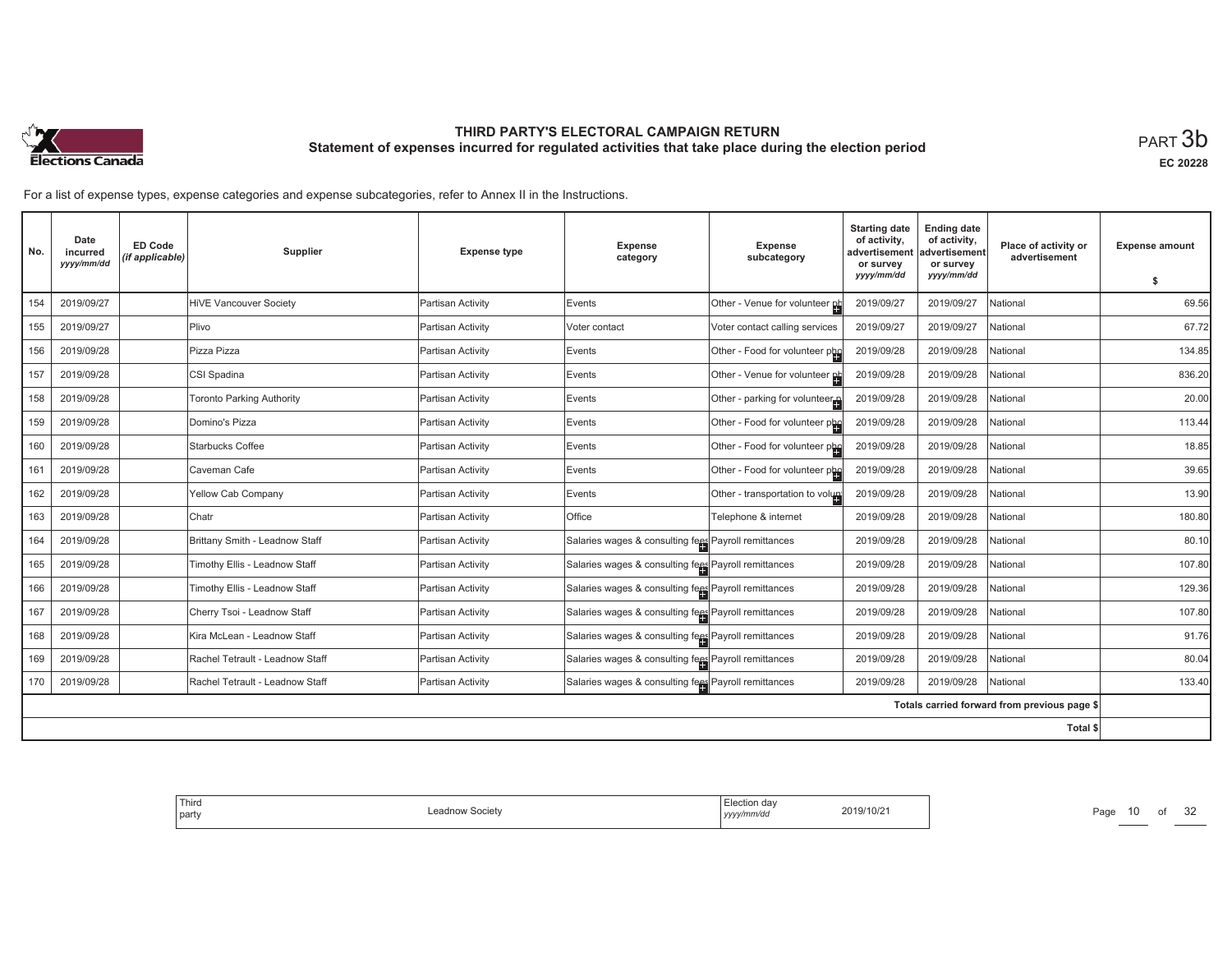

**EC 20228**

For a list of expense types, expense categories and expense subcategories, refer to Annex II in the Instructions.

| No. | Date<br>incurred<br>yyyy/mm/dd | ED Code<br>(if applicable) | Supplier                          | <b>Expense type</b> | <b>Expense</b><br>category                           | <b>Expense</b><br>subcategory  | <b>Starting date</b><br>of activity,<br>advertisement<br>or survey | <b>Ending date</b><br>of activity,<br>advertisement<br>or survey | Place of activity or<br>advertisement        | <b>Expense amount</b> |
|-----|--------------------------------|----------------------------|-----------------------------------|---------------------|------------------------------------------------------|--------------------------------|--------------------------------------------------------------------|------------------------------------------------------------------|----------------------------------------------|-----------------------|
|     |                                |                            |                                   |                     |                                                      |                                | yyyy/mm/dd                                                         | yyyy/mm/dd                                                       |                                              | \$                    |
| 171 | 2019/09/28                     |                            | Rachel Tetrault - Leadnow Staff   | Partisan Activity   | Salaries wages & consulting fees Payroll remittances |                                | 2019/09/28                                                         | 2019/09/28                                                       | National                                     | 133.40                |
| 172 | 2019/09/28                     |                            | Plivo                             | Partisan Activity   | Voter contact                                        | Voter contact calling services | 2019/09/28                                                         | 2019/09/28                                                       | National                                     | 67.72                 |
| 173 | 2019/09/28                     |                            | Plivo                             | Partisan Activity   | Voter contact                                        | Voter contact calling services | 2019/09/28                                                         | 2019/09/28                                                       | National                                     | 67.72                 |
| 174 | 2019/09/28                     |                            | Plivo                             | Partisan Activity   | Voter contact                                        | Voter contact calling services | 2019/09/28                                                         | 2019/09/28                                                       | National                                     | 67.72                 |
| 175 | 2019/09/28                     |                            | Plivo                             | Partisan Activity   | Voter contact                                        | Voter contact calling services | 2019/09/28                                                         | 2019/09/28                                                       | National                                     | 67.72                 |
| 176 | 2019/09/28                     |                            | Plivo                             | Partisan Activity   | Voter contact                                        | Voter contact calling services | 2019/09/28                                                         | 2019/09/28                                                       | National                                     | 67.72                 |
| 177 | 2019/09/29                     |                            | Cherry Tsoi - Leadnow Staff       | Partisan Activity   | Salaries wages & consulting fees Payroll remittances |                                | 2019/09/29                                                         | 2019/09/29                                                       | National                                     | 431.20                |
| 178 | 2019/09/29                     |                            | Cherry Tsoi - Leadnow Staff       | Partisan Activity   | Salaries wages & consulting fees Payroll remittances |                                | 2019/09/29                                                         | 2019/09/29                                                       | National                                     | 21.56                 |
| 179 | 2019/09/30                     |                            | Claire Gallagher - Leadnow Staff  | Partisan Activity   | Salaries wages & consulting fees Payroll remittances |                                | 2019/09/30                                                         | 2019/09/30                                                       | National                                     | 22.73                 |
| 180 | 2019/09/30                     |                            | Claire Gallagher - Leadnow Staff  | Partisan Activity   | Salaries wages & consulting fees Payroll remittances |                                | 2019/09/30                                                         | 2019/09/30                                                       | National                                     | 34.10                 |
| 181 | 2019/09/30                     |                            | Claire Gallagher - Leadnow Staff  | Partisan Activity   | Salaries wages & consulting fees Payroll remittances |                                | 2019/09/30                                                         | 2019/09/30                                                       | National                                     | 113.65                |
| 182 | 2019/09/30                     |                            | Maximilian Mosher - Leadnow Staff | Partisan Activity   | Salaries wages & consulting fees Payroll remittances |                                | 2019/09/30                                                         | 2019/09/30                                                       | National                                     | 241.80                |
| 183 | 2019/09/30                     |                            | Maximilian Mosher - Leadnow Staff | Partisan Activity   | Salaries wages & consulting fees Payroll remittances |                                | 2019/09/30                                                         | 2019/09/30                                                       | National                                     | 120.90                |
| 184 | 2019/09/30                     |                            | Maximilian Mosher - Leadnow Staff | Partisan Activity   | Salaries wages & consulting fees Payroll remittances |                                | 2019/09/30                                                         | 2019/09/30                                                       | National                                     | 241.80                |
| 185 | 2019/09/30                     |                            | Maximilian Mosher - Leadnow Staff | Partisan Activity   | Salaries wages & consulting fees Payroll remittances |                                | 2019/09/30                                                         | 2019/09/30                                                       | National                                     | 241.80                |
| 186 | 2019/09/30                     |                            | Dana Cook - Leadnow Staff         | Partisan Activity   | Salaries wages & consulting fees Payroll remittances |                                | 2019/09/30                                                         | 2019/09/30                                                       | National                                     | 101.95                |
| 187 | 2019/10/01                     | 11-002                     | Logan McIntosh - Leadnow Staff    | Partisan Activity   | Salaries wages & consulting fees Payroll remittances |                                | 2019/10/01                                                         | 2019/10/01                                                       | Charlottetown                                | 38.94                 |
|     |                                |                            |                                   |                     |                                                      |                                |                                                                    |                                                                  | Totals carried forward from previous page \$ |                       |
|     |                                |                            |                                   |                     |                                                      |                                |                                                                    |                                                                  | <b>Total \$</b>                              |                       |

| Hection day<br>2019/10/21<br>.<br>, yyyy/mm/dd | Third<br>dnow Societv<br>party |
|------------------------------------------------|--------------------------------|
|------------------------------------------------|--------------------------------|

Page 11 of 32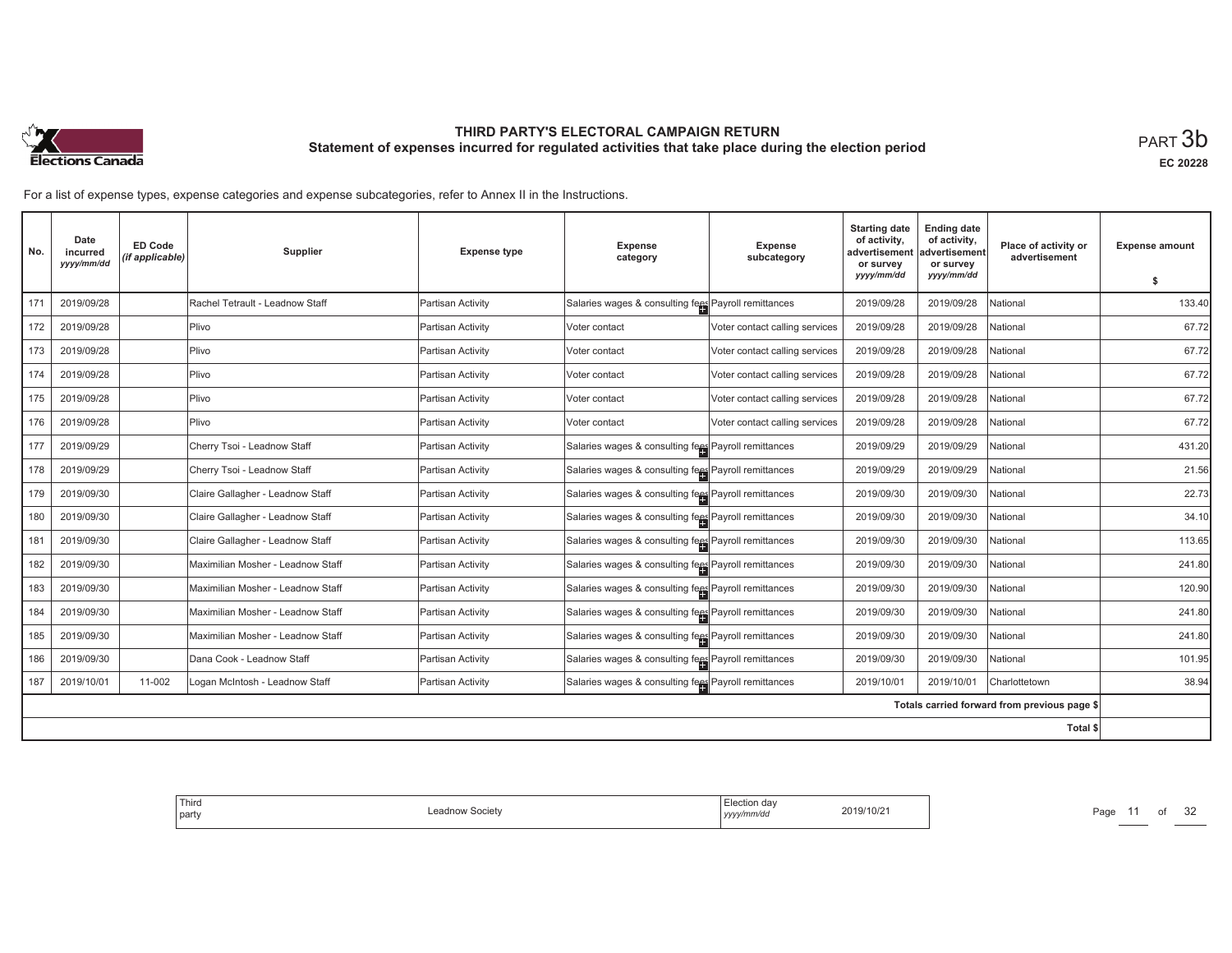

**EC 20228**

For a list of expense types, expense categories and expense subcategories, refer to Annex II in the Instructions.

| No. | Date<br>incurred<br>yyyy/mm/dd | ED Code<br>(if applicable) | Supplier                       | <b>Expense type</b> | <b>Expense</b><br>category                           | <b>Expense</b><br>subcategory | <b>Starting date</b><br>of activity,<br>advertisement<br>or survey | <b>Ending date</b><br>of activity,<br>advertisement<br>or survey | Place of activity or<br>advertisement        | <b>Expense amount</b> |
|-----|--------------------------------|----------------------------|--------------------------------|---------------------|------------------------------------------------------|-------------------------------|--------------------------------------------------------------------|------------------------------------------------------------------|----------------------------------------------|-----------------------|
|     |                                |                            |                                |                     |                                                      |                               | yyyy/mm/dd                                                         | yyyy/mm/dd                                                       |                                              | \$                    |
| 188 | 2019/10/01                     | 11-002                     | Simran Ghuman - Leadnow Staff  | Partisan Activity   | Salaries wages & consulting fees Payroll remittances |                               | 2019/10/01                                                         | 2019/10/01                                                       | Charlottetown                                | 6.12                  |
| 189 | 2019/10/01                     | 11-002                     | Sonia Theroux - Leadnow Staff  | Partisan Activity   | Salaries wages & consulting fees Payroll remittances |                               | 2019/10/01                                                         | 2019/10/01                                                       | Charlottetown                                | 81.72                 |
| 190 | 2019/10/01                     | 11-004                     | Dana Cook - Leadnow Staff      | Partisan Activity   | Salaries wages & consulting fees Payroll remittances |                               | 2019/10/01                                                         | 2019/10/01                                                       | Malpeque                                     | 40.78                 |
| 191 | 2019/10/01                     | 11-004                     | Logan McIntosh - Leadnow Staff | Partisan Activity   | Salaries wages & consulting fees Payroll remittances |                               | 2019/10/01                                                         | 2019/10/01                                                       | Malpeque                                     | 38.94                 |
| 192 | 2019/10/01                     | 11-004                     | Simran Ghuman - Leadnow Staff  | Partisan Activity   | Salaries wages & consulting fees Payroll remittances |                               | 2019/10/01                                                         | 2019/10/01                                                       | Malpeque                                     | 6.12                  |
| 193 | 2019/10/01                     | 12-003                     | Logan McIntosh - Leadnow Staff | Partisan Activity   | Salaries wages & consulting fees Payroll remittances |                               | 2019/10/01                                                         | 2019/10/01                                                       | Cumberland etc                               | 38.94                 |
| 194 | 2019/10/01                     | 12-003                     | Simran Ghuman - Leadnow Staff  | Partisan Activity   | Salaries wages & consulting fees Payroll remittances |                               | 2019/10/01                                                         | 2019/10/01                                                       | Cumberland etc                               | 6.12                  |
| 195 | 2019/10/01                     | 12-003                     | Sonia Theroux - Leadnow Staff  | Partisan Activity   | Salaries wages & consulting fees Payroll remittances |                               | 2019/10/01                                                         | 2019/10/01                                                       | Cumberland etc                               | 81.72                 |
| 196 | 2019/10/01                     | 35-035                     | Dana Cook - Leadnow Staff      | Partisan Activity   | Salaries wages & consulting fees Payroll remittances |                               | 2019/10/01                                                         | 2019/10/01                                                       | <b>Hamilton Centre</b>                       | 122.34                |
| 197 | 2019/10/01                     | 35-035                     | Dana Cook - Leadnow Staff      | Partisan Activity   | Salaries wages & consulting fees Payroll remittances |                               | 2019/10/01                                                         | 2019/10/01                                                       | <b>Hamilton Centre</b>                       | 40.78                 |
| 198 | 2019/10/01                     | 35-035                     | Logan McIntosh - Leadnow Staff | Partisan Activity   | Salaries wages & consulting fees Payroll remittances |                               | 2019/10/01                                                         | 2019/10/01                                                       | <b>Hamilton Centre</b>                       | 38.94                 |
| 199 | 2019/10/01                     | 35-035                     | Simran Ghuman - Leadnow Staff  | Partisan Activity   | Salaries wages & consulting fees Payroll remittances |                               | 2019/10/01                                                         | 2019/10/01                                                       | Hamilton Centre                              | 6.12                  |
| 200 | 2019/10/01                     | 35-035                     | Sonia Theroux - Leadnow Staff  | Partisan Activity   | Salaries wages & consulting fees Payroll remittances |                               | 2019/10/01                                                         | 2019/10/01                                                       | Hamilton Centre                              | 81.72                 |
| 201 | 2019/10/01                     | 35-081                     | Dana Cook - Leadnow Staff      | Partisan Activity   | Salaries wages & consulting fees Payroll remittances |                               | 2019/10/01                                                         | 2019/10/01                                                       | Parkdale High Park                           | 40.78                 |
| 202 | 2019/10/01                     | 35-081                     | Logan McIntosh - Leadnow Staff | Partisan Activity   | Salaries wages & consulting fees Payroll remittances |                               | 2019/10/01                                                         | 2019/10/01                                                       | Parkdale High Park                           | 38.94                 |
| 203 | 2019/10/01                     | 35-081                     | Simran Ghuman - Leadnow Staff  | Partisan Activity   | Salaries wages & consulting fees Payroll remittances |                               | 2019/10/01                                                         | 2019/10/01                                                       | Parkdale High Park                           | 6.12                  |
| 204 | 2019/10/01                     | 35-081                     | Sonia Theroux - Leadnow Staff  | Partisan Activity   | Salaries wages & consulting fees Payroll remittances |                               | 2019/10/01                                                         | 2019/10/01                                                       | Parkdale High Park                           | 81.72                 |
|     |                                |                            |                                |                     |                                                      |                               |                                                                    |                                                                  | Totals carried forward from previous page \$ |                       |
|     |                                |                            |                                |                     |                                                      |                               |                                                                    |                                                                  | <b>Total \$</b>                              |                       |

| Election day<br>2019/10/2<br>.<br>Society<br>.<br>yyyy/mm/dd<br>,,,,, | Third<br>party |  |
|-----------------------------------------------------------------------|----------------|--|
|-----------------------------------------------------------------------|----------------|--|

Page 12 of 32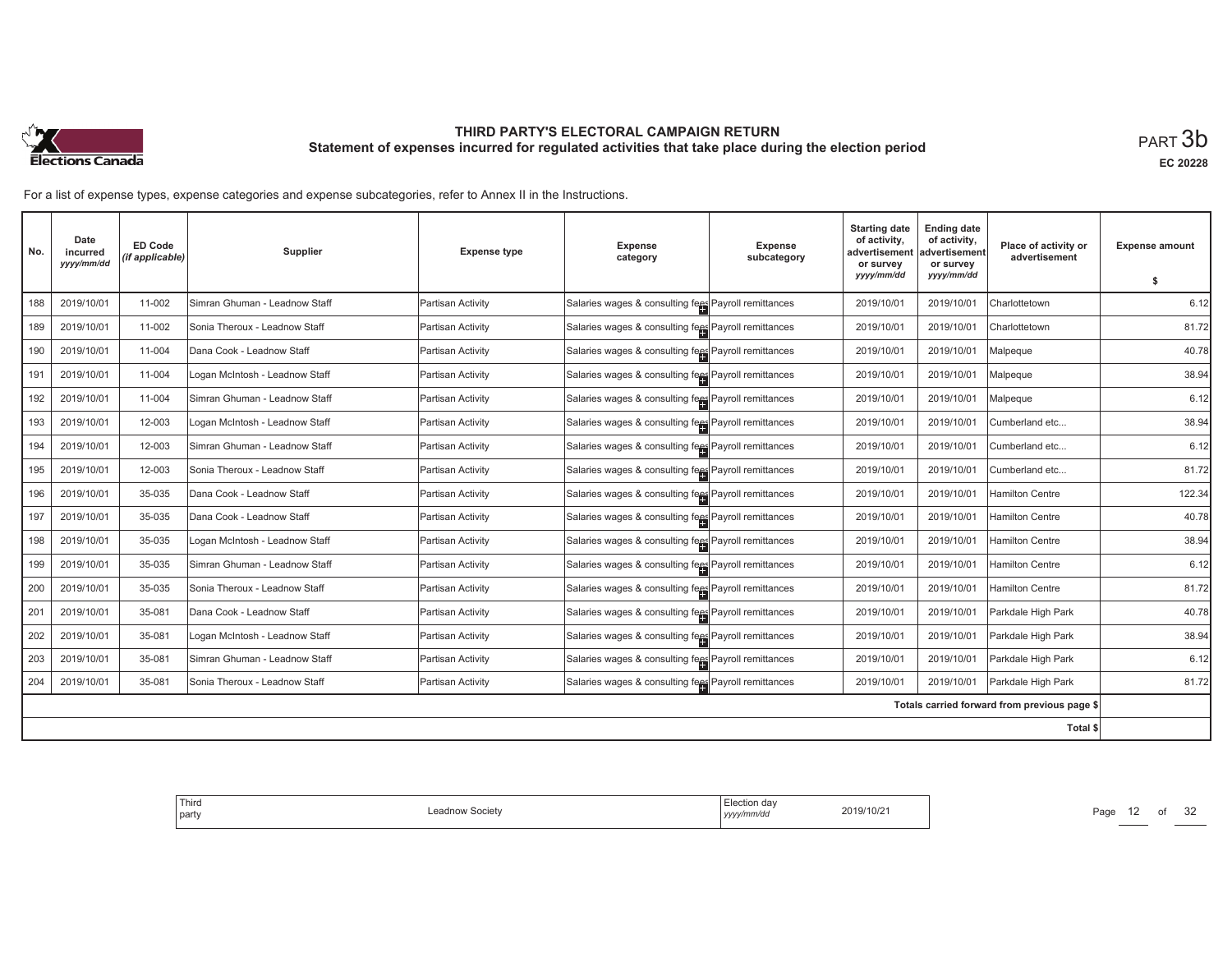

**EC 20228**

For a list of expense types, expense categories and expense subcategories, refer to Annex II in the Instructions.

| No. | Date<br>incurred<br>yyyy/mm/dd | ED Code<br>(if applicable) | Supplier                         | <b>Expense type</b> | <b>Expense</b><br>category                           | <b>Expense</b><br>subcategory | <b>Starting date</b><br>of activity,<br>advertisemen<br>or survey | <b>Ending date</b><br>of activity,<br>advertisement<br>or survey | Place of activity or<br>advertisement        | <b>Expense amount</b> |
|-----|--------------------------------|----------------------------|----------------------------------|---------------------|------------------------------------------------------|-------------------------------|-------------------------------------------------------------------|------------------------------------------------------------------|----------------------------------------------|-----------------------|
|     |                                |                            |                                  |                     |                                                      |                               | yyyy/mm/dd                                                        | yyyy/mm/dd                                                       |                                              | \$                    |
| 205 | 2019/10/01                     | 46-005                     | Dana Cook - Leadnow Staff        | Partisan Activity   | Salaries wages & consulting fees Payroll remittances |                               | 2019/10/01                                                        | 2019/10/01                                                       | Elmwood Transcona                            | 40.78                 |
| 206 | 2019/10/01                     | 46-005                     | Dana Cook - Leadnow Staff        | Partisan Activity   | Salaries wages & consulting fees Payroll remittances |                               | 2019/10/01                                                        | 2019/10/01                                                       | Elmwood Transcona                            | 50.98                 |
| 207 | 2019/10/01                     | 46-005                     | Logan McIntosh - Leadnow Staff   | Partisan Activity   | Salaries wages & consulting fees Payroll remittances |                               | 2019/10/01                                                        | 2019/10/01                                                       | Elmwood Transcona                            | 38.94                 |
| 208 | 2019/10/01                     | 46-005                     | Simran Ghuman - Leadnow Staff    | Partisan Activity   | Salaries wages & consulting fees Payroll remittances |                               | 2019/10/01                                                        | 2019/10/01                                                       | Elmwood Transcona                            | 6.12                  |
| 209 | 2019/10/01                     | 46-005                     | Sonia Theroux - Leadnow Staff    | Partisan Activity   | Salaries wages & consulting fees Payroll remittances |                               | 2019/10/01                                                        | 2019/10/01                                                       | Elmwood Transcona                            | 81.72                 |
| 210 | 2019/10/01                     | 46-005                     | Sonia Theroux - Leadnow Staff    | Partisan Activity   | Salaries wages & consulting fees Payroll remittances |                               | 2019/10/01                                                        | 2019/10/01                                                       | Elmwood Transcona                            | 81.72                 |
| 211 | 2019/10/01                     | 59-028                     | Logan McIntosh - Leadnow Staff   | Partisan Activity   | Salaries wages & consulting fees Payroll remittances |                               | 2019/10/01                                                        | 2019/10/01                                                       | Skeena Bulkley Valley                        | 38.94                 |
| 212 | 2019/10/01                     | 59-028                     | Simran Ghuman - Leadnow Staff    | Partisan Activity   | Salaries wages & consulting fees Payroll remittances |                               | 2019/10/01                                                        | 2019/10/01                                                       | Skeena Bulkley Valley                        | 6.12                  |
| 213 | 2019/10/01                     | 59-028                     | Sonia Theroux - Leadnow Staff    | Partisan Activity   | Salaries wages & consulting fees Payroll remittances |                               | 2019/10/01                                                        | 2019/10/01                                                       | Skeena Bulkley Valley                        | 81.72                 |
| 214 | 2019/10/01                     | 59-036                     | Dana Cook - Leadnow Staff        | Partisan Activity   | Salaries wages & consulting fees Payroll remittances |                               | 2019/10/01                                                        | 2019/10/01                                                       | Vancouver Granville                          | 40.78                 |
| 215 | 2019/10/01                     | 59-036                     | Dana Cook - Leadnow Staff        | Partisan Activity   | Salaries wages & consulting fees Payroll remittances |                               | 2019/10/01                                                        | 2019/10/01                                                       | Vancouver Granville                          | 122.34                |
| 216 | 2019/10/01                     | 59-036                     | Logan McIntosh - Leadnow Staff   | Partisan Activity   | Salaries wages & consulting fees Payroll remittances |                               | 2019/10/01                                                        | 2019/10/01                                                       | Vancouver Granville                          | 38.94                 |
| 217 | 2019/10/01                     | 59-036                     | Simran Ghuman - Leadnow Staff    | Partisan Activity   | Salaries wages & consulting fees Payroll remittances |                               | 2019/10/01                                                        | 2019/10/01                                                       | Vancouver Granville                          | 6.12                  |
| 218 | 2019/10/01                     | 59-036                     | Sonia Theroux - Leadnow Staff    | Partisan Activity   | Salaries wages & consulting fees Payroll remittances |                               | 2019/10/01                                                        | 2019/10/01                                                       | Vancouver Granville                          | 81.72                 |
| 219 | 2019/10/01                     |                            | Claire Gallagher - Leadnow Staff | Partisan Activity   | Salaries wages & consulting fees Payroll remittances |                               | 2019/10/01                                                        | 2019/10/01                                                       | National                                     | 68.19                 |
| 220 | 2019/10/01                     |                            | Dana Cook - Leadnow Staff        | Partisan Activity   | Salaries wages & consulting fees Payroll remittances |                               | 2019/10/01                                                        | 2019/10/01                                                       | National                                     | 50.98                 |
| 221 | 2019/10/01                     |                            | Cherry Tsoi - Leadnow Staff      | Partisan Activity   | Salaries wages & consulting fees Payroll remittances |                               | 2019/10/01                                                        | 2019/10/01                                                       | National                                     | 21.56                 |
|     |                                |                            |                                  |                     |                                                      |                               |                                                                   |                                                                  | Totals carried forward from previous page \$ |                       |
|     |                                |                            |                                  |                     |                                                      |                               |                                                                   |                                                                  | <b>Total \$</b>                              |                       |

| Election dav<br>2019/10/21<br>Leadnow Society<br>, yyyy/mm/dd | Third<br>party |  |
|---------------------------------------------------------------|----------------|--|
|---------------------------------------------------------------|----------------|--|

Page 13 of 32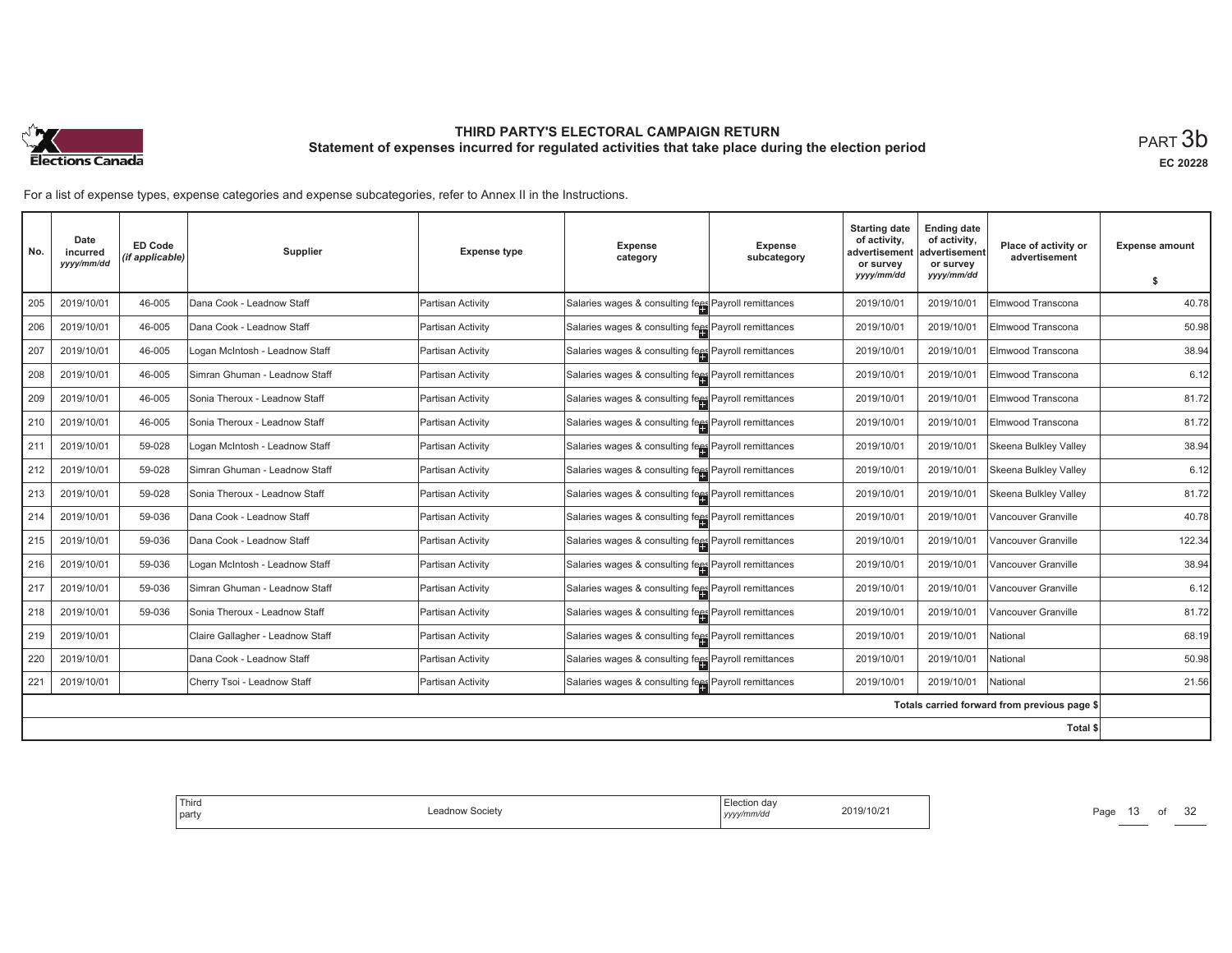

**EC 20228**

For a list of expense types, expense categories and expense subcategories, refer to Annex II in the Instructions.

| No. | Date<br>incurred<br>yyyy/mm/dd | <b>ED Code</b><br>(if applicable) | Supplier                                      | <b>Expense type</b> | <b>Expense</b><br>category                           | <b>Expense</b><br>subcategory  | <b>Starting date</b><br>of activity,<br>advertisemen<br>or survey | <b>Ending date</b><br>of activity,<br>advertisement<br>or survey | Place of activity or<br>advertisement        | <b>Expense amount</b> |
|-----|--------------------------------|-----------------------------------|-----------------------------------------------|---------------------|------------------------------------------------------|--------------------------------|-------------------------------------------------------------------|------------------------------------------------------------------|----------------------------------------------|-----------------------|
|     |                                |                                   |                                               |                     |                                                      |                                | yyyy/mm/dd                                                        | yyyy/mm/dd                                                       |                                              | -S                    |
| 222 | 2019/10/01                     |                                   | Dana Cook - Leadnow Staff                     | Partisan Activity   | Salaries wages & consulting fees Payroll remittances |                                | 2019/10/01                                                        | 2019/10/01                                                       | National                                     | 50.98                 |
| 223 | 2019/10/01                     |                                   | Plivo                                         | Partisan Activity   | Voter contact                                        | Voter contact calling services | 2019/10/01                                                        | 2019/10/01                                                       | National                                     | 67.74                 |
| 224 | 2019/10/01                     |                                   | Plivo                                         | Partisan Activity   | Voter contact                                        | Voter contact calling services | 2019/10/01                                                        | 2019/10/01                                                       | National                                     | 67.79                 |
| 225 | 2019/10/01                     |                                   | Plivo                                         | Partisan Activity   | Voter contact                                        | Voter contact calling services | 2019/10/01                                                        | 2019/10/01                                                       | National                                     | 10.81                 |
| 226 | 2019/10/01                     |                                   | Hyloft Management - Vancouver Office Rent etc | Partisan Activity   | Office                                               | Rent & Lease                   | 2019/10/01                                                        | 2019/10/30                                                       | National                                     | 1.310.07              |
| 227 | 2019/10/01                     |                                   | Broadbent Institute - Toronto Rent at 60%     | Partisan Activity   | Office                                               | Rent & Lease                   | 2019/10/01                                                        | 2019/10/30                                                       | National                                     | 1,695.00              |
| 228 | 2019/10/02                     | 11-002                            | Maximilian Mosher - Leadnow Staff             | Partisan Activity   | Salaries wages & consulting fees Payroll remittances |                                | 2019/10/02                                                        | 2019/10/02                                                       | Charlottetown                                | 24.18                 |
| 229 | 2019/10/02                     | 11-002                            | Maximilian Mosher - Leadnow Staff             | Partisan Activity   | Salaries wages & consulting fees Payroll remittances |                                | 2019/10/02                                                        | 2019/10/02                                                       | Charlottetown                                | 24.18                 |
| 230 | 2019/10/02                     | 11-002                            | Rachel Tetrault - Leadnow Staff               | Partisan Activity   | Salaries wages & consulting fees Payroll remittances |                                | 2019/10/02                                                        | 2019/10/02                                                       | Charlottetown                                | 2.67                  |
| 231 | 2019/10/02                     | 11-004                            | Maximilian Mosher - Leadnow Staff             | Partisan Activity   | Salaries wages & consulting fees Payroll remittances |                                | 2019/10/02                                                        | 2019/10/02                                                       | Malpeque                                     | 24.18                 |
| 232 | 2019/10/02                     | 11-004                            | Maximilian Mosher - Leadnow Staff             | Partisan Activity   | Salaries wages & consulting fees Payroll remittances |                                | 2019/10/02                                                        | 2019/10/02                                                       | Malpeque                                     | 24.18                 |
| 233 | 2019/10/02                     | 11-004                            | Simran Ghuman - Leadnow Staff                 | Partisan Activity   | Salaries wages & consulting fees Payroll remittances |                                | 2019/10/02                                                        | 2019/10/02                                                       | Malpeque                                     | 5.10                  |
| 234 | 2019/10/02                     | 12-003                            | Maximilian Mosher - Leadnow Staff             | Partisan Activity   | Salaries wages & consulting fees Payroll remittances |                                | 2019/10/02                                                        | 2019/10/02                                                       | Cumberland etc                               | 24.18                 |
| 235 | 2019/10/02                     | 12-003                            | Rachel Tetrault - Leadnow Staff               | Partisan Activity   | Salaries wages & consulting fees Payroll remittances |                                | 2019/10/02                                                        | 2019/10/02                                                       | Cumberland etc                               | 2.67                  |
| 236 | 2019/10/02                     | 35-035                            | Maximilian Mosher - Leadnow Staff             | Partisan Activity   | Salaries wages & consulting fees Payroll remittances |                                | 2019/10/02                                                        | 2019/10/02                                                       | Hamilton Centre                              | 24.18                 |
| 237 | 2019/10/02                     | 35-035                            | Maximilian Mosher - Leadnow Staff             | Partisan Activity   | Salaries wages & consulting fees Payroll remittances |                                | 2019/10/02                                                        | 2019/10/02                                                       | Hamilton Centre                              | 24.18                 |
| 238 | 2019/10/02                     | 35-035                            | Rachel Tetrault - Leadnow Staff               | Partisan Activity   | Salaries wages & consulting fees Payroll remittances |                                | 2019/10/02                                                        | 2019/10/02                                                       | Hamilton Centre                              | 2.67                  |
|     |                                |                                   |                                               |                     |                                                      |                                |                                                                   |                                                                  | Totals carried forward from previous page \$ |                       |
|     |                                |                                   |                                               |                     |                                                      |                                |                                                                   |                                                                  | Total \$                                     |                       |

| Hection day<br>2019/10/21<br>.<br>, yyyy/mm/dd | Third<br>dnow Societv<br>party |
|------------------------------------------------|--------------------------------|
|------------------------------------------------|--------------------------------|

Page 14 of 32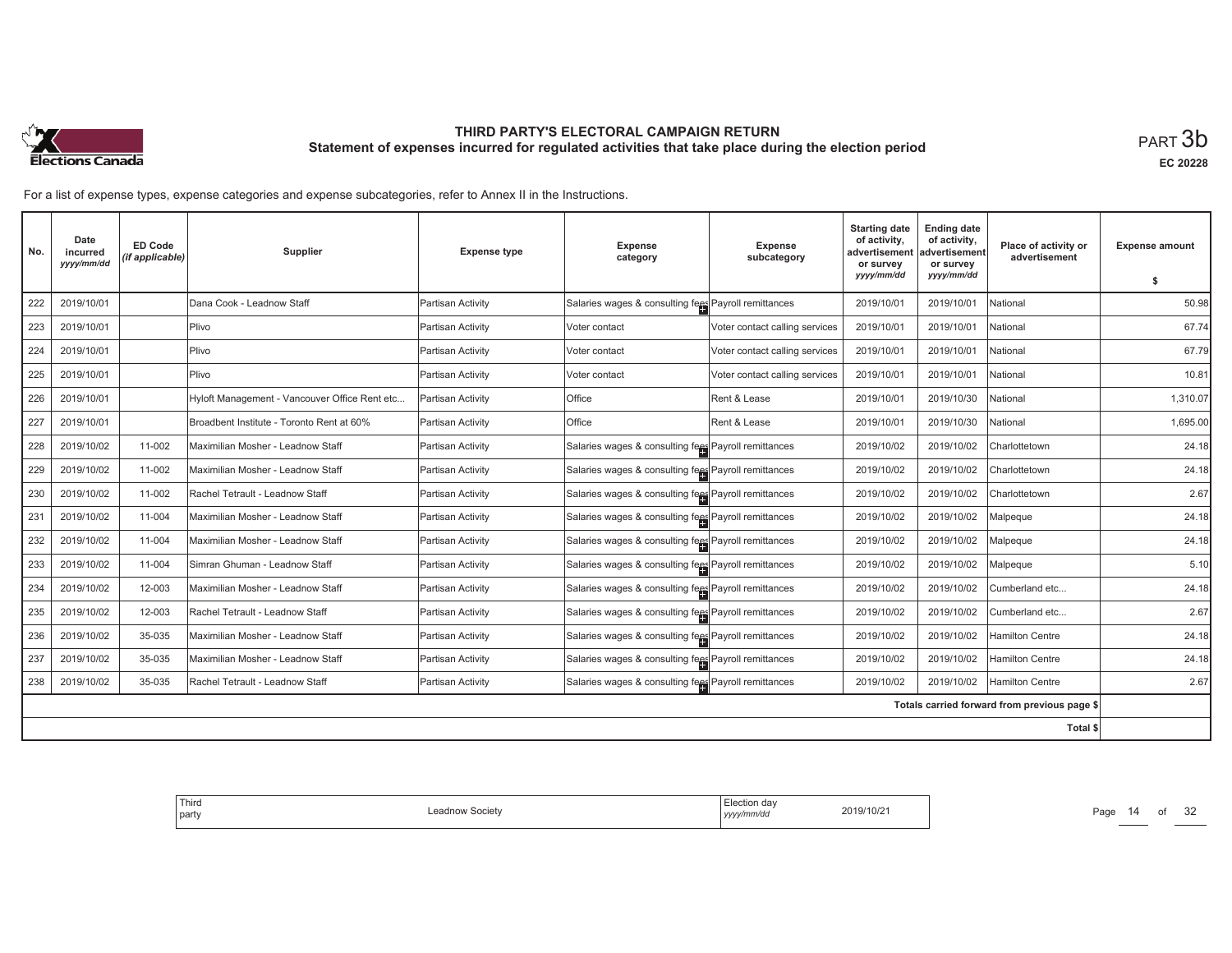

**EC 20228**

| No. | Date<br>incurred<br>yyyy/mm/dd | <b>ED Code</b><br>(if applicable) | Supplier                          | <b>Expense type</b> | Expense<br>category                                  | <b>Expense</b><br>subcategory | <b>Starting date</b><br>of activity,<br>advertisemen<br>or survey<br>yyyy/mm/dd | <b>Ending date</b><br>of activity,<br>advertisement<br>or survey<br>yyyy/mm/dd | Place of activity or<br>advertisement        | <b>Expense amount</b><br>-S |
|-----|--------------------------------|-----------------------------------|-----------------------------------|---------------------|------------------------------------------------------|-------------------------------|---------------------------------------------------------------------------------|--------------------------------------------------------------------------------|----------------------------------------------|-----------------------------|
| 239 | 2019/10/02                     | 35-035                            | Simran Ghuman - Leadnow Staff     | Partisan Activity   | Salaries wages & consulting fees Payroll remittances |                               | 2019/10/02                                                                      | 2019/10/02                                                                     | <b>Hamilton Centre</b>                       | 6.12                        |
| 240 | 2019/10/02                     | 35-035                            | Simran Ghuman - Leadnow Staff     | Partisan Activity   | Salaries wages & consulting fees Payroll remittances |                               | 2019/10/02                                                                      | 2019/10/02                                                                     | <b>Hamilton Centre</b>                       | 5.10                        |
| 241 | 2019/10/02                     | 35-081                            | Maximilian Mosher - Leadnow Staff | Partisan Activity   | Salaries wages & consulting fees Payroll remittances |                               | 2019/10/02                                                                      | 2019/10/02                                                                     | Parkdale High Park                           | 24.18                       |
| 242 | 2019/10/02                     | 35-081                            | Rachel Tetrault - Leadnow Staff   | Partisan Activity   | Salaries wages & consulting fees Payroll remittances |                               | 2019/10/02                                                                      | 2019/10/02                                                                     | Parkdale High Park                           | 2.67                        |
| 243 | 2019/10/02                     | 35-081                            | Simran Ghuman - Leadnow Staff     | Partisan Activity   | Salaries wages & consulting fees Payroll remittances |                               | 2019/10/02                                                                      | 2019/10/02                                                                     | Parkdale High Park                           | 6.12                        |
| 244 | 2019/10/02                     | 35-081                            | Simran Ghuman - Leadnow Staff     | Partisan Activity   | Salaries wages & consulting fees Payroll remittances |                               | 2019/10/02                                                                      | 2019/10/02                                                                     | Parkdale High Park                           | 5.10                        |
| 245 | 2019/10/02                     | 46-005                            | Maximilian Mosher - Leadnow Staff | Partisan Activity   | Salaries wages & consulting fees Payroll remittances |                               | 2019/10/02                                                                      | 2019/10/02                                                                     | Elmwood Transcona                            | 24.18                       |
| 246 | 2019/10/02                     | 46-005                            | Maximilian Mosher - Leadnow Staff | Partisan Activity   | Salaries wages & consulting fees Payroll remittances |                               | 2019/10/02                                                                      | 2019/10/02                                                                     | Elmwood Transcona                            | 24.18                       |
| 247 | 2019/10/02                     | 46-005                            | Rachel Tetrault - Leadnow Staff   | Partisan Activity   | Salaries wages & consulting fees Payroll remittances |                               | 2019/10/02                                                                      | 2019/10/02                                                                     | Elmwood Transcona                            | 2.67                        |
| 248 | 2019/10/02                     | 46-005                            | Rachel Tetrault - Leadnow Staff   | Partisan Activity   | Salaries wages & consulting fees Payroll remittances |                               | 2019/10/02                                                                      | 2019/10/02                                                                     | Elmwood Transcona                            | 2.67                        |
| 249 | 2019/10/02                     | 46-005                            | Simran Ghuman - Leadnow Staff     | Partisan Activity   | Salaries wages & consulting fees Payroll remittances |                               | 2019/10/02                                                                      | 2019/10/02                                                                     | Elmwood Transcona                            | 6.12                        |
| 250 | 2019/10/02                     | 59-028                            | Maximilian Mosher - Leadnow Staff | Partisan Activity   | Salaries wages & consulting fees Payroll remittances |                               | 2019/10/02                                                                      | 2019/10/02                                                                     | Skeena Bulkley Valley                        | 24.18                       |
| 251 | 2019/10/02                     | 59-028                            | Rachel Tetrault - Leadnow Staff   | Partisan Activity   | Salaries wages & consulting fees Payroll remittances |                               | 2019/10/02                                                                      | 2019/10/02                                                                     | Skeena Bulkley Valley                        | 2.67                        |
| 252 | 2019/10/02                     | 59-028                            | Simran Ghuman - Leadnow Staff     | Partisan Activity   | Salaries wages & consulting fees Payroll remittances |                               | 2019/10/02                                                                      | 2019/10/02                                                                     | Skeena Bulkley Valley                        | 5.10                        |
| 253 | 2019/10/02                     | 59-036                            | Maximilian Mosher - Leadnow Staff | Partisan Activity   | Salaries wages & consulting fees Payroll remittances |                               | 2019/10/02                                                                      | 2019/10/02                                                                     | Vancouver Granville                          | 24.18                       |
| 254 | 2019/10/02                     | 59-036                            | Rachel Tetrault - Leadnow Staff   | Partisan Activity   | Salaries wages & consulting fees Payroll remittances |                               | 2019/10/02                                                                      | 2019/10/02                                                                     | Vancouver Granville                          | 2.67                        |
| 255 | 2019/10/02                     | 59-036                            | ISimran Ghuman - Leadnow Staff    | Partisan Activity   | Salaries wages & consulting fees Payroll remittances |                               | 2019/10/02                                                                      | 2019/10/02                                                                     | Vancouver Granville                          | 6.12                        |
|     |                                |                                   |                                   |                     |                                                      |                               |                                                                                 |                                                                                | Totals carried forward from previous page \$ |                             |
|     |                                |                                   |                                   |                     |                                                      |                               |                                                                                 |                                                                                | Total \$                                     |                             |

|--|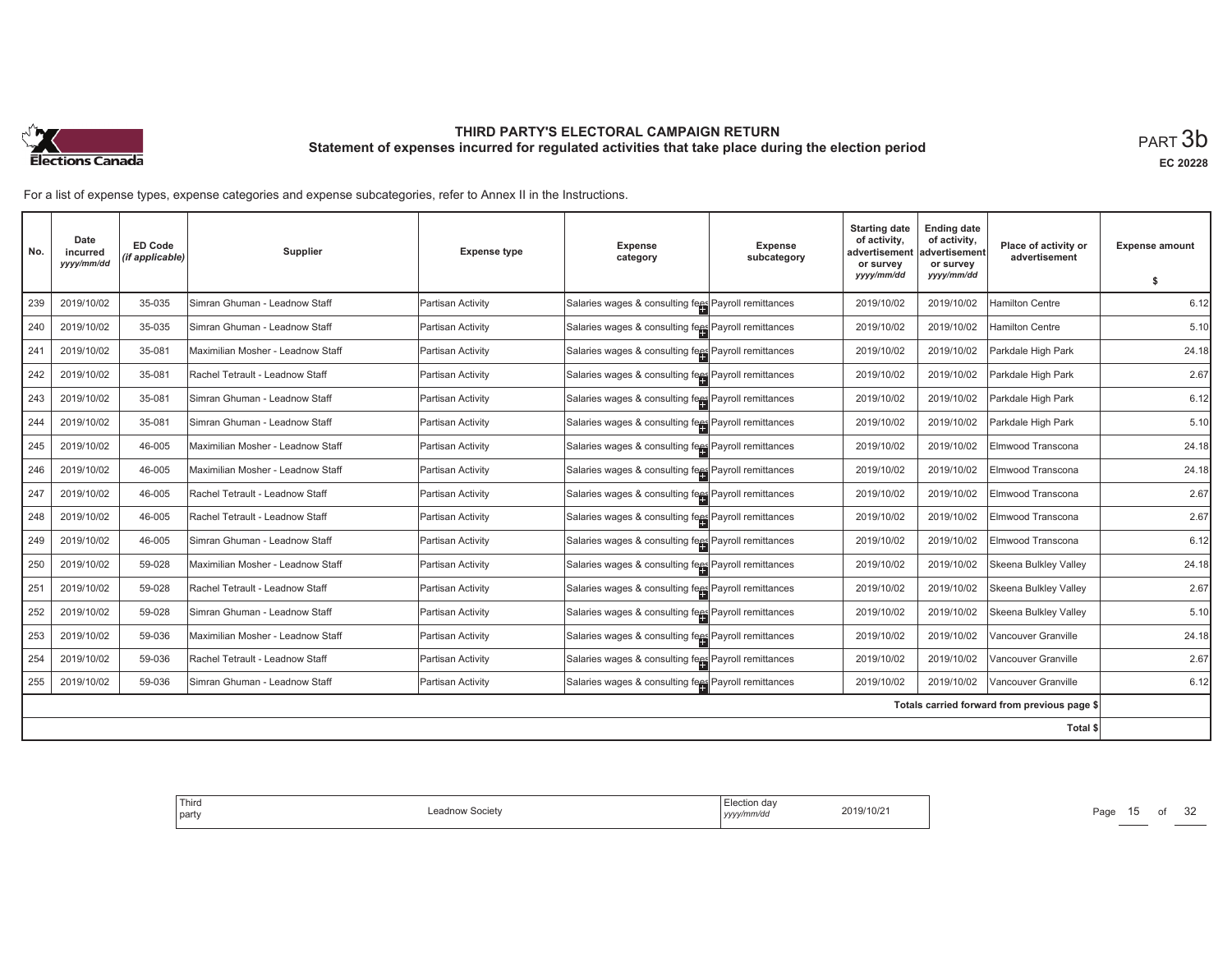

**EC 20228**

| No. | Date<br>incurred<br>yyyy/mm/dd | <b>ED Code</b><br>(if applicable) | Supplier                                  | <b>Expense type</b> | <b>Expense</b><br>category                           | Expense<br>subcategory          | <b>Starting date</b><br>of activity,<br>advertisemen<br>or survev<br>yyyy/mm/dd | <b>Ending date</b><br>of activity,<br>advertisement<br>or survey<br>yyyy/mm/dd | Place of activity or<br>advertisement        | <b>Expense amount</b><br>Ŝ. |
|-----|--------------------------------|-----------------------------------|-------------------------------------------|---------------------|------------------------------------------------------|---------------------------------|---------------------------------------------------------------------------------|--------------------------------------------------------------------------------|----------------------------------------------|-----------------------------|
| 256 | 2019/10/02                     | 59-036                            | Simran Ghuman - Leadnow Staff             | Partisan Activity   | Salaries wages & consulting fees Payroll remittances |                                 | 2019/10/02                                                                      | 2019/10/02                                                                     | Vancouver Granville                          | 5.10                        |
| 257 | 2019/10/02                     |                                   | Brittany Smith - Leadnow Staff            | Partisan Activity   | Salaries wages & consulting fees Payroll remittances |                                 | 2019/10/02                                                                      | 2019/10/02                                                                     | National                                     | 53.40                       |
| 258 | 2019/10/02                     |                                   | Maximilian Mosher - Leadnow Staff         | Partisan Activity   | Salaries wages & consulting fees Payroll remittances |                                 | 2019/10/02                                                                      | 2019/10/02                                                                     | National                                     | 193.44                      |
| 259 | 2019/10/03                     |                                   | Zapier                                    | Partisan Activity   | Office                                               | T Software                      | 2019/10/03                                                                      | 2019/10/03                                                                     | National                                     | 212.74                      |
| 260 | 2019/10/03                     | 11-002                            | Jonathan Ackerley - Leadnow Staff         | Partisan Activity   | Salaries wages & consulting fees Payroll remittances |                                 | 2019/10/03                                                                      | 2019/10/03                                                                     | Charlottetown                                | 17.62                       |
| 261 | 2019/10/03                     | 12-003                            | Brittany Smith - Leadnow Staff            | Partisan Activity   | Salaries wages & consulting fees Payroll remittances |                                 | 2019/10/03                                                                      | 2019/10/03                                                                     | Cumberland etc                               | 8.01                        |
| 262 | 2019/10/03                     | 35-035                            | Jonathan Ackerley - Leadnow Staff         | Partisan Activity   | Salaries wages & consulting fees Payroll remittances |                                 | 2019/10/03                                                                      | 2019/10/03                                                                     | <b>Hamilton Centre</b>                       | 17.62                       |
| 263 | 2019/10/03                     | 46-005                            | Jonathan Ackerley - Leadnow Staff         | Partisan Activity   | Salaries wages & consulting fees Payroll remittances |                                 | 2019/10/03                                                                      | 2019/10/03                                                                     | Elmwood Transcona                            | 17.62                       |
| 264 | 2019/10/03                     |                                   | Jonathan Ackerley - Leadnow Staff         | Partisan Activity   | Salaries wages & consulting fees Payroll remittances |                                 | 2019/10/03                                                                      | 2019/10/03                                                                     | National                                     | 17.62                       |
| 265 | 2019/10/03                     |                                   | Jonathan Ackerley - Leadnow Staff         | Partisan Activity   | Salaries wages & consulting fees Payroll remittances |                                 | 2019/10/03                                                                      | 2019/10/03                                                                     | National                                     | 17.62                       |
| 266 | 2019/10/03                     |                                   | Jolan Bailey - Leadnow Staff              | Partisan Activity   | Salaries wages & consulting fees Payroll remittances |                                 | 2019/10/03                                                                      | 2019/10/03                                                                     | National                                     | 106.80                      |
| 267 | 2019/10/03                     |                                   | Peter Gibbs - Leadnow Staff               | Partisan Activity   | Salaries wages & consulting fees Payroll remittances |                                 | 2019/10/03                                                                      | 2019/10/03                                                                     | National                                     | 81.56                       |
| 268 | 2019/10/03                     |                                   | Peter Gibbs - Leadnow Staff               | Partisan Activity   | Salaries wages & consulting fees Payroll remittances |                                 | 2019/10/03                                                                      | 2019/10/03                                                                     | National                                     | 20.39                       |
| 269 | 2019/10/03                     |                                   | <b>DNCL Canada</b>                        | Partisan Activity   | Voter contact                                        | Other - subscription to DNCL    | 2019/10/03                                                                      | 2019/10/03                                                                     | National                                     | 792.30                      |
| 270 | 2019/10/04                     | 46-005                            | East Elmwood Community Centre             | Partisan Activity   | Events                                               | Other - travel to Winnipeg for  | 2019/10/04                                                                      | 2019/10/04                                                                     | Elmwood Transcona                            | 217.35                      |
| 271 | 2019/10/04                     | 46-005                            | Air Canada - travel specific to riding    | Partisan Activity   | Events                                               | Other - transportation to volum | 2019/10/04                                                                      | 2019/10/04                                                                     | Elmwood Transcona                            | 155.87                      |
| 272 | 2019/10/04                     | 46-005                            | Airbnb - accomodations specific to riding | Partisan Activity   | Events                                               | Other - accomodation for volut  | 2019/10/04                                                                      | 2019/10/04                                                                     | Elmwood Transcona                            | 160.21                      |
|     |                                |                                   |                                           |                     |                                                      |                                 |                                                                                 |                                                                                | Totals carried forward from previous page \$ |                             |
|     |                                |                                   |                                           |                     |                                                      |                                 |                                                                                 |                                                                                | Total \$                                     |                             |

| Third<br>. Election dav<br>2019/10/2<br>Society<br>eadnow<br>  party<br>yyyy/mm/dd<br>. |
|-----------------------------------------------------------------------------------------|
|-----------------------------------------------------------------------------------------|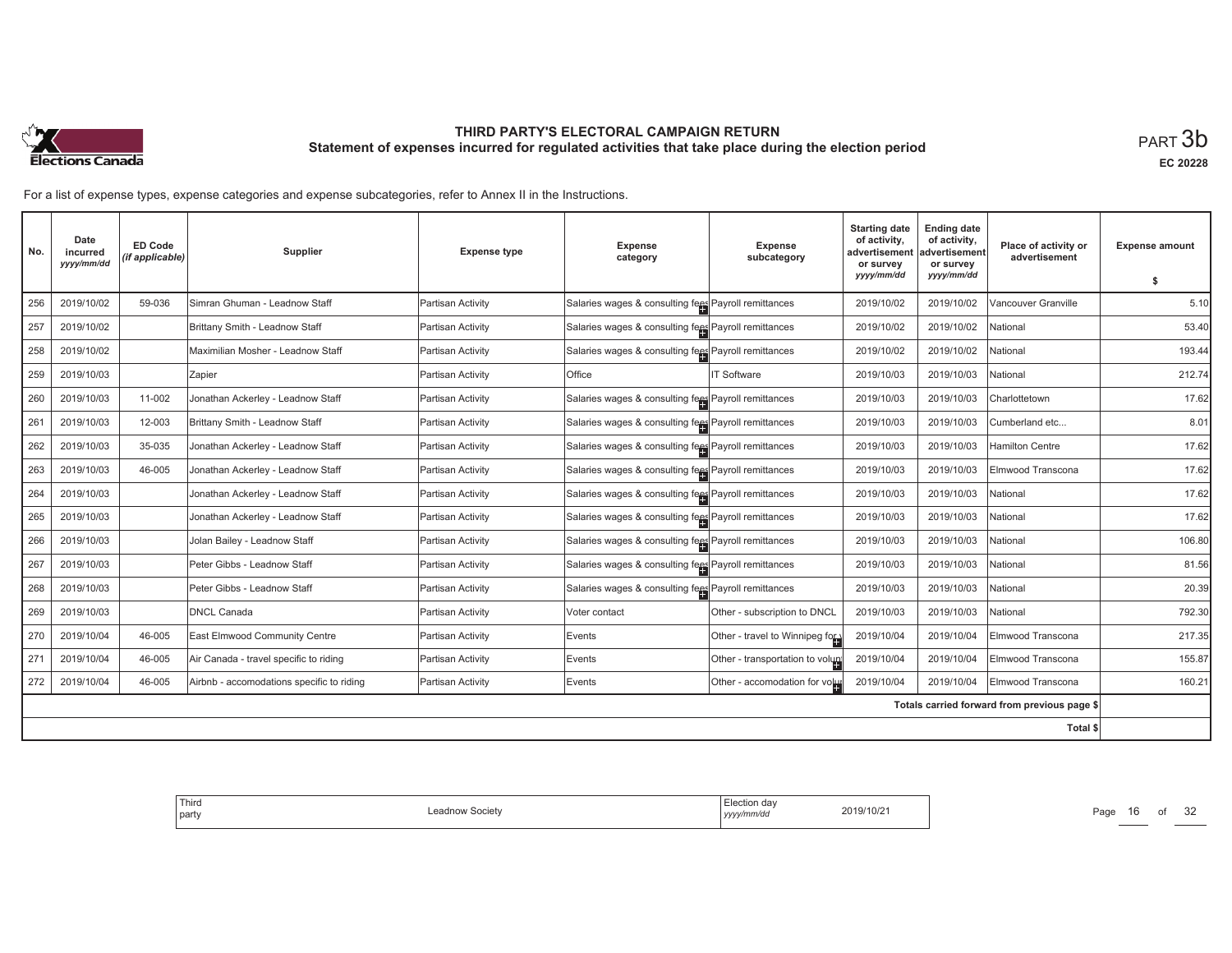

**EC 20228**

| No. | Date<br>incurred<br>yyyy/mm/dd | <b>ED Code</b><br>(if applicable) | Supplier                         | <b>Expense type</b>      | Expense<br>category                                  | <b>Expense</b><br>subcategory   | <b>Starting date</b><br>of activity.<br>advertisemen<br>or survey | <b>Ending date</b><br>of activity,<br>advertisement<br>or survey | Place of activity or<br>advertisement        | <b>Expense amount</b> |
|-----|--------------------------------|-----------------------------------|----------------------------------|--------------------------|------------------------------------------------------|---------------------------------|-------------------------------------------------------------------|------------------------------------------------------------------|----------------------------------------------|-----------------------|
|     |                                |                                   |                                  |                          |                                                      |                                 | yyyy/mm/dd                                                        | yyyy/mm/dd                                                       |                                              | \$                    |
| 273 | 2019/10/04                     |                                   | Air Canada                       | Partisan Activity        | Events                                               | Other - transportation to volum | 2019/10/04                                                        | 2019/10/04                                                       | National                                     | 623.49                |
| 274 | 2019/10/04                     |                                   | Airbnb                           | <b>Partisan Activity</b> | Events                                               | Other - accomodation for volui  | 2019/10/04                                                        | 2019/10/04                                                       | National                                     | 640.86                |
| 275 | 2019/10/04                     |                                   | Multiple Vendors                 | Partisan Activity        | Office                                               | Other - travel to Leadnow offic | 2019/10/04                                                        | 2019/10/04                                                       | National                                     | 244.90                |
| 276 | 2019/10/04                     | 11-002                            | Brittany Smith - Leadnow Staff   | Partisan Activity        | Salaries wages & consulting fees Payroll remittances |                                 | 2019/10/04                                                        | 2019/10/04                                                       | Charlottetown                                | 8.01                  |
| 277 | 2019/10/04                     | 11-004                            | Brittany Smith - Leadnow Staff   | Partisan Activity        | Salaries wages & consulting fees Payroll remittances |                                 | 2019/10/04                                                        | 2019/10/04                                                       | Malpeque                                     | 8.01                  |
| 278 | 2019/10/04                     | 46-005                            | Brittany Smith - Leadnow Staff   | Partisan Activity        | Salaries wages & consulting fees Payroll remittances |                                 | 2019/10/04                                                        | 2019/10/04                                                       | Elmwood-Transcona                            | 8.01                  |
| 279 | 2019/10/04                     | 35-035                            | Brittany Smith - Leadnow Staff   | Partisan Activity        | Salaries wages & consulting fees Payroll remittances |                                 | 2019/10/04                                                        | 2019/10/04                                                       | <b>Hamilton Centre</b>                       | 8.01                  |
| 280 | 2019/10/04                     | 35-081                            | Brittany Smith - Leadnow Staff   | Partisan Activity        | Salaries wages & consulting fees Payroll remittances |                                 | 2019/10/04                                                        | 2019/10/04                                                       | Parkdale High Park                           | 8.01                  |
| 281 | 2019/10/04                     | 46-005                            | Peter Gibbs - Leadnow Staff      | Partisan Activity        | Salaries wages & consulting fees Payroll remittances |                                 | 2019/10/04                                                        | 2019/10/04                                                       | Elmwood Transcona                            | 101.95                |
| 282 | 2019/10/04                     | 46-005                            | Peter Gibbs - Leadnow Staff      | Partisan Activity        | Salaries wages & consulting fees Payroll remittances |                                 | 2019/10/04                                                        | 2019/10/04                                                       | Elmwood Transcona                            | 101.95                |
| 283 | 2019/10/04                     | 59-028                            | Brittany Smith - Leadnow Staff   | Partisan Activity        | Salaries wages & consulting fees Payroll remittances |                                 | 2019/10/04                                                        | 2019/10/04                                                       | Skeena Bulkey Valley                         | 8.01                  |
| 284 | 2019/10/04                     | 59-036                            | Brittany Smith - Leadnow Staff   | Partisan Activity        | Salaries wages & consulting fees Payroll remittances |                                 | 2019/10/04                                                        | 2019/10/04                                                       | Vancouver Granville                          | 8.01                  |
| 285 | 2019/10/04                     |                                   | Claire Gallagher - Leadnow Staff | Partisan Activity        | Salaries wages & consulting fees Payroll remittances |                                 | 2019/10/04                                                        | 2019/10/04                                                       | National                                     | 34.10                 |
| 286 | 2019/10/04                     |                                   | Jolan Bailey - Leadnow Staff     | Partisan Activity        | Salaries wages & consulting fees Payroll remittances |                                 | 2019/10/04                                                        | 2019/10/04                                                       | National                                     | 13.35                 |
| 287 | 2019/10/04                     |                                   | Peter Gibbs - Leadnow Staff      | Partisan Activity        | Salaries wages & consulting fees Payroll remittances |                                 | 2019/10/04                                                        | 2019/10/04                                                       | National                                     | 407.80                |
| 288 | 2019/10/04                     |                                   | Peter Gibbs - Leadnow Staff      | Partisan Activity        | Salaries wages & consulting fees Payroll remittances |                                 | 2019/10/04                                                        | 2019/10/04                                                       | National                                     | 61.17                 |
| 289 | 2019/10/05                     |                                   | CSI Regent Park                  | Partisan Activity        | Events                                               | Other - Venue for volunteer ph  | 2019/10/05                                                        | 2019/10/05                                                       | National                                     | 731.68                |
|     |                                |                                   |                                  |                          |                                                      |                                 |                                                                   |                                                                  | Totals carried forward from previous page \$ |                       |
|     |                                |                                   |                                  |                          |                                                      |                                 |                                                                   |                                                                  | <b>Total \$</b>                              |                       |

|--|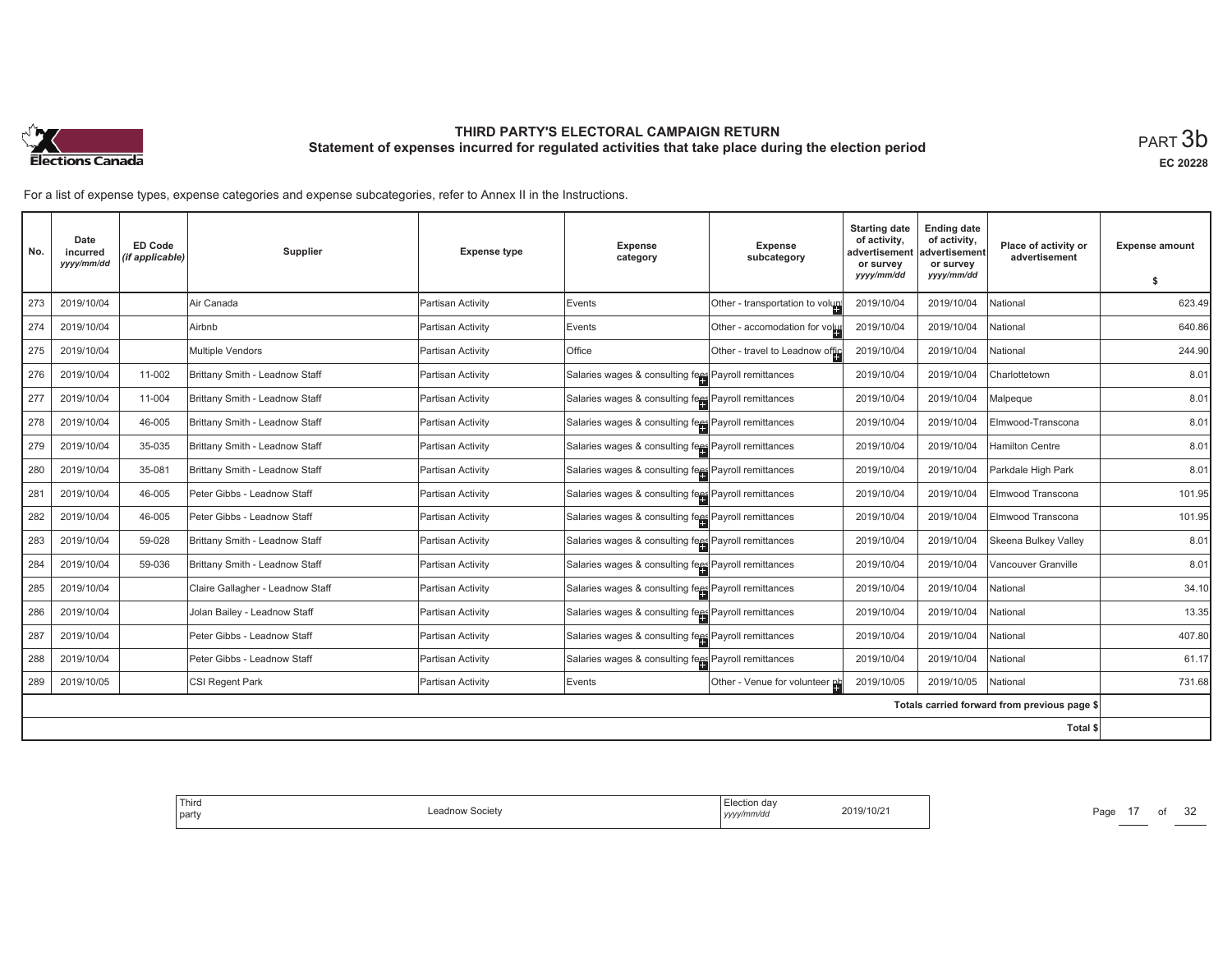

**EC 20228**

For a list of expense types, expense categories and expense subcategories, refer to Annex II in the Instructions.

| No. | Date<br>incurred<br>yyyy/mm/dd | <b>ED Code</b><br>(if applicable) | Supplier                       | <b>Expense type</b> | Expense<br>category                                  | Expense<br>subcategory          | <b>Starting date</b><br>of activity,<br>advertisement<br>or survey | <b>Ending date</b><br>of activity,<br>advertisement<br>or survey | Place of activity or<br>advertisement        | <b>Expense amount</b> |
|-----|--------------------------------|-----------------------------------|--------------------------------|---------------------|------------------------------------------------------|---------------------------------|--------------------------------------------------------------------|------------------------------------------------------------------|----------------------------------------------|-----------------------|
|     |                                |                                   |                                |                     |                                                      |                                 | yyyy/mm/dd                                                         | yyyy/mm/dd                                                       |                                              | s.                    |
| 290 | 2019/10/05                     |                                   | Tim Hortons                    | Partisan Activity   | Events                                               | Other - food for volunteer ever | 2019/10/05                                                         | 2019/10/05                                                       | Vational                                     | 50.63                 |
| 291 | 2019/10/05                     |                                   | Tim Hortons                    | Partisan Activity   | Events                                               | Other - food for volunteer ever | 2019/10/05                                                         | 2019/10/05                                                       | National                                     | 36.38                 |
| 292 | 2019/10/05                     | 35-035                            | Staples Canada                 | Partisan Activity   | Office                                               | Other - printing                | 2019/10/05                                                         | 2019/10/05                                                       | <b>Hamilton Centre</b>                       | 39.51                 |
| 293 | 2019/10/05                     |                                   | Staples                        | Partisan Activity   | Office                                               | <b>Office Supplies</b>          | 2019/10/05                                                         | 2019/10/05                                                       | National                                     | 80.72                 |
| 294 | 2019/10/05                     |                                   | Dollarama                      | Partisan Activity   | Office                                               | <b>Office Supplies</b>          | 2019/10/05                                                         | 2019/10/05                                                       | National                                     | 9.66                  |
| 295 | 2019/10/05                     | 11-002                            | Brittany Smith - Leadnow Staff | Partisan Activity   | Salaries wages & consulting fees Payroll remittances |                                 | 2019/10/05                                                         | 2019/10/05                                                       | Charlottetown                                | 2.67                  |
| 296 | 2019/10/05                     | 11-004                            | Brittany Smith - Leadnow Staff | Partisan Activity   | Salaries wages & consulting fees Payroll remittances |                                 | 2019/10/05                                                         | 2019/10/05                                                       | Malpeque                                     | 66.75                 |
| 297 | 2019/10/05                     | 11-004                            | Brittany Smith - Leadnow Staff | Partisan Activity   | Salaries wages & consulting fees Payroll remittances |                                 | 2019/10/05                                                         | 2019/10/05                                                       | Malpeque                                     | 8.01                  |
| 298 | 2019/10/05                     | 12-003                            | Brittany Smith - Leadnow Staff | Partisan Activity   | Salaries wages & consulting fees Payroll remittances |                                 | 2019/10/05                                                         | 2019/10/05                                                       | Cumberland etc                               | 2.67                  |
| 299 | 2019/10/05                     | 35-035                            | Brittany Smith - Leadnow Staff | Partisan Activity   | Salaries wages & consulting fees Payroll remittances |                                 | 2019/10/05                                                         | 2019/10/05                                                       | Hamilton Centre                              | 66.75                 |
| 300 | 2019/10/05                     | 35-035                            | Brittany Smith - Leadnow Staff | Partisan Activity   | Salaries wages & consulting fees Payroll remittances |                                 | 2019/10/05                                                         | 2019/10/05                                                       | <b>Hamilton Centre</b>                       | 2.67                  |
| 301 | 2019/10/05                     | 35-081                            | Brittany Smith - Leadnow Staff | Partisan Activity   | Salaries wages & consulting fees Payroll remittances |                                 | 2019/10/05                                                         | 2019/10/05                                                       | Parkdale High Park                           | 2.67                  |
| 302 | 2019/10/05                     | 35-081                            | Brittany Smith - Leadnow Staff | Partisan Activity   | Salaries wages & consulting fees Payroll remittances |                                 | 2019/10/05                                                         | 2019/10/05                                                       | Parkdale High Park                           | 8.01                  |
| 303 | 2019/10/05                     | 46-005                            | Brittany Smith - Leadnow Staff | Partisan Activity   | Salaries wages & consulting fees Payroll remittances |                                 | 2019/10/05                                                         | 2019/10/05                                                       | Elmwood Transcona                            | 2.67                  |
| 304 | 2019/10/05                     | 46-005                            | Brittany Smith - Leadnow Staff | Partisan Activity   | Salaries wages & consulting fees Payroll remittances |                                 | 2019/10/05                                                         | 2019/10/05                                                       | Elmwood Transcona                            | 2.67                  |
| 305 | 2019/10/05                     | 59-028                            | Brittany Smith - Leadnow Staff | Partisan Activity   | Salaries wages & consulting fees Payroll remittances |                                 | 2019/10/05                                                         | 2019/10/05                                                       | Skeena Bulkley Valley                        | 2.67                  |
| 306 | 2019/10/05                     | 59-036                            | Brittany Smith - Leadnow Staff | Partisan Activity   | Salaries wages & consulting fees Payroll remittances |                                 | 2019/10/05                                                         | 2019/10/05                                                       | Vancouver Granville                          | 2.67                  |
|     |                                |                                   |                                |                     |                                                      |                                 |                                                                    |                                                                  | Totals carried forward from previous page \$ |                       |
|     |                                |                                   |                                |                     |                                                      |                                 |                                                                    |                                                                  | Total \$                                     |                       |

| Election day<br>2019/10/21<br>dnow Societv<br>yyyy/mm/dd | ' Third<br>party |  |
|----------------------------------------------------------|------------------|--|
|----------------------------------------------------------|------------------|--|

Page 18 of 32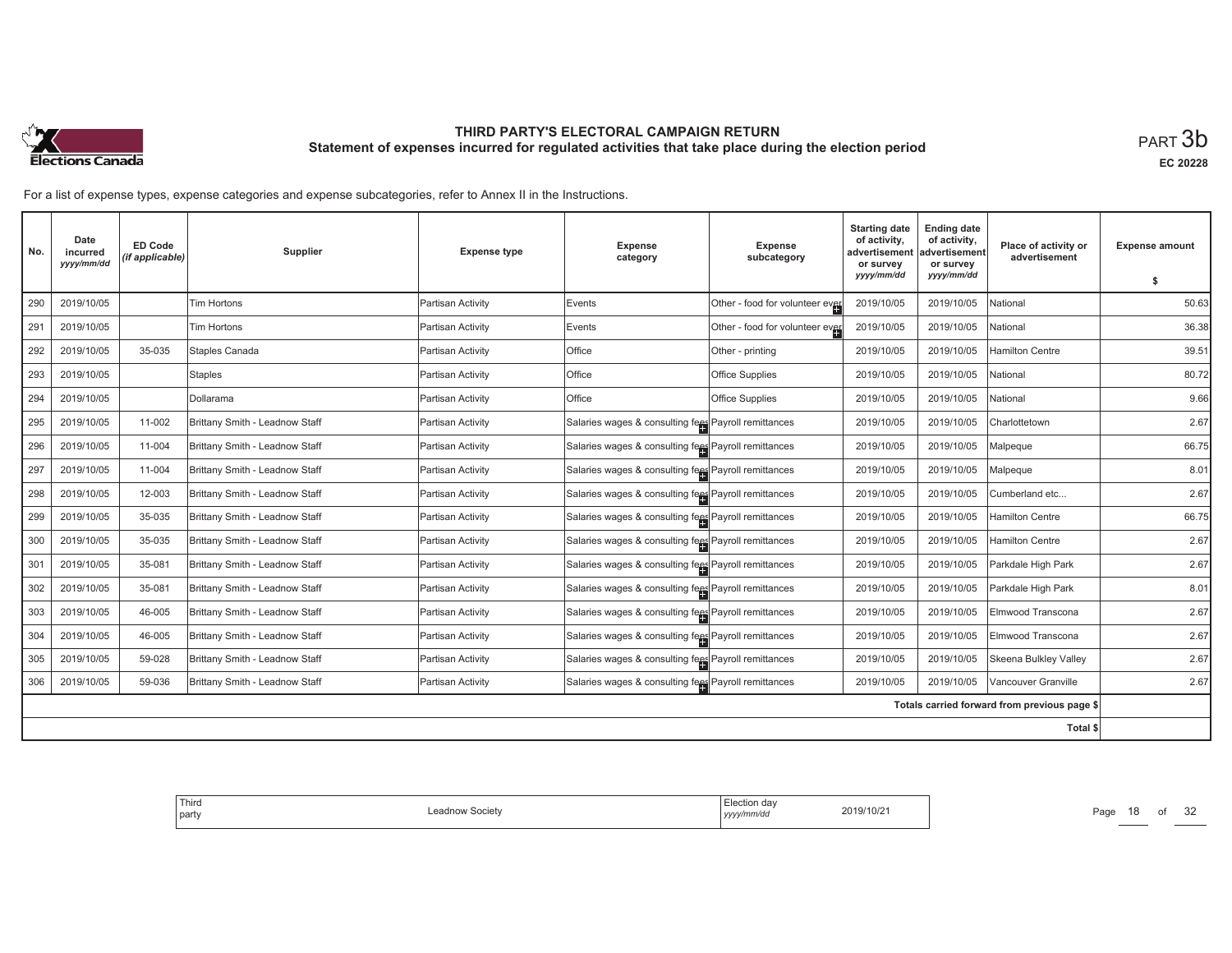

**EC 20228**

For a list of expense types, expense categories and expense subcategories, refer to Annex II in the Instructions.

| No. | Date<br>incurred<br>yyyy/mm/dd | <b>ED Code</b><br>(if applicable) | Supplier                        | <b>Expense type</b> | <b>Expense</b><br>category                           | <b>Expense</b><br>subcategory  | <b>Starting date</b><br>of activity,<br>advertisement<br>or survey | <b>Ending date</b><br>of activity,<br>advertisement<br>or survev | Place of activity or<br>advertisement        | <b>Expense amount</b> |
|-----|--------------------------------|-----------------------------------|---------------------------------|---------------------|------------------------------------------------------|--------------------------------|--------------------------------------------------------------------|------------------------------------------------------------------|----------------------------------------------|-----------------------|
|     |                                |                                   |                                 |                     |                                                      |                                | yyyy/mm/dd                                                         | yyyy/mm/dd                                                       |                                              | \$                    |
| 307 | 2019/10/05                     |                                   | Timothy Ellis - Leadnow Staff   | Partisan Activity   | Salaries wages & consulting fees Payroll remittances |                                | 2019/10/05                                                         | 2019/10/05                                                       | National                                     | 107.80                |
| 308 | 2019/10/05                     |                                   | Timothy Ellis - Leadnow Staff   | Partisan Activity   | Salaries wages & consulting fees Payroll remittances |                                | 2019/10/05                                                         | 2019/10/05                                                       | National                                     | 172.48                |
| 309 | 2019/10/05                     |                                   | Cherry Tsoi - Leadnow Staff     | Partisan Activity   | Salaries wages & consulting fees Payroll remittances |                                | 2019/10/05                                                         | 2019/10/05                                                       | National                                     | 75.46                 |
| 310 | 2019/10/07                     | 11-002                            | Cherry Tsoi - Leadnow Staff     | Partisan Activity   | Salaries wages & consulting fees Payroll remittances |                                | 2019/10/07                                                         | 2019/10/07                                                       | Charlottetown                                | 10.78                 |
| 311 | 2019/10/07                     | 12-003                            | Cherry Tsoi - Leadnow Staff     | Partisan Activity   | Salaries wages & consulting fees Payroll remittances |                                | 2019/10/07                                                         | 2019/10/07                                                       | Cumberland etc                               | 10.78                 |
| 312 | 2019/10/07                     | 35-035                            | Cherry Tsoi - Leadnow Staff     | Partisan Activity   | Salaries wages & consulting fees Payroll remittances |                                | 2019/10/07                                                         | 2019/10/07                                                       | <b>Hamilton Centre</b>                       | 10.78                 |
| 313 | 2019/10/07                     | 35-081                            | Cherry Tsoi - Leadnow Staff     | Partisan Activity   | Salaries wages & consulting fees Payroll remittances |                                | 2019/10/07                                                         | 2019/10/07                                                       | Parkdale High Park                           | 10.78                 |
| 314 | 2019/10/07                     | 46-005                            | Cherry Tsoi - Leadnow Staff     | Partisan Activity   | Salaries wages & consulting fees Payroll remittances |                                | 2019/10/07                                                         | 2019/10/07                                                       | Elmwood Transcona                            | 10.78                 |
| 315 | 2019/10/07                     | 59-028                            | Cherry Tsoi - Leadnow Staff     | Partisan Activity   | Salaries wages & consulting fees Payroll remittances |                                | 2019/10/07                                                         | 2019/10/07                                                       | Skeena Bulkley Valley                        | 10.78                 |
| 316 | 2019/10/07                     | 59-029                            | Cherry Tsoi - Leadnow Staff     | Partisan Activity   | Salaries wages & consulting fees Payroll remittances |                                | 2019/10/07                                                         | 2019/10/07                                                       | South Okanagan etc                           | 10.78                 |
| 317 | 2019/10/07                     | 59-036                            | Cherry Tsoi - Leadnow Staff     | Partisan Activity   | Salaries wages & consulting fees Payroll remittances |                                | 2019/10/07                                                         | 2019/10/07                                                       | Vancouver Granville                          | 10.78                 |
| 318 | 2019/10/07                     | 11-004                            | Cherry Tsoi - Leadnow Staff     | Partisan Activity   | Salaries wages & consulting fees Payroll remittances |                                | 2019/10/07                                                         | 2019/10/07                                                       | Malpeque                                     | 10.78                 |
| 319 | 2019/10/07                     |                                   | Timothy Ellis - Leadnow Staff   | Partisan Activity   | Salaries wages & consulting fees Payroll remittances |                                | 2019/10/07                                                         | 2019/10/07                                                       | National                                     | 86.24                 |
| 320 | 2019/10/07                     |                                   | Timothy Ellis - Leadnow Staff   | Partisan Activity   | Salaries wages & consulting fees Payroll remittances |                                | 2019/10/07                                                         | 2019/10/07                                                       | National                                     | 107.80                |
| 321 | 2019/10/07                     |                                   | Rachel Tetrault - Leadnow Staff | Partisan Activity   | Salaries wages & consulting fees Payroll remittances |                                | 2019/10/07                                                         | 2019/10/07                                                       | National                                     | 133.40                |
| 322 | 2019/10/07                     |                                   | Twilio                          | Partisan Activity   | Voter Contact                                        | Other - text messaging service | 2019/10/07                                                         | 2019/10/07                                                       | National                                     | 204.00                |
| 323 | 2019/10/08                     |                                   | Canada Post                     | Partisan Activity   | Office                                               | Office supplies                | 2019/10/08                                                         | 2019/10/08                                                       | National                                     | 20.16                 |
|     |                                |                                   |                                 |                     |                                                      |                                |                                                                    |                                                                  | Totals carried forward from previous page \$ |                       |
|     |                                |                                   |                                 |                     |                                                      |                                |                                                                    |                                                                  | <b>Total \$</b>                              |                       |

| Third<br>Election dav<br>2019/10/21<br>∟eadnow Societv<br>party<br>yyyy/mm/dd<br>$\cdot$ $\cdot$ $-$ |
|------------------------------------------------------------------------------------------------------|
|------------------------------------------------------------------------------------------------------|

Page 19 of 32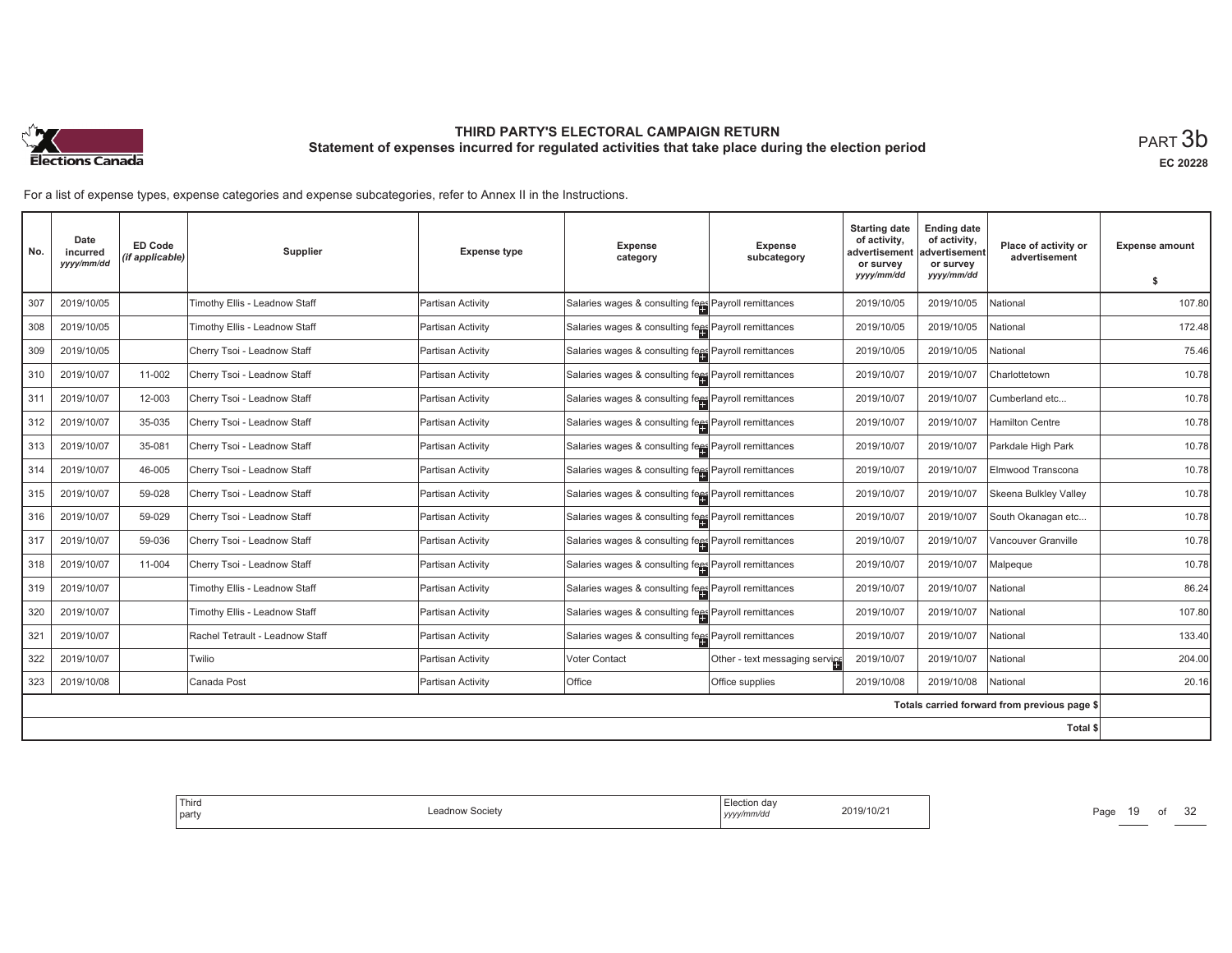

**EC 20228**

For a list of expense types, expense categories and expense subcategories, refer to Annex II in the Instructions.

| No. | Date<br>incurred<br>yyyy/mm/dd | <b>ED Code</b><br>(if applicable) | Supplier                         | <b>Expense type</b> | Expense<br>category                                  | Expense<br>subcategory | <b>Starting date</b><br>of activity,<br>advertisement<br>or survey | <b>Ending date</b><br>of activity,<br>advertisement<br>or survey | Place of activity or<br>advertisement        | <b>Expense amount</b> |
|-----|--------------------------------|-----------------------------------|----------------------------------|---------------------|------------------------------------------------------|------------------------|--------------------------------------------------------------------|------------------------------------------------------------------|----------------------------------------------|-----------------------|
|     |                                |                                   |                                  |                     |                                                      |                        | yyyy/mm/dd                                                         | yyyy/mm/dd                                                       |                                              | \$                    |
| 324 | 2019/10/08                     | 11-002                            | Simran Ghuman - Leadnow Staff    | Partisan Activity   | Salaries wages & consulting fees Payroll remittances |                        | 2019/10/08                                                         | 2019/10/08                                                       | Charlottetown                                | 5.10                  |
| 325 | 2019/10/08                     | 12-003                            | Simran Ghuman - Leadnow Staff    | Partisan Activity   | Salaries wages & consulting fees Payroll remittances |                        | 2019/10/08                                                         | 2019/10/08                                                       | Cumberland etc                               | 5.10                  |
| 326 | 2019/10/08                     | 46-005                            | Simran Ghuman - Leadnow Staff    | Partisan Activity   | Salaries wages & consulting fees Payroll remittances |                        | 2019/10/08                                                         | 2019/10/08                                                       | Elmwood Transcona                            | 5.10                  |
| 327 | 2019/10/08                     |                                   | Claire Gallagher - Leadnow Staff | Partisan Activity   | Salaries wages & consulting fees Payroll remittances |                        | 2019/10/08                                                         | 2019/10/08                                                       | National                                     | 22.73                 |
| 328 | 2019/10/08                     |                                   | Claire Gallagher - Leadnow Staff | Partisan Activity   | Salaries wages & consulting fees Payroll remittances |                        | 2019/10/08                                                         | 2019/10/08                                                       | National                                     | 22.73                 |
| 329 | 2019/10/08                     |                                   | Claire Gallagher - Leadnow Staff | Partisan Activity   | Salaries wages & consulting fees Payroll remittances |                        | 2019/10/08                                                         | 2019/10/08                                                       | National                                     | 22.73                 |
| 330 | 2019/10/08                     |                                   | Audio Jungle                     | Partisan Activity   | Advertising                                          | Radio                  | 2019/10/08                                                         | 2019/10/08                                                       | National                                     | 35.97                 |
| 331 | 2019/10/09                     |                                   | Canada Post                      | Partisan Activity   | Office                                               | <b>Office Supplies</b> | 2019/10/09                                                         | 2019/10/09                                                       | National                                     | 115.78                |
| 332 | 2019/10/09                     | 11-002                            | Cherry Tsoi - Leadnow Staff      | Partisan Activity   | Salaries wages & consulting fees Payroll remittances |                        | 2019/10/09                                                         | 2019/10/09                                                       | Charlottetown                                | 10.78                 |
| 333 | 2019/10/09                     | 11-002                            | Rachel Tetrault - Leadnow Staff  | Partisan Activity   | Salaries wages & consulting fees Payroll remittances |                        | 2019/10/09                                                         | 2019/10/09                                                       | Charlottetown                                | 2.67                  |
| 334 | 2019/10/09                     | 11-004                            | Cherry Tsoi - Leadnow Staff      | Partisan Activity   | Salaries wages & consulting fees Payroll remittances |                        | 2019/10/09                                                         | 2019/10/09                                                       | Malpeque                                     | 10.78                 |
| 335 | 2019/10/09                     | 11-004                            | Simran Ghuman - Leadnow Staff    | Partisan Activity   | Salaries wages & consulting fees Payroll remittances |                        | 2019/10/09                                                         | 2019/10/09                                                       | Malpeque                                     | 6.12                  |
| 336 | 2019/10/09                     | 12-003                            | Simran Ghuman - Leadnow Staff    | Partisan Activity   | Salaries wages & consulting fees Payroll remittances |                        | 2019/10/09                                                         | 2019/10/09                                                       | Cumberland etc                               | 6.12                  |
| 337 | 2019/10/09                     | 12-003                            | Cherry Tsoi - Leadnow Staff      | Partisan Activity   | Salaries wages & consulting fees Payroll remittances |                        | 2019/10/09                                                         | 2019/10/09                                                       | Cumberland etc                               | 10.78                 |
| 338 | 2019/10/09                     | 12-003                            | Rachel Tetrault - Leadnow Staff  | Partisan Activity   | Salaries wages & consulting fees Payroll remittances |                        | 2019/10/09                                                         | 2019/10/09                                                       | Cumberland etc                               | 2.67                  |
| 339 | 2019/10/09                     | 35-035                            | Cherry Tsoi - Leadnow Staff      | Partisan Activity   | Salaries wages & consulting fees Payroll remittances |                        | 2019/10/09                                                         | 2019/10/09                                                       | Hamilton Centre                              | 10.78                 |
| 340 | 2019/10/09                     | 35-035                            | Rachel Tetrault - Leadnow Staff  | Partisan Activity   | Salaries wages & consulting fees Payroll remittances |                        | 2019/10/09                                                         | 2019/10/09                                                       | Hamilton Centre                              | 2.67                  |
|     |                                |                                   |                                  |                     |                                                      |                        |                                                                    |                                                                  | Totals carried forward from previous page \$ |                       |
|     |                                |                                   |                                  |                     |                                                      |                        |                                                                    |                                                                  | Total \$                                     |                       |

| Election day<br>2019/10/21<br>dnow Societv<br>yyyy/mm/dd | Third<br>party |  |  |
|----------------------------------------------------------|----------------|--|--|
|----------------------------------------------------------|----------------|--|--|

Page 20 of 32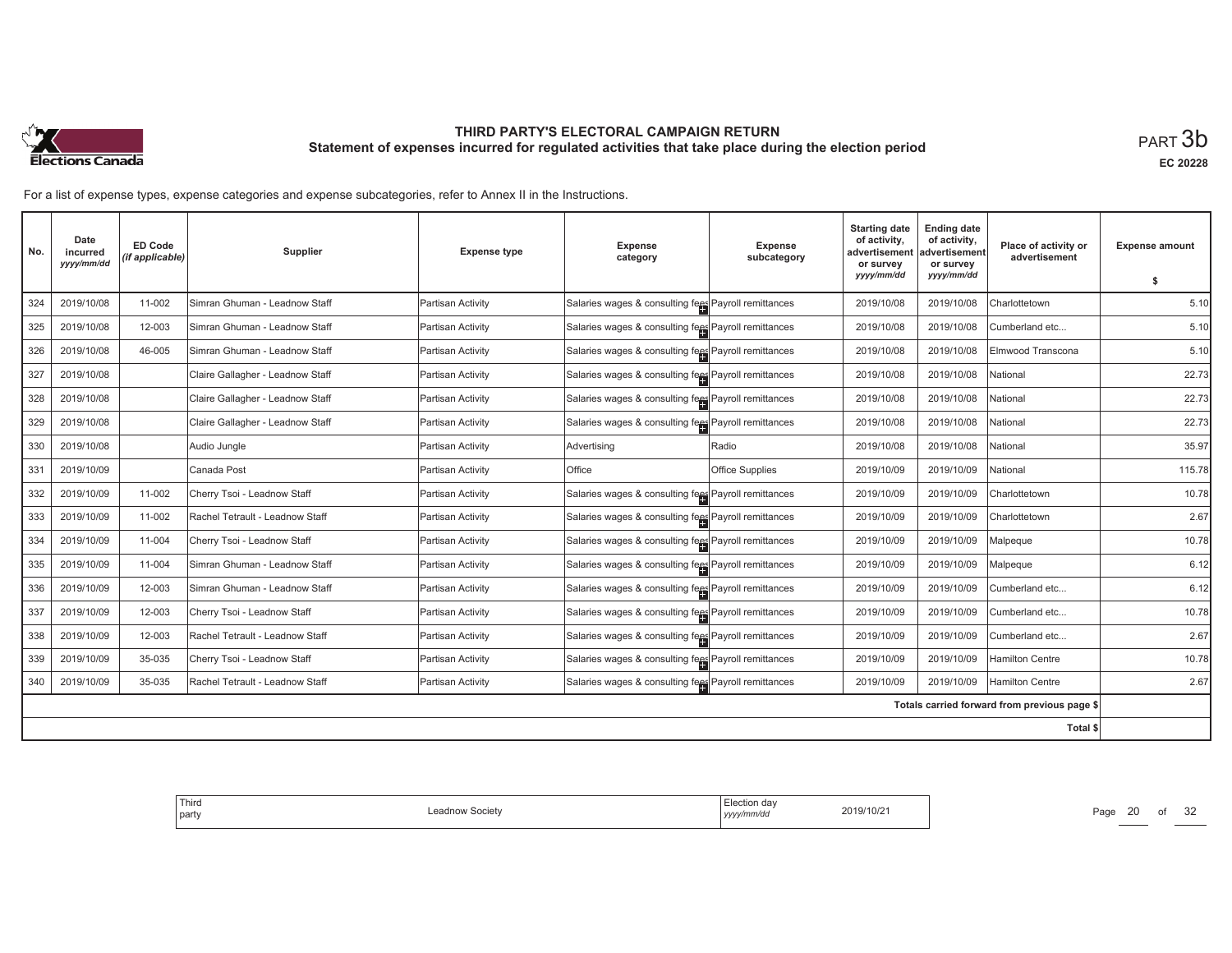

**EC 20228**

For a list of expense types, expense categories and expense subcategories, refer to Annex II in the Instructions.

| No. | Date<br>incurred<br>yyyy/mm/dd | <b>ED Code</b><br>(if applicable) | Supplier                          | <b>Expense type</b> | <b>Expense</b><br>category                           | <b>Expense</b><br>subcategory  | <b>Starting date</b><br>of activity,<br>advertisement<br>or survey<br>yyyy/mm/dd | <b>Ending date</b><br>of activity,<br>advertisement<br>or survey<br>yyyy/mm/dd | Place of activity or<br>advertisement        | <b>Expense amount</b> |
|-----|--------------------------------|-----------------------------------|-----------------------------------|---------------------|------------------------------------------------------|--------------------------------|----------------------------------------------------------------------------------|--------------------------------------------------------------------------------|----------------------------------------------|-----------------------|
|     |                                |                                   |                                   |                     |                                                      |                                |                                                                                  |                                                                                |                                              | Ŝ.                    |
| 341 | 2019/10/09                     | 35-081                            | Cherry Tsoi - Leadnow Staff       | Partisan Activity   | Salaries wages & consulting fees Payroll remittances |                                | 2019/10/09                                                                       | 2019/10/09                                                                     | Parkdale High Park                           | 10.78                 |
| 342 | 2019/10/09                     | 35-081                            | Rachel Tetrault - Leadnow Staff   | Partisan Activity   | Salaries wages & consulting fees Payroll remittances |                                | 2019/10/09                                                                       | 2019/10/09                                                                     | Parkdale High Park                           | 2.67                  |
| 343 | 2019/10/09                     | 46-005                            | Cherry Tsoi - Leadnow Staff       | Partisan Activity   | Salaries wages & consulting fees Payroll remittances |                                | 2019/10/09                                                                       | 2019/10/09                                                                     | Elmwood Transcona                            | 10.78                 |
| 344 | 2019/10/09                     | 46-005                            | Rachel Tetrault - Leadnow Staff   | Partisan Activity   | Salaries wages & consulting fees Payroll remittances |                                | 2019/10/09                                                                       | 2019/10/09                                                                     | Elmwood Transcona                            | 2.67                  |
| 345 | 2019/10/09                     | 46-005                            | Rachel Tetrault - Leadnow Staff   | Partisan Activity   | Salaries wages & consulting fees Payroll remittances |                                | 2019/10/09                                                                       | 2019/10/09                                                                     | Elmwood Transcona                            | 2.67                  |
| 346 | 2019/10/09                     | 59-028                            | Cherry Tsoi - Leadnow Staff       | Partisan Activity   | Salaries wages & consulting fees Payroll remittances |                                | 2019/10/09                                                                       | 2019/10/09                                                                     | Skeena Bulkley Valley                        | 10.78                 |
| 347 | 2019/10/09                     | 59-028                            | Rachel Tetrault - Leadnow Staff   | Partisan Activity   | Salaries wages & consulting fees Payroll remittances |                                | 2019/10/09                                                                       | 2019/10/09                                                                     | Skeena Bulkley Valley                        | 2.67                  |
| 348 | 2019/10/09                     | 59-036                            | Cherry Tsoi - Leadnow Staff       | Partisan Activity   | Salaries wages & consulting fees Payroll remittances |                                | 2019/10/09                                                                       | 2019/10/09                                                                     | Vancouver Granville                          | 10.78                 |
| 349 | 2019/10/09                     | 59-036                            | Rachel Tetrault - Leadnow Staff   | Partisan Activity   | Salaries wages & consulting fees Payroll remittances |                                | 2019/10/09                                                                       | 2019/10/09                                                                     | Vancouver Granville                          | 2.67                  |
| 350 | 2019/10/09                     |                                   | Cherry Tsoi - Leadnow Staff       | Partisan Activity   | Salaries wages & consulting fees Payroll remittances |                                | 2019/10/09                                                                       | 2019/10/09                                                                     | National                                     | 64.68                 |
| 351 | 2019/10/09                     |                                   | Maximilian Mosher - Leadnow Staff | Partisan Activity   | Salaries wages & consulting fees Payroll remittances |                                | 2019/10/09                                                                       | 2019/10/09                                                                     | National                                     | 120.90                |
| 352 | 2019/10/09                     | 46-005                            | Plivo                             | Partisan Activity   | Voter contact                                        | Voter contact calling services | 2019/10/09                                                                       | 2019/10/09                                                                     | Elmwood Transcona                            | 29.25                 |
| 353 | 2019/10/10                     | 35-081                            | Cherry Tsoi - Leadnow Staff       | Partisan Activity   | Salaries wages & consulting fees Payroll remittances |                                | 2019/10/10                                                                       | 2019/10/10                                                                     | Parkdale High Park                           | 16.17                 |
| 354 | 2019/10/10                     | 59-028                            | Cherry Tsoi - Leadnow Staff       | Partisan Activity   | Salaries wages & consulting fees Payroll remittances |                                | 2019/10/10                                                                       | 2019/10/10                                                                     | Skeena Bulkley Valley                        | 16.17                 |
| 355 | 2019/10/10                     | 59-036                            | Cherry Tsoi - Leadnow Staff       | Partisan Activity   | Salaries wages & consulting fees Payroll remittances |                                | 2019/10/10                                                                       | 2019/10/10                                                                     | Vancouver Granville                          | 16.17                 |
| 356 | 2019/10/10                     |                                   | Cherry Tsoi - Leadnow Staff       | Partisan Activity   | Salaries wages & consulting fees Payroll remittances |                                | 2019/10/10                                                                       | 2019/10/10                                                                     | National                                     | 86.24                 |
| 357 | 2019/10/10                     |                                   | Jonathan Ackerley - Leadnow Staff | Partisan Activity   | Salaries wages & consulting fees Payroll remittances |                                | 2019/10/10                                                                       | 2019/10/10                                                                     | National                                     | 26.70                 |
|     |                                |                                   |                                   |                     |                                                      |                                |                                                                                  |                                                                                | Totals carried forward from previous page \$ |                       |
|     |                                |                                   |                                   |                     |                                                      |                                |                                                                                  |                                                                                | Total \$                                     |                       |

| iection dav<br>19/10/2<br>$\sim$<br>'<br><b>SOCIET</b><br>eau<br>٠.,<br>/mm/du<br>.<br>,,,,, | Third<br>party |
|----------------------------------------------------------------------------------------------|----------------|
|----------------------------------------------------------------------------------------------|----------------|

Page 21 of 32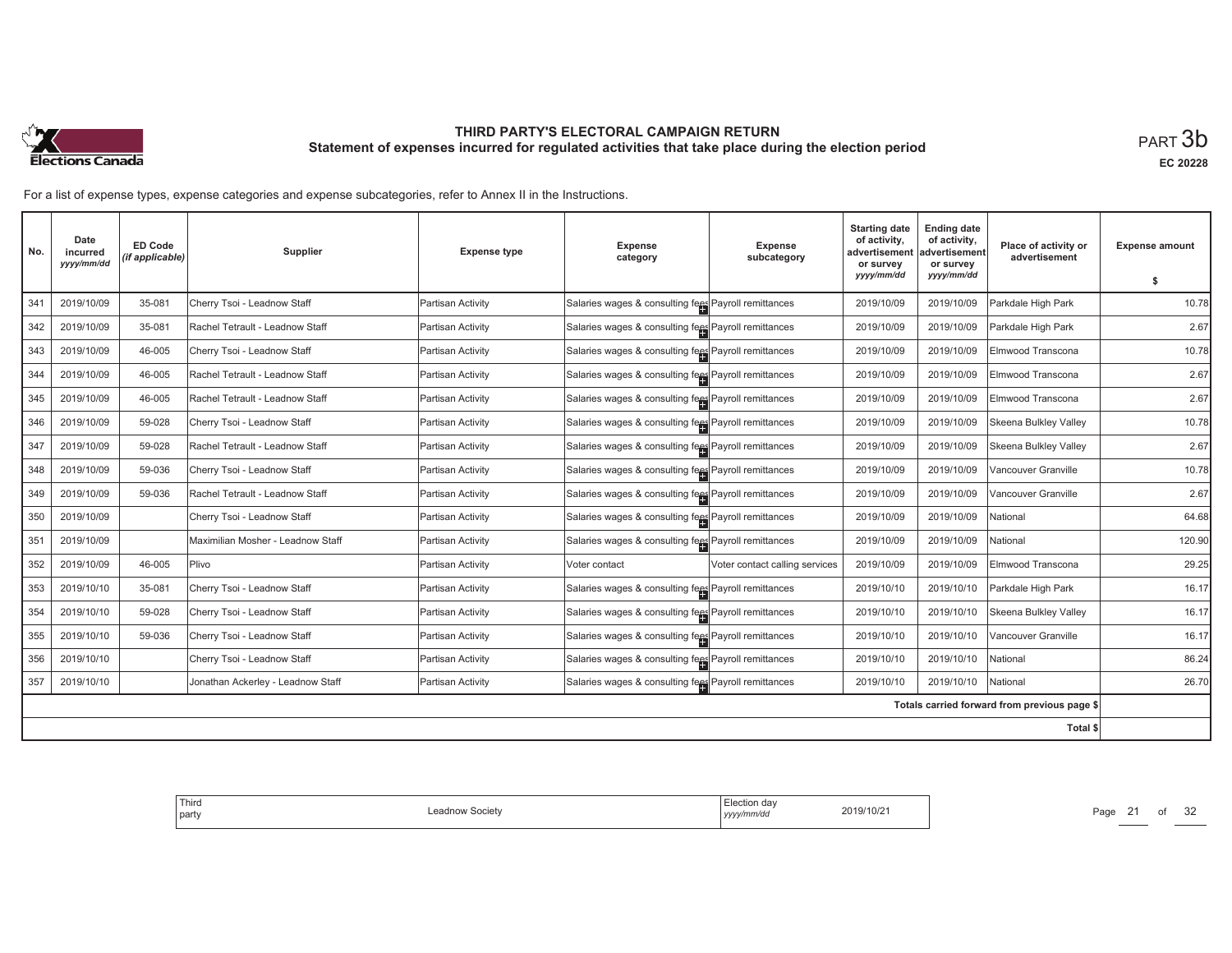

**EC 20228**

For a list of expense types, expense categories and expense subcategories, refer to Annex II in the Instructions.

| No. | Date<br>incurred<br>yyyy/mm/dd | <b>ED Code</b><br>(if applicable) | Supplier                                     | <b>Expense type</b> | Expense<br>category                                  | <b>Expense</b><br>subcategory  | <b>Starting date</b><br>of activity,<br>advertisement<br>or survey | <b>Ending date</b><br>of activity,<br>advertisement<br>or survey | Place of activity or<br>advertisement        | <b>Expense amount</b> |
|-----|--------------------------------|-----------------------------------|----------------------------------------------|---------------------|------------------------------------------------------|--------------------------------|--------------------------------------------------------------------|------------------------------------------------------------------|----------------------------------------------|-----------------------|
|     |                                |                                   |                                              |                     |                                                      |                                | yyyy/mm/dd                                                         | yyyy/mm/dd                                                       |                                              | \$                    |
| 358 | 2019/10/10                     |                                   | Claire Gallagher - Leadnow Staff             | Partisan Activity   | Salaries wages & consulting fees Payroll remittances |                                | 2019/10/10                                                         | 2019/10/10                                                       | National                                     | 22.73                 |
| 359 | 2019/10/10                     | 11-002                            | Plivo                                        | Partisan Activity   | Voter contact                                        | Voter contact calling services | 2019/10/10                                                         | 2019/10/10                                                       | Charlottetown                                | 11.63                 |
| 360 | 2019/10/10                     | 11-004                            | Plivo                                        | Partisan Activity   | Voter contact                                        | Voter contact calling services | 2019/10/10                                                         | 2019/10/10                                                       | Malpeque                                     | 10.70                 |
| 361 | 2019/10/10                     | 11-004                            | Plivo                                        | Partisan Activity   | Voter contact                                        | Voter contact calling services | 2019/10/10                                                         | 2019/10/10                                                       | Malpeque                                     | 14.71                 |
| 362 | 2019/10/10                     | 12-003                            | Plivo                                        | Partisan Activity   | Voter contact                                        | Voter contact calling services | 2019/10/10                                                         | 2019/10/10                                                       | Cumberland etc                               | 19.47                 |
| 363 | 2019/10/10                     | 35-035                            | Plivo                                        | Partisan Activity   | Voter contact                                        | Voter contact calling services | 2019/10/10                                                         | 2019/10/10                                                       | <b>Hamilton Centre</b>                       | 49.12                 |
| 364 | 2019/10/10                     | 35-081                            | Plivo                                        | Partisan Activity   | Voter contact                                        | Voter contact calling services | 2019/10/10                                                         | 2019/10/10                                                       | Parkdale High Park                           | 71.12                 |
| 365 | 2019/10/10                     | 59-028                            | Plivo                                        | Partisan Activity   | Voter contact                                        | Voter contact calling services | 2019/10/10                                                         | 2019/10/10                                                       | Skeena-Bulkley Valley                        | 0.03                  |
| 366 | 2019/10/10                     | 59-036                            | Plivo                                        | Partisan Activity   | Voter contact                                        | Voter contact calling services | 2019/10/10                                                         | 2019/10/10                                                       | Vancouver Granville                          | 62.85                 |
| 367 | 2019/10/10                     |                                   | Plivo                                        | Partisan Activity   | Voter contact                                        | Voter contact calling services | 2019/10/10                                                         | 2019/10/10                                                       | National                                     | 49.12                 |
| 368 | 2019/10/10                     |                                   | Bell Canada - Toronto Office Internet at 60% | Partisan Activity   | Office                                               | Telephone and internet         | 2019/10/10                                                         | 2019/11/10                                                       | National                                     | 47.42                 |
| 369 | 2019/10/10                     |                                   | Jolan Bailey - Leadnow Staff                 | Partisan Activity   | Salaries wages & consulting fees Payroll Remittances |                                | 2019/10/10                                                         | 2019/10/10                                                       | National                                     | 53.40                 |
| 370 | 2019/10/10                     |                                   | Jolan Bailey - Leadnow Staff                 | Partisan Activity   | Salaries wages & consulting fees Payroll Remittances |                                | 2019/10/10                                                         | 2019/10/10                                                       | National                                     | 106.80                |
| 371 | 2019/10/10                     | 35-081                            | Logan McIntosh - Leadnow Staff               | Partisan Activity   | Salaries wages & consulting fees Payroll Remittances |                                | 2019/10/10                                                         | 2019/10/10                                                       | Parkdale High Park                           | 116.82                |
| 372 | 2019/10/10                     | 35-035                            | Simran Ghuman - Leadnow Staff                | Partisan Activity   | Salaries wages & consulting fees Payroll Remittances |                                | 2019/10/10                                                         | 2019/10/10                                                       | <b>Hamilton Centre</b>                       | 3.06                  |
| 373 | 2019/10/10                     | 46-005                            | U-Drive Rentals                              | Partisan Activity   | Other                                                | Other - Car Rental             | 2019/10/10                                                         | 2019/10/10                                                       | Elmwood Transcona                            | 594.71                |
| 374 | 2019/10/10                     | 35-035                            | Plivo                                        | Partisan Activity   | Voter Contact                                        | <b>Calling Services</b>        | 2019/10/10                                                         | 2019/10/17                                                       | <b>Hamilton Centre</b>                       | 22.03                 |
|     |                                |                                   |                                              |                     |                                                      |                                |                                                                    |                                                                  | Totals carried forward from previous page \$ |                       |
|     |                                |                                   |                                              |                     |                                                      |                                |                                                                    |                                                                  | <b>Total \$</b>                              |                       |

| Election dav<br>2019/10/21<br>Society<br>voubes<br>yyyy/mm/dd<br>. |
|--------------------------------------------------------------------|
|--------------------------------------------------------------------|

Page 22 of 32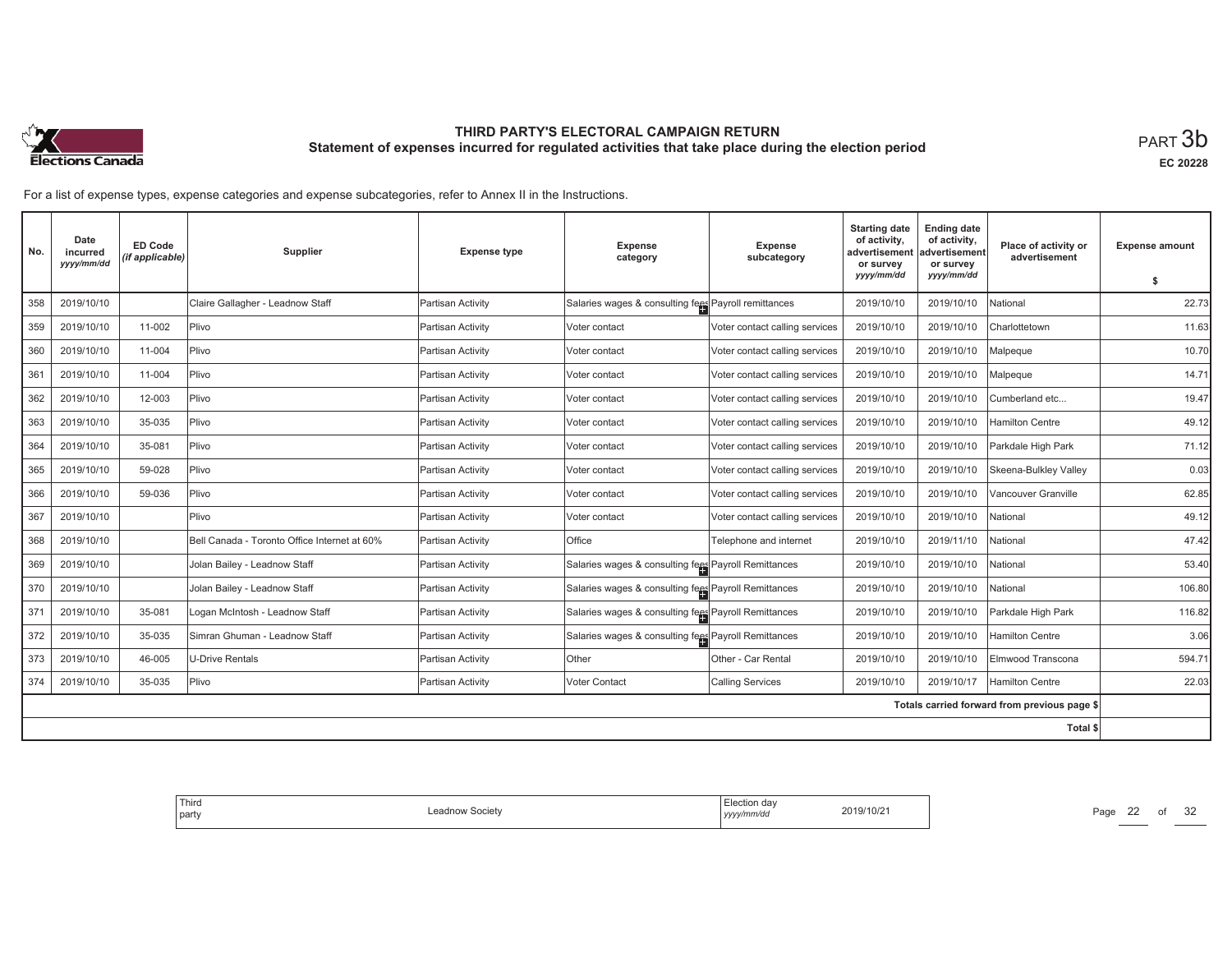

**EC 20228**

For a list of expense types, expense categories and expense subcategories, refer to Annex II in the Instructions.

| No. | Date<br>incurred<br>yyyy/mm/dd | <b>ED Code</b><br>(if applicable) | Supplier                       | <b>Expense type</b> | <b>Expense</b><br>category                           | <b>Expense</b><br>subcategory   | <b>Starting date</b><br>of activity,<br>advertisement<br>or survey | <b>Ending date</b><br>of activity,<br>advertisement<br>or survey | Place of activity or<br>advertisement        | <b>Expense amount</b> |
|-----|--------------------------------|-----------------------------------|--------------------------------|---------------------|------------------------------------------------------|---------------------------------|--------------------------------------------------------------------|------------------------------------------------------------------|----------------------------------------------|-----------------------|
|     |                                |                                   |                                |                     |                                                      |                                 | yyyy/mm/dd                                                         | yyyy/mm/dd                                                       |                                              | \$                    |
| 375 | 2019/10/10                     | 35-081                            | Plivo                          | Partisan Activity   | Voter Contact                                        | <b>Calling Services</b>         | 2019/10/10                                                         | 2019/10/17                                                       | Parkdale High Park                           | 17.41                 |
| 376 | 2019/10/10                     | 11-004                            | Plivo                          | Partisan Activity   | Voter Contact                                        | <b>Calling Services</b>         | 2019/10/10                                                         | 2019/10/17                                                       | Malpeque                                     | 3.71                  |
| 377 | 2019/10/10                     | 59-036                            | Plivo                          | Partisan Activity   | Voter Contact                                        | <b>Calling Services</b>         | 2019/10/10                                                         | 2019/10/17                                                       | Vancouver Granville                          | 36.47                 |
| 378 | 2019/10/10                     | 59-028                            | Plivo                          | Partisan Activity   | Voter Contact                                        | <b>Calling Services</b>         | 2019/10/10                                                         | 2019/10/17                                                       | Skeena Bulkley Valley                        | 27.92                 |
| 379 | 2019/10/10                     | 12-003                            | Plivo                          | Partisan Activity   | Voter Contact                                        | <b>Calling Services</b>         | 2019/10/10                                                         | 2019/10/17                                                       | Cumberland etc                               | 5.68                  |
| 380 | 2019/10/10                     | 46-005                            | Plivo                          | Partisan Activity   | Voter Contact                                        | <b>Calling Services</b>         | 2019/10/10                                                         | 2019/10/17                                                       | Elmwood Transcona                            | 40.32                 |
| 381 | 2019/10/10                     | 11-002                            | Plivo                          | Partisan Activity   | Voter Contact                                        | <b>Calling Services</b>         | 2019/10/10                                                         | 2019/10/17                                                       | Charlottetown                                | 545.00                |
| 382 | 2019/10/10                     |                                   | Plivo                          | Partisan Activity   | Voter Contact                                        | <b>Calling Services</b>         | 2019/10/10                                                         | 2019/10/17                                                       | National                                     | 10.44                 |
| 383 | 2019/10/10                     | 35-081                            | Parkdale Library               | Partisan Activity   | Office                                               | Other - printing                | 2019/10/10                                                         | 2019/10/10                                                       | Parkdale High Park                           | 21.00                 |
| 384 | 2019/10/11                     | 35-081                            | TO Lounge                      | Partisan Activity   | Events                                               | Other - Venue for volunteer ph  | 2019/10/11                                                         | 2019/10/11                                                       | Parkdale High Park                           | 124.30                |
| 385 | 2019/10/11                     |                                   | Shoppers (Presto)              | Partisan Activity   | Events                                               | Other - transportation to volum | 2019/10/11                                                         | 2019/10/11                                                       | National                                     | 30.00                 |
| 386 | 2019/10/11                     |                                   | Logan McIntosh - Leadnow Staff | Partisan Activity   | Office                                               | Other - per diem (meals)        | 2019/10/11                                                         | 2019/10/11                                                       | National                                     | 600.00                |
| 387 | 2019/10/11                     | 11-002                            | Brittany Smith - Leadnow Staff | Partisan Activity   | Salaries wages & consulting fees Payroll remittances |                                 | 2019/10/11                                                         | 2019/10/11                                                       | Charlottetown                                | 8.01                  |
| 388 | 2019/10/11                     | 11-002                            | Cherry Tsoi - Leadnow Staff    | Partisan Activity   | Salaries wages & consulting fees Payroll remittances |                                 | 2019/10/11                                                         | 2019/10/11                                                       | Charlottetown                                | 16.17                 |
| 389 | 2019/10/11                     | 11-002                            | Cherry Tsoi - Leadnow Staff    | Partisan Activity   | Salaries wages & consulting fees Payroll remittances |                                 | 2019/10/11                                                         | 2019/10/11                                                       | Charlottetown                                | 10.78                 |
| 390 | 2019/10/11                     | 11-004                            | Cherry Tsoi - Leadnow Staff    | Partisan Activity   | Salaries wages & consulting fees Payroll remittances |                                 | 2019/10/11                                                         | 2019/10/11                                                       | Malpeque                                     | 16.17                 |
| 391 | 2019/10/11                     | 11-004                            | Cherry Tsoi - Leadnow Staff    | Partisan Activity   | Salaries wages & consulting fees Payroll remittances |                                 | 2019/10/11                                                         | 2019/10/11                                                       | Malpeque                                     | 10.78                 |
|     |                                |                                   |                                |                     |                                                      |                                 |                                                                    |                                                                  | Totals carried forward from previous page \$ |                       |
|     |                                |                                   |                                |                     |                                                      |                                 |                                                                    |                                                                  | <b>Total \$</b>                              |                       |

| Election day<br>2019/10/21<br>eadnow Societv<br>yyyy/mm/dd<br>. | Third<br>party |
|-----------------------------------------------------------------|----------------|
|-----------------------------------------------------------------|----------------|

Page 23 of 32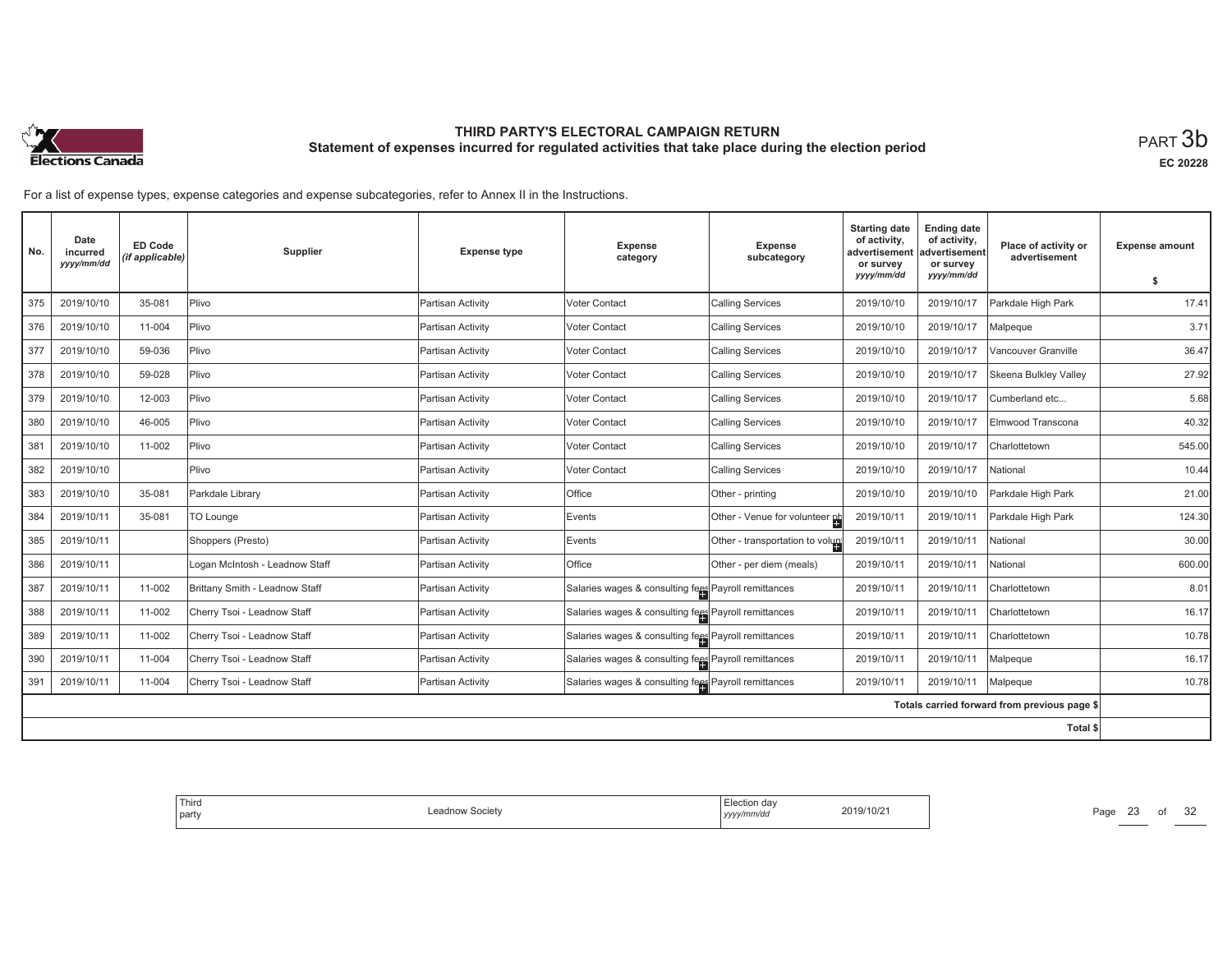

**EC 20228**

| No. | Date<br>incurred<br>yyyy/mm/dd | <b>ED Code</b><br>(if applicable) | Supplier                       | <b>Expense type</b> | <b>Expense</b><br>category                           | <b>Expense</b><br>subcategory | <b>Starting date</b><br>of activity,<br>advertisemen<br>or survey | <b>Ending date</b><br>of activity,<br>advertisement<br>or survey | Place of activity or<br>advertisement        | <b>Expense amount</b> |
|-----|--------------------------------|-----------------------------------|--------------------------------|---------------------|------------------------------------------------------|-------------------------------|-------------------------------------------------------------------|------------------------------------------------------------------|----------------------------------------------|-----------------------|
|     |                                |                                   |                                |                     |                                                      |                               | yyyy/mm/dd                                                        | yyyy/mm/dd                                                       |                                              | \$                    |
| 392 | 2019/10/11                     | 12-003                            | Brittany Smith - Leadnow Staff | Partisan Activity   | Salaries wages & consulting fees Payroll remittances |                               | 2019/10/11                                                        | 2019/10/1                                                        | Cumberland etc                               | 8.01                  |
| 393 | 2019/10/11                     | 12-003                            | Cherry Tsoi - Leadnow Staff    | Partisan Activity   | Salaries wages & consulting fees Payroll remittances |                               | 2019/10/11                                                        | 2019/10/1                                                        | Cumberland etc                               | 16.17                 |
| 394 | 2019/10/11                     | 12-003                            | Cherry Tsoi - Leadnow Staff    | Partisan Activity   | Salaries wages & consulting fees Payroll remittances |                               | 2019/10/11                                                        | 2019/10/1                                                        | Cumberland etc                               | 10.78                 |
| 395 | 2019/10/11                     | 35-035                            | Brittany Smith - Leadnow Staff | Partisan Activity   | Salaries wages & consulting fees Payroll remittances |                               | 2019/10/11                                                        | 2019/10/1                                                        | <b>Hamilton Centre</b>                       | 8.01                  |
| 396 | 2019/10/11                     | 35-035                            | Brittany Smith - Leadnow Staff | Partisan Activity   | Salaries wages & consulting fees Payroll remittances |                               | 2019/10/11                                                        | 2019/10/1                                                        | <b>Hamilton Centre</b>                       | 66.75                 |
| 397 | 2019/10/11                     | 35-035                            | Cherry Tsoi - Leadnow Staff    | Partisan Activity   | Salaries wages & consulting fees Payroll remittances |                               | 2019/10/11                                                        | 2019/10/11                                                       | <b>Hamilton Centre</b>                       | 16.17                 |
| 398 | 2019/10/11                     | 35-035                            | Cherry Tsoi - Leadnow Staff    | Partisan Activity   | Salaries wages & consulting fees Payroll remittances |                               | 2019/10/11                                                        | 2019/10/1                                                        | <b>Hamilton Centre</b>                       | 10.78                 |
| 399 | 2019/10/11                     | 35-081                            | Brittany Smith - Leadnow Staff | Partisan Activity   | Salaries wages & consulting fees Payroll remittances |                               | 2019/10/11                                                        | 2019/10/1                                                        | Parkdale High Park                           | 8.01                  |
| 400 | 2019/10/11                     | 35-081                            | Cherry Tsoi - Leadnow Staff    | Partisan Activity   | Salaries wages & consulting fees Payroll remittances |                               | 2019/10/11                                                        | 2019/10/11                                                       | Parkdale High Park                           | 43.12                 |
| 401 | 2019/10/11                     | 46-005                            | Brittany Smith - Leadnow Staff | Partisan Activity   | Salaries wages & consulting fees Payroll remittances |                               | 2019/10/11                                                        | 2019/10/1                                                        | Elmwood Transcona                            | 8.01                  |
| 402 | 2019/10/11                     | 46-005                            | Brittany Smith - Leadnow Staff | Partisan Activity   | Salaries wages & consulting fees Payroll remittances |                               | 2019/10/11                                                        | 2019/10/1                                                        | Elmwood Transcona                            | 8.01                  |
| 403 | 2019/10/11                     | 46-005                            | Cherry Tsoi - Leadnow Staff    | Partisan Activity   | Salaries wages & consulting fees Payroll remittances |                               | 2019/10/11                                                        | 2019/10/11                                                       | Elmwood Transcona                            | 16.17                 |
| 404 | 2019/10/11                     | 46-005                            | Cherry Tsoi - Leadnow Staff    | Partisan Activity   | Salaries wages & consulting fees Payroll remittances |                               | 2019/10/11                                                        | 2019/10/1                                                        | Elmwood Transcona                            | 10.78                 |
| 405 | 2019/10/11                     | 59-028                            | Brittany Smith - Leadnow Staff | Partisan Activity   | Salaries wages & consulting fees Payroll remittances |                               | 2019/10/11                                                        | 2019/10/1                                                        | Skeena Bulkley Valley                        | 8.01                  |
| 406 | 2019/10/11                     | 59-028                            | Cherry Tsoi - Leadnow Staff    | Partisan Activity   | Salaries wages & consulting fees Payroll remittances |                               | 2019/10/11                                                        | 2019/10/1                                                        | Skeena Bulkley Valley                        | 10.78                 |
| 407 | 2019/10/11                     | 59-036                            | Brittany Smith - Leadnow Staff | Partisan Activity   | Salaries wages & consulting fees Payroll remittances |                               | 2019/10/11                                                        | 2019/10/11                                                       | Vancouver Granville                          | 8.01                  |
| 408 | 2019/10/11                     | 59-036                            | Cherry Tsoi - Leadnow Staff    | Partisan Activity   | Salaries wages & consulting fees Payroll remittances |                               | 2019/10/11                                                        | 2019/10/11                                                       | Vancouver Granville                          | 10.78                 |
|     |                                |                                   |                                |                     |                                                      |                               |                                                                   |                                                                  | Totals carried forward from previous page \$ |                       |
|     |                                |                                   |                                |                     |                                                      |                               |                                                                   |                                                                  | <b>Total \$</b>                              |                       |

|--|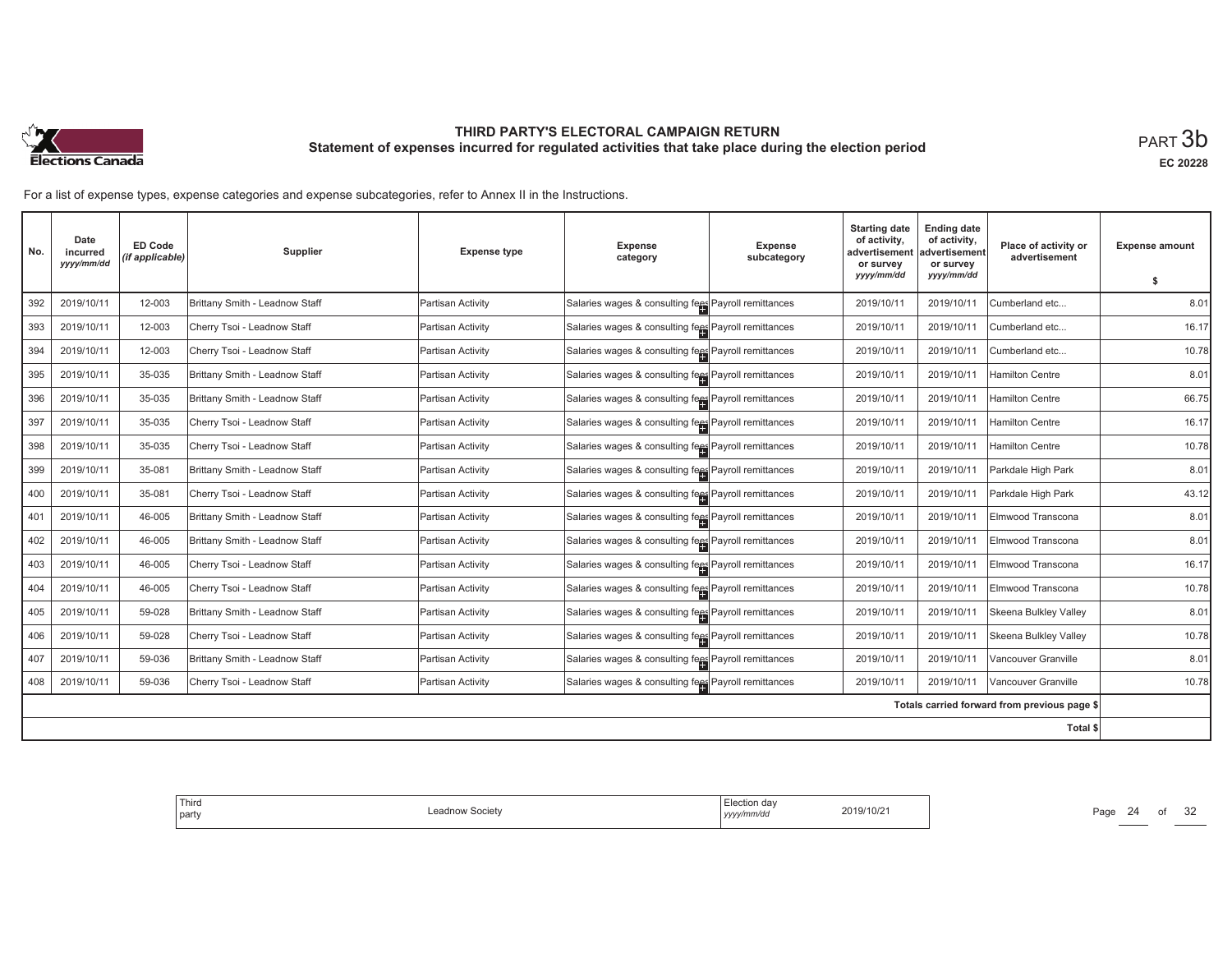

**EC 20228**

For a list of expense types, expense categories and expense subcategories, refer to Annex II in the Instructions.

| No. | Date<br>incurred<br>yyyy/mm/dd | <b>ED Code</b><br>(if applicable) | Supplier                         | <b>Expense type</b> | <b>Expense</b><br>category                           | <b>Expense</b><br>subcategory | <b>Starting date</b><br>of activity,<br>advertisemen<br>or survey | <b>Ending date</b><br>of activity,<br>advertisement<br>or survey | Place of activity or<br>advertisement        | <b>Expense amount</b> |
|-----|--------------------------------|-----------------------------------|----------------------------------|---------------------|------------------------------------------------------|-------------------------------|-------------------------------------------------------------------|------------------------------------------------------------------|----------------------------------------------|-----------------------|
|     |                                |                                   |                                  |                     |                                                      |                               | yyyy/mm/dd                                                        | yyyy/mm/dd                                                       |                                              | \$                    |
| 409 | 2019/10/11                     |                                   | Cherry Tsoi - Leadnow Staff      | Partisan Activity   | Salaries wages & consulting fees Payroll remittances |                               | 2019/10/11                                                        | 2019/10/1                                                        | National                                     | 16.17                 |
| 410 | 2019/10/11                     |                                   | Cherry Tsoi - Leadnow Staff      | Partisan Activity   | Salaries wages & consulting fees Payroll remittances |                               | 2019/10/11                                                        | 2019/10/11                                                       | National                                     | 10.78                 |
| 411 | 2019/10/11                     | 35-081                            | Claire Gallagher - Leadnow Staff | Partisan Activity   | Salaries wages & consulting fees Payroll Remittances |                               | 2019/10/11                                                        | 2019/10/1                                                        | Parkdale High Park                           | 102.29                |
| 412 | 2019/10/11                     | 35-035                            | Logan McIntosh - Leadnow Staff   | Partisan Activity   | Salaries wages & consulting fees Payroll Remittances |                               | 2019/10/11                                                        | 2019/10/1                                                        | <b>Hamilton Centre</b>                       | 116.82                |
| 413 | 2019/10/11                     | 35-035                            | Max Mosher - Leadnow Staff       | Partisan Activity   | Salaries wages & consulting fees Payroll Remittances |                               | 2019/10/11                                                        | 2019/10/1                                                        | <b>Hamilton Centre</b>                       | 24.18                 |
| 414 | 2019/10/11                     | 46-005                            | Max Mosher - Leadnow Staff       | Partisan Activity   | Salaries wages & consulting fees Payroll Remittances |                               | 2019/10/11                                                        | 2019/10/11                                                       | Elmwood Transcona                            | 24.18                 |
| 415 | 2019/10/11                     | 11-004                            | Max Mosher - Leadnow Staff       | Partisan Activity   | Salaries wages & consulting fees Payroll Remittances |                               | 2019/10/11                                                        | 2019/10/11                                                       | Malpaque                                     | 24.18                 |
| 416 | 2019/10/11                     | 11-002                            | Max Mosher - Leadnow Staff       | Partisan Activity   | Salaries wages & consulting fees Payroll Remittances |                               | 2019/10/11                                                        | 2019/10/1                                                        | Charlottetown                                | 24.18                 |
| 417 | 2019/10/11                     | 12-003                            | Max Mosher - Leadnow Staff       | Partisan Activity   | Salaries wages & consulting fees Payroll Remittances |                               | 2019/10/11                                                        | 2019/10/11                                                       | Cumberland etc                               | 24.18                 |
| 418 | 2019/10/11                     | 59-036                            | Max Mosher - Leadnow Staff       | Partisan Activity   | Salaries wages & consulting fees Payroll Remittances |                               | 2019/10/11                                                        | 2019/10/1                                                        | Vancouver Granville                          | 24.18                 |
| 419 | 2019/10/11                     | 35-081                            | Max Mosher - Leadnow Staff       | Partisan Activity   | Salaries wages & consulting fees Payroll Remittances |                               | 2019/10/11                                                        | 2019/10/1                                                        | Parkdale High Park                           | 24.18                 |
| 420 | 2019/10/11                     | 59-028                            | Max Mosher - Leadnow Staff       | Partisan Activity   | Salaries wages & consulting fees Payroll Remittances |                               | 2019/10/11                                                        | 2019/10/11                                                       | Skeena Bulkley Valley                        | 24.18                 |
| 421 | 2019/10/11                     | 59-036                            | Max Mosher - Leadnow Staff       | Partisan Activity   | Salaries wages & consulting fees Payroll Remittances |                               | 2019/10/11                                                        | 2019/10/1                                                        | Vancouver Granville                          | 24.18                 |
| 422 | 2019/10/11                     | 11-002                            | Rachel Tetrault - Leadnow Staff  | Partisan Activity   | Salaries wages & consulting fees Payroll Remittances |                               | 2019/10/11                                                        | 2019/10/1                                                        | Charlottetown                                | 26.68                 |
| 423 | 2019/10/11                     | 12-003                            | Rachel Tetrault - Leadnow Staff  | Partisan Activity   | Salaries wages & consulting fees Payroll Remittances |                               | 2019/10/11                                                        | 2019/10/11                                                       | Cumberland etc                               | 26.68                 |
| 424 | 2019/10/11                     | 35-035                            | Rachel Tetrault - Leadnow Staff  | Partisan Activity   | Salaries wages & consulting fees Payroll Remittances |                               | 2019/10/11                                                        | 2019/10/11                                                       | <b>Hamilton Centre</b>                       | 26.68                 |
| 425 | 2019/10/11                     |                                   | Rachel Tetrault - Leadnow Staff  | Partisan Activity   | Salaries wages & consulting fees Payroll Remittances |                               | 2019/10/11                                                        | 2019/10/11                                                       | National                                     | 26.68                 |
|     |                                |                                   |                                  |                     |                                                      |                               |                                                                   |                                                                  | Totals carried forward from previous page \$ |                       |
|     |                                |                                   |                                  |                     |                                                      |                               |                                                                   |                                                                  | <b>Total \$</b>                              |                       |

| ∟iection dav<br>2019/10/21<br>.<br>eadnow Society<br>.<br>://mm/do<br>,,,, | Third<br>party |  |  |
|----------------------------------------------------------------------------|----------------|--|--|
|----------------------------------------------------------------------------|----------------|--|--|

Page 25 of 32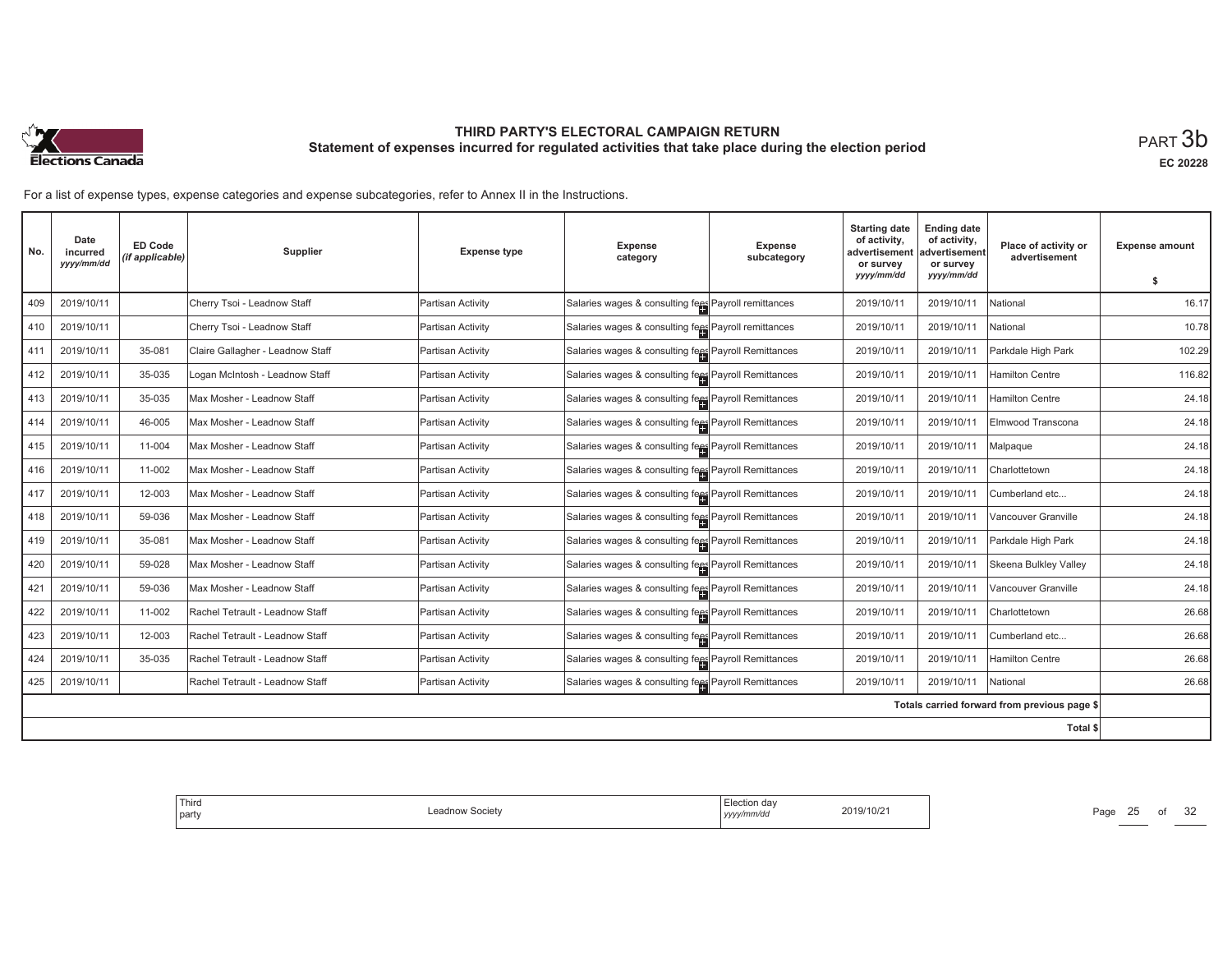

**EC 20228**

| No. | Date<br>incurred<br>yyyy/mm/dd | <b>ED Code</b><br>(if applicable) | Supplier                           | <b>Expense type</b> | Expense<br>category                                  | Expense<br>subcategory         | <b>Starting date</b><br>of activity,<br>advertisement<br>or survey | <b>Ending date</b><br>of activity,<br>advertisement<br>or survey | Place of activity or<br>advertisement        | <b>Expense amount</b> |
|-----|--------------------------------|-----------------------------------|------------------------------------|---------------------|------------------------------------------------------|--------------------------------|--------------------------------------------------------------------|------------------------------------------------------------------|----------------------------------------------|-----------------------|
|     |                                |                                   |                                    |                     |                                                      |                                | yyyy/mm/dd                                                         | yyyy/mm/dd                                                       |                                              | s.                    |
| 426 | 2019/10/11                     | 59-028                            | Rachel Tetrault - Leadnow Staff    | Partisan Activity   | Salaries wages & consulting fees Payroll Remittances |                                | 2019/10/11                                                         | 2019/10/11                                                       | Skeena Bulkley Valley                        | 2.67                  |
| 427 | 2019/10/11                     | 11-004                            | Rachel Tetrault - Leadnow Staff    | Partisan Activity   | Salaries wages & consulting fees Payroll Remittances |                                | 2019/10/11                                                         | 2019/10/11                                                       | Malpeque                                     | 2.67                  |
| 428 | 2019/10/11                     | 35-035                            | Rachel Tetrault - Leadnow Staff    | Partisan Activity   | Salaries wages & consulting fees Payroll Remittances |                                | 2019/10/11                                                         | 2019/10/11                                                       | <b>Hamilton Centre</b>                       | 2.67                  |
| 429 | 2019/10/11                     | 35-081                            | Rachel Tetrault - Leadnow Staff    | Partisan Activity   | Salaries wages & consulting fees Payroll Remittances |                                | 2019/10/11                                                         | 2019/10/11                                                       | Parkdale High Park                           | 2.67                  |
| 430 | 2019/10/11                     | 59-036                            | Rachel Tetrault - Leadnow Staff    | Partisan Activity   | Salaries wages & consulting fees Payroll Remittances |                                | 2019/10/11                                                         | 2019/10/11                                                       | Vancouver Granville                          | 2.67                  |
| 431 | 2019/10/11                     | 46-005                            | Rachel Tetrault - Leadnow Staff    | Partisan Activity   | Salaries wages & consulting fees Payroll Remittances |                                | 2019/10/11                                                         | 2019/10/11                                                       | Elmwood Transcona                            | 2.67                  |
| 432 | 2019/10/11                     | 12-003                            | Rachel Tetrault - Leadnow Staff    | Partisan Activity   | Salaries wages & consulting fees Payroll Remittances |                                | 2019/10/11                                                         | 2019/10/11                                                       | Cumberland etc                               | 2.67                  |
| 433 | 2019/10/11                     | 11-002                            | Rachel Tetrault - Leadnow Staff    | Partisan Activity   | Salaries wages & consulting fees Payroll Remittances |                                | 2019/10/11                                                         | 2019/10/11                                                       | Charlottetown                                | 2.67                  |
| 434 | 2019/10/11                     | 35-035                            | Simran Ghuman - Leadnow Staff      | Partisan Activity   | Salaries wages & consulting fees Payroll Remittances |                                | 2019/10/11                                                         | 2019/10/11                                                       | <b>Hamilton Centre</b>                       | 61.17                 |
| 435 | 2019/10/11                     | 46-005                            | Simran Ghuman - Leadnow Staff      | Partisan Activity   | Salaries wages & consulting fees Payroll Remittances |                                | 2019/10/11                                                         | 2019/10/11                                                       | Elmwood Transcona                            | 3.06                  |
| 436 | 2019/10/11                     | 59-036                            | Staples Canada                     | Partisan Activity   | Office                                               | <b>Office Supplies</b>         | 2019/10/11                                                         | 2019/10/11                                                       | Vancouver Granville                          | 64.11                 |
| 437 | 2019/10/11                     |                                   | Resonant Strategic                 | Partisan Activity   | <b>Consulting Fees</b>                               | <b>Consulting Fees</b>         | 2019/10/11                                                         | 2019/10/11                                                       | National                                     | 14,125.00             |
| 438 | 2019/10/11                     |                                   | <b>Precision Content Marketing</b> | Partisan Activity   | Advertising                                          | Radio                          | 2019/10/11                                                         | 2019/10/11                                                       | National                                     | 949.20                |
| 439 | 2019/10/12                     | 35-035                            | First Unitarian of Hamilton        | Partisan Activity   | Events                                               | Other - Venue for volunteer    | 2019/10/12                                                         | 2019/10/12                                                       | Hamilton Centre                              | 150.00                |
| 440 | 2019/10/12                     | 35-081                            | <b>Toronto Public Library</b>      | Partisan Activity   | Events                                               | Other - Venue for volunteer ph | 2019/10/12                                                         | 2019/10/12                                                       | Parkdale High Park                           | 131.31                |
| 441 | 2019/10/12                     | 59-036                            | Kira McLean - Leadnow Staff        | Partisan Activity   | Salaries wages & consulting fees Payroll Remittances |                                | 2019/10/12                                                         | 2019/10/12                                                       | <b>Vancouver Granville</b>                   | 50.98                 |
| 442 | 2019/10/12                     | 46-005                            | Peter Gibbs - Leadnow Staff        | Partisan Activity   | Salaries wages & consulting fees Payroll Remittances |                                | 2019/10/12                                                         | 2019/10/12                                                       | Elmwood Transcona                            | 183.51                |
|     |                                |                                   |                                    |                     |                                                      |                                |                                                                    |                                                                  | Totals carried forward from previous page \$ |                       |
|     |                                |                                   |                                    |                     |                                                      |                                |                                                                    |                                                                  | Total \$                                     |                       |

| Third<br>∠lection dav<br>2019/10/21<br>Society<br>eadnow<br>.<br>l party<br>yyyy/mm/dd<br>. |
|---------------------------------------------------------------------------------------------|
|---------------------------------------------------------------------------------------------|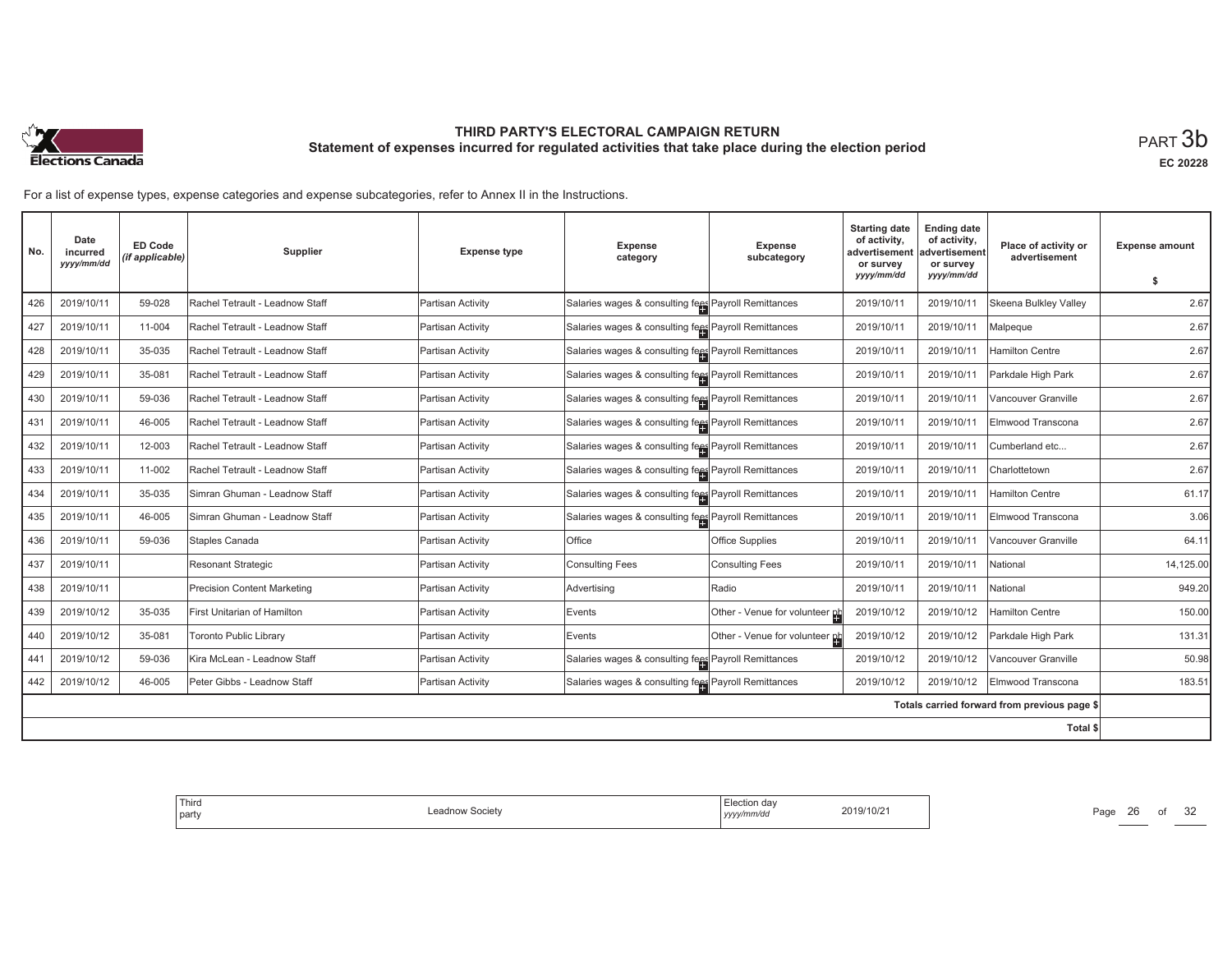

**EC 20228**

| No. | Date<br>incurred<br>yyyy/mm/dd | <b>ED Code</b><br>(if applicable) | <b>Supplier</b>                 | <b>Expense type</b> | <b>Expense</b><br>category                           | <b>Expense</b><br>subcategory | <b>Starting date</b><br>of activity,<br>advertisement<br>or survey | <b>Ending date</b><br>of activity,<br>advertisement<br>or survey | Place of activity or<br>advertisement        | <b>Expense amount</b> |
|-----|--------------------------------|-----------------------------------|---------------------------------|---------------------|------------------------------------------------------|-------------------------------|--------------------------------------------------------------------|------------------------------------------------------------------|----------------------------------------------|-----------------------|
|     |                                |                                   |                                 |                     |                                                      |                               | yyyy/mm/dd                                                         | yyyy/mm/dd                                                       |                                              | Ŝ.                    |
| 443 | 2019/10/12                     | 11-004                            | Rachel Tetrault - Leadnow Staff | Partisan Activity   | Salaries wages & consulting fees Payroll Remittances |                               | 2019/10/12                                                         | 2019/10/12                                                       | Malpeque                                     | 2.67                  |
| 444 | 2019/10/12                     | 11-002                            | Rachel Tetrault - Leadnow Staff | Partisan Activity   | Salaries wages & consulting fees Payroll Remittances |                               | 2019/10/12                                                         | 2019/10/12                                                       | Charlottetown                                | 2.67                  |
| 445 | 2019/10/12                     | 12-003                            | Rachel Tetrault - Leadnow Staff | Partisan Activity   | Salaries wages & consulting fees Payroll Remittances |                               | 2019/10/12                                                         | 2019/10/12                                                       | Cumberland etc                               | 2.67                  |
| 446 | 2019/10/12                     | 35-035                            | Rachel Tetrault - Leadnow Staff | Partisan Activity   | Salaries wages & consulting fees Payroll Remittances |                               | 2019/10/12                                                         | 2019/10/12                                                       | Hamilton Centre                              | 2.67                  |
| 447 | 2019/10/12                     | 35-081                            | Rachel Tetrault - Leadnow Staff | Partisan Activity   | Salaries wages & consulting fees Payroll Remittances |                               | 2019/10/12                                                         | 2019/10/12                                                       | Parkdale High Park                           | 2.67                  |
| 448 | 2019/10/12                     | 59-036                            | Rachel Tetrault - Leadnow Staff | Partisan Activity   | Salaries wages & consulting fees Payroll Remittances |                               | 2019/10/12                                                         | 2019/10/12                                                       | Vancouver Granville                          | 2.67                  |
| 449 | 2019/10/12                     | 59-028                            | Rachel Tetrault - Leadnow Staff | Partisan Activity   | Salaries wages & consulting fees Payroll Remittances |                               | 2019/10/12                                                         | 2019/10/12                                                       | Skeena Bulkley Valley                        | 2.67                  |
| 450 | 2019/10/12                     | 46-005                            | Rachel Tetrault - Leadnow Staff | Partisan Activity   | Salaries wages & consulting fees Payroll Remittances |                               | 2019/10/12                                                         | 2019/10/12                                                       | Elmwood Transcona                            | 2.67                  |
| 451 | 2019/10/12                     | 46-005                            | Rachel Tetrault - Leadnow Staff | Partisan Activity   | Salaries wages & consulting fees Payroll Remittances |                               | 2019/10/12                                                         | 2019/10/12                                                       | Elmwood Transcona                            | 2.67                  |
| 452 | 2019/10/12                     | 11-004                            | Rachel Tetrault - Leadnow Staff | Partisan Activity   | Salaries wages & consulting fees Payroll Remittances |                               | 2019/10/12                                                         | 2019/10/12                                                       | Malpeque                                     | 26.68                 |
| 453 | 2019/10/12                     | 11-002                            | Rachel Tetrault - Leadnow Staff | Partisan Activity   | Salaries wages & consulting fees Payroll Remittances |                               | 2019/10/12                                                         | 2019/10/12                                                       | Charlottetown                                | 26.68                 |
| 454 | 2019/10/12                     | 12-003                            | Rachel Tetrault - Leadnow Staff | Partisan Activity   | Salaries wages & consulting fees Payroll Remittances |                               | 2019/10/12                                                         | 2019/10/12                                                       | Cumberland etc                               | 26.68                 |
| 455 | 2019/10/12                     | 35-035                            | Rachel Tetrault - Leadnow Staff | Partisan Activity   | Salaries wages & consulting fees Payroll Remittances |                               | 2019/10/12                                                         | 2019/10/12                                                       | <b>Hamilton Centre</b>                       | 26.68                 |
| 456 | 2019/10/12                     | 35-081                            | Rachel Tetrault - Leadnow Staff | Partisan Activity   | Salaries wages & consulting fees Payroll Remittances |                               | 2019/10/12                                                         | 2019/10/12                                                       | Parkdale High Park                           | 26.68                 |
| 457 | 2019/10/12                     | 59-036                            | Rachel Tetrault - Leadnow Staff | Partisan Activity   | Salaries wages & consulting fees Payroll Remittances |                               | 2019/10/12                                                         | 2019/10/12                                                       | Vancouver Granville                          | 26.68                 |
| 458 | 2019/10/12                     | 59-028                            | Rachel Tetrault - Leadnow Staff | Partisan Activity   | Salaries wages & consulting fees Payroll Remittances |                               | 2019/10/12                                                         | 2019/10/12                                                       | Skeena Bulkley Valley                        | 26.68                 |
| 459 | 2019/10/12                     | 46-005                            | Rachel Tetrault - Leadnow Staff | Partisan Activity   | Salaries wages & consulting fees Payroll Remittances |                               | 2019/10/12                                                         | 2019/10/12                                                       | Elmwood Transcona                            | 26.68                 |
|     |                                |                                   |                                 |                     |                                                      |                               |                                                                    |                                                                  | Totals carried forward from previous page \$ |                       |
|     |                                |                                   |                                 |                     |                                                      |                               |                                                                    |                                                                  | Total \$                                     |                       |

| Third<br>. Election dav<br>2019/10/21<br>eadnow Society<br>party<br>yyyy/mm/do |
|--------------------------------------------------------------------------------|
|--------------------------------------------------------------------------------|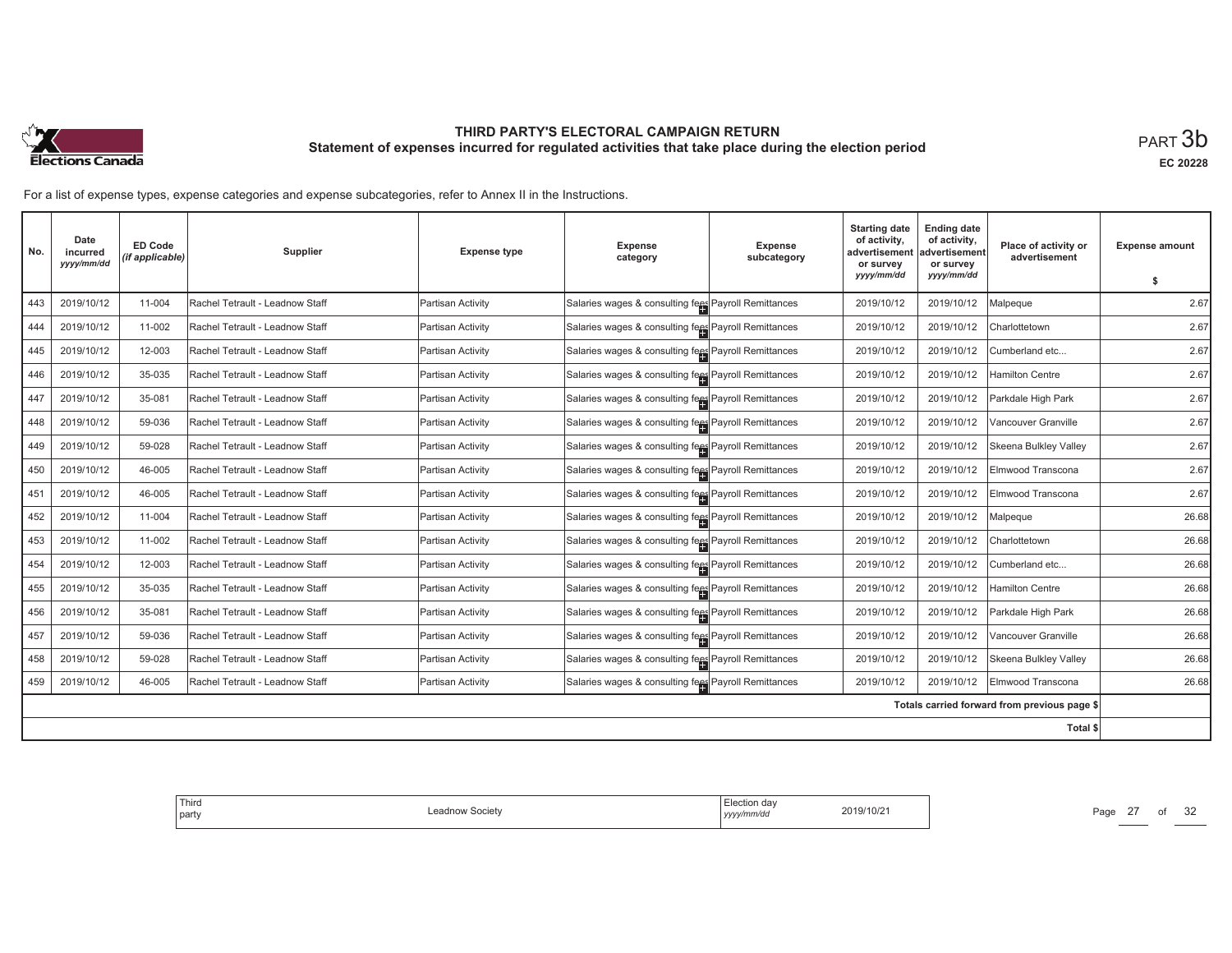

**EC 20228**

For a list of expense types, expense categories and expense subcategories, refer to Annex II in the Instructions.

| No. | Date<br>incurred<br>yyyy/mm/dd | <b>ED Code</b><br>(if applicable) | Supplier                        | <b>Expense type</b> | <b>Expense</b><br>category                           | <b>Expense</b><br>subcategory | <b>Starting date</b><br>of activity,<br>advertisement<br>or survey<br>yyyy/mm/dd | <b>Ending date</b><br>of activity,<br>advertisement<br>or survey<br>yyyy/mm/dd | Place of activity or<br>advertisement        | <b>Expense amount</b> |
|-----|--------------------------------|-----------------------------------|---------------------------------|---------------------|------------------------------------------------------|-------------------------------|----------------------------------------------------------------------------------|--------------------------------------------------------------------------------|----------------------------------------------|-----------------------|
|     |                                |                                   |                                 |                     |                                                      |                               |                                                                                  |                                                                                |                                              | Ŝ.                    |
| 460 | 2019/10/12                     | 46-005                            | Rachel Tetrault - Leadnow Staff | Partisan Activity   | Salaries wages & consulting fees Payroll Remittances |                               | 2019/10/12                                                                       | 2019/10/12                                                                     | Elmwood Transcona                            | 26.68                 |
| 461 | 2019/10/12                     |                                   | Rachel Tetrault - Leadnow Staff | Partisan Activity   | Salaries wages & consulting fees Payroll Remittances |                               | 2019/10/12                                                                       | 2019/10/12                                                                     | National                                     | 26.68                 |
| 462 | 2019/10/12                     |                                   | Rachel Tetrault - Leadnow Staff | Partisan Activity   | Salaries wages & consulting fees Payroll Remittances |                               | 2019/10/12                                                                       | 2019/10/12                                                                     | National                                     | 133.40                |
| 463 | 2019/10/12                     | 11-004                            | Rachel Tetrault - Leadnow Staff | Partisan Activity   | Salaries wages & consulting fees Payroll Remittances |                               | 2019/10/12                                                                       | 2019/10/12                                                                     | Malpeque                                     | 6.67                  |
| 464 | 2019/10/12                     | 11-002                            | Rachel Tetrault - Leadnow Staff | Partisan Activity   | Salaries wages & consulting fees Payroll Remittances |                               | 2019/10/12                                                                       | 2019/10/12                                                                     | Charlottetown                                | 6.67                  |
| 465 | 2019/10/12                     | 12-003                            | Rachel Tetrault - Leadnow Staff | Partisan Activity   | Salaries wages & consulting fees Payroll Remittances |                               | 2019/10/12                                                                       | 2019/10/12                                                                     | Cumberland etc                               | 6.67                  |
| 466 | 2019/10/12                     | 35-035                            | Rachel Tetrault - Leadnow Staff | Partisan Activity   | Salaries wages & consulting fees Payroll Remittances |                               | 2019/10/12                                                                       | 2019/10/12                                                                     | <b>Hamilton Centre</b>                       | 6.67                  |
| 467 | 2019/10/12                     | 35-081                            | Rachel Tetrault - Leadnow Staff | Partisan Activity   | Salaries wages & consulting fees Payroll Remittances |                               | 2019/10/12                                                                       | 2019/10/12                                                                     | Parkdale High Park                           | 6.67                  |
| 468 | 2019/10/12                     | 59-036                            | Rachel Tetrault - Leadnow Staff | Partisan Activity   | Salaries wages & consulting fees Payroll Remittances |                               | 2019/10/12                                                                       | 2019/10/12                                                                     | Vancouver Granville                          | 6.67                  |
| 469 | 2019/10/12                     | 59-028                            | Rachel Tetrault - Leadnow Staff | Partisan Activity   | Salaries wages & consulting fees Payroll Remittances |                               | 2019/10/12                                                                       | 2019/10/12                                                                     | Skeena Bulkley Valley                        | 6.67                  |
| 470 | 2019/10/12                     | 46-005                            | Rachel Tetrault - Leadnow Staff | Partisan Activity   | Salaries wages & consulting fees Payroll Remittances |                               | 2019/10/12                                                                       | 2019/10/12                                                                     | Elmwood Transcona                            | 6.67                  |
| 471 | 2019/10/12                     | 46-005                            | Rachel Tetrault - Leadnow Staff | Partisan Activity   | Salaries wages & consulting fees Payroll Remittances |                               | 2019/10/12                                                                       | 2019/10/12                                                                     | Elmwood Transcona                            | 6.67                  |
| 472 | 2019/10/12                     |                                   | Rachel Tetrault - Leadnow Staff | Partisan Activity   | Salaries wages & consulting fees Payroll Remittances |                               | 2019/10/12                                                                       | 2019/10/12                                                                     | National                                     | 80.04                 |
| 473 | 2019/10/12                     | 11-004                            | Simran Ghuman - Leadnow Staff   | Partisan Activity   | Salaries wages & consulting fees Payroll Remittances |                               | 2019/10/12                                                                       | 2019/10/12                                                                     | Malpaque                                     | 3.06                  |
| 474 | 2019/10/12                     | 59-036                            | Sonia Theroux - Leadnow Staff   | Partisan Activity   | Salaries wages & consulting fees Payroll Remittances |                               | 2019/10/12                                                                       | 2019/10/12                                                                     | Vancouver Granville                          | 122.58                |
| 475 | 2019/10/12                     | 59-036                            | Staples Canada                  | Partisan Activity   | Office                                               | <b>Office Supplies</b>        | 2019/10/12                                                                       | 2019/10/12                                                                     | Vancouver Granville                          | 9.53                  |
| 476 | 2019/10/12                     | 59-036                            | Holy Orthodox Ukranian church   | Partisan Activity   | Events                                               | Other - Venue                 | 2019/10/12                                                                       | 2019/10/12                                                                     | Vancouver Granville                          | 200.00                |
|     |                                |                                   |                                 |                     |                                                      |                               |                                                                                  |                                                                                | Totals carried forward from previous page \$ |                       |
|     |                                |                                   |                                 |                     |                                                      |                               |                                                                                  |                                                                                | Total \$                                     |                       |

| Third<br>∃lection dav<br>2019/10/21<br>Society<br>$\sim$<br>  party<br>, yyyy/mm/dd |
|-------------------------------------------------------------------------------------|
|-------------------------------------------------------------------------------------|

Page 28 of 32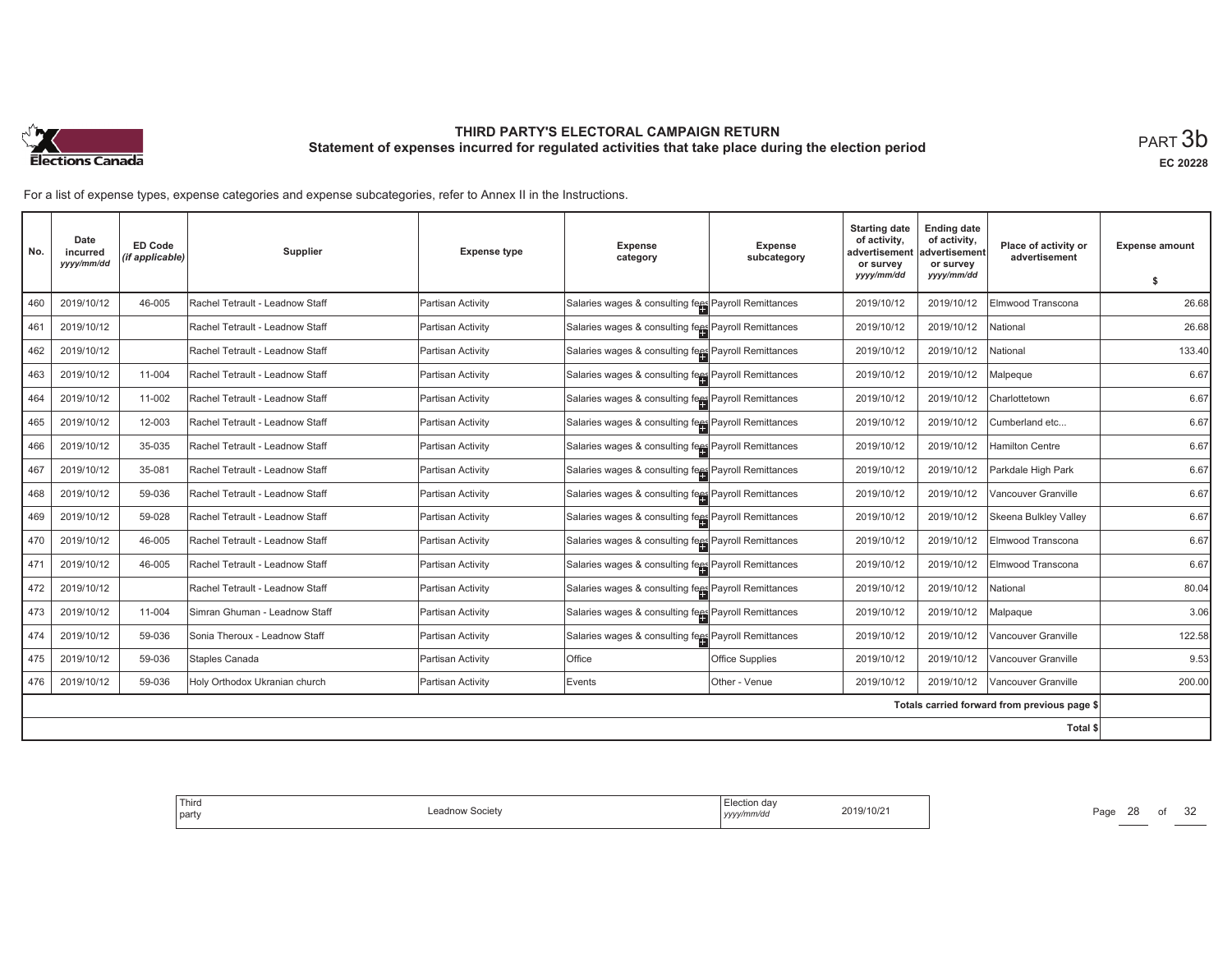

**EC 20228**

For a list of expense types, expense categories and expense subcategories, refer to Annex II in the Instructions.

| No. | Date<br>incurred<br>yyyy/mm/dd | <b>ED Code</b><br>(if applicable) | Supplier                      | <b>Expense type</b> | <b>Expense</b><br>category                           | <b>Expense</b><br>subcategory | <b>Starting date</b><br>of activity,<br>advertisement<br>or survey<br>yyyy/mm/dd | <b>Ending date</b><br>of activity,<br>advertisement<br>or survey<br>yyyy/mm/dd | Place of activity or<br>advertisement        | <b>Expense amount</b><br>- \$ |
|-----|--------------------------------|-----------------------------------|-------------------------------|---------------------|------------------------------------------------------|-------------------------------|----------------------------------------------------------------------------------|--------------------------------------------------------------------------------|----------------------------------------------|-------------------------------|
| 477 | 2019/10/12                     |                                   | Alex McLean                   | Partisan Activity   | Other                                                | Other - Photographer          | 2019/10/12                                                                       | 2019/10/12                                                                     | National                                     | 200.00                        |
| 478 | 2019/10/12                     | 46-005                            | Safeway                       | Partisan Activity   | Events                                               | Other - Meals                 | 2019/10/12                                                                       | 2019/10/12                                                                     | Elmwood Transcona                            | 14.34                         |
| 479 | 2019/10/12                     | 46-005                            | <b>Staples</b>                | Partisan Activity   | Office                                               | Other - Printing              | 2019/10/12                                                                       | 2019/10/12                                                                     | Elmwood Transcona                            | 90.04                         |
| 480 | 2019/10/12                     | 46-005                            | Air Canada                    | Partisan Activity   | Events                                               | Other - Airfare               | 2019/10/12                                                                       | 2019/10/12                                                                     | Elmwood Transcona                            | 415.00                        |
| 481 | 2019/10/13                     | 11-002                            | Simran Ghuman - Leadnow Staff | Partisan Activity   | Salaries wages & consulting fees Payroll Remittances |                               | 2019/10/13                                                                       | 2019/10/13                                                                     | Charlottetown                                | 3.06                          |
| 482 | 2019/10/14                     | 59-036                            | Dana Cook - Leadnow Staff     | Partisan Activity   | Salaries wages & consulting fees Payroll Remittances |                               | 2019/10/14                                                                       | 2019/10/14                                                                     | Vancouver Granville                          | 244.68                        |
| 483 | 2019/10/14                     | 59-028                            | Peter Gibbs - Leadnow Staff   | Partisan Activity   | Salaries wages & consulting fees Payroll Remittances |                               | 2019/10/14                                                                       | 2019/10/14                                                                     | Skeena Bulkley Valley                        | 61.17                         |
| 484 | 2019/10/14                     | 59-036                            | Peter Gibbs - Leadnow Staff   | Partisan Activity   | Salaries wages & consulting fees Payroll Remittances |                               | 2019/10/14                                                                       | 2019/10/14                                                                     | Vancouver Granville                          | 61.17                         |
| 485 | 2019/10/14                     | 35-035                            | Peter Gibbs - Leadnow Staff   | Partisan Activity   | Salaries wages & consulting fees Payroll Remittances |                               | 2019/10/14                                                                       | 2019/10/14                                                                     | Hamilton Centre                              | 61.17                         |
| 486 | 2019/10/14                     | 35-081                            | Peter Gibbs - Leadnow Staff   | Partisan Activity   | Salaries wages & consulting fees Payroll Remittances |                               | 2019/10/14                                                                       | 2019/10/14                                                                     | Parkdale High Park                           | 61.17                         |
| 487 | 2019/10/14                     | 46-005                            | Peter Gibbs - Leadnow Staff   | Partisan Activity   | Salaries wages & consulting fees Payroll Remittances |                               | 2019/10/14                                                                       | 2019/10/14                                                                     | Elmwood Transcona                            | 61.17                         |
| 488 | 2019/10/14                     | 12-003                            | Simran Ghuman - Leadnow Staff | Partisan Activity   | Salaries wages & consulting fees Payroll Remittances |                               | 2019/10/14                                                                       | 2019/10/14                                                                     | Cumberland etc                               | 3.06                          |
| 489 | 2019/10/15                     | 59-028                            | Dana Cook - Leadnow Staff     | Partisan Activity   | Salaries wages & consulting fees Payroll Remittances |                               | 2019/10/15                                                                       | 2019/10/15                                                                     | Skeena Bulkley Valley                        | 15.29                         |
| 490 | 2019/10/15                     | 59-036                            | Dana Cook - Leadnow Staff     | Partisan Activity   | Salaries wages & consulting fees Payroll Remittances |                               | 2019/10/15                                                                       | 2019/10/15                                                                     | Vancouver Granville                          | 15.29                         |
| 491 | 2019/10/15                     | 35-035                            | Dana Cook - Leadnow Staff     | Partisan Activity   | Salaries wages & consulting fees Payroll Remittances |                               | 2019/10/15                                                                       | 2019/10/15                                                                     | <b>Hamilton Centre</b>                       | 15.29                         |
| 492 | 2019/10/15                     | 35-081                            | Dana Cook - Leadnow Staff     | Partisan Activity   | Salaries wages & consulting fees Payroll Remittances |                               | 2019/10/15                                                                       | 2019/10/15                                                                     | Parkdale High Park                           | 15.29                         |
| 493 | 2019/10/15                     | 46-005                            | Dana Cook - Leadnow Staff     | Partisan Activity   | Salaries wages & consulting fees Payroll Remittances |                               | 2019/10/15                                                                       | 2019/10/15                                                                     | Elmwood Transcona                            | 15.29                         |
|     |                                |                                   |                               |                     |                                                      |                               |                                                                                  |                                                                                | Totals carried forward from previous page \$ |                               |
|     |                                |                                   |                               |                     |                                                      |                               |                                                                                  |                                                                                | Total \$                                     |                               |

| u dav<br>19/10/2<br>.<br>vy/mm/da<br>,,,, | Third<br>Society<br>party<br>. |
|-------------------------------------------|--------------------------------|
|-------------------------------------------|--------------------------------|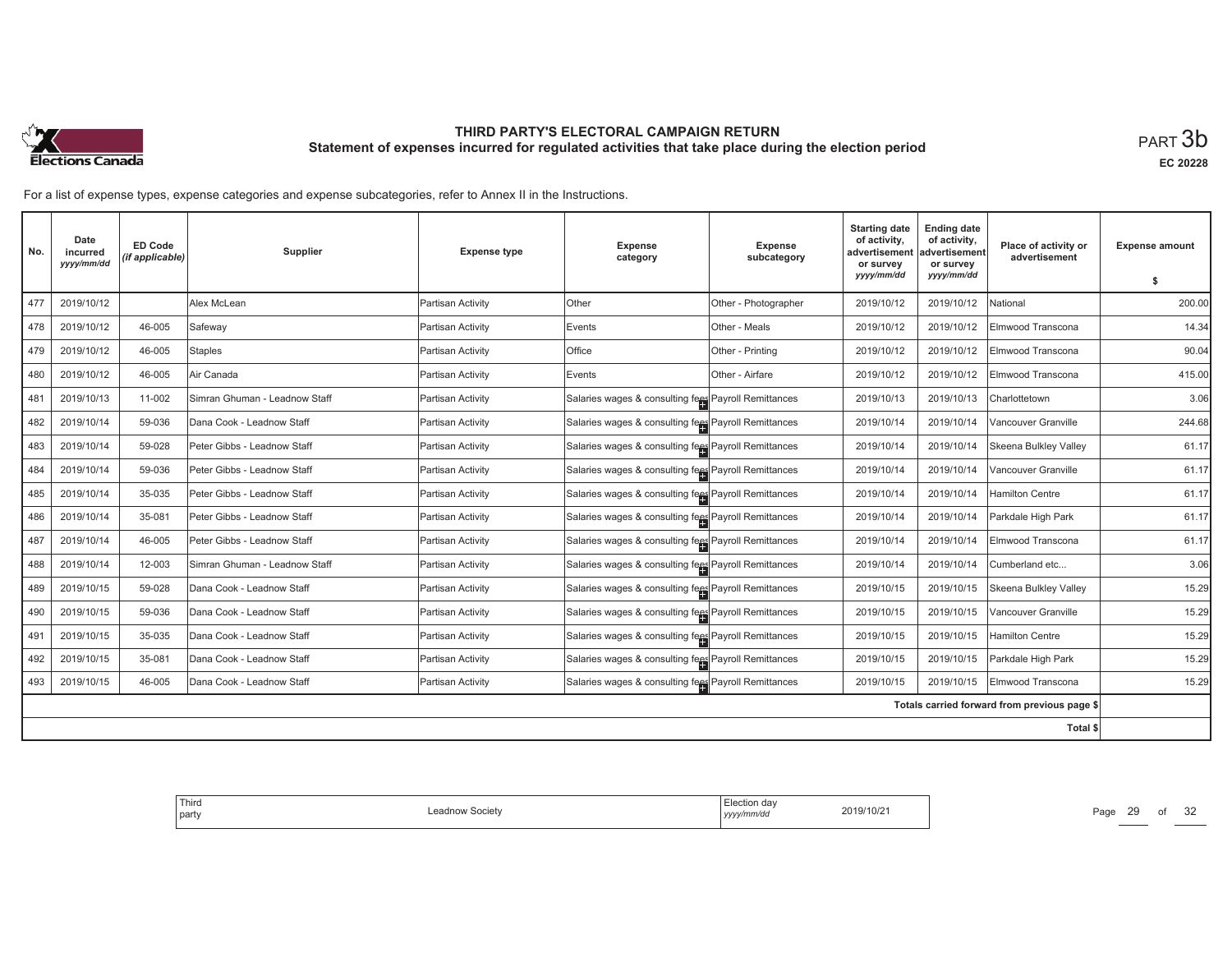

**EC 20228**

For a list of expense types, expense categories and expense subcategories, refer to Annex II in the Instructions.

| No. | Date<br>incurred<br>yyyy/mm/dd | ED Code<br>(if applicable) | Supplier                      | <b>Expense type</b> | <b>Expense</b><br>category                           | <b>Expense</b><br>subcategory | <b>Starting date</b><br>of activity,<br>advertisement<br>or survey | <b>Ending date</b><br>of activity,<br>advertisement<br>or survey | Place of activity or<br>advertisement        | <b>Expense amount</b> |
|-----|--------------------------------|----------------------------|-------------------------------|---------------------|------------------------------------------------------|-------------------------------|--------------------------------------------------------------------|------------------------------------------------------------------|----------------------------------------------|-----------------------|
|     |                                |                            |                               |                     |                                                      |                               | yyyy/mm/dd                                                         | yyyy/mm/dd                                                       |                                              | -S                    |
| 494 | 2019/10/15                     | 12-003                     | Dana Cook - Leadnow Staff     | Partisan Activity   | Salaries wages & consulting fees Payroll Remittances |                               | 2019/10/15                                                         | 2019/10/15                                                       | Cumberland etc                               | 15.29                 |
| 495 | 2019/10/15                     | 11-002                     | Dana Cook - Leadnow Staff     | Partisan Activity   | Salaries wages & consulting fees Payroll Remittances |                               | 2019/10/15                                                         | 2019/10/15                                                       | Charlottetown                                | 15.29                 |
| 496 | 2019/10/15                     | 11-004                     | Dana Cook - Leadnow Staff     | Partisan Activity   | Salaries wages & consulting fees Payroll Remittances |                               | 2019/10/15                                                         | 2019/10/15                                                       | Malpeque                                     | 15.29                 |
| 497 | 2019/10/15                     | 59-036                     | Simran Ghuman - Leadnow Staff | Partisan Activity   | Salaries wages & consulting fees Payroll Remittances |                               | 2019/10/15                                                         | 2019/10/15                                                       | Vancouver Granville                          | 3.06                  |
| 498 | 2019/10/15                     | 59-028                     | Tim Ellis - Leadnow Staff     | Partisan Activity   | Salaries wages & consulting fees Payroll Remittances |                               | 2019/10/15                                                         | 2019/10/15                                                       | Skeena Bulkley Valley                        | 16.17                 |
| 499 | 2019/10/15                     | 59-036                     | Tim Ellis - Leadnow Staff     | Partisan Activity   | Salaries wages & consulting fees Payroll Remittances |                               | 2019/10/15                                                         | 2019/10/15                                                       | Vancouver Granville                          | 16.17                 |
| 500 | 2019/10/15                     | 35-035                     | Tim Ellis - Leadnow Staff     | Partisan Activity   | Salaries wages & consulting fees Payroll Remittances |                               | 2019/10/15                                                         | 2019/10/15                                                       | Hamilton Centre                              | 16.17                 |
| 501 | 2019/10/15                     | 35-081                     | Tim Ellis - Leadnow Staff     | Partisan Activity   | Salaries wages & consulting fees Payroll Remittances |                               | 2019/10/15                                                         | 2019/10/15                                                       | Parkdale High Park                           | 16.17                 |
| 502 | 2019/10/15                     | 46-005                     | Tim Ellis - Leadnow Staff     | Partisan Activity   | Salaries wages & consulting fees Payroll Remittances |                               | 2019/10/15                                                         | 2019/10/15                                                       | Elmwood Transcona                            | 16.17                 |
| 503 | 2019/10/15                     | 12-003                     | Tim Ellis - Leadnow Staff     | Partisan Activity   | Salaries wages & consulting fees Payroll Remittances |                               | 2019/10/15                                                         | 2019/10/15                                                       | Cumberland etc                               | 16.17                 |
| 504 | 2019/10/15                     | 11-002                     | Tim Ellis - Leadnow Staff     | Partisan Activity   | Salaries wages & consulting fees Payroll Remittances |                               | 2019/10/15                                                         | 2019/10/15                                                       | Charlottetown                                | 16.17                 |
| 505 | 2019/10/15                     | 11-004                     | Tim Ellis - Leadnow Staff     | Partisan Activity   | Salaries wages & consulting fees Payroll Remittances |                               | 2019/10/15                                                         | 2019/10/15                                                       | Malpeque                                     | 16.17                 |
| 506 | 2019/10/16                     | 35-081                     | Simran Ghuman - Leadnow Staff | Partisan Activity   | Salaries wages & consulting fees Payroll Remittances |                               | 2019/10/16                                                         | 2019/10/16                                                       | Parkdale High Park                           | 3.06                  |
| 507 | 2019/10/17                     |                            | Jolan Bailey - Leadnow Staff  | Partisan Activity   | Salaries wages & consulting fees Payroll Remittances |                               | 2019/10/17                                                         | 2019/10/17                                                       | Vational                                     | 13.35                 |
| 508 | 2019/10/17                     | 59-028                     | Simran Ghuman - Leadnow Staff | Partisan Activity   | Salaries wages & consulting fees Payroll Remittances |                               | 2019/10/17                                                         | 2019/10/17                                                       | Skeena Bulklev Vallev                        | 5.10                  |
| 509 | 2019/10/17                     | 11-004                     | Simran Ghuman - Leadnow Staff | Partisan Activity   | Salaries wages & consulting fees Payroll Remittances |                               | 2019/10/17                                                         | 2019/10/17                                                       | Malpeque                                     | 5.10                  |
| 510 | 2019/10/17                     | 35-035                     | Simran Ghuman - Leadnow Staff | Partisan Activity   | Salaries wages & consulting fees Payroll Remittances |                               | 2019/10/17                                                         | 2019/10/17                                                       | <b>Hamilton Centre</b>                       | 5.10                  |
|     |                                |                            |                               |                     |                                                      |                               |                                                                    |                                                                  | Totals carried forward from previous page \$ |                       |
|     |                                |                            |                               |                     |                                                      |                               |                                                                    |                                                                  | Total \$                                     |                       |

| ' Third<br>Election day<br>2019/10/21<br>Society<br>ead<br>  party<br>, yyyy/mm/dd<br>. |
|-----------------------------------------------------------------------------------------|
|-----------------------------------------------------------------------------------------|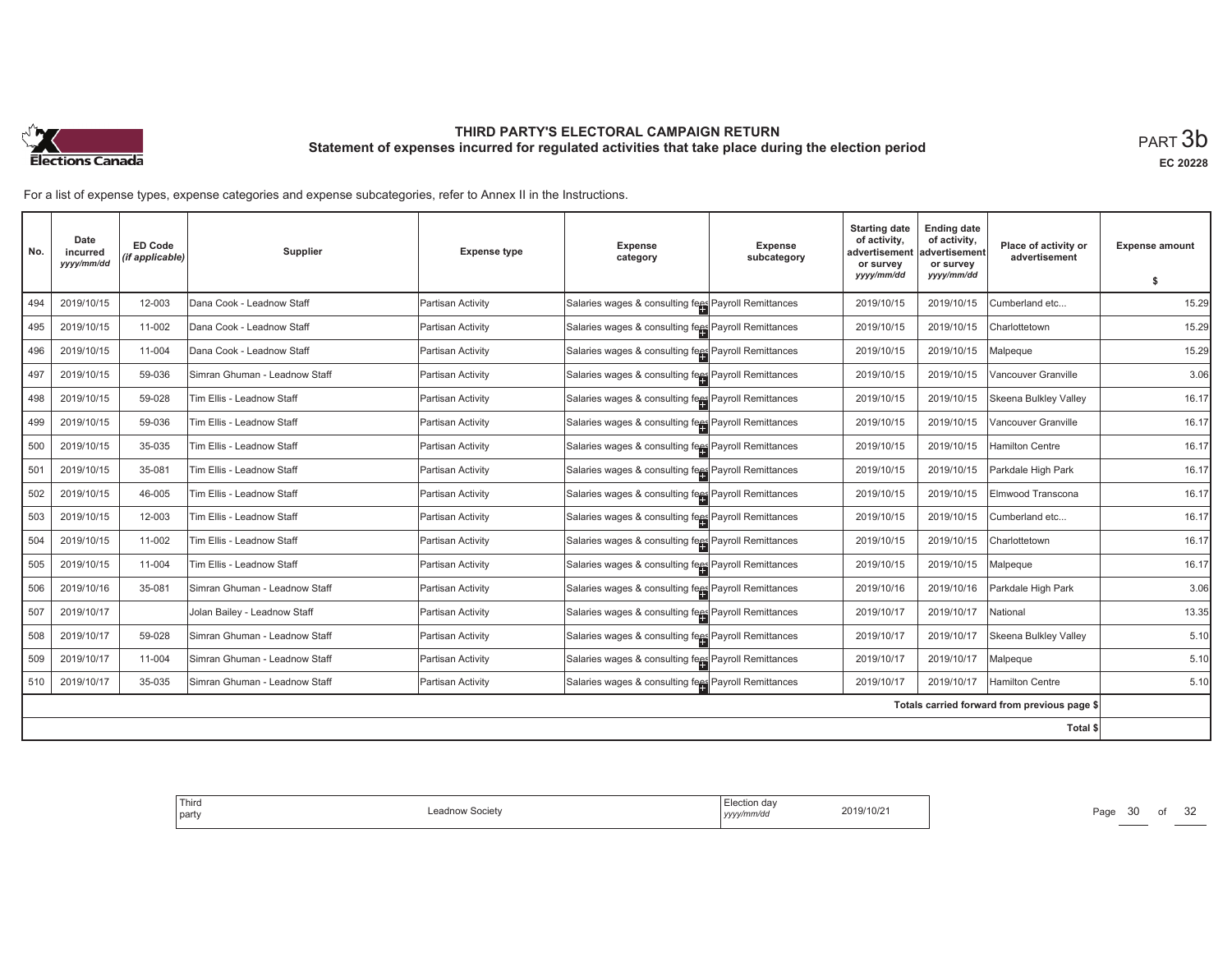

**EC 20228**

For a list of expense types, expense categories and expense subcategories, refer to Annex II in the Instructions.

| No. | Date<br>incurred<br>yyyy/mm/dd | <b>ED Code</b><br>(if applicable) | Supplier                      | <b>Expense type</b> | <b>Expense</b><br>category                           | <b>Expense</b><br>subcategory | <b>Starting date</b><br>of activity,<br>advertisement<br>or survey<br>yyyy/mm/dd | <b>Ending date</b><br>of activity,<br>advertisement<br>or survey<br>yyyy/mm/dd | Place of activity or<br>advertisement        | <b>Expense amount</b><br>Ŝ. |
|-----|--------------------------------|-----------------------------------|-------------------------------|---------------------|------------------------------------------------------|-------------------------------|----------------------------------------------------------------------------------|--------------------------------------------------------------------------------|----------------------------------------------|-----------------------------|
| 511 | 2019/10/17                     | 35-081                            | Simran Ghuman - Leadnow Staff | Partisan Activity   | Salaries wages & consulting fees Payroll Remittances |                               | 2019/10/17                                                                       | 2019/10/17                                                                     | Parkdale High Park                           | 5.10                        |
| 512 | 2019/10/17                     | 59-036                            | Simran Ghuman - Leadnow Staff | Partisan Activity   | Salaries wages & consulting fees Payroll Remittances |                               | 2019/10/17                                                                       | 2019/10/17                                                                     | <b>Vancouver Granville</b>                   | 5.10                        |
| 513 | 2019/10/17                     | 46-005                            | Simran Ghuman - Leadnow Staff | Partisan Activity   | Salaries wages & consulting fees Payroll Remittances |                               | 2019/10/17                                                                       | 2019/10/17                                                                     | Elmwood Transcona                            | 5.10                        |
| 514 | 2019/10/17                     | 12-003                            | Simran Ghuman - Leadnow Staff | Partisan Activity   | Salaries wages & consulting fees Payroll Remittances |                               | 2019/10/17                                                                       | 2019/10/17                                                                     | Cumberland etc                               | 5.10                        |
| 515 | 2019/10/17                     | 11-002                            | Simran Ghuman - Leadnow Staff | Partisan Activity   | Salaries wages & consulting fees Payroll Remittances |                               | 2019/10/17                                                                       | 2019/10/17                                                                     | Charlottetown                                | 5.10                        |
| 516 | 2019/10/17                     |                                   | Simran Ghuman - Leadnow Staff | Partisan Activity   | Salaries wages & consulting fees Payroll Remittances |                               | 2019/10/17                                                                       | 2019/10/17                                                                     | National                                     | 5.10                        |
| 517 | 2019/10/17                     | 46-005                            | Simran Ghuman - Leadnow Staff | Partisan Activity   | Salaries wages & consulting fees Payroll Remittances |                               | 2019/10/17                                                                       | 2019/10/17                                                                     | Elmwood Transcona                            | 5.10                        |
| 518 | 2019/10/17                     | 35-081                            | Simran Ghuman - Leadnow Staff | Partisan Activity   | Salaries wages & consulting fees Payroll Remittances |                               | 2019/10/17                                                                       | 2019/10/17                                                                     | Parkdale High Park                           | 5.10                        |
| 519 | 2019/10/17                     | 59-036                            | Simran Ghuman - Leadnow Staff | Partisan Activity   | Salaries wages & consulting fees Payroll Remittances |                               | 2019/10/17                                                                       | 2019/10/17                                                                     | Vancouver Granville                          | 5.10                        |
| 520 | 2019/10/17                     |                                   | Simran Ghuman - Leadnow Staff | Partisan Activity   | Salaries wages & consulting fees Payroll Remittances |                               | 2019/10/17                                                                       | 2019/10/17                                                                     | National                                     | 6.12                        |
| 521 | 2019/10/17                     | 59-028                            | Simran Ghuman - Leadnow Staff | Partisan Activity   | Salaries wages & consulting fees Payroll Remittances |                               | 2019/10/17                                                                       | 2019/10/17                                                                     | Skeena Bulkley Valley                        | 3.06                        |
| 522 | 2019/10/18                     | 59-028                            | Peter Gibbs - Leadnow Staff   | Partisan Activity   | Salaries wages & consulting fees Payroll Remittances |                               | 2019/10/18                                                                       | 2019/10/18                                                                     | Skeena Bulkley Valley                        | 30.59                       |
| 523 | 2019/10/18                     | 59-036                            | Peter Gibbs - Leadnow Staff   | Partisan Activity   | Salaries wages & consulting fees Payroll Remittances |                               | 2019/10/18                                                                       | 2019/10/18                                                                     | Vancouver Granville                          | 30.59                       |
| 524 | 2019/10/18                     | 35-035                            | Peter Gibbs - Leadnow Staff   | Partisan Activity   | Salaries wages & consulting fees Payroll Remittances |                               | 2019/10/18                                                                       | 2019/10/18                                                                     | Hamilton Centre                              | 30.59                       |
| 525 | 2019/10/18                     | 35-081                            | Peter Gibbs - Leadnow Staff   | Partisan Activity   | Salaries wages & consulting fees Payroll Remittances |                               | 2019/10/18                                                                       | 2019/10/18                                                                     | Parkdale High Park                           | 30.59                       |
| 526 | 2019/10/18                     | 46-005                            | Peter Gibbs - Leadnow Staff   | Partisan Activity   | Salaries wages & consulting fees Payroll Remittances |                               | 2019/10/18                                                                       | 2019/10/18                                                                     | Elmwood Transcona                            | 30.59                       |
| 527 | 2019/10/18                     | 46-005                            | Peter Gibbs - Leadnow Staff   | Partisan Activity   | Salaries wages & consulting fees Payroll Remittances |                               | 2019/10/18                                                                       | 2019/10/18                                                                     | Elmwood Transcona                            | 183.51                      |
|     |                                |                                   |                               |                     |                                                      |                               |                                                                                  |                                                                                | Totals carried forward from previous page \$ |                             |
|     |                                |                                   |                               |                     |                                                      |                               |                                                                                  |                                                                                | Total \$                                     |                             |

| ection dav | Third   |
|------------|---------|
| 10/2       |         |
| – U        | Society |
| yyyy/mm/dd | party   |
|            | .       |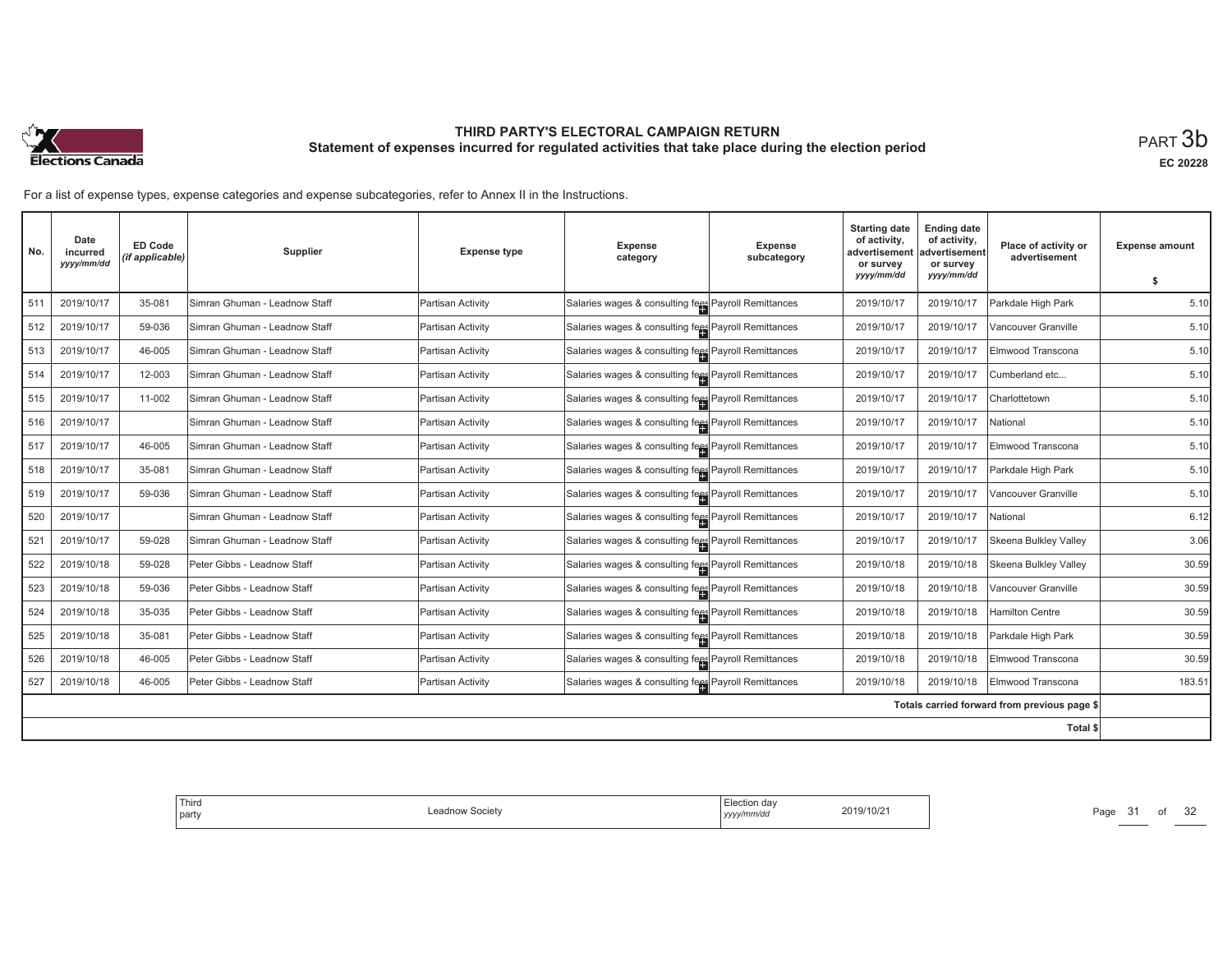

**EC 20228**

For a list of expense types, expense categories and expense subcategories, refer to Annex II in the Instructions.

| No. | Date<br>incurred<br>yyyy/mm/dd | ED Code<br>(if applicable) | Supplier                        | <b>Expense type</b> | <b>Expense</b><br>category                           | Expense<br>subcategory | <b>Starting date</b><br>of activity,<br>advertisement<br>or survev | <b>Ending date</b><br>of activity,<br>advertisement<br>or survey | Place of activity or<br>advertisement        | <b>Expense amount</b> |
|-----|--------------------------------|----------------------------|---------------------------------|---------------------|------------------------------------------------------|------------------------|--------------------------------------------------------------------|------------------------------------------------------------------|----------------------------------------------|-----------------------|
|     |                                |                            |                                 |                     |                                                      |                        | yyyy/mm/dd                                                         | yyyy/mm/dd                                                       |                                              | -S                    |
| 528 | 2019/10/18                     |                            | Simran Ghuman - Leadnow Staff   | Partisan Activity   | Salaries wages & consulting fees Payroll Remittances |                        | 2019/10/18                                                         | 2019/10/18                                                       | National                                     | 61.17                 |
| 529 | 2019/10/19                     | 59-036                     | Staples Canada                  | Partisan Activity   | Office                                               | <b>Office Supplies</b> | 2019/10/19                                                         | 2019/10/19                                                       | Vancouver Granville                          | 17.01                 |
| 530 | 2019/10/19                     | 59-036                     | Holy Orthodox Ukranian church   | Partisan Activity   | Events                                               | Other - Venue          | 2019/10/19                                                         | 2019/10/19                                                       | Vancouver Granville                          | 200.00                |
| 531 | 2019/10/20                     |                            | Sonia Theroux - Leadnow Staff   | Partisan Activity   | Salaries wages & consulting fees Payroll Remittances |                        | 2019/10/20                                                         | 2019/10/20                                                       | National                                     | 122.58                |
| 532 | 2019/10/20                     | 59-028                     | Tim Ellis - Leadnow Staff       | Partisan Activity   | Salaries wages & consulting fees Payroll Remittances |                        | 2019/10/20                                                         | 2019/10/20                                                       | Skeena Bulkley Valley                        | 16.17                 |
| 533 | 2019/10/20                     | 59-036                     | Tim Ellis - Leadnow Staff       | Partisan Activity   | Salaries wages & consulting fees Payroll Remittances |                        | 2019/10/20                                                         | 2019/10/20                                                       | Vancouver Granville                          | 16.17                 |
| 534 | 2019/10/20                     | 35-035                     | Tim Ellis - Leadnow Staff       | Partisan Activity   | Salaries wages & consulting fees Payroll Remittances |                        | 2019/10/20                                                         | 2019/10/20                                                       | <b>Hamilton Centre</b>                       | 16.17                 |
| 535 | 2019/10/20                     | 35-081                     | Tim Ellis - Leadnow Staff       | Partisan Activity   | Salaries wages & consulting fees Payroll Remittances |                        | 2019/10/20                                                         | 2019/10/20                                                       | Parkdale High Park                           | 16.17                 |
| 536 | 2019/10/20                     | 46-005                     | Tim Ellis - Leadnow Staff       | Partisan Activity   | Salaries wages & consulting fees Payroll Remittances |                        | 2019/10/20                                                         | 2019/10/20                                                       | Elmwood Transcona                            | 16.17                 |
| 537 | 2019/10/20                     | 12-003                     | Tim Ellis - Leadnow Staff       | Partisan Activity   | Salaries wages & consulting fees Payroll Remittances |                        | 2019/10/20                                                         | 2019/10/20                                                       | Cumberland etc                               | 16.17                 |
| 538 | 2019/10/20                     | 11-002                     | Tim Ellis - Leadnow Staff       | Partisan Activity   | Salaries wages & consulting fees Payroll Remittances |                        | 2019/10/20                                                         | 2019/10/20                                                       | Charlottetown                                | 16.17                 |
| 539 | 2019/10/20                     | 11-004                     | Tim Ellis - Leadnow Staff       | Partisan Activity   | Salaries wages & consulting fees Payroll Remittances |                        | 2019/10/20                                                         | 2019/10/20                                                       | Malpeque                                     | 16.17                 |
| 540 | 2019/10/20                     | 46-005                     | Air Canada                      | Partisan Activity   | Events                                               | Other - Airfare        | 2019/10/20                                                         | 2019/10/20                                                       | Elmwood Transcona                            | 31.50                 |
| 541 | 2019/10/21                     |                            | Simran Ghuman - Leadnow Staff   | Partisan Activity   | Salaries wages & consulting fees Payroll Remittances |                        | 2019/10/21                                                         | 2019/10/21                                                       | National                                     | 61.17                 |
| 542 | 2019/10/21                     | 46-005                     | Pay by phone                    | Partisan Activity   | Office                                               | Telephone and Internet | 2019/10/21                                                         | 2019/10/21                                                       | Elmwood Transcona                            | 16.00                 |
| 543 | 2019/10/30                     |                            | Rachel Tetrault - Leadnow Staff | Partisan Activity   | Salaries wages & consulting fees Payroll Remittances |                        | 2019/10/30                                                         | 2019/10/30                                                       | National                                     | 133.40                |
| 544 | 2019/11/29                     |                            | <b>Tyler Michaels</b>           | Partisan Activity   | <b>Consulting Fees</b>                               | <b>Consulting Fees</b> | 2019/11/29                                                         | 2019/11/29                                                       | National                                     | 257.25                |
|     |                                |                            |                                 |                     |                                                      |                        |                                                                    |                                                                  | Totals carried forward from previous page \$ |                       |
|     |                                |                            |                                 |                     |                                                      |                        |                                                                    |                                                                  | <b>Total \$</b>                              | 107.697.08            |

| Election dav<br>2019/10/21<br>yyy/mm/da<br>37.73.7<br>,,,,, | Third<br>$\sim$ $\sim$ $\sim$<br>  party<br>OULICI<br>. |
|-------------------------------------------------------------|---------------------------------------------------------|
|-------------------------------------------------------------|---------------------------------------------------------|

Page 32 of 32